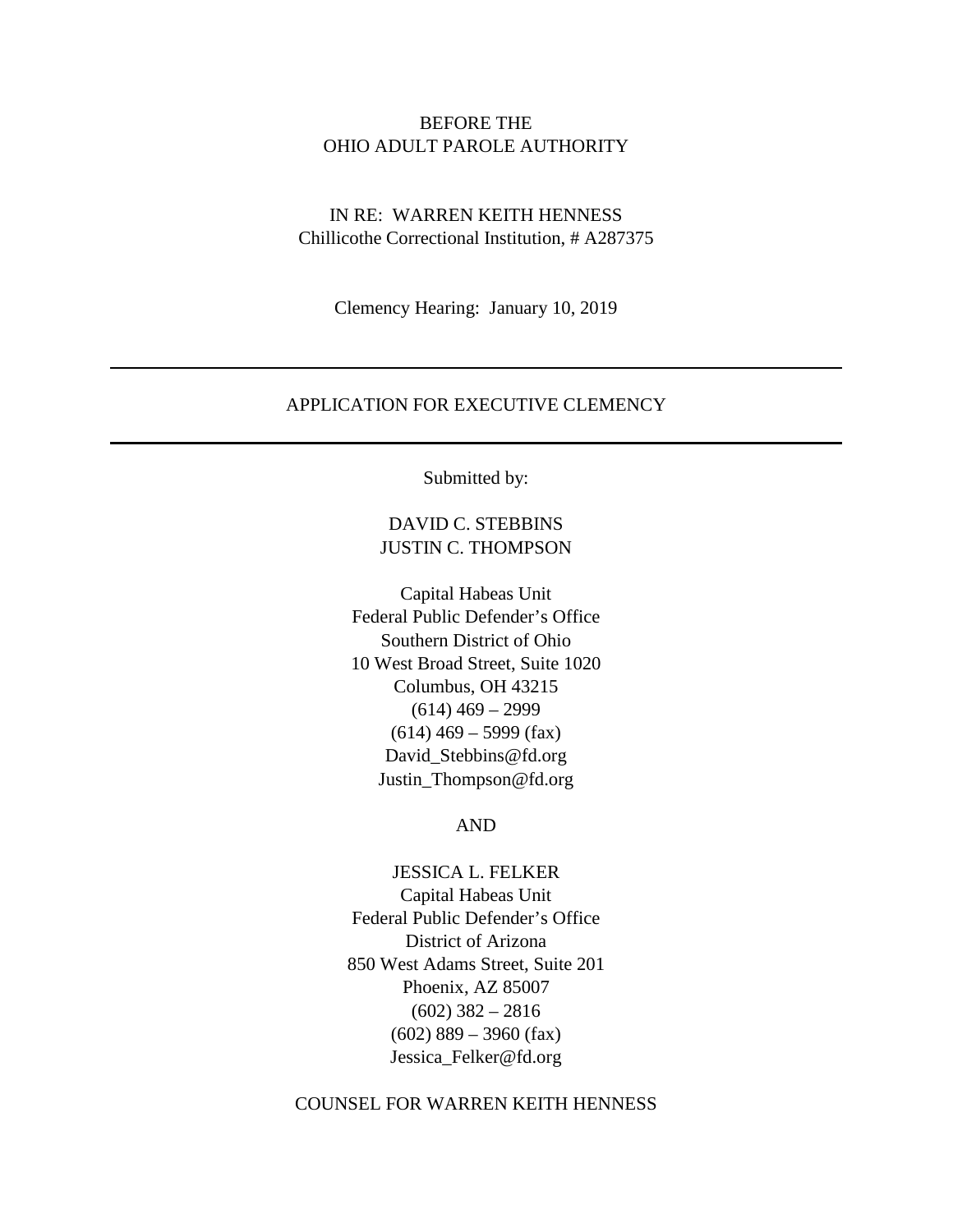# **TABLE OF CONTENTS**

|      |                                                                                                                                                       | REASONS FOR GRANTING CLEMENCY TO WARREN KEITH HENNESS  8                                                                                                                                   |  |  |
|------|-------------------------------------------------------------------------------------------------------------------------------------------------------|--------------------------------------------------------------------------------------------------------------------------------------------------------------------------------------------|--|--|
| I.   | Keith Henness has adjusted well to prison life. He would not be a further<br>threat if placed in general population. He has made and will continue to |                                                                                                                                                                                            |  |  |
|      | А.                                                                                                                                                    | Keith's behavior in the Franklin County Jail was a good indicator                                                                                                                          |  |  |
|      | В.                                                                                                                                                    | Keith Henness's record on death row for 25 years has been                                                                                                                                  |  |  |
|      | C.                                                                                                                                                    |                                                                                                                                                                                            |  |  |
| П.   | The abysmal conduct of defense counsel so undermined the proper<br>functioning of the adversarial process that this Board cannot rely on either       |                                                                                                                                                                                            |  |  |
|      | А.                                                                                                                                                    | Lead attorney David Bodiker refused to investigate or to hire                                                                                                                              |  |  |
|      | Β.                                                                                                                                                    |                                                                                                                                                                                            |  |  |
|      | C.                                                                                                                                                    | Keith's dysfunctional team resulted in a poisoned attorney-client                                                                                                                          |  |  |
|      | D.                                                                                                                                                    |                                                                                                                                                                                            |  |  |
|      | Е.                                                                                                                                                    | Bodiker and Edwards moved to withdraw as counsel when<br>mitigation proceedings began due to their irreconcilable                                                                          |  |  |
|      | F.                                                                                                                                                    | Edwards presented sparse mitigation evidence during the penalty                                                                                                                            |  |  |
|      | G.                                                                                                                                                    |                                                                                                                                                                                            |  |  |
| III. | The legal system enacted to ensure heightened due process for capital                                                                                 |                                                                                                                                                                                            |  |  |
|      | А.                                                                                                                                                    | Keith's post-conviction petition was the only means available to<br>raise issues concerning the representation that he received at trial.  36                                              |  |  |
|      | В.                                                                                                                                                    | Keith's post-conviction counsel had a conflict that should have<br>prevented him from representing Keith and he was denied<br>sufficient resources or time to investigate and complete the |  |  |
|      | C.                                                                                                                                                    | The post-conviction petition filed on Keith's behalf failed to raise<br>or support with evidence the many claims of the denial of the                                                      |  |  |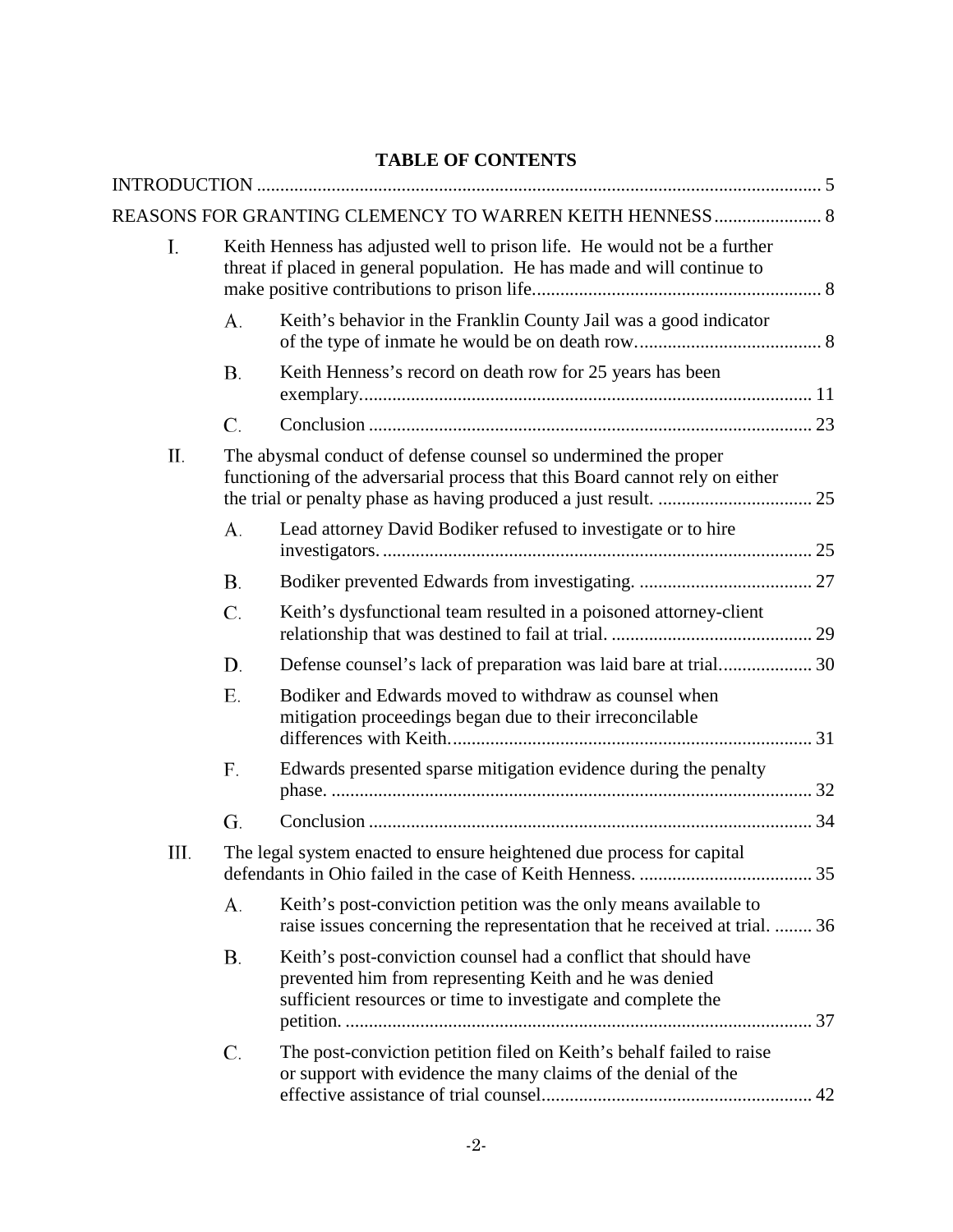|     | D.                                                                                                                                                    | The petition filed on Keith's behalf squandered his only<br>opportunity to litigate his trial counsel's failures in state court. Not<br>only did this make the petition subject to dismissal, without a<br>decision on the merits, it also precluded any opportunity of |  |  |
|-----|-------------------------------------------------------------------------------------------------------------------------------------------------------|-------------------------------------------------------------------------------------------------------------------------------------------------------------------------------------------------------------------------------------------------------------------------|--|--|
|     | Е.                                                                                                                                                    | The long-term consequences of postconviction counsel's failure:<br>no merits review of claims of ineffective assistance of trial counsel                                                                                                                                |  |  |
|     | F.                                                                                                                                                    |                                                                                                                                                                                                                                                                         |  |  |
| IV. | There is not overwhelming evidence of guilt. Lingering doubt exists as to<br>who killed Richard Myers. Given this lack of absolute certainty, a       |                                                                                                                                                                                                                                                                         |  |  |
|     | А.                                                                                                                                                    | The State's theory of the crime rested heavily on the testimony of                                                                                                                                                                                                      |  |  |
|     | Β.                                                                                                                                                    | Tabatha and Fair received very lenient sentences, receiving<br>sentences with little to no incarceration for their participation in the                                                                                                                                 |  |  |
|     | C.                                                                                                                                                    | Tabatha was a violent, unstable person, with the means and motive<br>to kill Myers, yet was given a deal by the State, and ignored in the                                                                                                                               |  |  |
|     | D.                                                                                                                                                    | Defense counsel never conducted any investigation into the crime-                                                                                                                                                                                                       |  |  |
|     | Е.                                                                                                                                                    | Police reports compiled during the investigation demonstrate that<br>there is an absence of absolute certainty that Keith Henness                                                                                                                                       |  |  |
|     | F.                                                                                                                                                    |                                                                                                                                                                                                                                                                         |  |  |
|     | G.                                                                                                                                                    | The cumulative effect of the errors in this case raises grave doubts                                                                                                                                                                                                    |  |  |
|     | Н.                                                                                                                                                    | Keith never had the opportunity to engage in productive plea<br>discussions with counsel and he never made a knowing, informed                                                                                                                                          |  |  |
|     | I.                                                                                                                                                    |                                                                                                                                                                                                                                                                         |  |  |
| V.  | Statistics from Franklin County demonstrate that the crime Keith Henness<br>was convicted of was not one of the-worst-of-the-worst murders justifying |                                                                                                                                                                                                                                                                         |  |  |
|     | А.                                                                                                                                                    | The murder of Richard Myers was not among the-worst-of-the-                                                                                                                                                                                                             |  |  |
|     | Β.                                                                                                                                                    |                                                                                                                                                                                                                                                                         |  |  |
|     | C.                                                                                                                                                    | 194 of 196 defendants indicted for aggravated murder from 1990<br>to 1995 in Franklin County received a sentence less than death.  73                                                                                                                                   |  |  |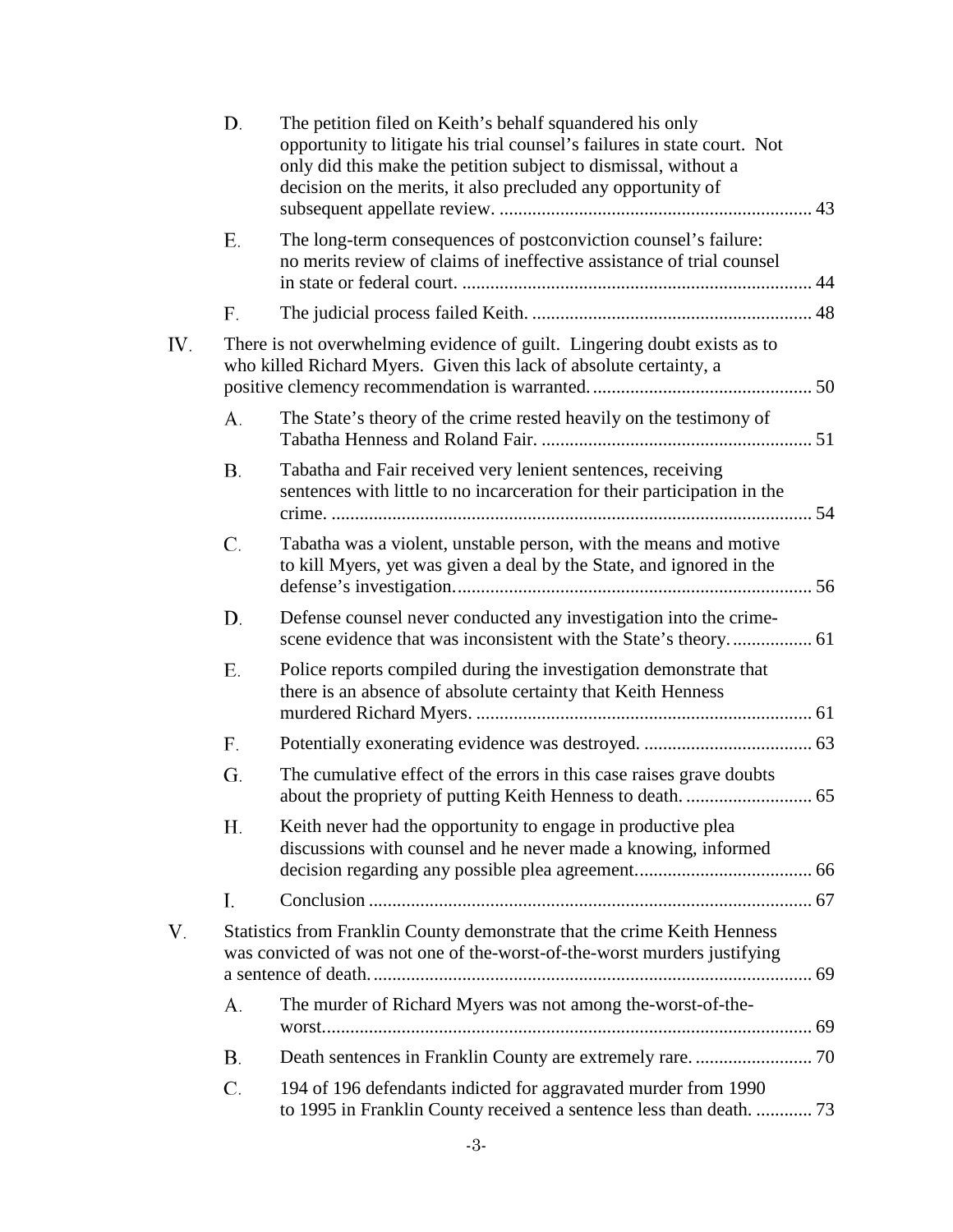|      | D. | Franklin County defendants indicted in other years who committed<br>particularly heinous crimes but were not sentenced to death.  83                                                         |  |  |
|------|----|----------------------------------------------------------------------------------------------------------------------------------------------------------------------------------------------|--|--|
|      | Е. |                                                                                                                                                                                              |  |  |
| VI.  |    |                                                                                                                                                                                              |  |  |
|      | А. |                                                                                                                                                                                              |  |  |
|      | Β. | Keith's life as a death row prisoner has been positive, productive,                                                                                                                          |  |  |
|      | C. |                                                                                                                                                                                              |  |  |
| VII. |    | The State's willingness to accept a plea and a proper proportionality<br>review demonstrate that neither the crime in this case nor Keith are one of                                         |  |  |
|      | А. | The capital specifications of felony murder that made Keith<br>eligible for death sentence are over applied and do not genuinely<br>narrow death-penalty cases to the worst of the worst 108 |  |  |
|      | Β. |                                                                                                                                                                                              |  |  |
|      | C. | The State was willing to offer Keith a plea agreement prior to trial 112                                                                                                                     |  |  |
|      | D. |                                                                                                                                                                                              |  |  |
|      | Е. |                                                                                                                                                                                              |  |  |
|      |    |                                                                                                                                                                                              |  |  |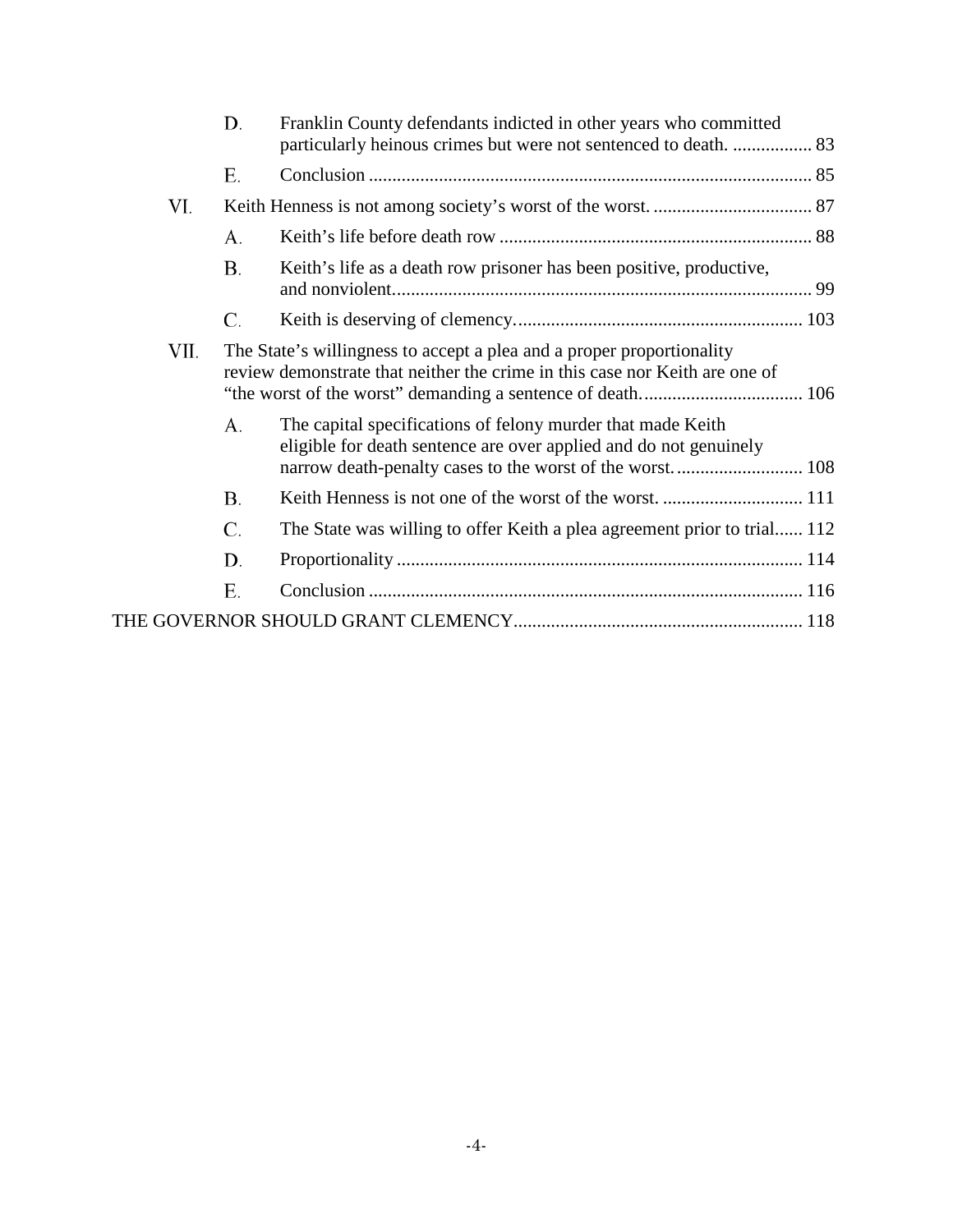## **INTRODUCTION**

<span id="page-4-0"></span>When the United States Supreme Court reinstated the practice of capital punishment, it did so under the belief that in "extreme cases," where "certain crimes are themselves so grievous" that they constitute "an affront to humanity," and the "only adequate response may be the death penalty." *Gregg v. Georgia*, 428 U.S. 153 184 (1976). This is not such a case. Neither the facts of this crime nor the history, character, and background of Keith Henness compel the imposition of the death penalty.

As with many capital cases that end up before this Board, the State could have insisted from the beginning that a death sentence was the only appropriate penalty and could have refused to even discuss a plea agreement for a life sentence. Here, however, the State was willing to discuss accepting a plea agreement for a sentence less than death. Even though life without parole was not an option at the time of Keith's trial, the State could have demanded that any plea involve the imposition of consecutive sentences. Convictions for aggravated murder, kidnapping, robbery, and an assortment of theft charges, with consecutive sentences imposed, would have ensured that Keith Henness remained in prison for the rest of his natural life. The State did not seek this option either.

Instead, the State was willing to discuss resolving this case with a life sentence with parole eligibility after twenty-three years (Edwards Aff. ¶ 14, Ex. 1), or even a lesser sentence (State's Second Submission 43, 122-23, 178-79 (Bodiker Depo)). If Keith had accepted this deal, the question for this Board today would be whether he should be paroled, not whether he should be executed.

This case was not resolved with a plea agreement for a life sentence because Keith had become so frustrated with his lawyers' failure to investigate and failure to prepare a defense that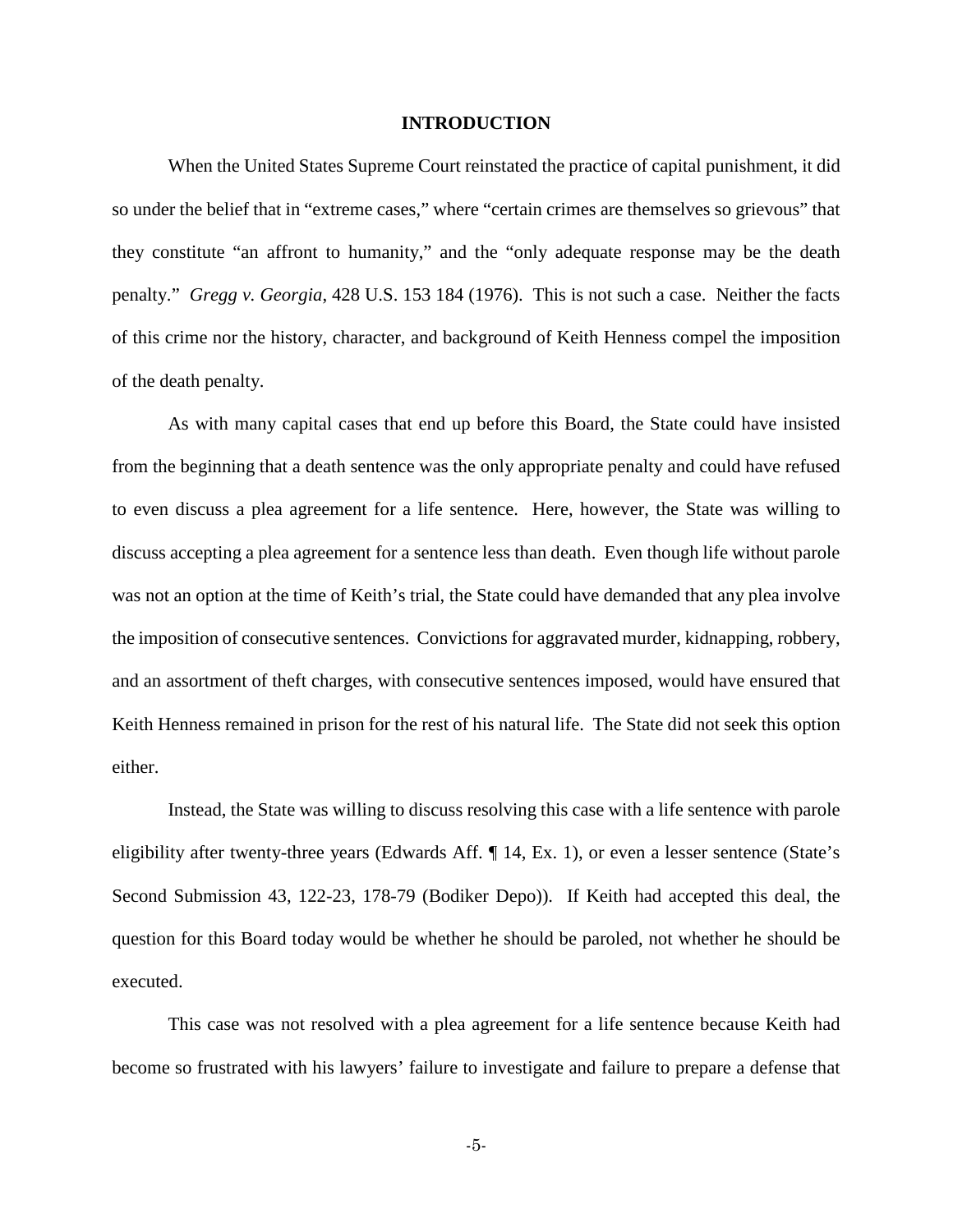he rejected any discussion of a plea agreement that came from his attorneys. Keith maintained his innocence and insisted on going to trial where he was convicted and sentenced to death. Now this Board is in a position it never should have been placed in and must decide to recommend whether Keith lives or dies.

In anticipation of Keith's clemency hearing, this Board conducted an extensive interview of Keith on December 17, 2018. During that interview, Keith strongly stressed his innocence, discussed the poor representation he received at trial and on appeal, and answered many questions about his background and conduct in prison.

This written application expands on many of these topics and identifies the reasons why this Board should recommend the granting of clemency. While many of these reasons warrant clemency in their own right, in combination, they further illustrate the need for clemency. These reasons include:

- Keith has adjusted well to prison life. He would not be a further threat if placed in general population. He has made and will continue to make positive contributions to prison life.
- The abysmal conduct of defense counsel so undermined the proper functioning of the adversarial process that this Board cannot rely on either the trial or penalty phase as having produced a just result.
- The legal system enacted to insure heightened due process for capital defendants in Ohio failed in the case of Keith Henness.
- There is not overwhelming evidence of guilt. Lingering doubt exists as to who killed Richard Myers.
- Principles of equity and fairness call for the commutation of Keith's death sentence due to the extreme sentencing discrepancies in this case.
- Certain crimes, while tragic and deserving of punishment, simply do not warrant the ultimate penalty. In light of several unique facts and circumstances surrounding this case, executing Keith is not the appropriate punishment.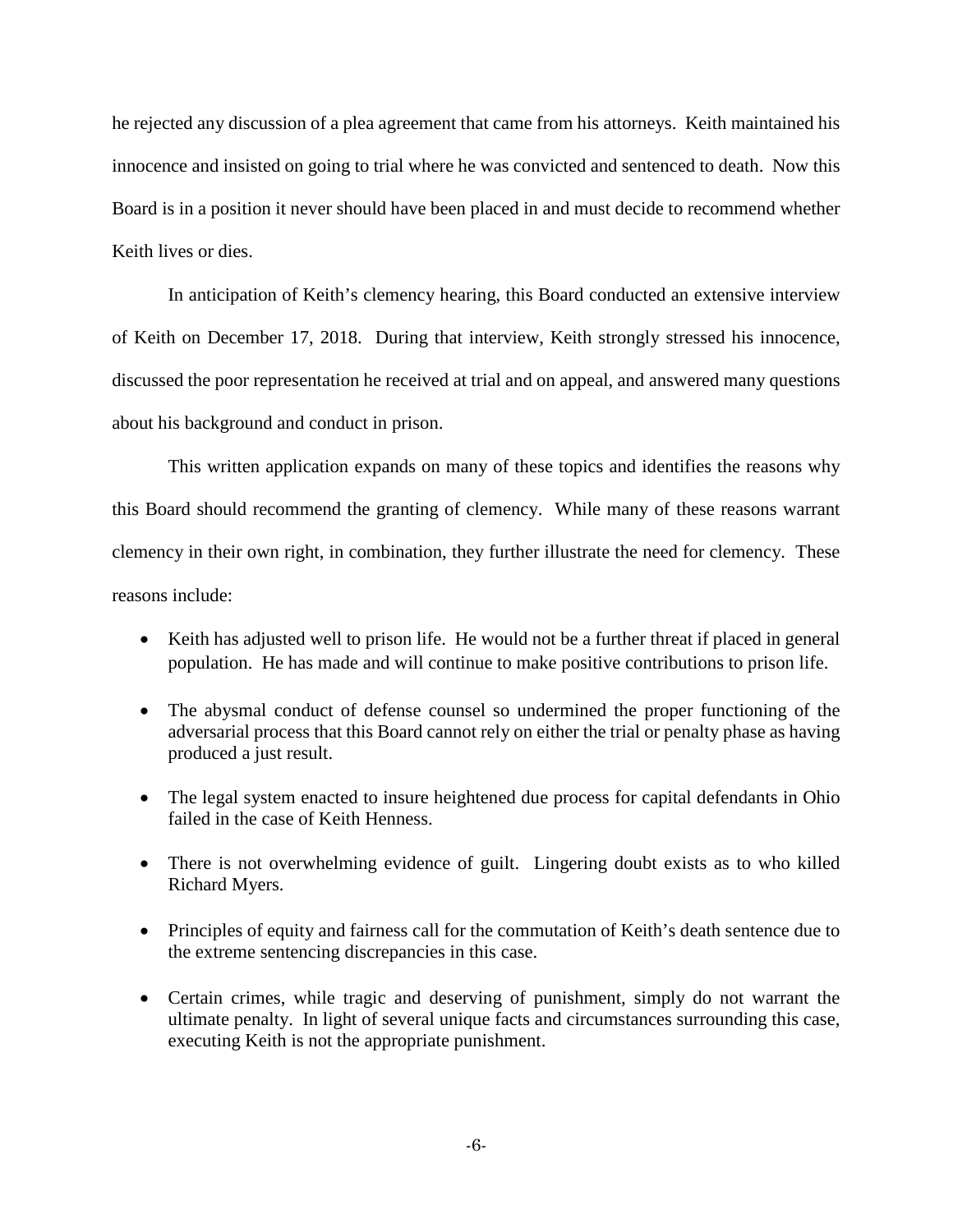- Keith Henness, the individual, is not among society's worst of the worst. At the time of his arrest, he had no history of violence and was not a person with an escalating history of violence.
- The death-penalty statistics of Franklin County demonstrate that the crime Keith Henness was convicted of was **not** one of the-worst-of-the-worst murders justifying a sentence of death.

For these reasons, this Board should recommend to Governor DeWine that he grant Keith

Henness clemency.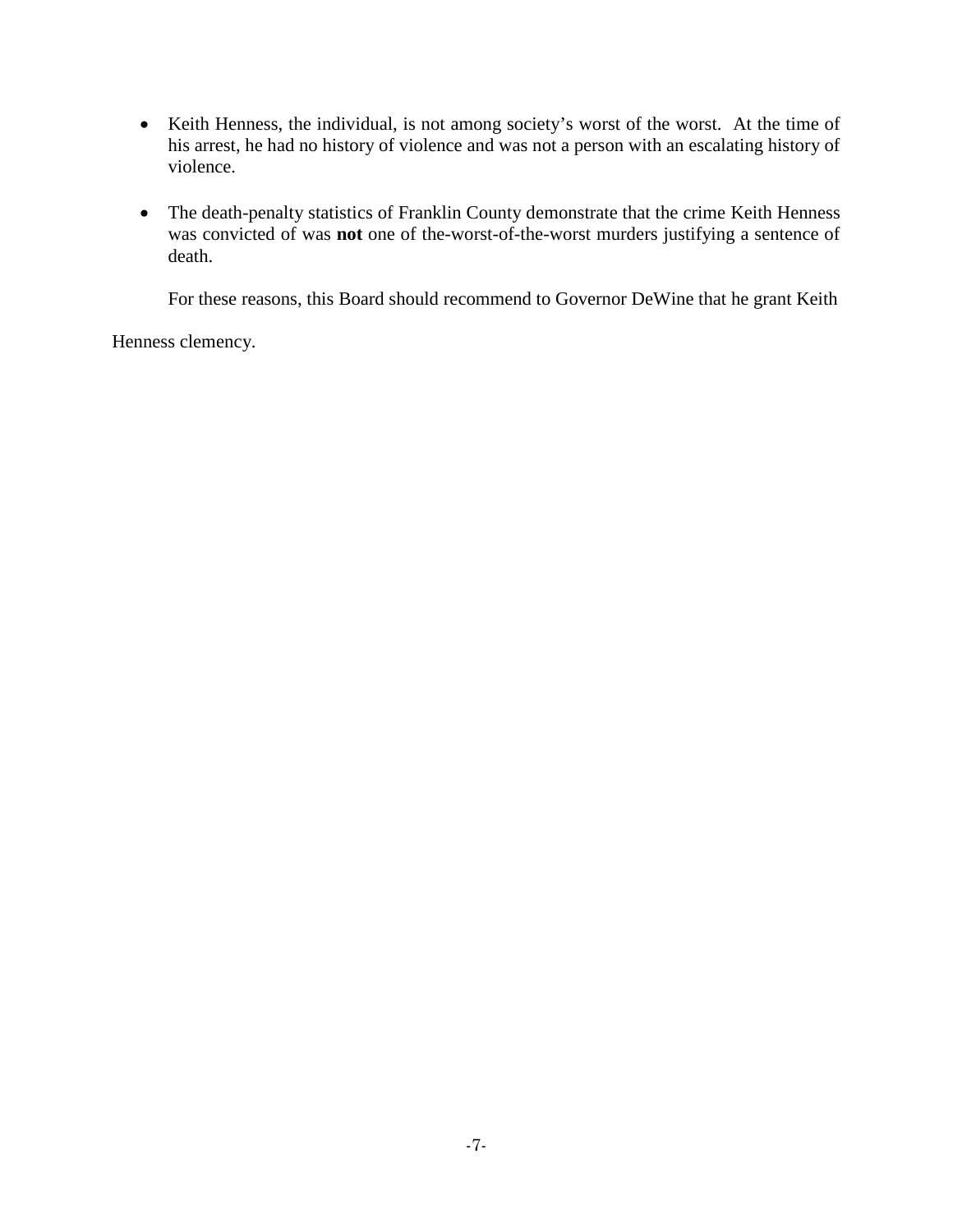## <span id="page-7-0"></span>**REASONS FOR GRANTING CLEMENCY TO WARREN KEITH HENNESS**

## <span id="page-7-1"></span>L. **Keith Henness has adjusted well to prison life. He would not be a further threat if placed in general population. He has made and will continue to make positive contributions to prison life.**

Keith is a widely respected inmate on death row who has made strong, meaningful connections and contributions both inside and outside of the prison walls. His positive behavior over the last twenty-five years weighs in favor of a positive clemency recommendation.

## <span id="page-7-2"></span>A. **Keith's behavior in the Franklin County Jail was a good indicator of the type of inmate he would be on death row.**

Following Keith's arrest, he spent twenty-two months in the Franklin County jail awaiting trial. During that time, Keith was a positive role model to younger inmates who needed guidance. He also helped protect inmates who were physically and mentally weaker. This included acting as a mediator between the younger, smaller inmates and the larger, more aggressive inmates. Keith likewise protected inmates from doing harm to themselves. In addition, Keith looked out for the safety and well-being of the correction officers tasked with overseeing the inmates in the jail.

#### $\mathbf{1}$ . **Keith had a positive influence on inmates at the Franklin County Jail.**

While Keith was in jail awaiting trial, he routinely broke up fights, protected vulnerable inmates, led Bible studies, and even once stopped a suicide attempt.

Mahlon Muncy was a nineteen-year-old inmate who spent several months in the same cell with Keith. Muncy testified that he benefitted from Keith's guidance. He also witnessed the proactive measures Keith took to make the jail safer for both inmates and correction officers.

When Muncy got into an altercation with a bigger inmate that led to a fight, Keith stepped in to break it up and "just talked it out with [the bigger inmate]." (Trial Tr. 2551.) The intervention was successful, resulting in the inmate walking away and leaving Muncy alone. (*Id.*) A couple of men returned to the jail from prison and were creating conflicts with other inmates. Sensing the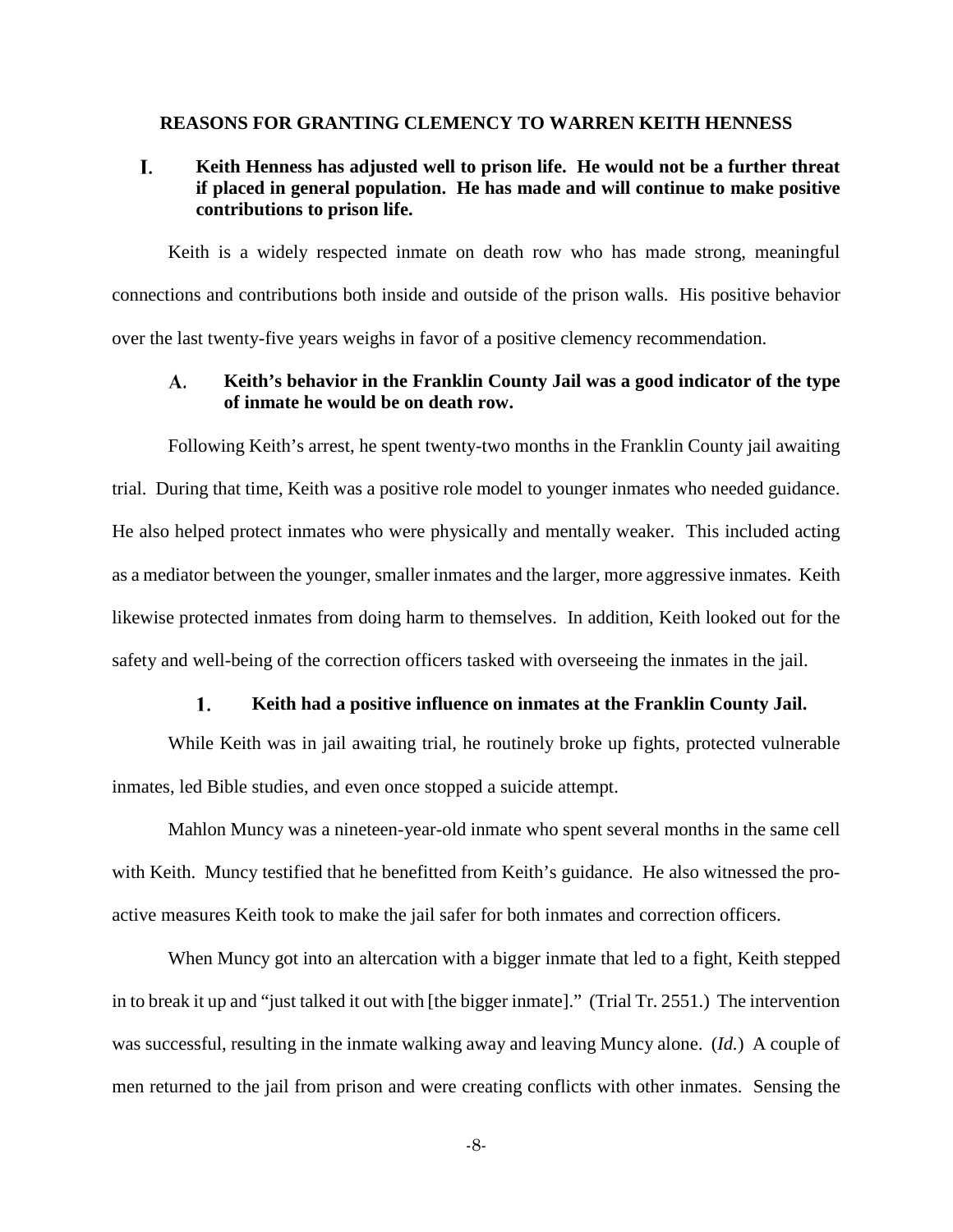building tension, Keith talked to a deputy who then had the new inmates moved to another section of the jail before tensions erupted into violence. (*Id.* at 2552.)

Because of actions like this, Keith developed a reputation as somebody who would help smaller, more vulnerable victims. Muncy testified that an inmate in the jail became severely depressed because his wife left him. (*Id.* at 2553.) According to Muncy, the man "was getting ready to hang himself." (*Id.*) Keith intervened, notifying deputies, and "helped stop that." (*Id.*)

Keith was never violent towards other inmates in the jail and spent the much of his time reading the Bible and his legal work. (*Id.* at 2550, 2554-55.) Muncy was grateful for Keith's guidance during a tough time in his life. After Muncy was sentenced and was awaiting transfer to a state prison (his first adult incarceration), Keith offered guidance on what to expect and how to adapt in prison. (*Id.* at 2552.)

Dennis Figaro, another inmate at the jail, shared similar sentiments. Figaro testified that the Franklin County Jail is a pretty "rough" and "dangerous" place. (*Id.* at 2558.)

Keith, however, acted as an antidote to that dangerous environment. Figaro testified that "violence [was] not in [Keith's] psyche" while they were in jail. (*Id.* at 2559.) Keith broke up fights and told the inmates that violent behavior in the jail "ain't worth it." (*Id.* at 2559.) As a result of Keith's actions, their "tank" in the county jail "was one of the quietest" and had "no violence." (*Id.* at 2559.)

Figaro described Keith as an inmate who studied the Bible, went to church, and exercised a lot. (*Id.* at 2557.) If other inmates were willing to listen, Keith engaged with them in his Bible studies. (*Id.* at 2557-60.)

Figaro was young and this was his first time in jail. As he did with Muncy, Keith did his best to teach Figaro how to do his time and how to avoid trouble. (*Id.* at 2560.) Importantly, Keith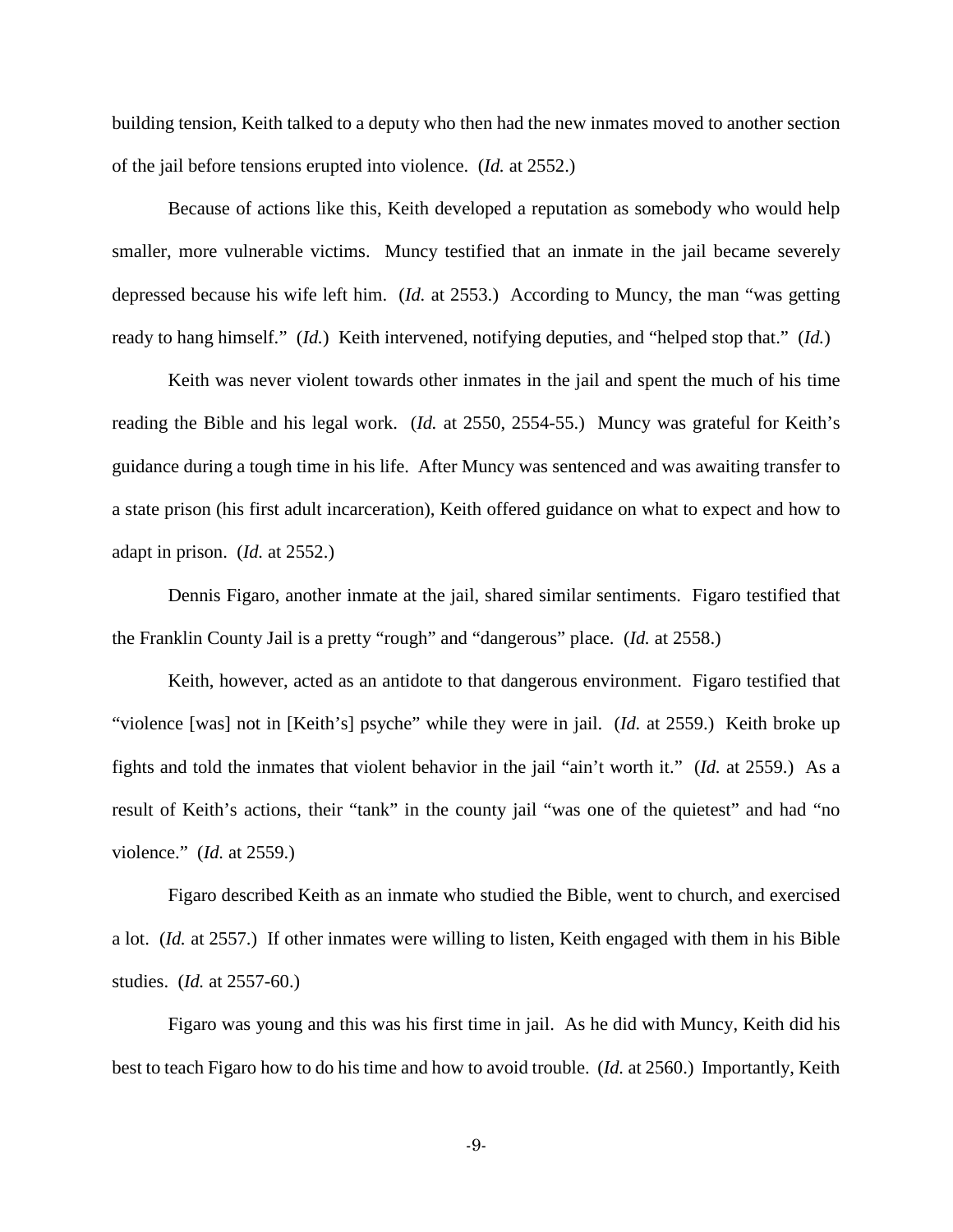asked for nothing in return from the guys he mentored, protected, or otherwise assisted. (*Id.* at 2560.)

Joseph Bohlen, another young inmate struggling to adjust to the county jail, was hopeless and did not care what happened to himself or others. (*Id.* at 2565.) When Bohlen arrived at the county jail, he "had hate on [his] mind." (*Id.* at 2564.) Keith "turned [Bohlen's] attitude around" and made Bohlen believe that there was a better way to go about serving time. (*Id.* at 2565.) There were several times when Bohlen was ready to fight other inmates but Keith broke up the fights, sat Bohlen down, and talked things out with him. (*Id.* at 2565.)

Bohlen also talked about how larger inmates bullied younger weaker inmates and often stole their food. But nothing like that ever happened in their section of the county jail. (*Id.* at 2567-68.) Bohlen attributed the respect and good behavior among the inmates in their "tank" to Keith: "He kept everything down in the cell, talked to everybody." (*Id.* at 2567.)

Keith and Bohlen would pray together as well as read the Bible together and discuss it. (*Id.*  at 2565-66.) Bohlen acknowledged that if not for Keith, he would have continued to fight others in jail and in prison. (*Id.* at 2567.)

Keith's influence led Bohlen to be a better inmate in the future. Bohlen went from jail to prison and he tried to use what he learned from Keith "to help" others and talk them out of violence. (*Id.* at 2566.)

### $\overline{2}$ . **Correction officers from the Franklin County Jail agreed that Keith was a nonviolent inmate who helped protect them**

When Lieutenant Donny Gannon, a correction officer, was a sergeant, supervising the second-shift personnel at the Franklin County Jail, he saw Keith at least three times a week. (*Id.* at 2621-23.) Lt. Gannon did not have any problems with Keith during his twenty-two-month incarceration and was not aware of any other guards who did. (*Id.* at 2623.) Keith and Lt. Gannon

-10-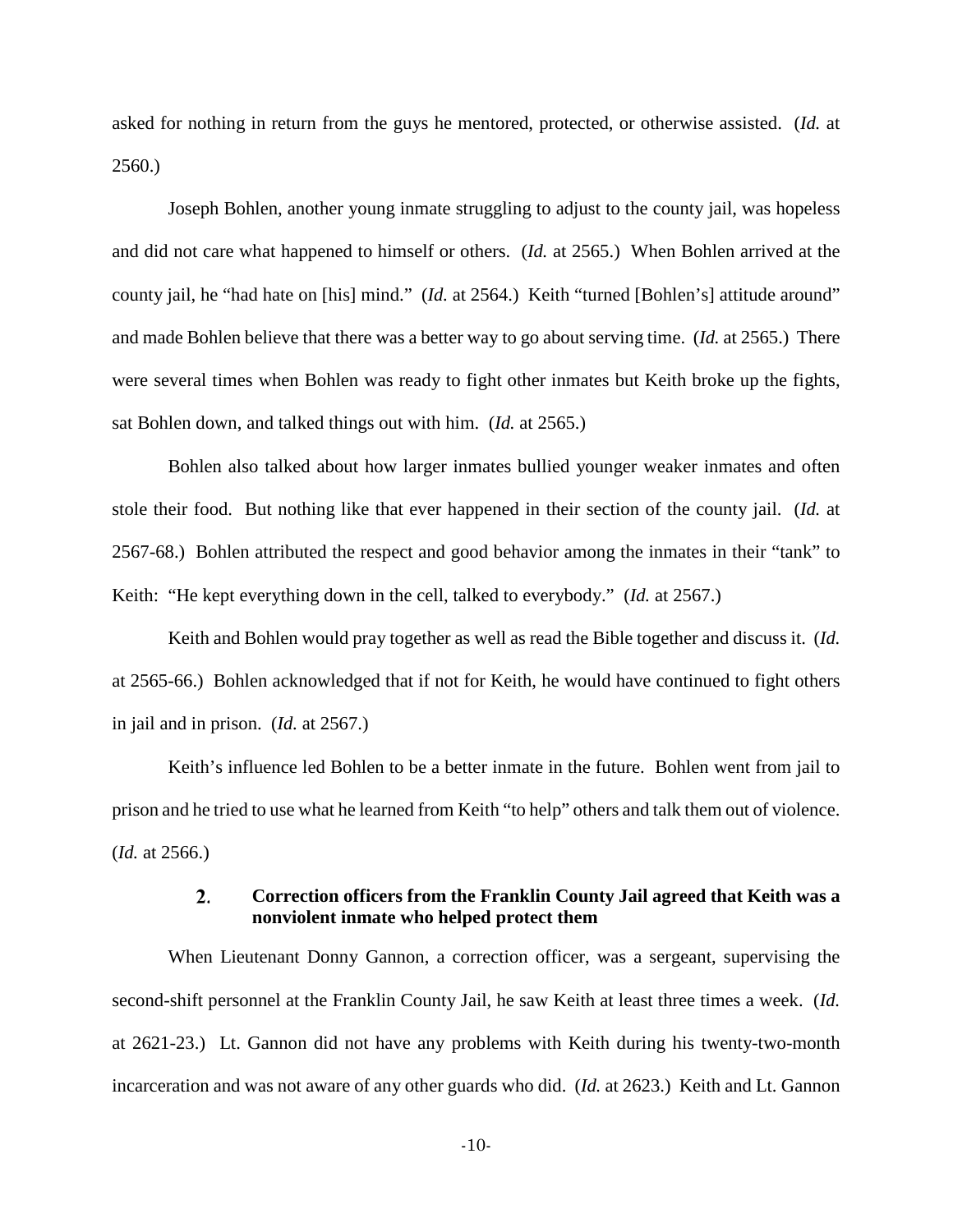"always got along." (*Id.* at 2626.) While Lt. Gannon was on duty, Keith let him know that another inmate had a "dangerous," sharp piece of broken glass or plastic in his possession. (*Id.* at 2624.) As a result of Keith's warning, the guards were able to remove the weapon from the inmate without incident. (*Id.* at 2624-25*.*) According to Lt. Gannon, the weapon "was large enough that it would have hurt someone." *(Id. at 2625.)* Even worse, it is "very possible" this weapon could have been lethal if used. (*Id.* at 2625.) Lt. Gannon acknowledged that Keith put his own life at risk by informing Lt. Gannon about the weapon. (*Id.* at 2625-26.)

In twenty-two months at the jail, Keith had only a few minor tickets and one serious one. Although the serious offense was for fighting, the incident involved Keith protecting a smaller, weaker inmate from other inmates. (*Id.* at 2543-44.) According to Corporal Stephanie Theodor, the Franklin County Sherriff's deputy who adjudicated this ticket, Keith was not the aggressor in any way, and he in fact stopped the fighting. (*Id.* at 2544.) Even after being sucker-punched in the face and having to go to the hospital for sutures to his eye, Keith did not fight back against the instigator. (*Id.* at 2544, 2794.) Keith cooperated with the deputies and provided a written statement about the incident. (*Id.* at 2545.) Corporal Theodor was aware of the circumstances surrounding the fight and agreed that Keith had a "good disciplinary record for the amount of time" he was incarcerated. (*Id.* at 2545.) She concluded ultimately that Keith deserved only a verbal warning as he "was standing up for the new, smaller, weaker inmates" and that he had "been in jail eight months with virtually no problems." (*Id.* at 2543, 2794.)

#### **Keith Henness's record on death row for 25 years has been exemplary.** В.

<span id="page-10-0"></span>The intake form filled out upon Keith's arrival on death row predicted a positive adjustment and noted that Keith has "always made the best" of his time in state custody. (S.O.C.F. Intake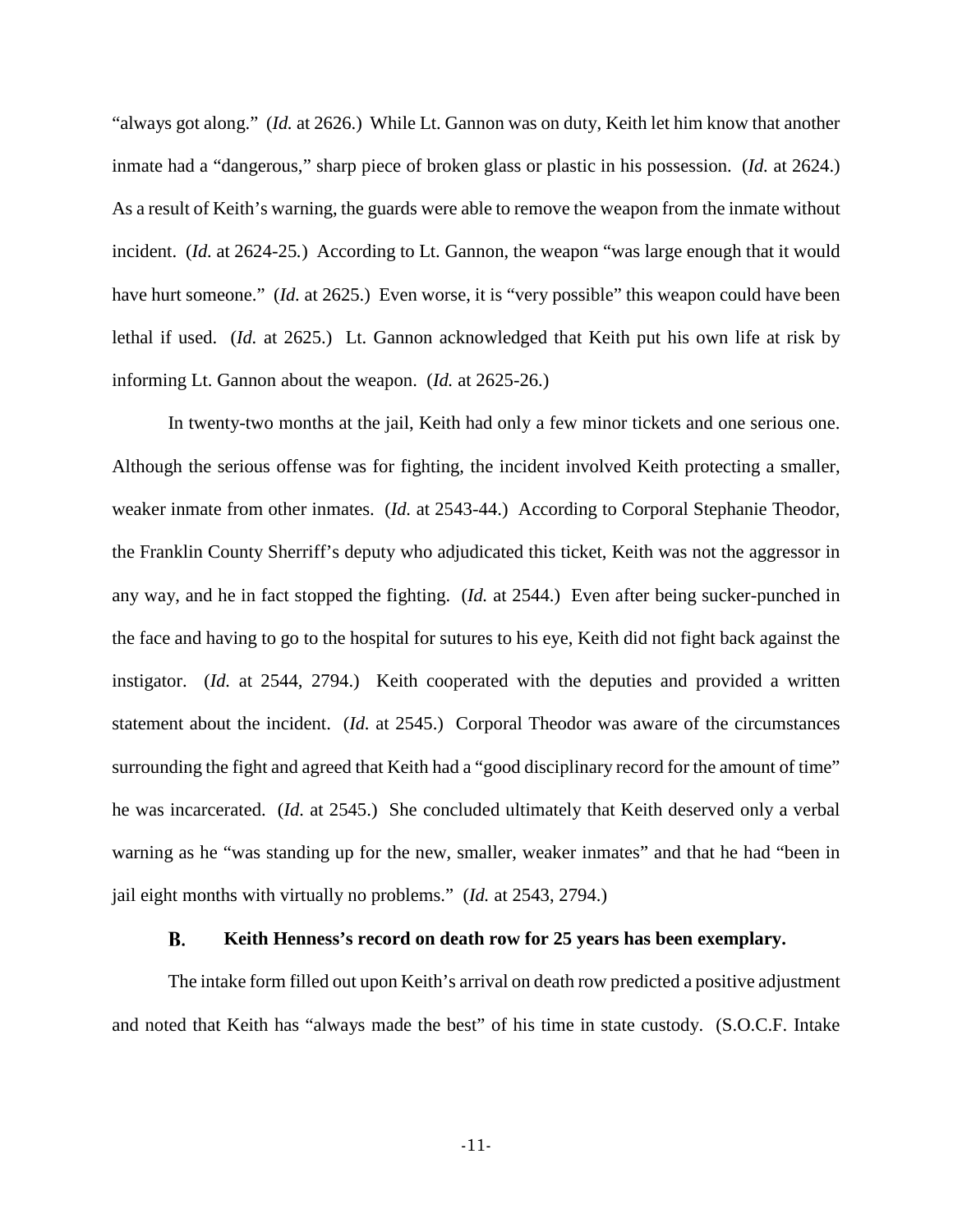Form, Ex. 2.) Although Keith has not been a perfect inmate on death row, the intake form's prediction has largely held true.

Shortly after his arrival on death row in January of 1994, Keith filled out a job placement survey that asked about the goals he would like to accomplish during his incarceration. With his future uncertain, Keith resolved to make the most of his time in prison and vowed to "do some good." (DRC Job Survey, Ex. 3.) By all accounts and measures, he has done so.

Keith is a productive member of his community with the reputation as a good worker and peacemaker. Just as he did in the county jail, Keith frequently took on a mentor-like role with new inmates. Keith continues to get along well with correction officers and mediates between the inmates and guards who do not get along. (Apanovitch Aff. ¶¶ 5-7, Ex. 4.) Keith's institutional record shows growth and most importantly, it is wholly nonviolent.

### 1. **Keith creates a positive environment on death row by supporting other inmates in need.**

Keith has always made a genuine effort to engage with inmates who are struggling in the difficult and stressful environment of prison, and particularly, death row. His willingness to engage with those in need helps the individual inmate and by extension, the death row population as a whole.

To Arthur Tyler, a man who was granted clemency after thirty years on death row, Keith's kindness and generosity always stood out:

> Keith was one of the few inmates who would greet new inmates like this and make them feel welcome. He truly took an interest in people's lives and wanted to make sure they were doing ok.

. . . .

Death row can be a very lonely place and for the most part nobody looks out for anyone but themselves. Keith was different and unique in that he always seemed to be looking out for other people. . . .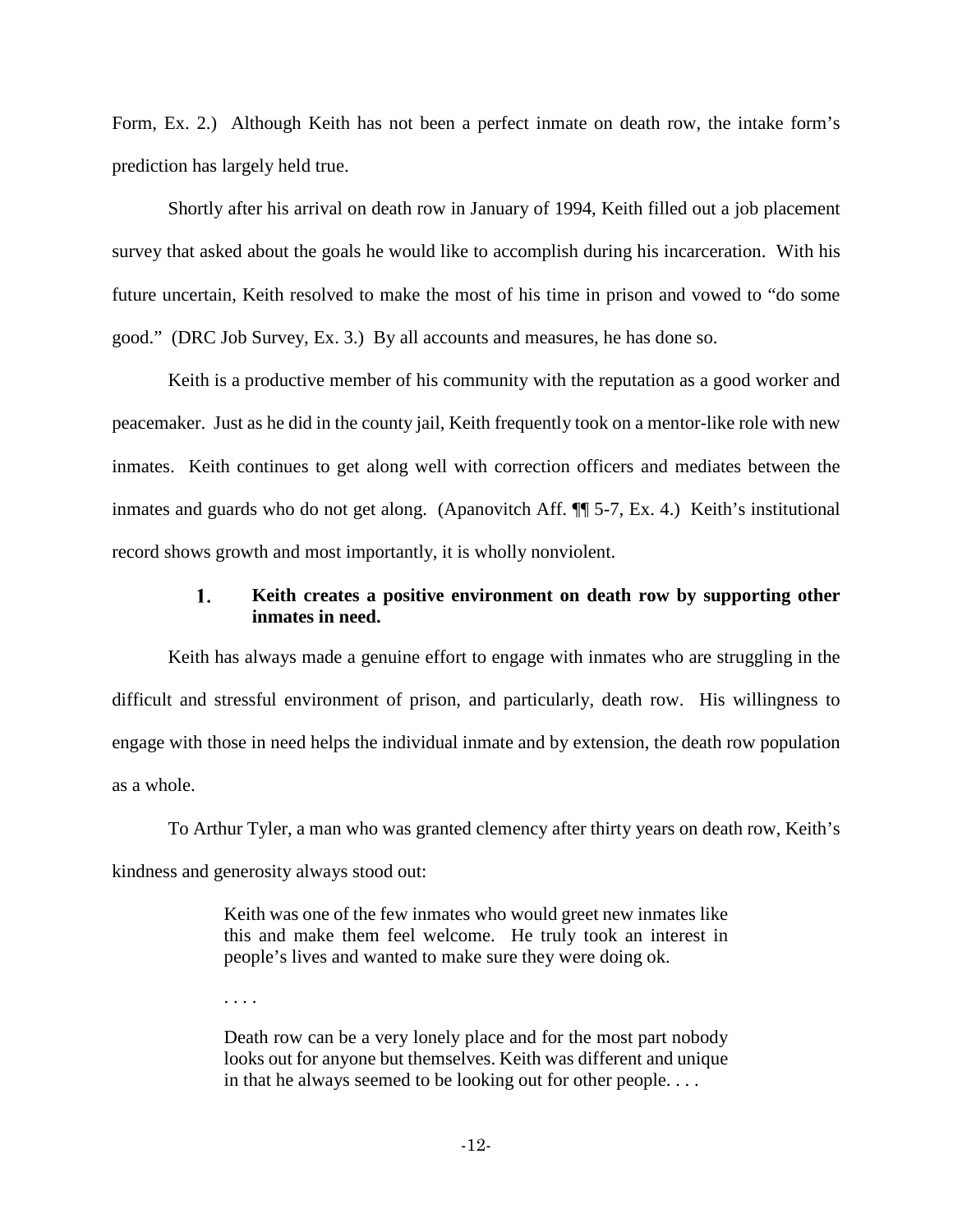... A lot of the inmates are nice to people because they have to be. Keith was nice because he wanted to be.

(Tyler Aff. ¶¶ 3-6, Ex. 5.)

 $\overline{\phantom{a}}$ 

Brett Hartman, another former death row inmate,<sup>[1](#page-12-0)</sup> recalled that shortly after arriving on death row in 1998, Keith "was one of the first inmates to come to my cell and offer me advice on how to adapt to life on death row and how to survive death row." (Hartman Aff.  $\P$ 2, Ex. 6.) Keith never asked for anything in return. When Brett asked Keith why he was so welcoming, Keith pulled out the religious pendant he wore around his neck and stated "this is the reason I am helping you." (*Id*. ¶ 4.)

Joe D'Ambrosio spent over two decades on death row before a successful appeal lead to his release in 2010. D'Ambrosio recalls that Keith took on a "brotherly/mentor" like role towards new inmates to explain how things work on death row. This included advice on how to manage commissary money or how to adapt to the various prison rules. (D'Ambrosio Aff. ¶ 9, Ex. 7.)

Keith also shares food with inmates who are in need. Anthony Apanovitch, who spent decades on death row with Keith, recalls that:

> Keith would also help new prisoners by teaching them how to manage their commissary. Or if a prisoner was low on food, Keith would share some of his coffee, soup, or other type of food he had. This may not sound like a big deal, but it was very rare for someone on death row to share food with another prisoner. Most prisoners on death row struggle for anything they can get but Keith was always willing to share what he had with someone who was short on food or other resources.

(Apanovitch Aff. ¶ 5, Ex. 4.) Tyler recalled the same: "If someone was hungry and did not have any money for commissary, Keith would give them his last soup or anything else he was able to

<span id="page-12-0"></span><sup>&</sup>lt;sup>1</sup>Brett Hartman was executed in 2012. In the last thirty days before Mr. Hartman's execution, he was allowed to select two inmates to spend time with him in the recreation yard. He selected Keith. They had remained friends ever since Keith's initial offer of advice.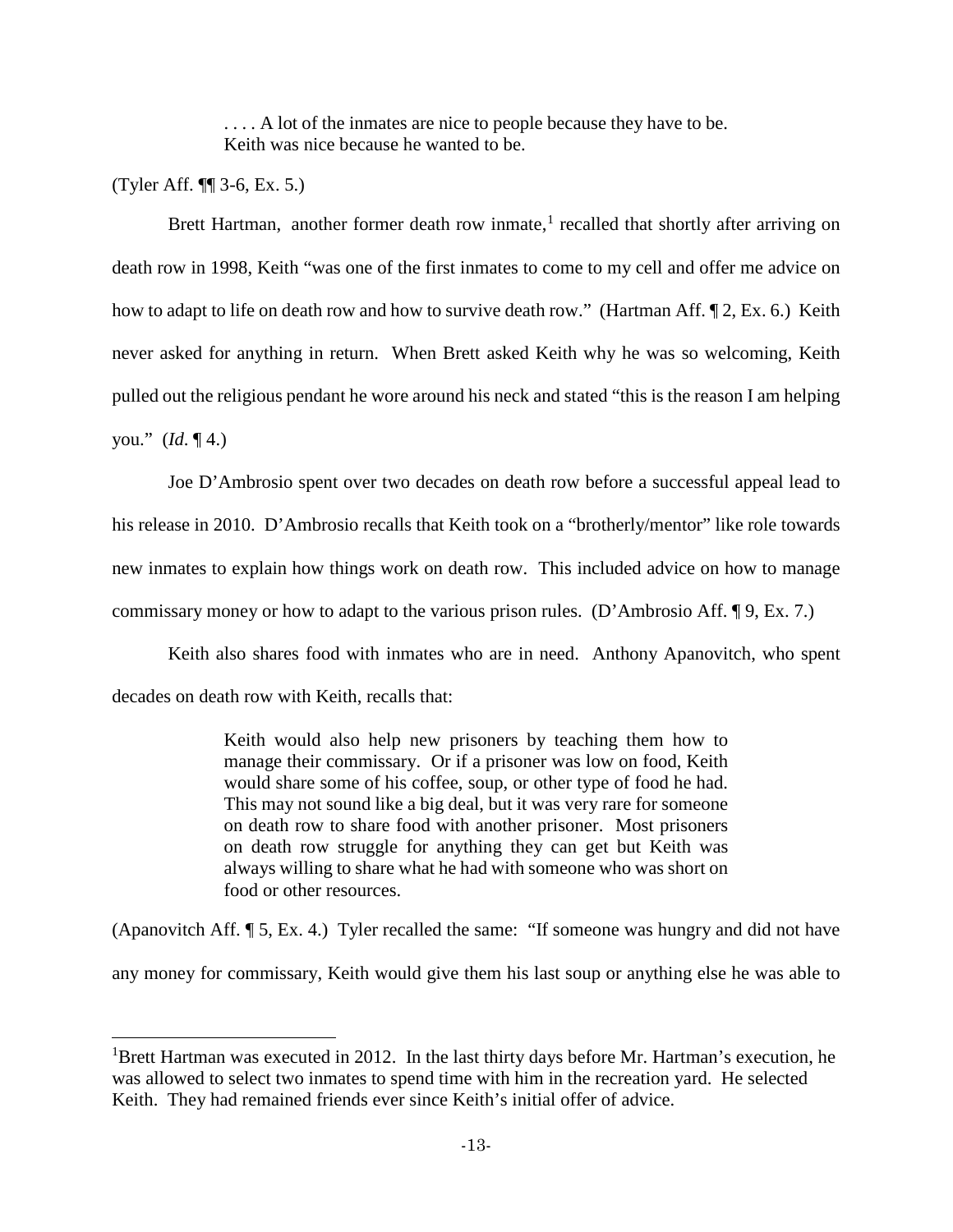share. Keith always seemed to know which inmates around him had less and he would share with them as much as possible." (Tyler Aff.  $\P$  5, Ex. 5.)

Another way Keith has worked to benefit his fellow inmates has been to encourage them to deal with the stress of being on death row in a healthy manner. "When new inmates arrived on death row, they were often depressed and rarely came out of their cell. Keith encouraged new inmates to go outside and exercise. He liked to tell them that a 'healthy body means a healthy mind.' Keith would put the new inmates through a good work out to help them relieve stress." (Tyler Aff. ¶ 3, Ex. 5.) Brett Hartman recalled that Keith got him started on an exercise program. They continued this program every day for several years. (Hartman Aff. ¶ 5, Ex. 6.) Keith keeps "guys spirits up" by keeping them active and healthy. (D'Ambrosio Aff. ¶ 9, Ex. 7.)

Over the years, Keith has also encouraged inmates to take up painting. Brett Hartman recalled that "Keith had been working on small paintings and got me interested in painting while we were still at Mansfield." (Hartman Aff.  $\parallel$  6, Ex. 6.) As a result of Keith's encouragement, Hartman devoted a great deal of his time on death row to painting—including painting several murals on death row at the Ohio State Penitentiary and later donated many of his artworks to charities. (*Id*.)

Behavior such as Keith's is far from the norm. Tyler described Keith as "one of a kind" and "a good and caring person." (Tyler Aff. ¶ 2, Ex. 5.) "Keith's behavior helped keep people's spirts up, helped calm people down, and worked to have a positive impact on everyone he was around." (*Id*. ¶ 2.) Tyler saw Keith as a "good person who had a positive impact on my life and many others on death row." When he was released to general population, Tyler missed Keith's "sense of humor and positive influence." (*Id*. ¶ 9.)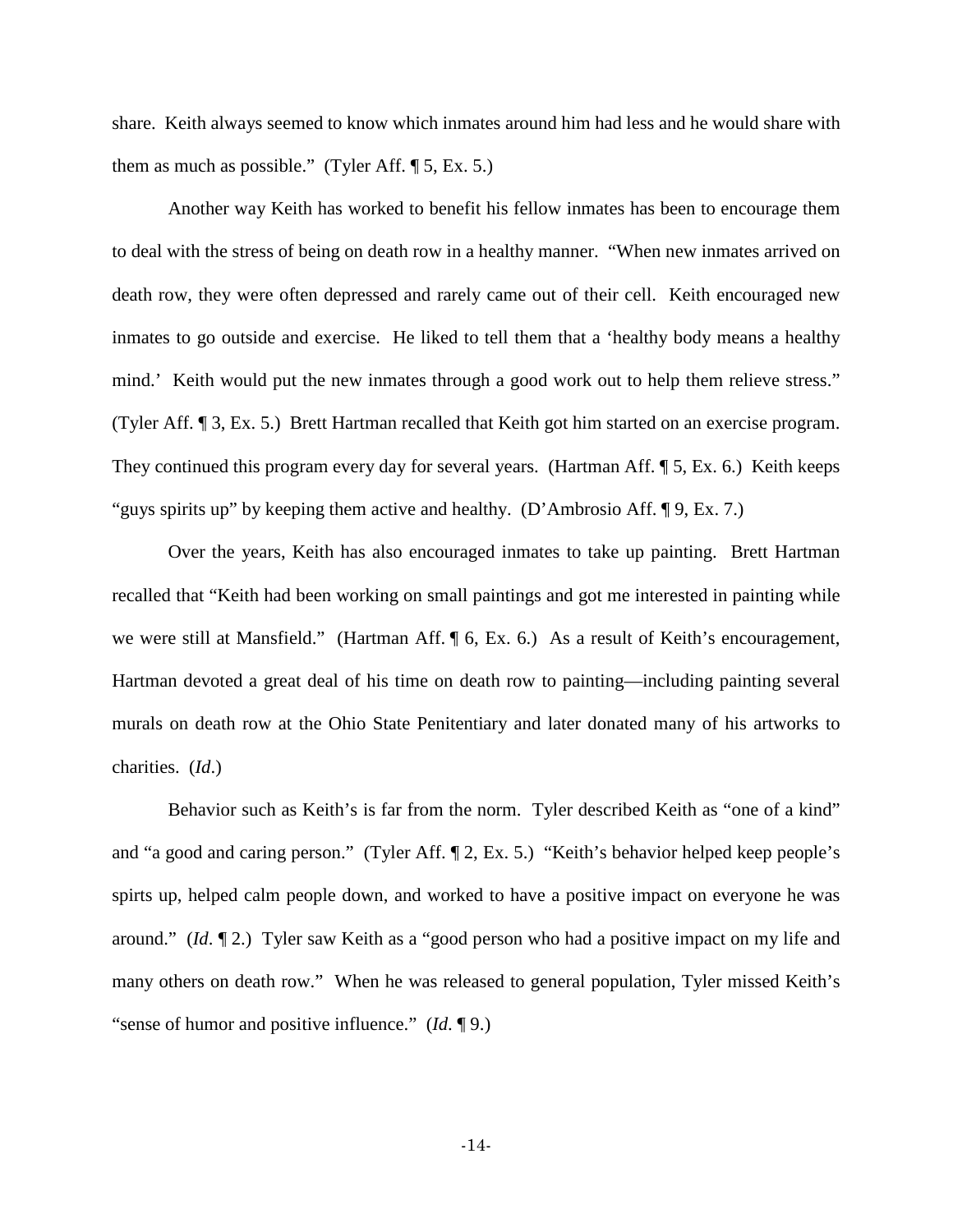Keith's goodwill has not been limited to his fellow inmates. He has also worked to create a more positive, clean, and safe environment for correction officers. In 1999, Keith wrote a letter requesting to be made a permanent porter, citing conversations he had had with correction officers who wanted him to work the block permanently. Keith promised to make the block "safer" and "cleaner" if he was given a full-time porter position: "I don't like living in a nasty block, and it also looks bad whenever a tour comes through and they believe we all live that way." (1.19.1999 Henness Letter, Ex. 8.) In another letter, Keith wrote that he was willing to do "extra work." (9.22.1997 Henness Letter, Ex. 9.) "I honor and respect the  $1<sup>st</sup>$  and  $2<sup>nd</sup>$  shift regular officers, and feel I would work well with them." (*Id*.)

### $2.$ **Keith has earned a positive reputation among fellow inmates and correctional staff as a peacemaker.**

Keith has a reputation as a peacemaker on death row. Anthony Apanovitch was incarcerated with Keith for over twenty years. He witnessed Keith act as a protector, peacemaker, and mediator in an environment where those roles were often lacking and sorely needed:

> Keith especially worked to stand up for the younger guys after they arrived on death row. When new inmates arrived on death row, especially the young and weak ones, they were looked at as targets by problem prisoners. Keith would not let anyone get bullied or taken advantage of. If bullies were creating problems with a weak inmate, Keith would get involved and tell them to back off. What could have resulted in a serious fight was often avoided because of Keith calming everybody down.

(Apanovitch Aff. ¶ 4, Ex. 4.)

That Keith would step in to help weaker inmates speaks to one aspect of his character, but

that he is well-respected enough to defuse a potential altercation speaks to another. Keith also

looked out for the benefit of correction officers.

If problem prisoners were causing problems with correctional officers, Keith would get involved and usually get them to stop. Keith would tell other prisoners that the correctional officers were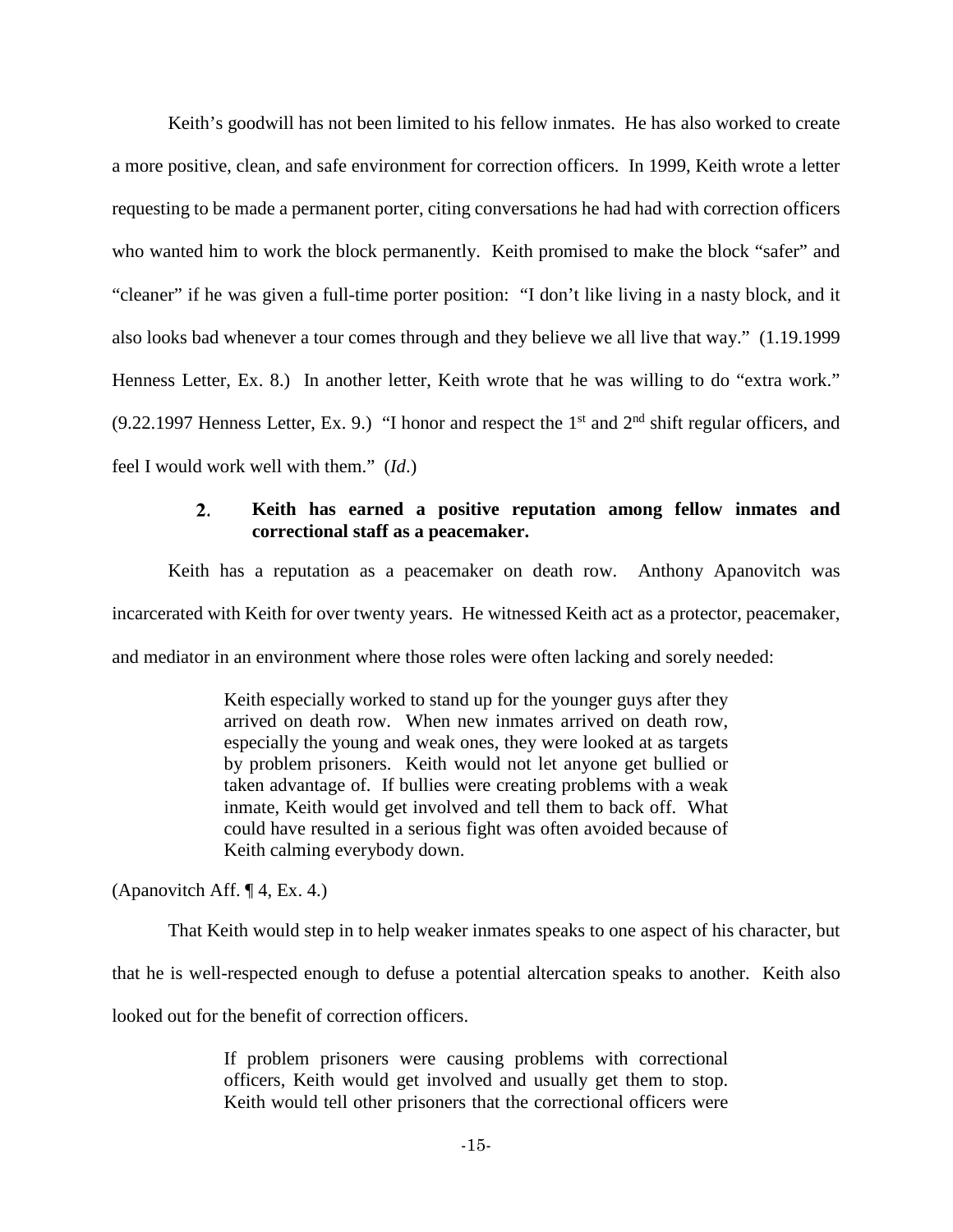just there doing a job and did not deserve to be harassed. Occasionally the correctional officers on death row would harass certain prisoners. Keith would also talk to the correctional officers about easing up and leaving the prisoners alone. Actions like this by Keith just helped the prison run a lot smoother. The correctional officers really liked Keith and viewed him as a peacemaker.

(*Id*. ¶ 7.)

In the mid-1990s, death row inmates were transferred from the Southern Ohio Correctional Institution in Lucasville to the Mansfield Correctional Institution. Apanovitch remembers Keith telling the female correction officers at Mansfield that he would protect them from problem inmates and make sure nothing ever happened to them. (*Id*. ¶ 8.)

D'Ambrosio, corroborates Keith's goodwill towards guards and correction officers. D'Ambrosio recalls that Keith "helped to mediate when there were disagreements between inmates." (D'Ambrosio Aff. ¶ 9, Ex. 7.) Additionally, Keith was always "respectful towards guards." If other inmates were angry at prison staff, Keith reminded them that "the guards were just doing their jobs." (*Id*.)

Tyler recalls the efforts Keith took to keep the peace on death row:

The daily routine of death row often makes people angry to the point where they act out. Inmates get mad at each other, the guards, their families, and life in general. Keith was always good at acting as a peace-maker in these situations. If two inmates were angry at one another, Keith would talk to them both to make sure they did not get into a fight. Keith would ask them to deal with their anger or stress with a good workout in the rec yard with him. Keith was very good at calming people down because he would talk to them like a big brother and would never talk down to anyone. This is the opposite of how a lot of the people on death row act. They often encourage misbehavior or fighting as a source of entertainment.

(Tyler Aff. ¶ 7, Ex. 5.)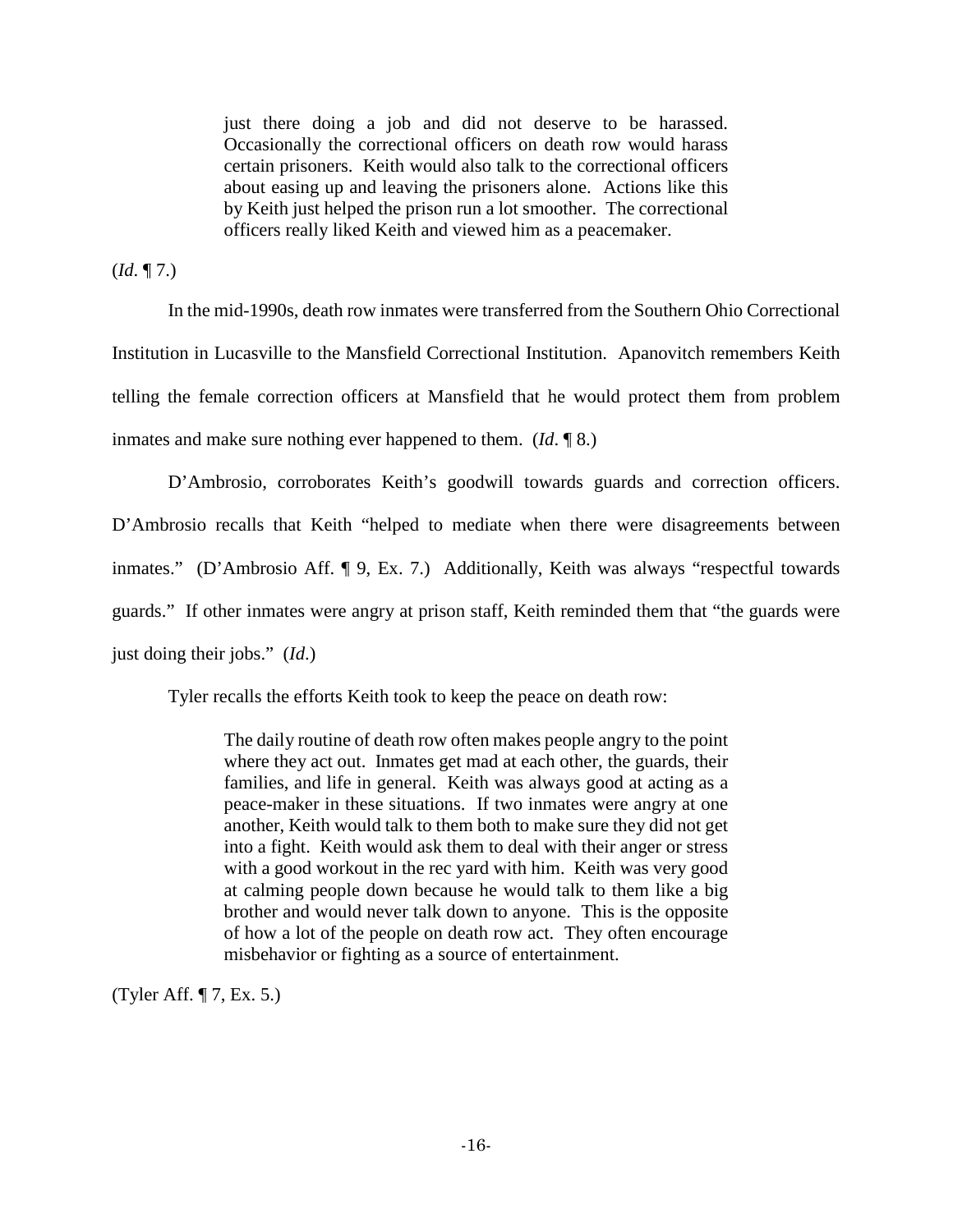Tyler also specifically recalled Keith was "always protective of the inmates who could be taken advantage of." (*Id*. ¶ 6.) These included "the small, the weak, the mentally ill, and the elderly" inmates. (*Id*.)

The goodwill Keith has built up over the years with correctional staff is apparent to those who visit with him today. Doug McCready is a friend of Keith's who visits him regularly. He noted the following:

> When I visit Keith, he is always smiling, cordial and polite with everyone inside the prison. His interactions with the prison staff seem easy and respectful. There have been occasions where I was walking into the visitation area at the same time Keith was being escorted in by the guards. They are always friendly, polite, and joking with one another.

(McCready Decl. ¶ 6, Ex. 10.)

Another friend of Keith's who visits regularly, Kevin Biller, has also noticed that: "Keith is always on good terms with the guards that escort him to and from the visitation area. Keith is always kind and having nice conversations with the guards when they escort him out of the visitation area." (Biller Decl. ¶ 21, Ex. 11.) Mr. Biller also recalls being told by the guards who escort him to and from the visitation area that: "Keith is a mellow inmate who never causes any serious trouble." (*Id*. ¶ 22.)

#### **Keith's institutional record over the last twenty-five years is nonviolent. 3.**

Keith was arrested for this offense over twenty-five years ago. In that time he has not exhibited a single act of aggression or violence towards his fellow inmates or guards. This complete absence of violence in Keith's record speaks to his character and demonstrates that Keith is not a threat to anyone if removed from death row.

Clemency reports written by this Board illustrate how rare it is for a death row inmate to present a petition for clemency free of fights or violent acts. Examples of this can be found in two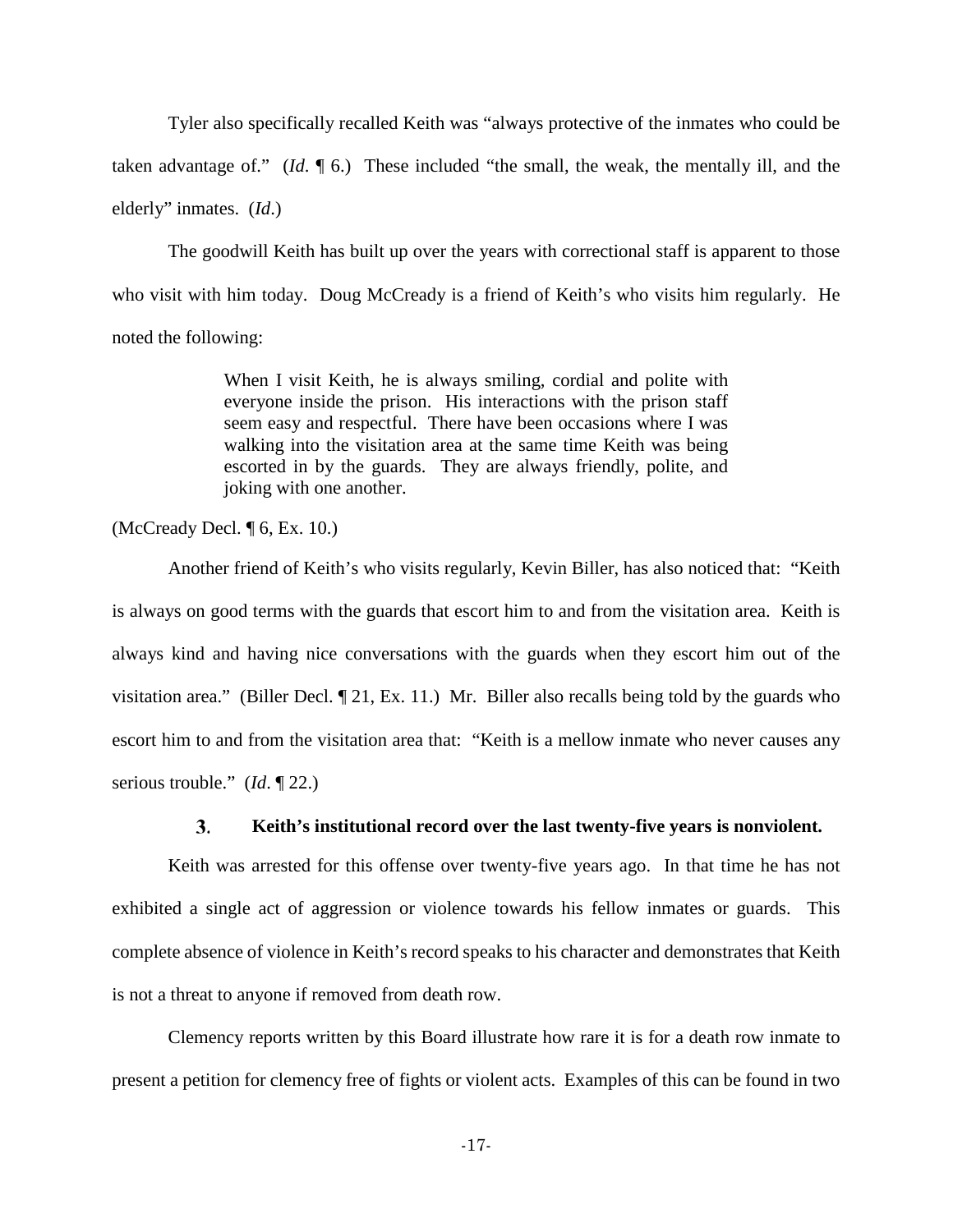of the Board's most recent clemency reports. In November 2017, this Board noted an applicant's "troubling lack of respect for institutional rules and regulations and an inability to control his own negative impulses." In re: Alva Campbell Jr., CCI #A354-963, at [2](#page-17-0)0 (Oct. 20, 2017).<sup>2</sup> More recently, this Board denied clemency in part based on a recent "attack on a fellow inmate" and poor prison conduct as a whole that had never abated in thirty-three years on death row. *In re: Robert Van Hook, CCI #A186-347*, at 20 (June 1, 2018). [3](#page-17-1) Clemency reports dating back to 2001 note similar acts of violence on death row.

The opposite is true with Keith. Over a period of twenty-five years in prison, he has never shown any uncontrollable impulses or violent tendencies that have sparked violence.

This is not just an example of an inmate avoiding violence. As discussed above, this is a case where the inmate has worked hard to set an example for other inmates and show them that violence of any kind is not the solution and has taken steps to diffuse and avoid violent confrontations between inmates.

#### $\mathbf{4}$ . **Keith's relationship with his faith has flourished in prison.**

Father Neil Kookoothe is a Catholic priest from the Cleveland area. After reading an article in the National Catholic Reporter about a death row pen pal ministry, Father Neil followed up by letter and expressed interest in participating in the program. At the time, Father Neil had never visited a prison or even written an inmate. The Carmelite Brother who had written the article wrote back to Father Neil and gave him Keith's name and address. Father Neil wrote his first letter to Keith in 1996 and visited him on death row for the first time later that summer.

 $\overline{a}$ 

<span id="page-17-0"></span><sup>2</sup> *Available at* https://drc.ohio.gov/Portals/0/Clemency/Death%20Penalty%20Clemency%20 Report%20and%20Recommendation-Alva%20Campbell%20Jr.%20A354-963.pdf?ver=2017- 10-20-105232-697.

<span id="page-17-1"></span><sup>&</sup>lt;sup>3</sup> *Available at https://drc.ohio.gov/Portals/0/Van%20Hook%20Death%20Penalty%20Clemency* %20Report%20and%20Recommendation.pdf.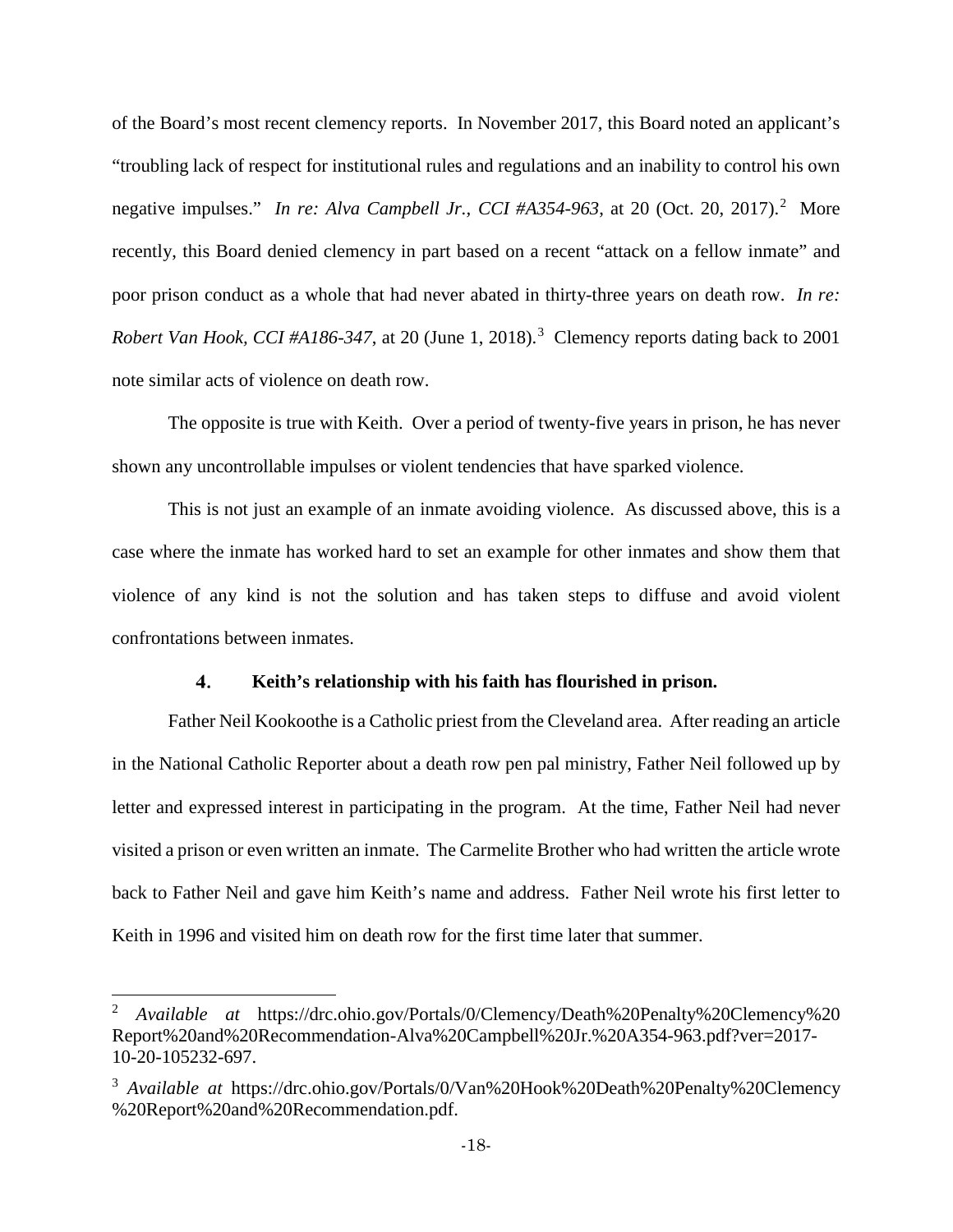Over the last twenty-two years, Father Neil has continued to visit and write Keith on a regular basis and the two have developed a special friendship. Father Neil describes his role as "a spiritual companion" to accompany Keith "at a very difficult period of his life." (Fr. Kookoothe Aff.  $\P$  5, Ex. 12.) The crime Keith was convicted of did not matter to Father Neil because he was focused solely on developing a spiritual relationship. In that regard, their relationship has been a success. Father Neil believes their relationship "has been a real blessing for the two of us." (*Id*. ¶ 17.) Father Neil refers to Keith as one of the best spiritual directors he has ever had and has told him so on a number of occasions. (*Id.*  $\parallel$  16.) During visits the two discuss their faith and pray together, which has led Father Neil "to more personal reflection." (*Id*.)

The empathy Keith has shown has also stood out to Father Neil. During many of their visits, Keith would pass along the names and birthdays of other inmates on death row who did not have much support from the outside world. (*Id.* ¶ 7.) At Keith's request, Father Neil sent these inmates cards on their birthdays or on holidays. (*Id*.) Keith also let Father Neil know if a family member of a death row inmate died, prompting Father Neil to attend the funeral or send a sympathy card. (*Id*. ¶¶ 7, 10.)

Keith even provided comfort and guidance to Father Neil after the priest's mother passed away. Father Neil recalls, "Keith was bothered very much by her death and the grief and sorrow I felt over that. Keith did his best to provide condolences to a friend from behind prison walls. I was very touched by that." (*Id*. ¶ 18.)

It would be a mistake to disregard Keith's faith as nothing more than an insincere pitch to save his life. Father Neil can attest, and will do so in person to this Board, that Keith's faith is not an act and has been an important part of his life dating back over twenty years. Despite his circumstance, Keith has shown compassion, empathy, and faith that drives him to give back to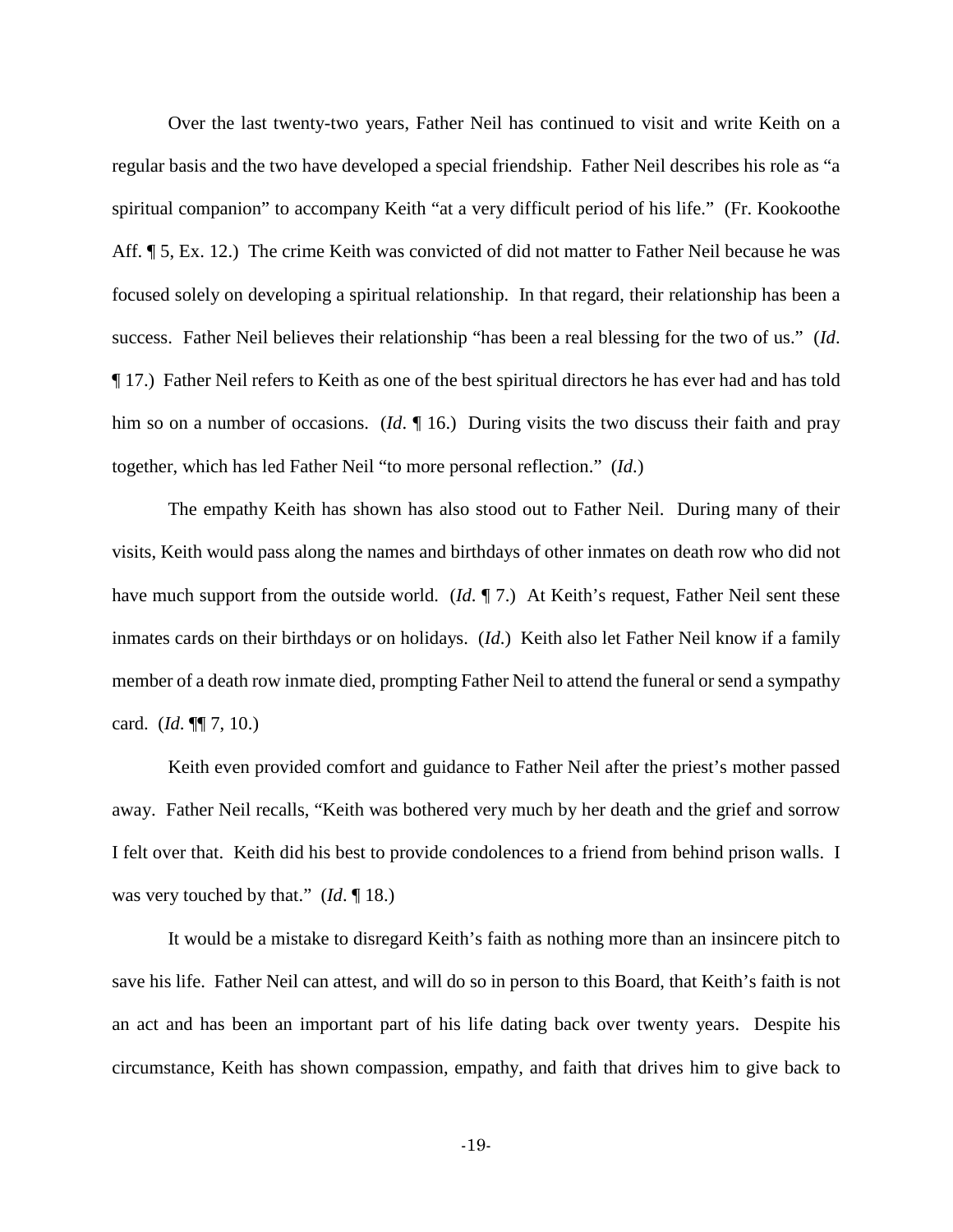others. This is not an act. It is genuine, and Father Neil has been witness to it for over two decades. Father also Neil believes that if Keith were granted clemency, he would continue to reach out to others and help in any way he can. (*Id*. ¶ 19.)

#### 5. **Keith helped free an innocent man.**

Perhaps Keith's most meaningful influence on death row was what he did for former death row inmate Joe D'Ambrosio. When Keith arrived on death row in 1994, he met D'Ambrosio, who had also been sentenced to death. Over time, Keith developed a strong belief that D'Ambrosio was innocent. Keith was able to convince Father Neil, who is also a lawyer, to take an interest in D'Ambrosio's case at a time when no one else would. (D'Ambrosio Aff. ¶¶ 4-5, Ex. 7.)

Father Neil's involvement proved vital. Father Neil started the momentum and investigation that led to D'Ambrosio being granted relief in federal court in 2008 and being released from prison in 2010. (*Id.*  $\P\P$  5-6.) The case was covered nationally, by the likes of CNN<sup>[4](#page-19-0)</sup> and the *Washington Post*, [5](#page-19-1) with many articles highlighting the contributions of Father Neil.

Both D'Ambrosio and Father Neil credit Keith as being the catalyst that led to Father Neil's involvement and D'Ambrosio's eventual release. For Father Neil, it is important that Keith "knows he had a role to play" in D'Ambrosio's exoneration. (Fr. Kookoothe Decl. ¶ 15, Ex. 12.) Keith "saw an injustice in another man's life" and worked hard to find someone who could make a difference, which led to that man's life being saved. (*Id*.) Simply put by Father Neil: "Without Keith, Joe would still be on Death Row or possibly even executed." (*Id*.)

 $\overline{\phantom{a}}$ 

<span id="page-19-0"></span><sup>4</sup> *Available at* https://www.cnn.com/2014/03/21/us/death-row-stories-dambrosio/index.html.

<span id="page-19-1"></span><sup>5</sup> *Available at* https://www.washingtonpost.com/lifestyle/style/the-priest-the-exonerated-deathrow-inmate-and-their-continued-battle-against-the-death-penalty/2016/07/01/7ae4e04a-3ecc-11e6-80bc-d06711fd2125\_story.html?noredirect=on&utm\_term=.4ba60edfa2a8.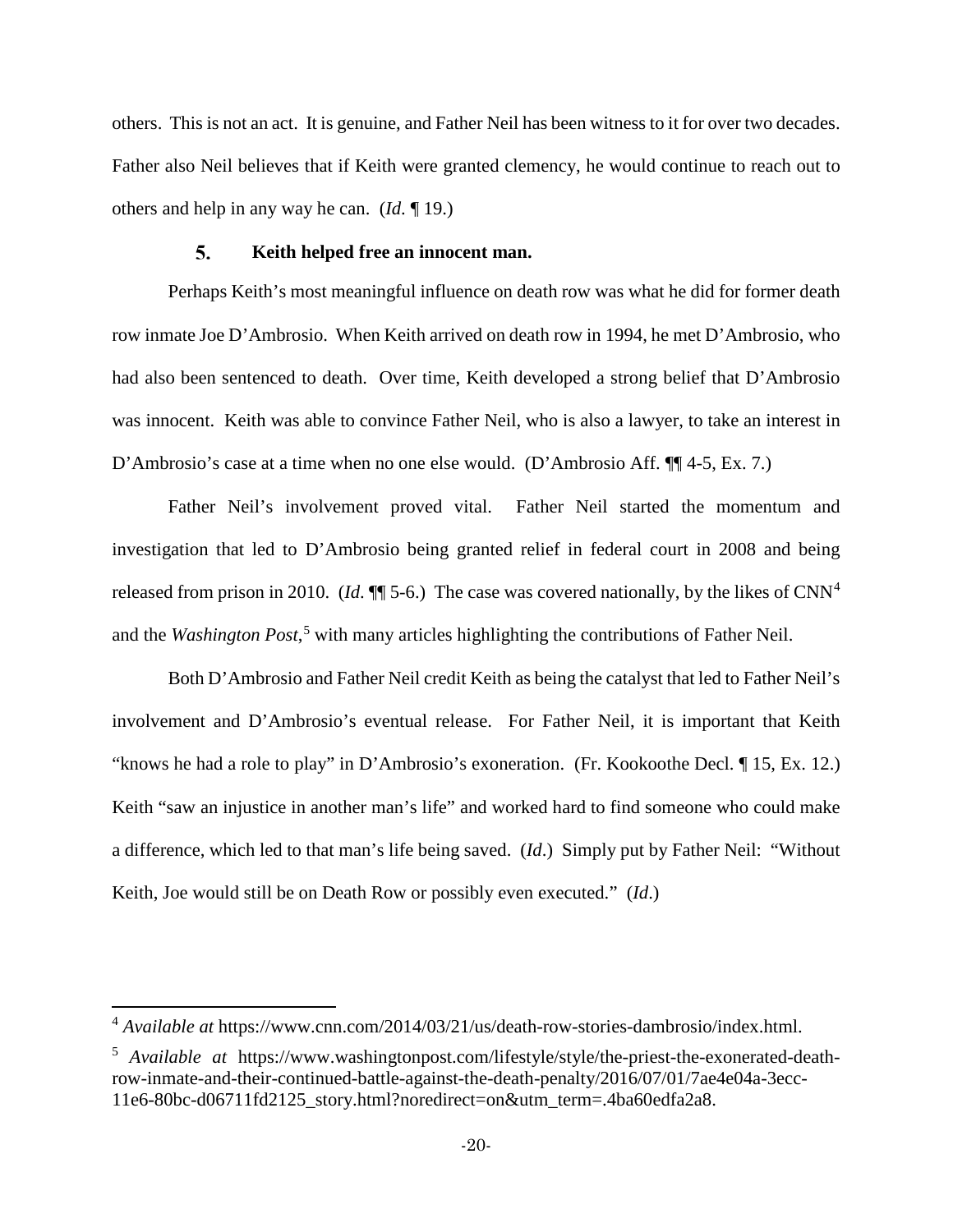D'Ambrosio concurred, "I owe my life to Keith. If it were not for [Keith], I believe the State of Ohio would have executed me many years ago." (D'Ambrosio Aff. ¶ 8, Ex. 7.)

## 6. **While Keith's record on death row is not spotless, he has far fewer infractions than many who have been before the Board. His behavior over the last twenty-five years demonstrates his ability to adjust well to general population.**

In the last eleven years, Keith has been charged with only three infractions, two in 2015 and one in 2018. All three were alcohol-related. Alcohol-related infractions are serious and raise serious problems for the administration of the prison and death row. There are no excuses for consuming alcohol in prison. However, these recent alcohol infractions should not negate or outweigh the positive behavior that Keith has exhibited over the last twenty-five years. These three alcohol infractions are also not so serious as to necessitate a conclusion that Keith would not adjust well in general population.

While Keith offers no excuse for these alcohol violations, it is important to note that he has been living under the daily stress of a pending execution date since November 28, 2012. Since his execution date was set in 2012, Keith has received five reprieves and five new execution dates. During this same time period, Keith's mother has fallen increasingly ill. She has lost her vision and lives with a host of serious chronic illnesses that continue to get worse. (C. Parsons, Aff. ¶ 18, Ex. 13.) In an attempt to relieve stress and anxiety, Keith has occasionally taken to alcohol. This background is being offered solely to put Keith's alcohol abuse and his decision-making process in context and is in no way being offered as an excuse. As Keith indicated at his interview, he takes full responsibility for these infractions.

As noted above, these are the only rules violations Keith has had in over a decade. Examining his record over the past twenty-five years, Keith has never been violent. Many of Keith's older citations are for small amounts of non-threatening contraband, such as a homemade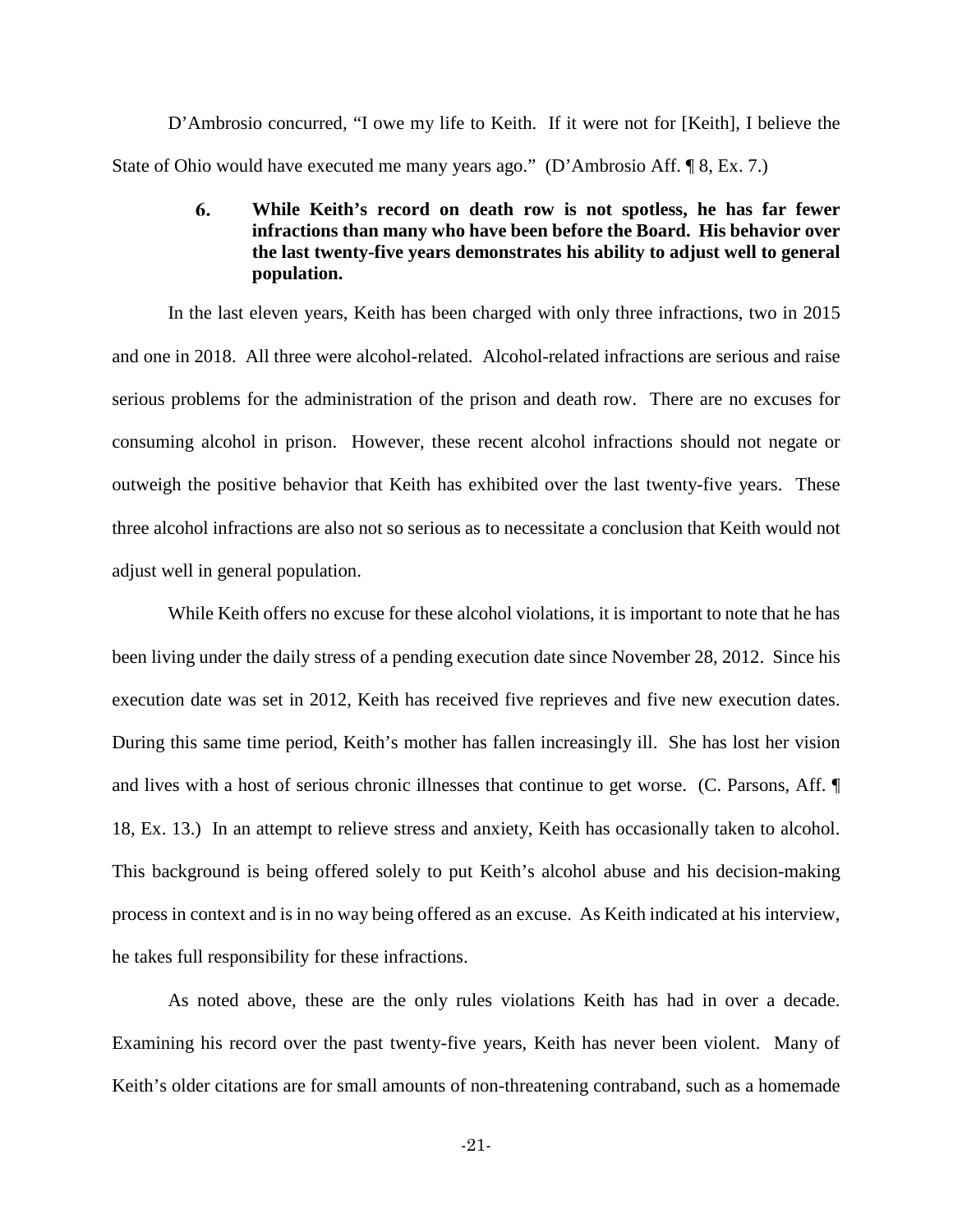extension cord, cassette tapes, an altered stereo, or modeling tools used for the wooden miniatures that he made and sent home to his family.

There are two violations in Keith's record that may seem troubling at first glance, but the details reveal that the infractions were less serious than they appear. In 1997, Keith was cited for verbally threatening and disrespecting an officer. (2.20.1997, DRC Report, Ex. 14.) The report accused Keith of clenching his fists and standing in a fighting position while he accused a correction officer of not respecting the constitutional right of freedom of speech. (*Id*.) Keith contested these accusations and stated several witnesses supported his account. (RIB Notice of Appeal, Ex. 15.)

Several inmates testified on Keith's behalf that the incident was severely mischaracterized and that Keith was not intending any threats or disrespect. One testified that the incident as described by the guard "never happened." (Apanovitch Testimony, Ex. 16.) Another testified that "at no time was there loud talking" and in fact "both parties" were laughing. (Campbell Testimony, Ex. 17.) That inmate stated that Keith "did not stand in a fighting stance." (*Id.*) Furthermore, two corrections officer stated that they saw no issue between Keith and the citing officer on the day of this alleged threat. (Officer Testimony, Ex. 18.) The two other officers were present in the block at the time this incident was alleged to have occurred and "knew nothing about it." (*Id*.)

Given the complete absence of violence in Keith's record for twenty-five years, and the statements from inmates and correction officers who support his account, he should be given the benefit of the doubt regarding this incident.

Five years later, in 2002, Keith was cited for having a rope-like item constructed from bed sheets. (11.6.2002 DRC Disposition, Ex. 19.) Keith and Arthur Tyler, "tied some sheets together" to "use them for resistance training." (Tyler Aff. ¶ 8, Ex. 5.) The two had been using "these

-22-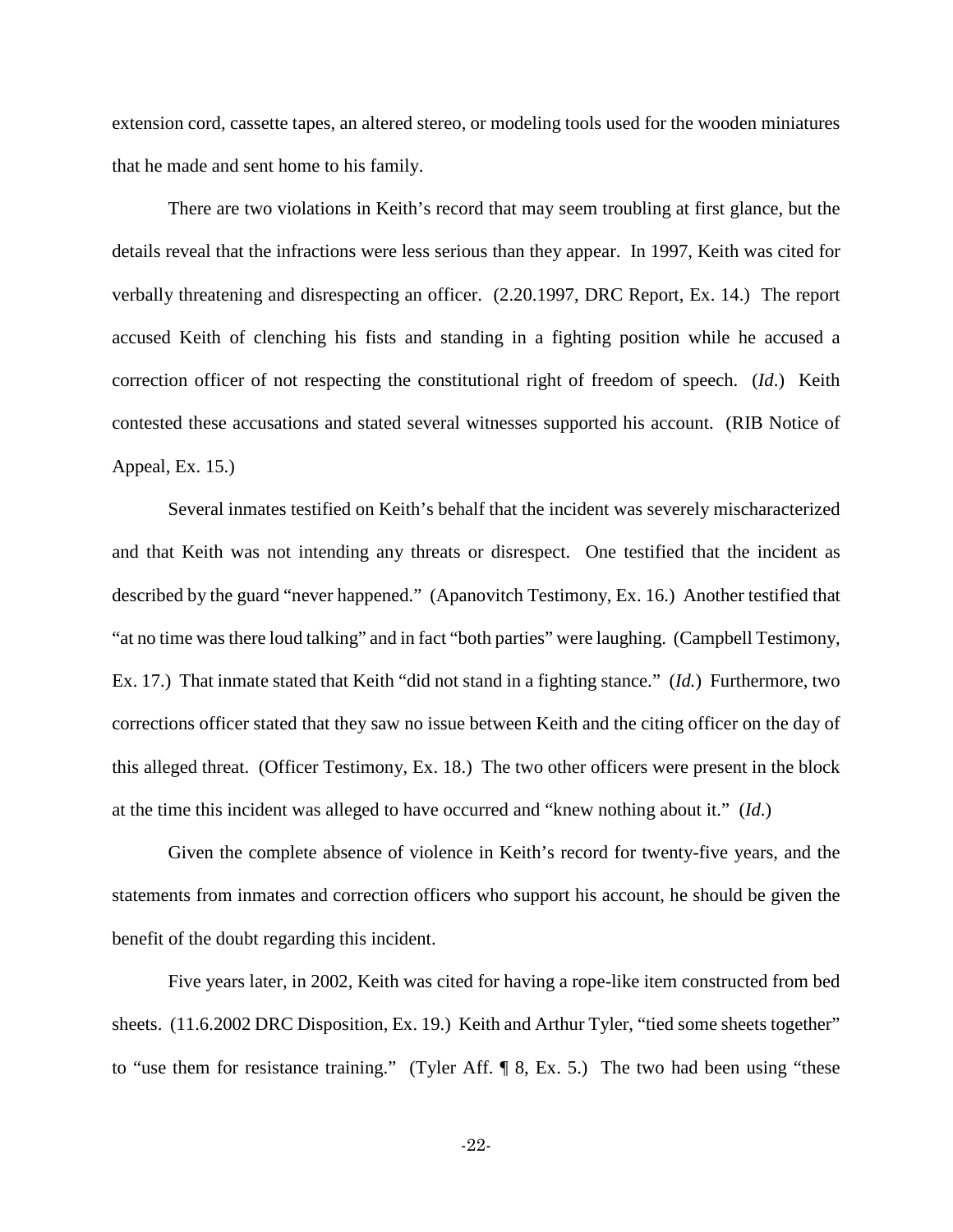braided sheets for different types of pull-ups and resistance work every day for about 6-8 months." (*Id*.) Correction officers knew the purpose of the rope, and one even complemented the duo on their ingenuity. (*Id*.) The rope was confiscated after the two moved to a new block. (11.6.2002 RIB Testimony, Ex. 20.) Neither Tyler nor Keith had any intent to cause harm with the rope (Tyler Aff. ¶ 8, Ex. 5), as was acknowledged in the write-up, which stated that Keith "has been using [the rope] for years in the other death row blocks" and simply "screwed up." (11.6.2002 RIB Testimony, Ex. 20).

While all rules infractions are serious, the absence of violent conduct in Keith's record is rare, and is especially commendable considering the difficult environment of death row and the tumultuous adjustment to death row that most other inmates experience. Keith's record should not raise any concerns about his ability to adjust to general population.

#### C. **Conclusion**

<span id="page-22-0"></span>Keith's behavior on death row is important to this Board's consideration for several reasons. At trial, the prosecution argued that Keith was merely a "jail-house Jesus," exhibiting good behavior in selfish anticipation of his mitigation hearing. (Trial Tr. 2796.) Keith's behavior over the last twenty-five years on death row demonstrates that the prosecutor was incorrect. The absence of any violent behavior in prison coupled with the absence of any serious violent crimes before being convicted of this offense, is rare among the death row inmates who have come before this board seeking clemency. That the prosecution contemplated a plea deal for around twentythree-years-to-life, suggests that the State considered him fit for general population as well. (State's Second Submission 139.)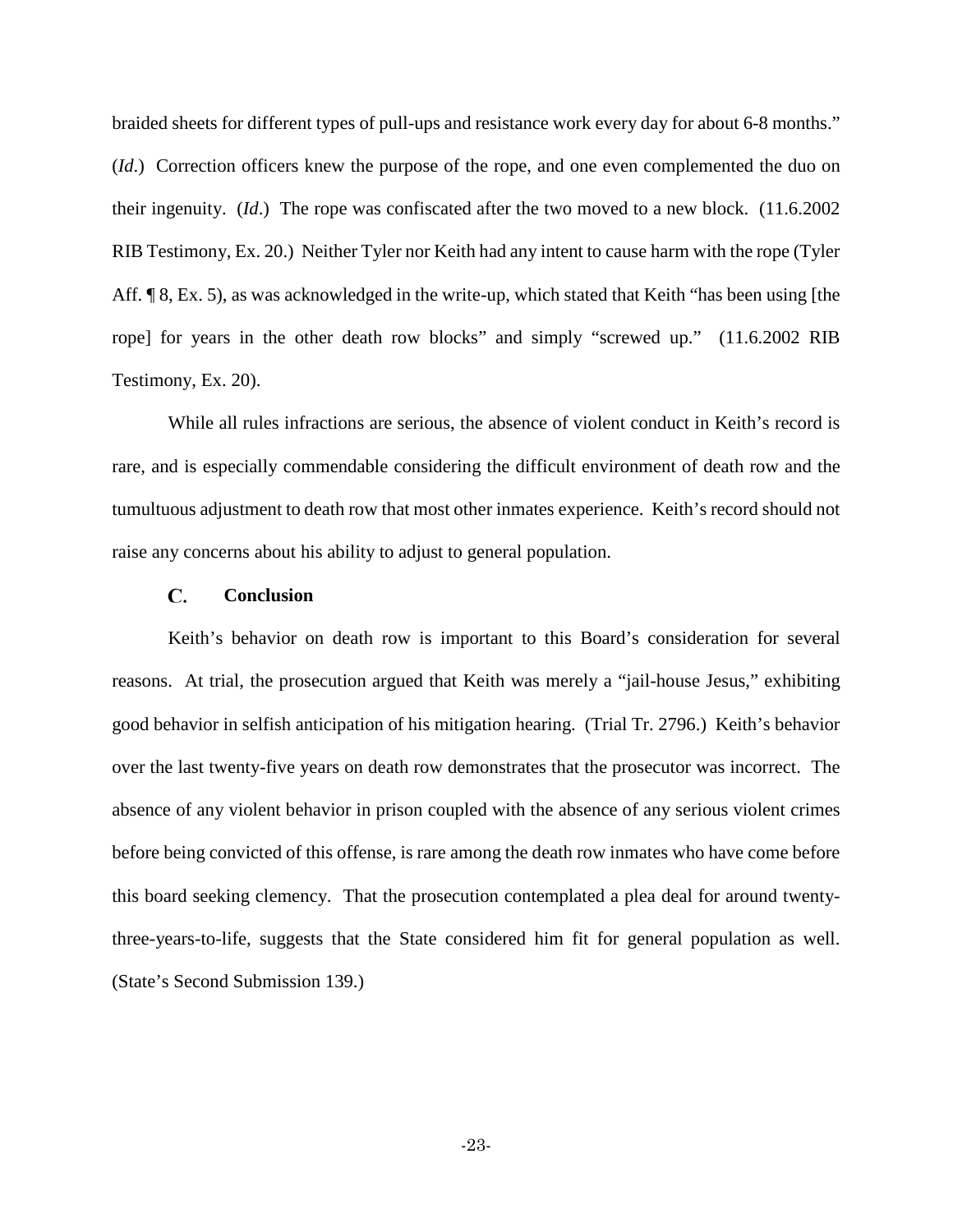Keith has not been a perfect inmate. He has made mistakes and poor decisions, especially in recent years with alcohol. However, the question of whether the inmate leaving death row would be a further threat in general population in Keith's case is an emphatic no.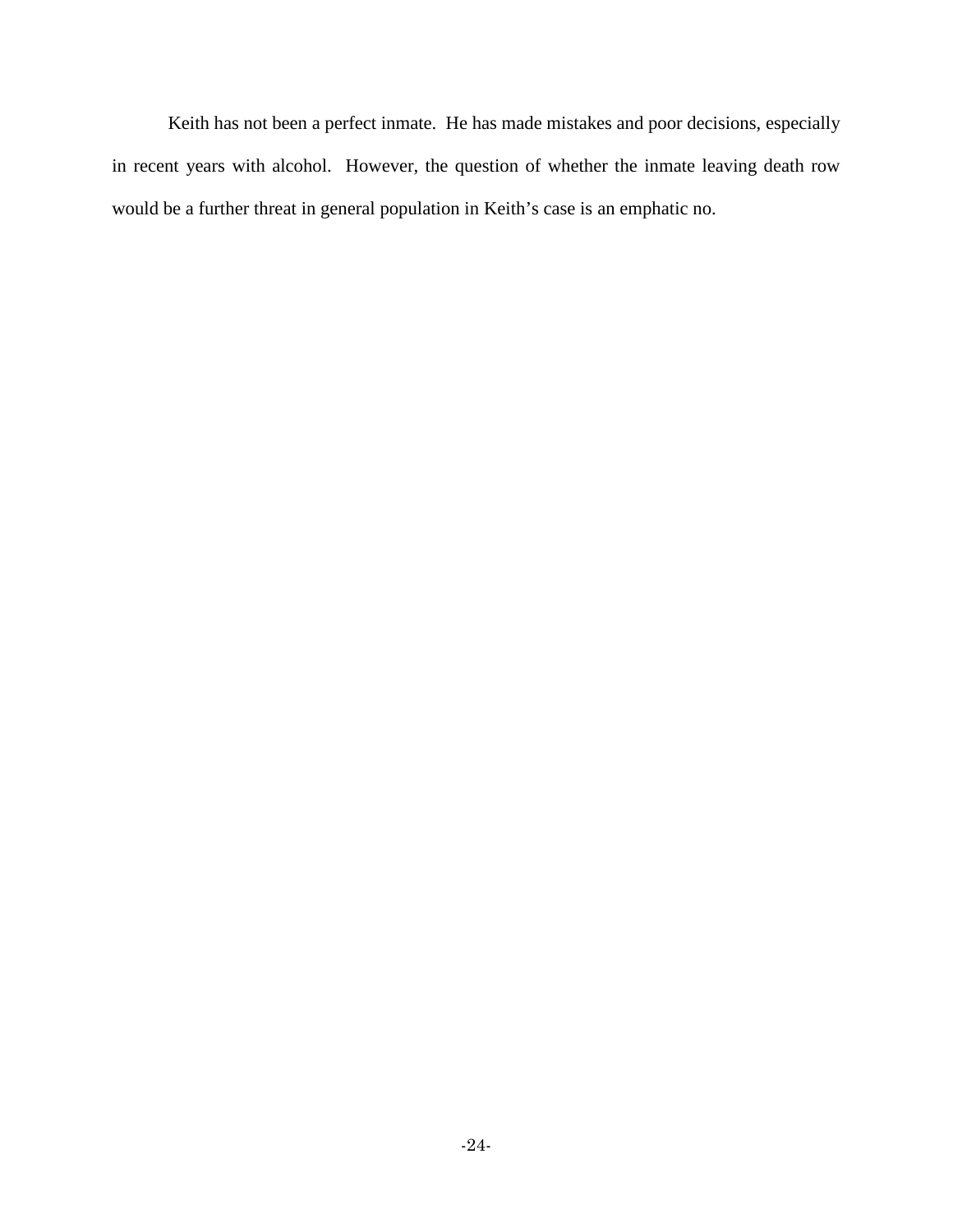## <span id="page-24-0"></span>H. **The abysmal conduct of defense counsel so undermined the proper functioning of the adversarial process that this Board cannot rely on either the trial or penalty phase as having produced a just result.**

Due to the extraordinarily high stakes and the irrevocable nature of the death penalty, defense counsel are required to make "extraordinary efforts on behalf of the accused." *See ABA Standards For Criminal Justice: Defense Function, Standard 4-1.2(C)*, *in* ABA Standards For Criminal Justice: Prosecution Function And Defense Function (3d ed. 1993). Yet, in the sixteen months leading up to trial, Keith Henness's attorneys conducted virtually no investigation on their own and they did not hire an investigator or a mitigation specialist to conduct the investigation on their behalf. Defense counsel did not have any meaningful conversations with Keith regarding the evidence against him, the possible sentences he could receive, or the types of evidence or witnesses that could be presented at the penalty phase. This failure to investigate and failure to communicate with their client represent drastic departures from the most basic tenets of capital defense representation.

Given the high stakes of a death penalty trial, counsel's failure to investigate and prepare and their subsequent inadequate performance at trial was wholly unacceptable. Clemency is appropriate to remedy the death sentence that resulted from counsel's glaring deficiencies.

#### **Lead attorney David Bodiker refused to investigate or to hire investigators.** A.

<span id="page-24-1"></span>On June 30, 1992, attorneys David Bodiker and W. Joseph Edwards were appointed to represent Keith in his capital trial. Trial began in November 1993. (Edwards Aff. ¶ 2, Ex.1.) Despite having sixteen months to prepare, they conducted virtually no investigation prior to trial. (Edwards Aff. ¶ 19, Ex. 1.) Keith repeatedly urged them to investigate the crime scene and to talk to witnesses to disprove the State's theory of the case and prove Keith's defenses. But they never did. (Henness Aff. ¶¶ 6-7, Ex. 21; Edwards Aff. ¶¶ 6, 17-19, Ex. 1.)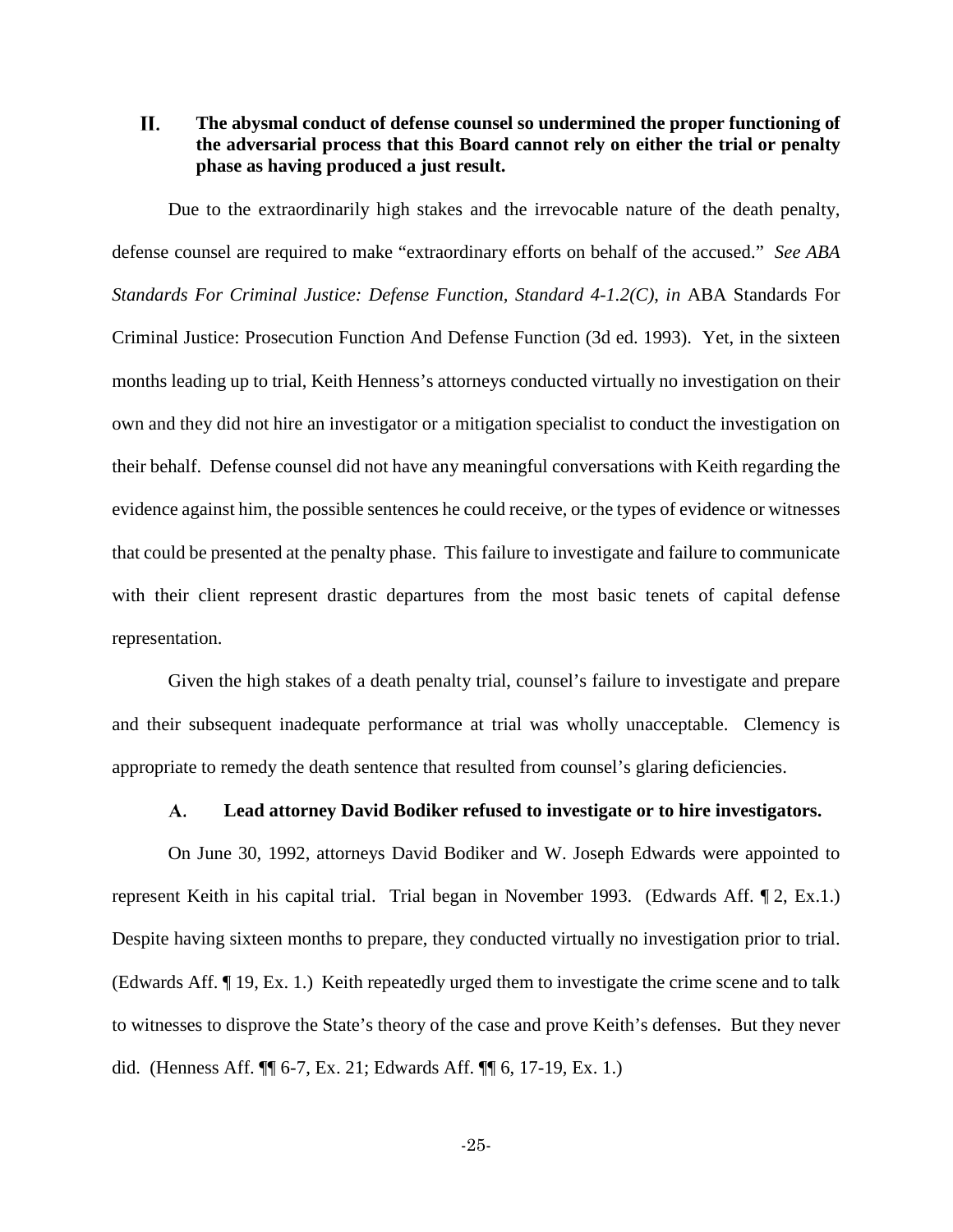In the sixteen months that passed between his appointment and the start of trial, Bodiker logged less than a dozen hours of "investigation." (State's Second Submission 233-57 (Bodiker's billing records)). Bodiker's billing records demonstrate that the "investigation" consisted almost entirely of gathering basic discovery from the prosecutor and police. (*Id.*) None of this time was spent conducting any independent investigation such as locating and interviewing witnesses who counsel knew were going to testify or who had information about the crime that Keith had told them about. (*Id*.)

Bodiker's failure to conduct any independent investigation was compounded by his refusal to hire an investigator or a mitigation specialist to assist in gathering evidence or locating expert or lay witnesses. Bodiker interviewed only one lay witness before trial. (State's Second Submission 53 (Bodiker Depo.).) He met once briefly with Tabatha Henness, Keith's wife and a central witness for the prosecution. Bodiker recalled, "[Tabatha] didn't really tell [him] all that much. And she didn't get into all the things that happened." (*Id*.) Bodiker made no attempt to talk to any other witnesses named by the state or suggested by Keith, or otherwise conduct any investigation. (*Id*.)

Keith continuously implored Bodiker to investigate issues that he believed would help his case. (Henness Aff. ¶ 7, Ex. 21.) Bodiker, on the other hand, despite having done little investigation to support such a conclusion and having done nothing to earn his client's trust, was convinced that Keith should and would accept a plea agreement. (Edwards Aff. ¶ 8, Ex. 1.) There is no record, however, of any plea negotiations with the prosecution occurring until October 1993, fifteen months after counsel were appointed. (*Id.* ¶ 14; State's Second Submission 242.) By the time any plea agreement was discussed, Keith had already developed a deep distrust of Bodiker.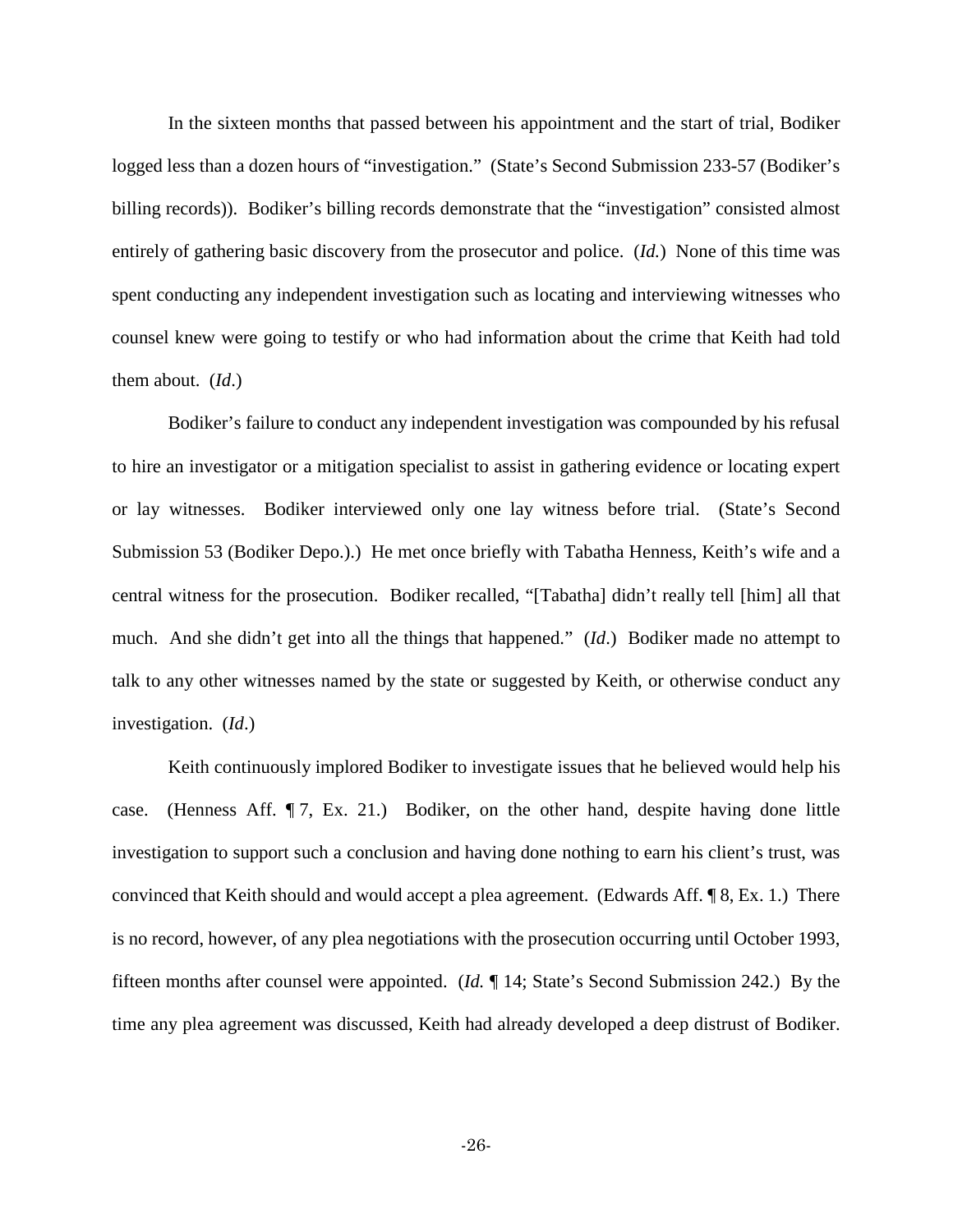As a result, he "did not want to accept any advice about plea negotiations." (Edwards Aff*.* ¶ 15, Ex. 1.)

#### **B. Bodiker prevented Edwards from investigating.**

<span id="page-26-0"></span>Bodiker also prevented his co-counsel, Edwards, from investigating prior to trial because he believed that Edwards was incompetent. (*Id.* ¶¶ 4, 9.) Bodiker, a veteran criminal defense attorney, was the lead attorney on Keith's case. (*Id.* ¶ 4.) At the time, he was in the process of interviewing to become the Director of the Ohio Public Defender's Office. (Graeff Aff. ¶ 3, Ex. 22.) Edwards, on the other hand, was handling his first capital case. (Edwards Aff. ¶¶ 4, 9, Ex. 1.) He naturally looked to the far more experienced Bodiker for guidance on how to proceed in preparing for this capital trial. (*Id.* ¶ 9.) Unfortunately, Bodiker was not interested in teaching Edwards. (*Id.* 15.) In fact, Bodiker was irritated that Edwards had been appointed as his cocounsel, which he made that abundantly clear to Edwards. (*Id*. ¶¶ 5-10, 20; Henness Aff. ¶ 3, Ex. 21.) In Edwards's nearly 30 years of practicing law, it was one of the most difficult and least productive co-counsel relationships he has ever had. (*Id.* ¶ 20.)

In the first two months after he was appointed, Bodiker, who had met Keith once shortly before he was appointed, did not visit Keith and refused to take Edwards to visit him either. (*Id*. ¶¶ 5-8.) Edwards was anxious to meet Keith. Edwards was also worried that he and Bodiker were losing precious time for trial preparation, so he wrote Bodiker a letter on August 24, 1992, two months after they were appointed, explaining:

> It has been a number of weeks since we met to discuss the [Henness case]. It goes without saying this is a very important case. Even though we have been assigned to this for two months, we have yet to go to the jail to visit Mr. Henness about this matter. I realize that you had a pre-existing relationship to him prior to appointment on this case; however, I have yet to discuss this matter or even meet him. I believe it is very important that I meet Mr. Henness in the near future.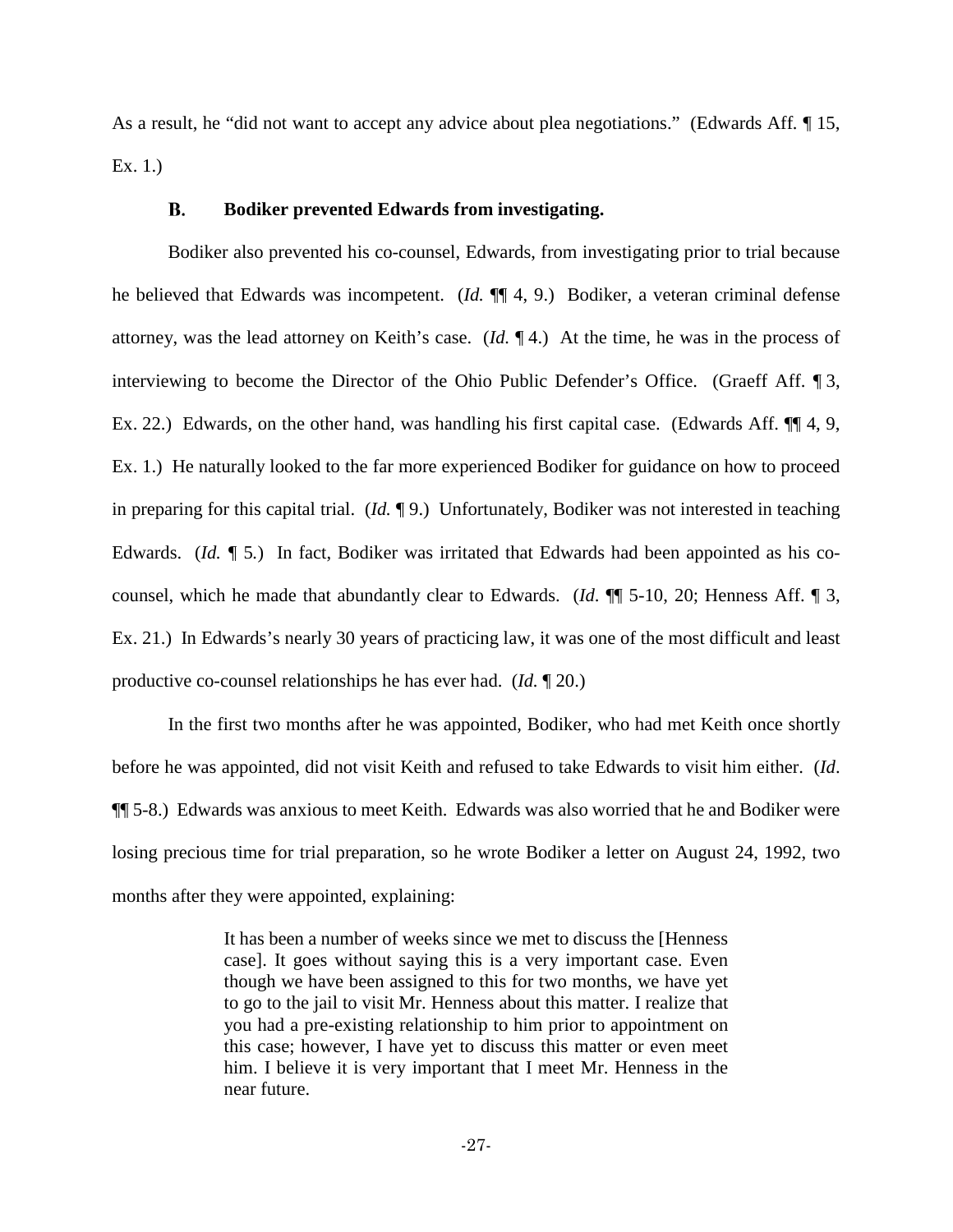I also believe we should begin working on the motions in this matter and come to a decision as to whether there are any major alterations to the form motions and any other motions that should be filed which are not standard.

Would you please let me hear from you next week as to a time we can meet and go to the jail to interview Mr. Henness?

(Letter from Edwards to Bodiker, Ex. 23.) Bodiker was angered by the letter. (Edwards Aff. ¶ 8, Ex. 1.) He told Edwards to never send him a letter like that again and ordered Edwards to refrain from working on the case. *Id*.

For fifteen months, the only way that Edwards received updates about the case was if he encountered Bodiker in the courthouse and Bodiker agreed to give Edwards a brief update. (*Id*. ¶ 10.) In these impromptu chats, Edwards asked Bodiker if there was anything that he should be doing to help prepare for trial. (*Id*. ¶ 5.) Edwards was concerned that they were not investigating. He suggested that they should hire an investigator in at least one of these brief meetings at the courthouse, but Bodiker refused. (*Id*. ¶ 18.) The first sit-down meeting between Bodiker and Edwards to discuss trial preparation did not occur until October 1993, fifteen months after their appointment and one month before trial. (*Id*. ¶ 10.)

Bodiker continued to insist that Keith's case was going to end in a plea agreement and that if Edwards tried to get involved, he would jeopardize the plea negotiations that Bodiker claimed to be conducting. (*Id*. ¶¶ 5, 8.) There is no record, however, of any plea negotiations taking place prior to October 1993. (*Id*. ¶ 14.) Nonetheless, Edwards obeyed Bodiker's orders and never conducted any investigation into the State's case or interviewed any witnesses whom Keith suggested. (*Id*. ¶¶ 5, 9, 19.) In fact, Edwards did not investigate any trial phase issues at any time. (*Id*. ¶ 19.)

Bodiker's warnings also succeeded in keeping Edwards from visiting Keith. Jail records show that Edwards met Keith for the first time on September 24, 1992, a month after he had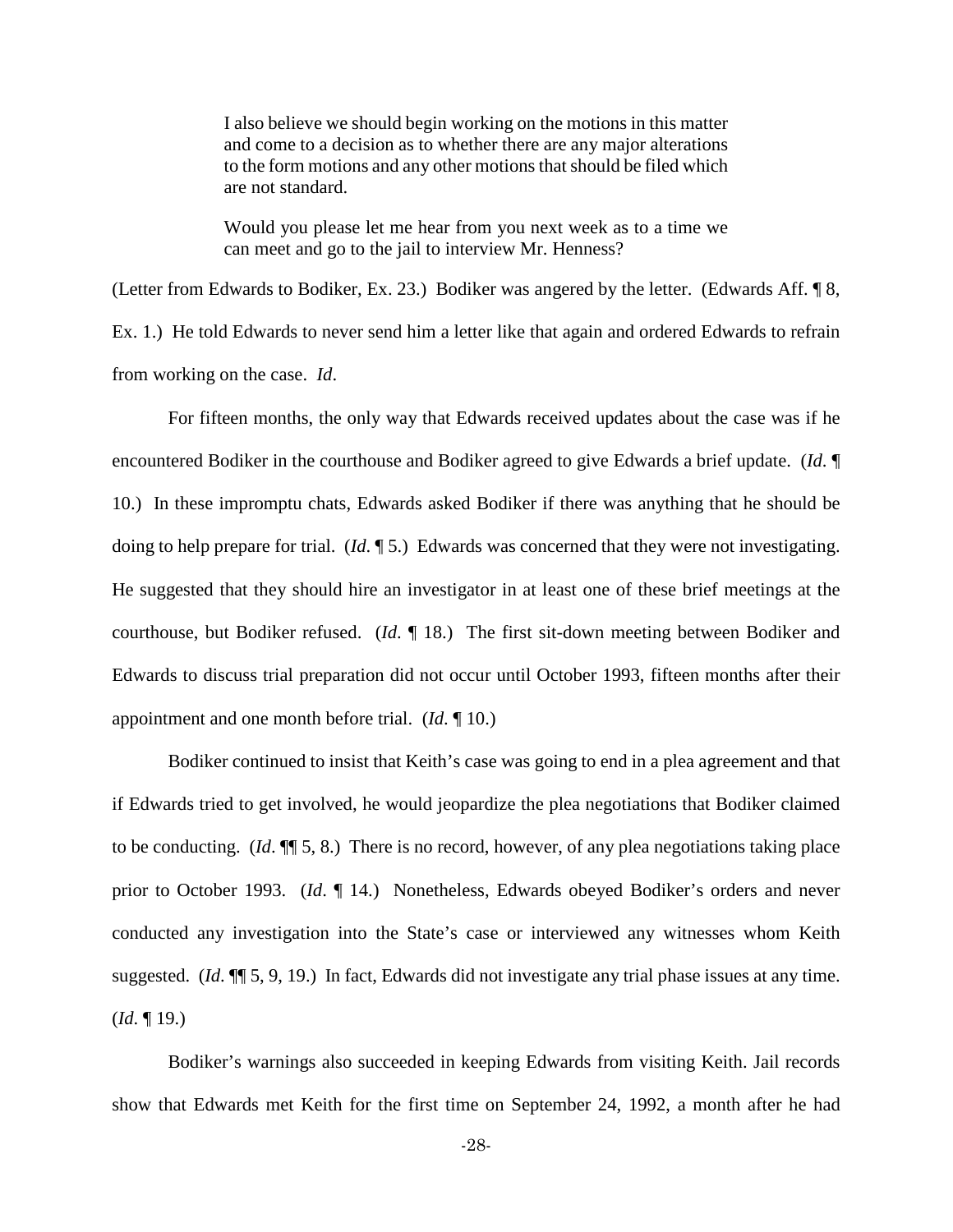requested Bodiker introduce him to Keith. (Franklin Cty. Sheriff's Off. Visitor Records, Ex. 24.) According to Edwards, this was not a substantive meeting. (Edwards Aff. ¶ 11, Ex. 1.) Edwards did not visit Keith in the jail again until October 26, 1993, nine days before trial. (Franklin Cty. Sheriff's Off. Visitor Records, Ex. 24.)

Because Bodiker had refused to hire an investigator or a mitigation specialist, Edwards was forced to take over mitigation investigation and preparation because, at that late date, no mitigation specialists would work with the defense team because of the short time remaining until trial. (Edwards Aff. ¶¶ 17, 19, Ex. 1.) Thus, one month before the trial, neither attorney had done any material investigation or preparation for the trial or the penalty phase. The results of the trial were predictable.

### <span id="page-28-0"></span>C. **Keith's dysfunctional team resulted in a poisoned attorney-client relationship that was destined to fail at trial.**

The first time Edwards met with Bodiker and Keith, he "immediately recognized that they had a toxic attorney-client relationship." (*Id*. ¶ 12.) Bodiker did not want to listen to anything Keith had to say, and soon Keith would not listen to anything Bodiker had to say. (*Id*.) Keith did not trust Bodiker's legal advice, and Bodiker had disparaged Edwards's capabilities to Keith making Keith distrustful of Edwards as well. (*Id*.)

The defense team from the start was so strained as to be nearly inoperable. In the five months leading up to trial (from May 25 to October 25, 1993), neither Bodiker nor Edwards visited Keith in the jail. (Franklin Cty. Sheriff's Off. Visitor Records, Ex. 24.) Keith did not have any meaningful conversations with either of his attorneys regarding the evidence against him or the possible sentences he could receive or about possible evidence to be presented at the penalty phase. (Edwards Aff. ¶¶ 13-15, Ex. 1; Henness Aff. ¶¶ 8-9, Ex. 21.)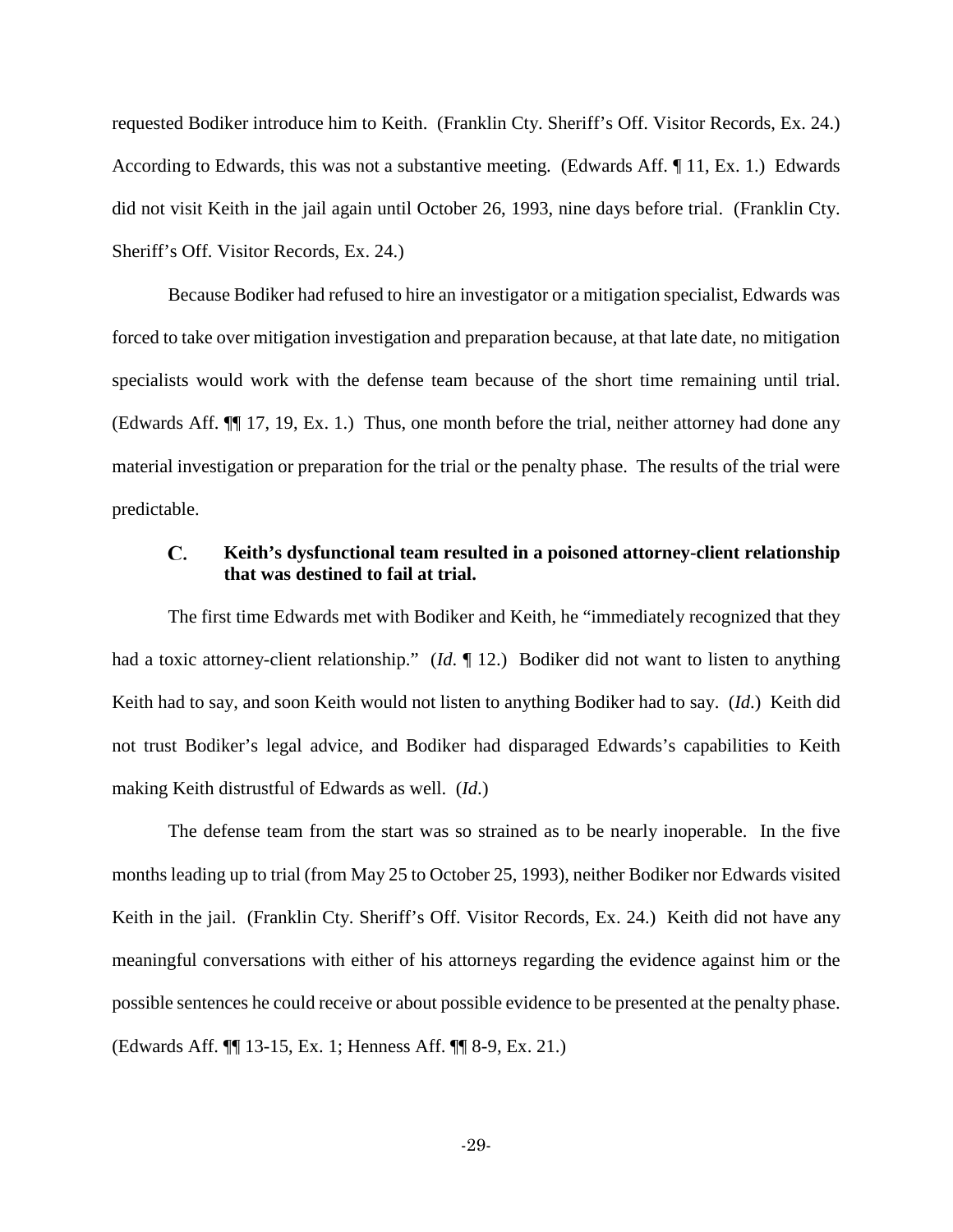The relationship between Bodiker and Keith became extremely combative. (Edwards Aff. ¶¶ 12-13, 15, Ex. 1; Graeff Aff. ¶ 4, Ex. 22; Henness Aff. ¶¶ 6, 7, Ex. 21.) Bodiker did not like Keith, and he made those feelings clear to Keith. (Edwards Aff. ¶ 12, Ex. 1; Henness Aff. ¶ 6, Ex. 21.) Keith was upset by the failure to investigate or prepare for trial. (Henness Aff. 11, Ex. 21.) Keith had repeatedly asked Bodiker to investigate aspects of the State's case, including Tabatha Henness's background and the crime scene, but Bodiker refused to conduct any investigation. (*Id*. ¶¶ 6-7; Edwards Aff. ¶¶ 18-19, Ex. 1.) Any suggestions Keith made were rejected outright by Bodiker, who told Keith that Keith was wrong and that Bodiker planned to do things his way, not Keith's way. Bodiker treated Edwards the same as Keith. (Edwards Aff. ¶ 5, Ex. 1.)

#### D. **Defense counsel's lack of preparation was laid bare at trial.**

<span id="page-29-0"></span>Bodiker's unreasonable refusal to investigate or prepare for trial—instead assuming the case would be resolved in a plea agreement—and Edwards's deference to Bodiker, resulted in a feeble defense presentation at trial. The State relied primarily on two drug-addicted witnesses, Tabatha Henness and Roland Fair, both of whom were involved in the crimes and both of whom had their own motivation for testifying against Keith. There were many avenues for the defense team to attack the State's theory of guilt and establish alternative theories.

Despite this, during the trial phase, the defense did not call any witnesses to testify. Due to counsel's inaction in the sixteen months leading up to trial, they had no witnesses to call, no alternative theories to offer, and no evidence to introduce that countered the State's theory of guilt.

Counsel's anemic performance is even more inexcusable given the lack of direct evidence tying Keith to the murder. As discussed more fully in Section IV of this Application, this is not a case of overwhelming evidence of guilt. Had defense conducted any investigation and had counsel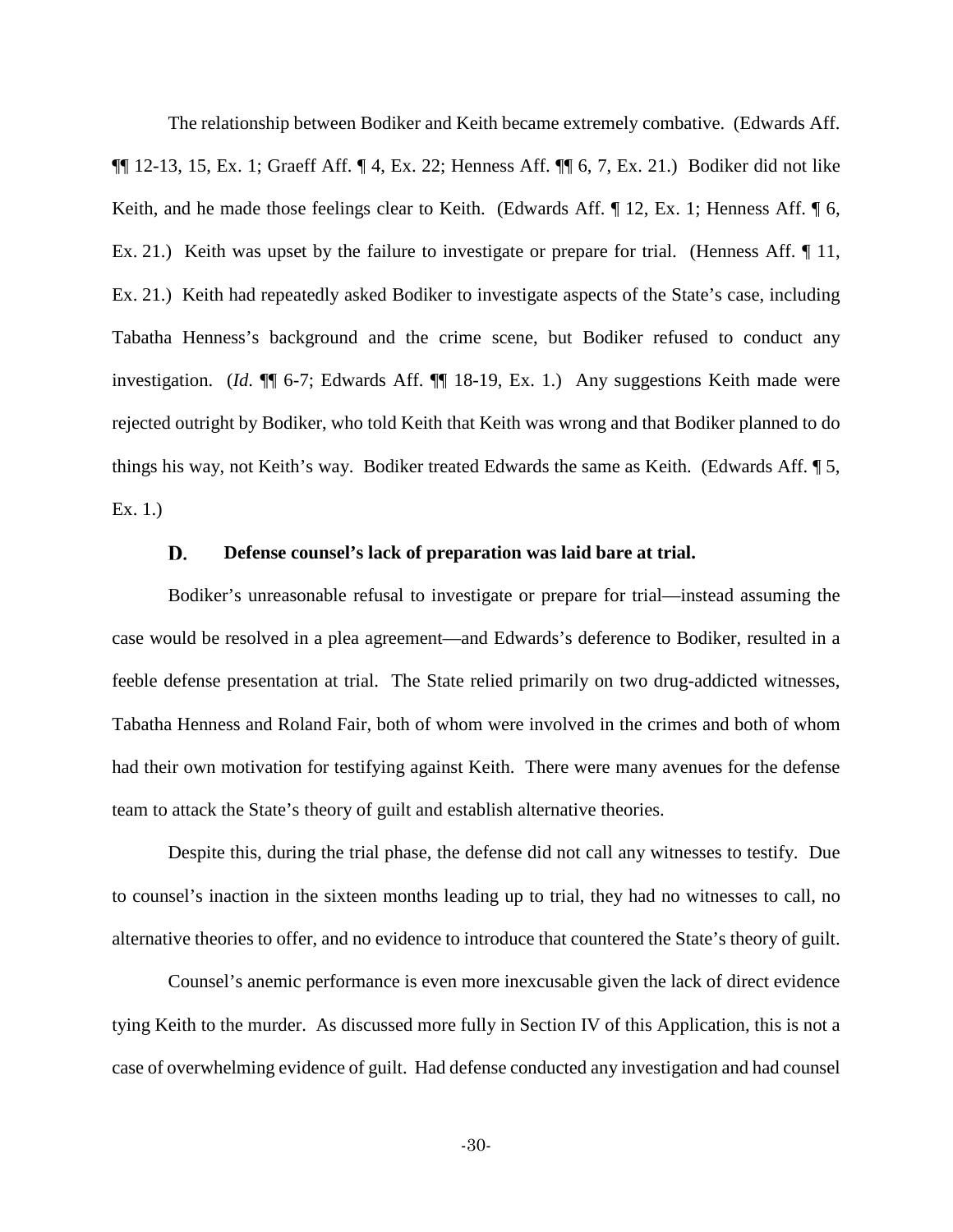challenged the State's case at trial, the case for lingering doubt would be even stronger. Instead, the jury found Keith guilty of the aggravated murder of Richard Myers, the aggravating circumstances, robbery, and kidnapping.

## <span id="page-30-0"></span>Е. **Bodiker and Edwards moved to withdraw as counsel when mitigation proceedings began due to their irreconcilable differences with Keith.**

Penalty-phase proceedings began on January 10, 1994. (Trial Tr. 2446.) That day, Bodiker and Edwards moved to withdraw from the case because they believed the attorney-client relationship had disintegrated to the point where it would be impossible for them to continue to represent Keith. (Motion by Counsel to Withdraw, Ex. 25.) They informed the court that Keith "does not trust counsel, and that he refuses to discuss the conduct of the pending mitigation with them." (*Id.*) Bodiker said the attorney-client relationship at this point was "totally ruptured" and he was no longer communicating with Keith. (State's Second Submission 92 (Bodiker Depo.).)

Bodiker warned the trial judge that Keith's complete rejection of Bodiker and Edwards's efforts to collect and present mitigation evidence made it virtually impossible for them to effectively and zealously represent him within the bounds of the law required by the Code of Professional Responsibility. (Trial Tr. 2451-56.) He emphasized that, due to the breakdown of the relationship between counsel and Keith, the proceedings were constitutionally invalid and "irreparably tainted by the inability of counsel to represent the defendant." (*Id*. at 2454.) Bodiker told the court, "We are literally, by definition, ineffective counsel." (*Id*. at 2451.)

Bodiker stressed that if the court denied the motion to withdraw as counsel, the jury would decide whether Keith lives or dies despite his counsel being ineffective, constrained, and unable to function. (*Id*. at 2453.)

Bodiker continued: "we are entering into the most serious and important aspect of a death penalty litigation where we do not know what is going to happen, nor can we, in effect, properly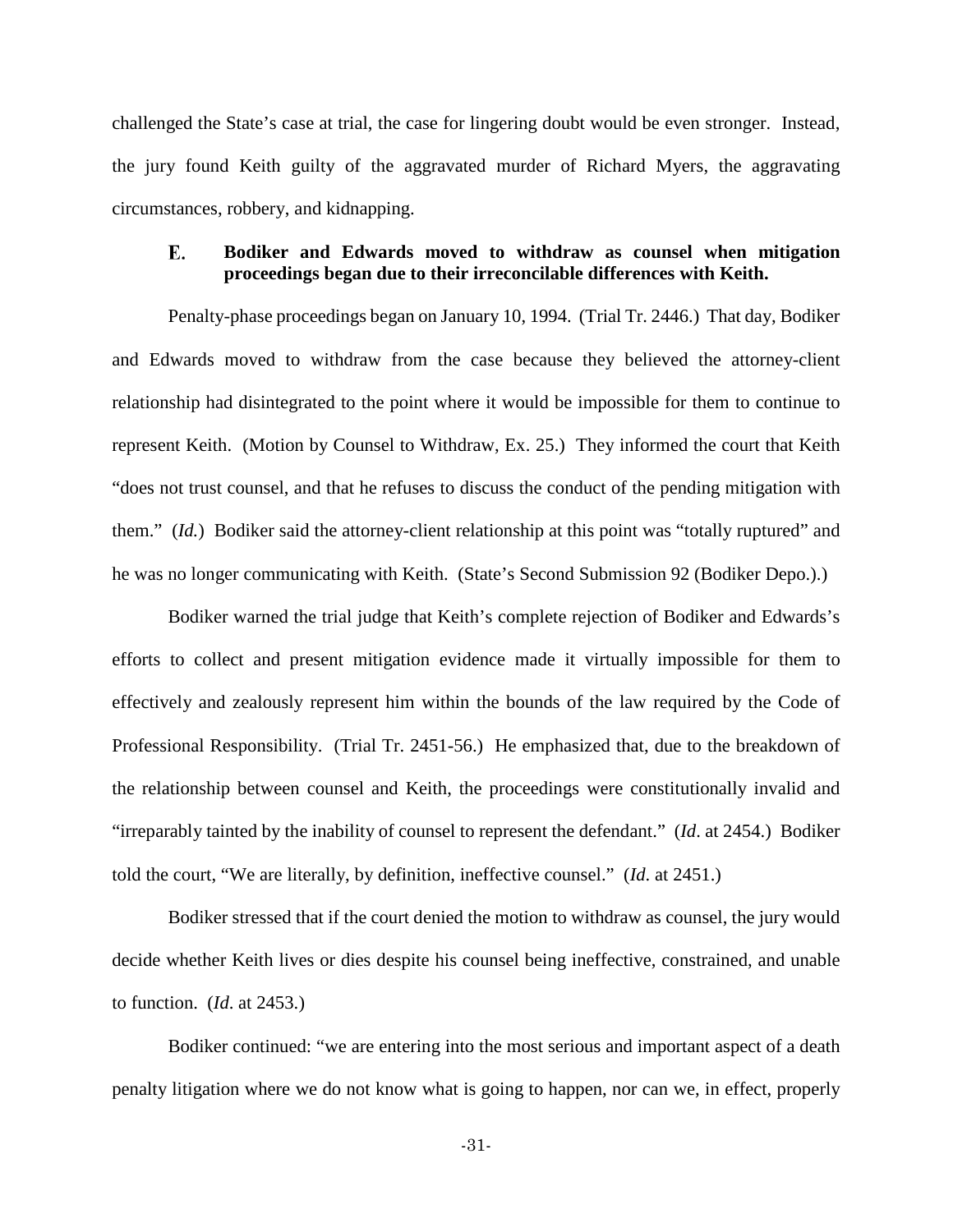represent or communicate with the defendant about that." (*Id*. at 2454.) According to Bodiker, this rift in the relationship would destroy his ability to properly present evidence or make appropriate arguments on Keith's behalf. (*Id*.) Bodiker asked that if the trial court were to err, it should err on the side of caution and appoint new counsel to represent Keith in the penalty phase. (*Id*. at 2455.) He warned that trial court that refusing to replace them would "simply contaminate the whole proceeding." (*Id*.)

Keith agreed and argued to the court:

I told you during the trial I did not want them. . . . I don't see how if I do not trust [Bodiker] to go through the trial, how do you expect me to trust him here when my life is on the line? . . . [Bodiker] failed to go out and investigate that physical evidence at the scene that I told him to look for. . . . Generally, he gave an attitude [at trial,] don't worry about it. That is it. They haven't proved nothing. . . . As I mentioned earlier, he refused to look for evidence [before trial] that I told him was there. . . . [T]o put it simply, generally, he's made it like he passed his own judgment and he is just kicked back and relaxed and collecting his fee. . . . [Bodiker]'s lied to me. . . . He's refused to look for things I told him to.

<span id="page-31-0"></span>(*Id*. at 2461-62.) The motion to withdraw as counsel was denied, however. (*Id*. at 2478-79.)

#### F. **Edwards presented sparse mitigation evidence during the penalty phase.**

Counsel did not hire a mitigation specialist to investigate and prepare for the penalty phase prior to trial as was the standard practice. When Bodiker and Edwards finally made an effort to hire a mitigation specialist after Keith had been found guilty, it was too late. No mitigation specialists were able to help. (Edwards Aff. ¶ 19, Ex. 1.)

Counsel had consulted with a psychologist before trial, but the consultation did not involve "much focus in terms of the preparation for mitigation." (State's Second Submission 352, Smalldon Depo.) The majority of the mitigation investigation that was done was done by Edwards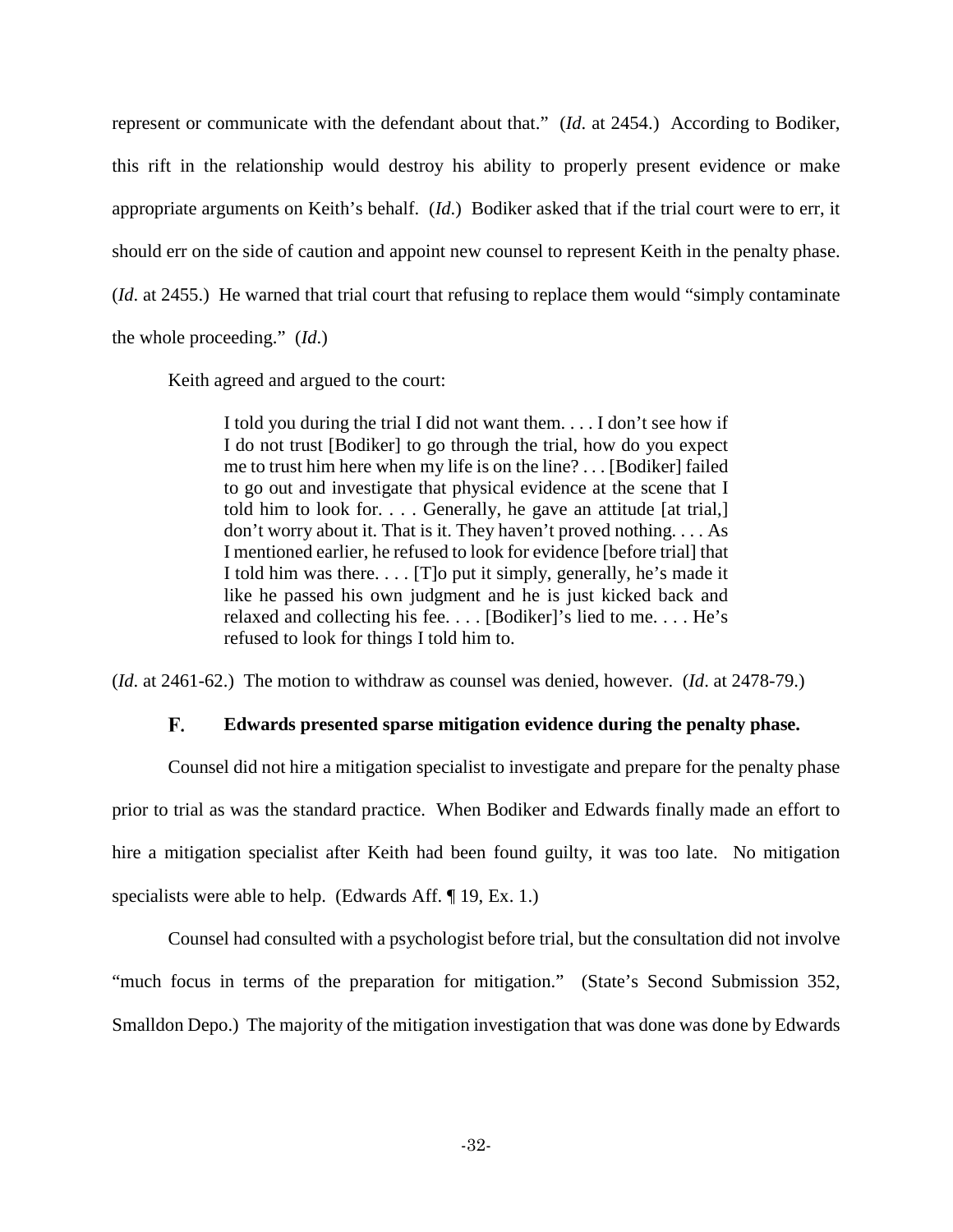and his secretary, and was conducted only after Keith had been found guilty of aggravated murder. (Edwards Aff. ¶ 21, Ex. 1.)

Compounding counsel's failure to hire a mitigation specialist and investigate mitigation, the trial judge refused to appoint new counsel for the penalty phase and required Bodiker and Edwards to remain on the case. Because their relationship had deteriorated so badly, Keith was essentially representing himself at the penalty phase. Bodiker stated that he could not "assist or make appropriate arguments" on behalf of Keith. (Trial Tr. at 2454.) Bodiker anticipated "a point where we can't really do anything on his behalf." (*Id*. at 2467-68.)

Counsel's request to withdraw was denied, and his predictions of what would happen at the penalty phase held true. When Bodiker was asked about the relevance of certain witnesses, he responded: "I haven't the slightest idea your Honor." (*Id*. at 2659.) Keith called only a handful of witnesses, inmates and guards he knew from the Franklin County Jail. (*Id*. at 2866.)

However, Keith later indicated on the record that he wanted to call more mitigation witnesses during the penalty phase. (*Id*. at 2843.) Specifically, he noted that there were several people who would have testified as past employers. (*Id*. at 2843-44.) He stated that was not even aware that he could call a past employer as a mitigating witness. (*Id*.) "I didn't know that I would have them testify in some way that I wasn't made fully aware of the situation." (*Id*. at 2843.)

The record makes clear that Keith did not understand mitigation and that counsel had never explained the purpose of mitigation or what types of evidence could be presented at mitigation. He was not aware that there are mitigating factors proscribed by statute or that he could present any evidence in mitigation that he chose to present. (*Id*. at 2844-45.) Keith told the trial court, "if I had adequate counsel, like I asked for, they [would have] advised me these were mitigating factors." (*Id.* at 2845.) This was exactly the scenario Bodiker predicted prior to the penalty phase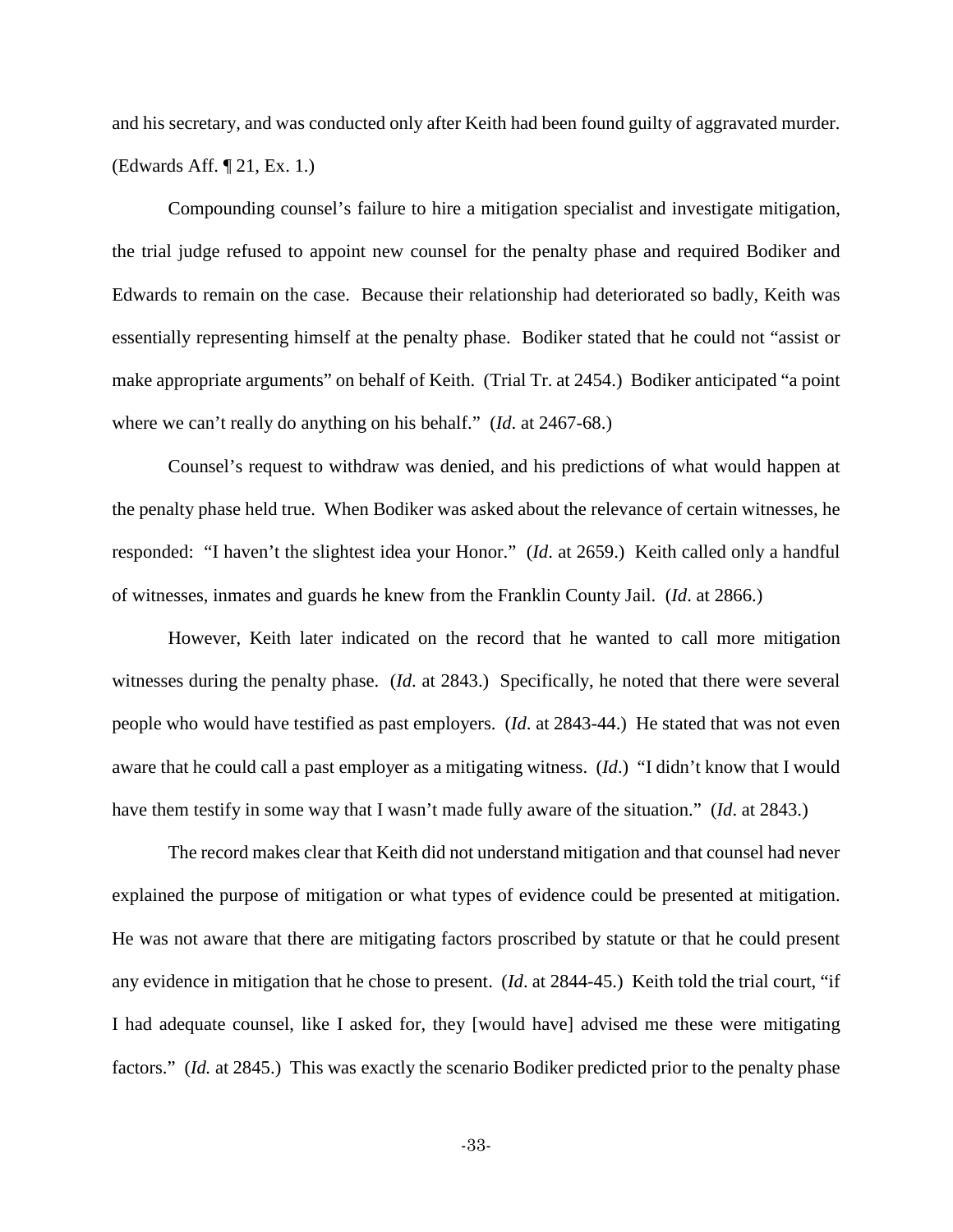when he told the judge that any decision Keith makes about mitgation "should be a decision that he makes after some advice. And obviously we are not able to give him that advice." (*Id*. at 2468.)

After the judge blocked the introduction of the additional mitigation witnesses Keith wanted to call, the prosecutor argued to the jury that "there has been no mitigation shown, none whatsoever." (*Id.* at 2781.)

The judge accepted the jury's recommendation of death and laid bare the defense team's failure to present adequate mitigation evidence: "There was precious little given to us in mitigation about the history, character, and background from which positive factors could be deduced." (*Id*. at 2866.)

#### G. **Conclusion**

<span id="page-33-0"></span>There can be no public confidence in the convictions and death sentence arising from a trial that left Keith essentially unaided by counsel. The representation provided to Keith before and during this capital trial was nowhere near the high level of advocacy that is expected and required in capital cases. In this case it is clear that many critical mistakes were made that essentially left Keith abandoned by his counsel. The resulting conviction and sentence of death does not have the indicia of reliability that are required in such cases.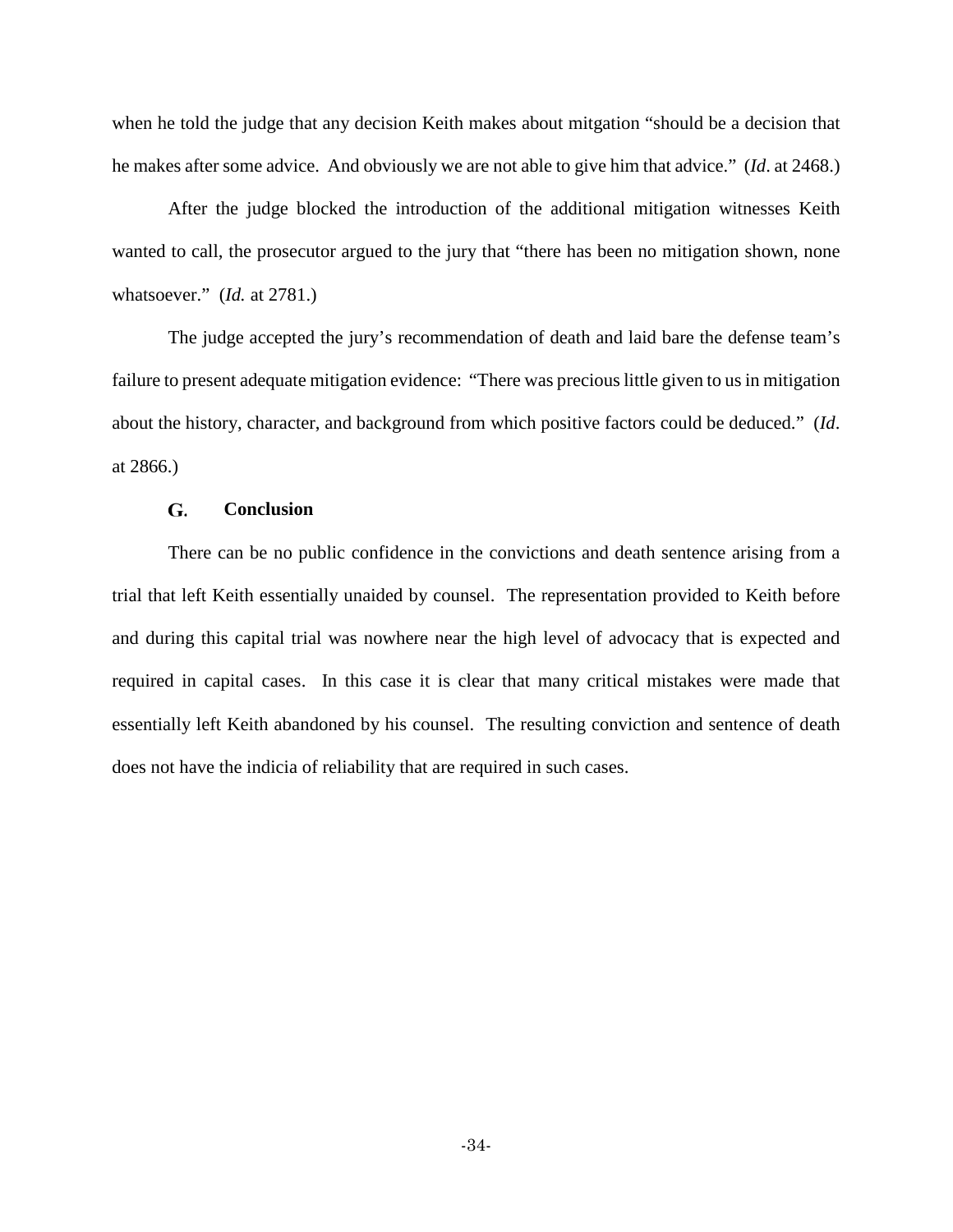### <span id="page-34-0"></span>III. **The legal system enacted to ensure heightened due process for capital defendants in Ohio failed in the case of Keith Henness.**

The judicial process for sorting out the worst-of-the-worst murderers who are most deserving of society's ultimate punishment functions properly only when the most fundamental components of the adversary system, competent, and zealous representation by counsel and meaningful appellate review, are provided. Keith Henness received none of those.

At trial, Keith was represented by a dysfunctional team of attorneys who conducted no investigation, who refused to work together, and who fought with and refused to listen to Keith. Following his conviction and the imposition of a death sentence that inevitably resulted, the representation Keith received on appeal and in post-conviction was even worse.

Lead trial counsel David Bodiker hand-selected Keith's post-conviction counsel, David Graeff, who not only was a personal friend of Bodiker's but who also had no time or resources to conduct an adequate post-conviction investigation. Post-conviction counsel is charged with raising claims of ineffective-assistance-of-trial-counsel claims and supporting them with evidence. Being a friend of Bodiker's made calling him ineffective difficult, and having no time or resources to investigate made submitting the evidence to support ineffective-assistance-of-trial-counsel claims nearly impossible. Graeff was so taxed by this and other capital work that he failed to even notify Keith that he represented Keith in post-conviction before the petition was filed.

As a result of Graeff's failure, the merits of Keith's claims that trial counsel were ineffective could not be addressed by the courts because they were unsupported by any evidence. The Ohio courts dismissed Keith's appeals for procedural reasons and then denied him permission to further appeal those decisions. Graeff did such a poor job representing Keith in state court that it also foreclosed any opportunity for a merits review during his subsequent federal habeas appeal.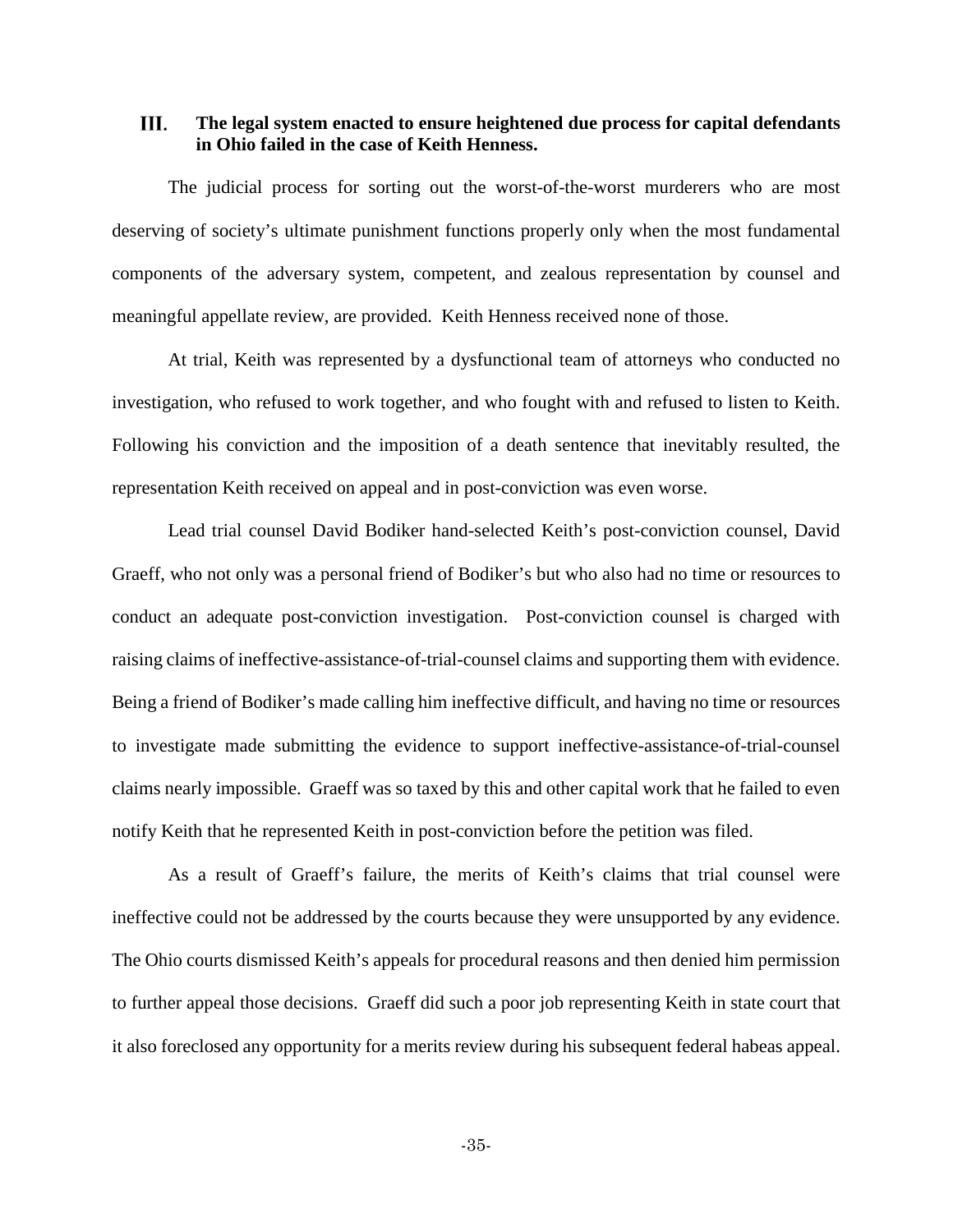### <span id="page-35-0"></span>A. **Keith's post-conviction petition was the only means available to raise issues concerning the representation that he received at trial.**

As explained more fully in Section II of this Application, Keith's trial counsel, neglected virtually all of their duties to investigate. Edwards, co-counsel, conceded that "no trial-phase investigation was ever done." (Edwards Aff. ¶ 19, Ex. 1.) Counsel failed to do virtually any mitigation investigation before trial. Then once Keith was convicted, because the attorney-client relationship had become so toxic, any effort to conduct mitigation investigation was futile.

After Keith was convicted, Bodiker and Edwards filed a motion requesting leave to withdraw as counsel prior to the penalty phase, citing a toxic attorney-client relationship. (Motion by Counsel to Withdraw, Ex. 25.) At a hearing with the judge, Bodiker stated his belief that "we are not able to provide him with the legal assistance required by the  $6<sup>th</sup>$  Amendment." (Trial Tr. 2451.) The defense team had reached "a point where we can't really do anything" on Keith's behalf, but the trial judge denied the request to withdraw. (*Id*. at 2467-68.) Given what transpired on the record during both phases of trial, there were fertile grounds for a post-conviction claim that defense counsel's representation at the guilt and penalty phases was ineffective under the Sixth Amendment.

To be successful under Ohio law, any challenge to defense counsel's failure to investigate requires the introduction of new evidence separate and distinct from what is contained in the trial record. Claims of ineffective assistance of trial counsel must be supported by new evidence that "must differ in a substantial way – in strength and subject matter – from the evidence" introduced at trial. *Hill v. Mitchell*, 400 F.3d 308, 319 (6th Cir. 2005).

The Supreme Court of Ohio has long held that a claim of ineffective assistance of trial counsel supported with new evidence "outside the record" is "not appropriately considered on direct appeal." *State v. Keith*, 79 Ohio St. 3d 514, 536 (1997). Instead, claims alleging the failures

-36-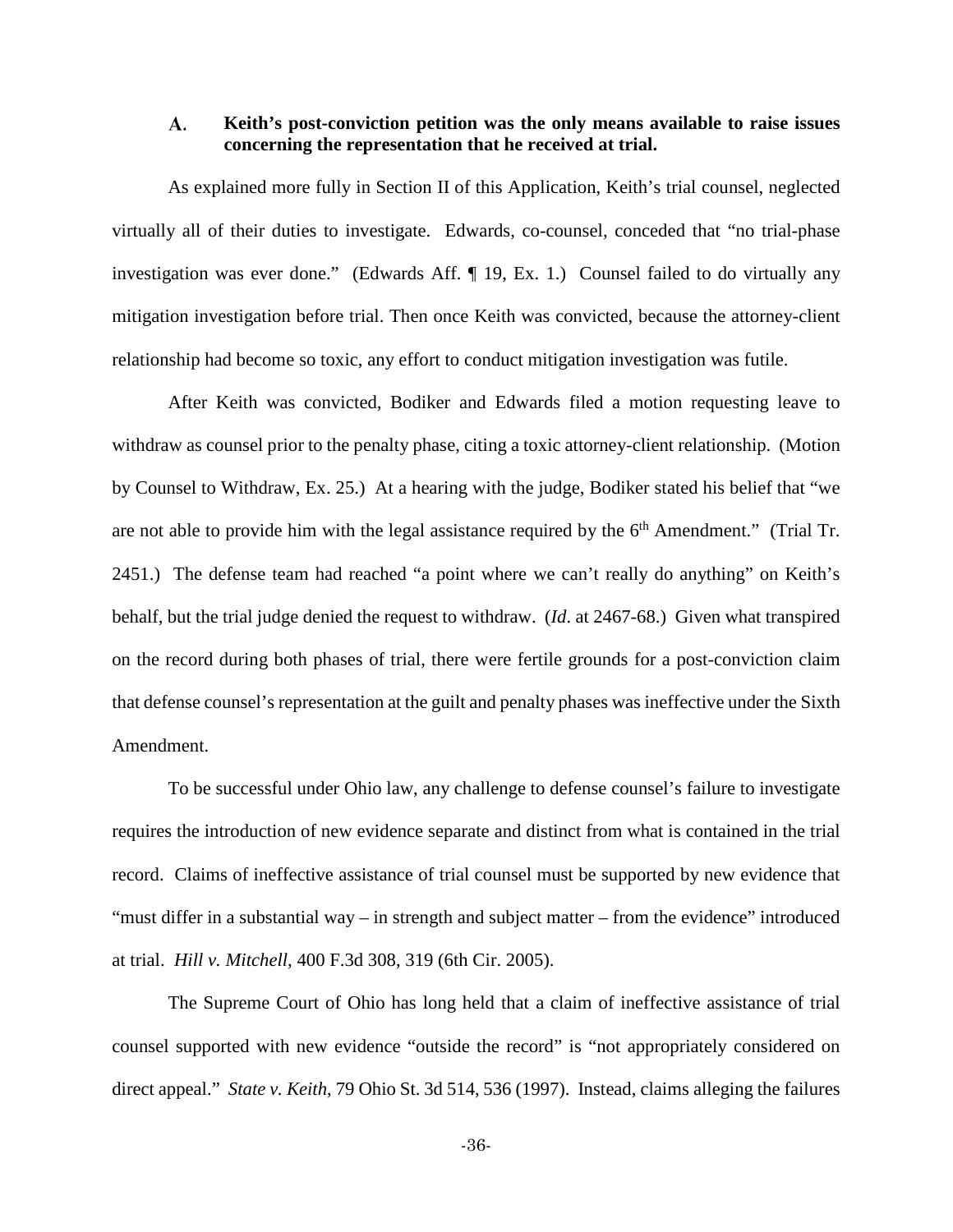of trial counsel supported by new evidence outside the trial record are "properly considered in a post-conviction proceeding." *State v. Scott*, 578 N.E.2d 841, 844 (Ohio 1989). Since claims of ineffective assistance of counsel cannot be considered on direct appeal because they must be supported by evidence outside the record, the Supreme Court of the United States has acknowledged that post-conviction review "will frequently be the only means through which an accused can effectuate the right to counsel." *Kimmelman v. Morrison*, 477 U.S. 365, 378 (1986).

The critical claims of ineffective assistance of trial counsel in Keith's case had to be investigated and supported by evidence outside the record, and then raised in a post-conviction petition. Yet in this case, post-conviction counsel failed to conduct any investigation and failed to support his petition with any evidence—waiving those claims and denying Keith any meaningful review of trial counsel's performance.

## В. **Keith's post-conviction counsel had a conflict that should have prevented him from representing Keith and he was denied sufficient resources or time to investigate and complete the petition.**

Ordinarily, the Ohio Public Defender's Office (OPD) represents death row prisoners in post-conviction proceedings. That office assigns two attorneys who meet with the client, conduct an investigation, hire experts, and litigate issues of the denial of the effective assistance of trial counsel in the post-conviction proceedings. However, due to the unique circumstances of this case, Keith was denied the benefit of the OPD resources and experience, provided to virtually all Ohio death row inmates since 1981.

Shortly after Keith was sentenced to death, David Bodiker became the head of OPD. Because Bodiker had been trial counsel for Keith, the entire OPD was conflicted from Keith's case, because OPD was ethically conflicted from litigating claims of ineffective assistance of trial counsel against the head of the office. (Graeff Aff. ¶ 12, Ex. 22.) Thus, OPD and all of its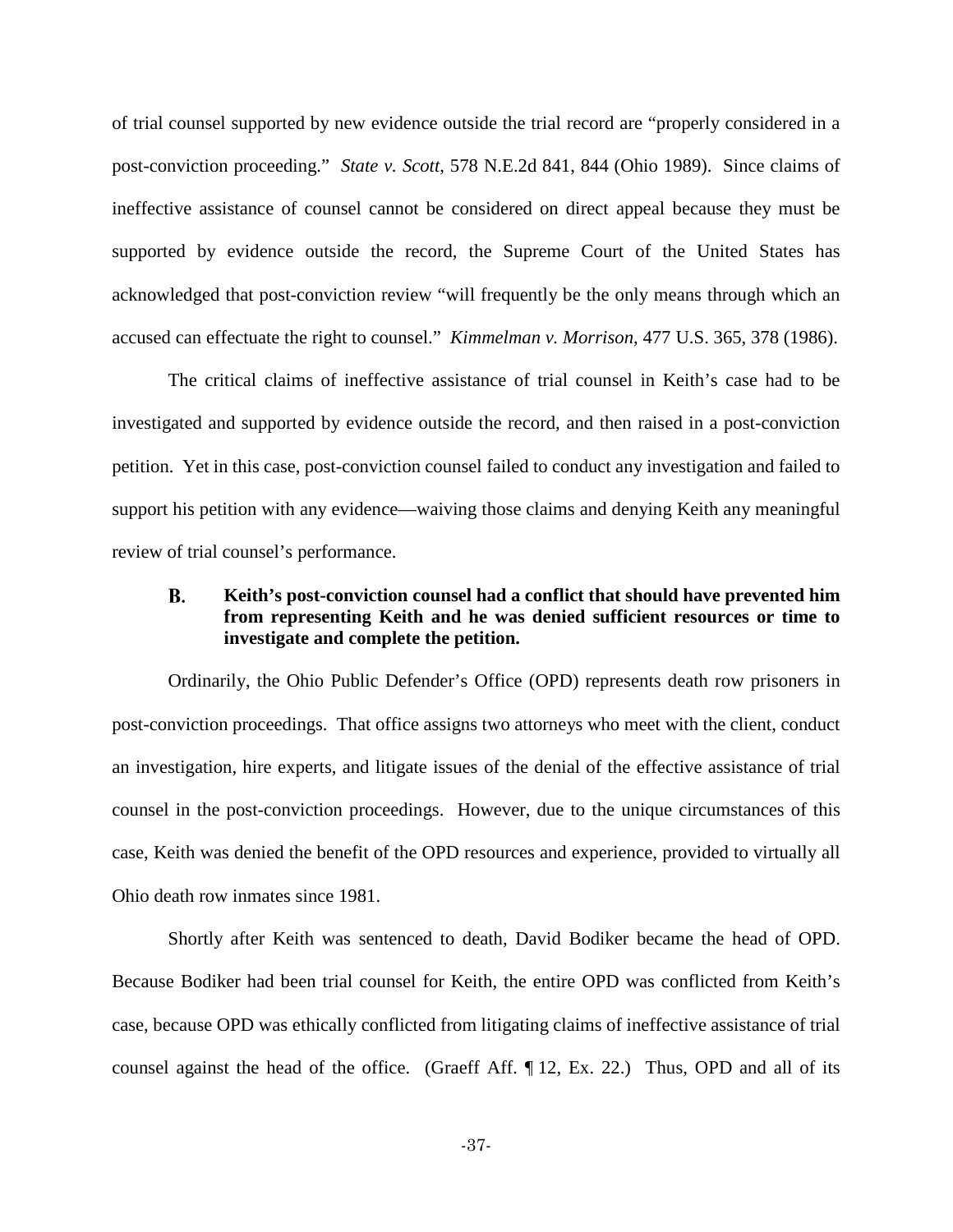resources were not available to Keith for his post-conviction litigation. Instead of allowing the courts to assign unconflicted counsel to represent Keith, Bodiker privately pushed his close friend, David Graeff, to file a post-conviction petition for Keith, even though Graeff had not been appointed by any court to represent Keith in post-conviction. (*Id.* ¶ 12.) Graeff had also represented Keith in direct appeal. (*Id.* ¶ 9.)

### $\mathbf{1}$ . **David Graeff had a conflict and should not have represented Henness in his post-conviction litigation.**

Graeff's representation of Keith in post-conviction may well have been the biggest impediment to its success. As noted above, following Keith's trial, Bodiker became the new director of OPD, which resulted in the entire office having a conflict preventing OPD from representing Keith in his post-conviction proceedings. This obvious conflict did not stop Bodiker from personally requesting his "good friend" David Graeff to represent Keith in his postconviction litigation. (Graeff Aff. ¶¶ 3, 12, Ex. 22.) This presented a clear conflict that should have disqualified Graeff.

One of post-conviction counsel's primary obligations is to investigate and present claims demonstrating that the failures of trial counsel contributed to the conviction and sentence of death. Graeff needed to investigate and aggressively litigate claims that Bodiker's numerous failures contributed to the conviction and sentence of death. But because of his friendship with Bodiker, and being hand-selected by Bodiker, Graeff had divided loyalties, which should have prevented him from representing Keith.

Because of his long friendship with Bodiker, Graeff had, on several prior occasions, before and during the trial, heard Bodiker's biased and skewed view of the case directly from Bodiker himself. (*Id.*  $\P$  3-8). This often occurred during chance encounters in the courthouse. Bodiker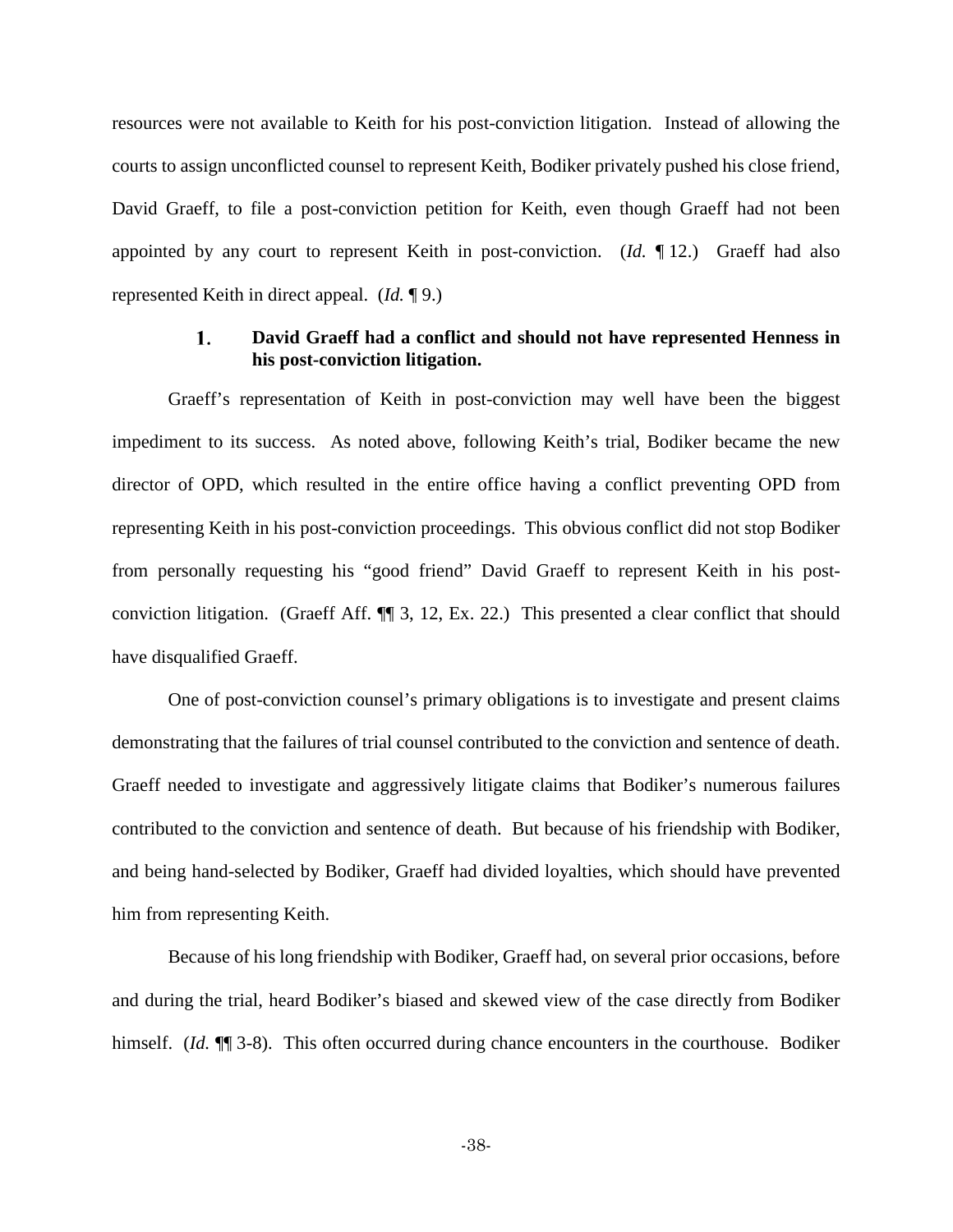had described to Graeff "serious clashes" and "shouting matches" between Bodiker and Henness that resulted in a "breakdown in the attorney-client relationship." (*Id*. ¶ 4.)

### $2.$ **Graeff filed the post-conviction petition before he even told Keith that he was Keith's post-conviction counsel.**

While it is impossible to know exactly how much his friendship with Bodiker and Bodiker's discussions about his dysfunctional relationship with Keith impacted Graeff's representation, it is clear that Graeff's investigation was virtually non-existent. After agreeing to represent Keith on his post-conviction petition, Graeff never once reached out to or met with Keith prior to filing the petition on Keith's behalf. (*Id.* ¶ 16 & Ex. A.) Graeff failed in his most basic duties on post-conviction—to independently investigate and aggressively litigate claims of the denial of the effective assistance of counsel.

Post-conviction counsel must independently conduct "an aggressive investigation of all aspects of the case" that changes "the overall picture." ABA *Guidelines for the Appointment and Performance of Defense Counsel in Death Penalty Cases, (2003), Guideline 10.15.1 – Duties of* Post-Conviction Counsel. To accomplish this goal, counsel must stay "in close contact with the client." *Id.*

It is clear from the record that the fractured attorney-client relationship between Keith and Bodiker was based on Keith's frustration with Bodiker due to his refusal to investigate the State's case. Without bothering to meet with Keith, Graeff could not have learned the complete context of what led to the fractured attorney-client relationship he was duty bound to investigate. Graeff also failed to retain an investigator or mitigation specialist, or any experts to conduct an investigation. Without conducting an independent investigation, Graeff could not have discovered the evidence that could have been presented had Bodiker investigated for both the trial and penalty phases.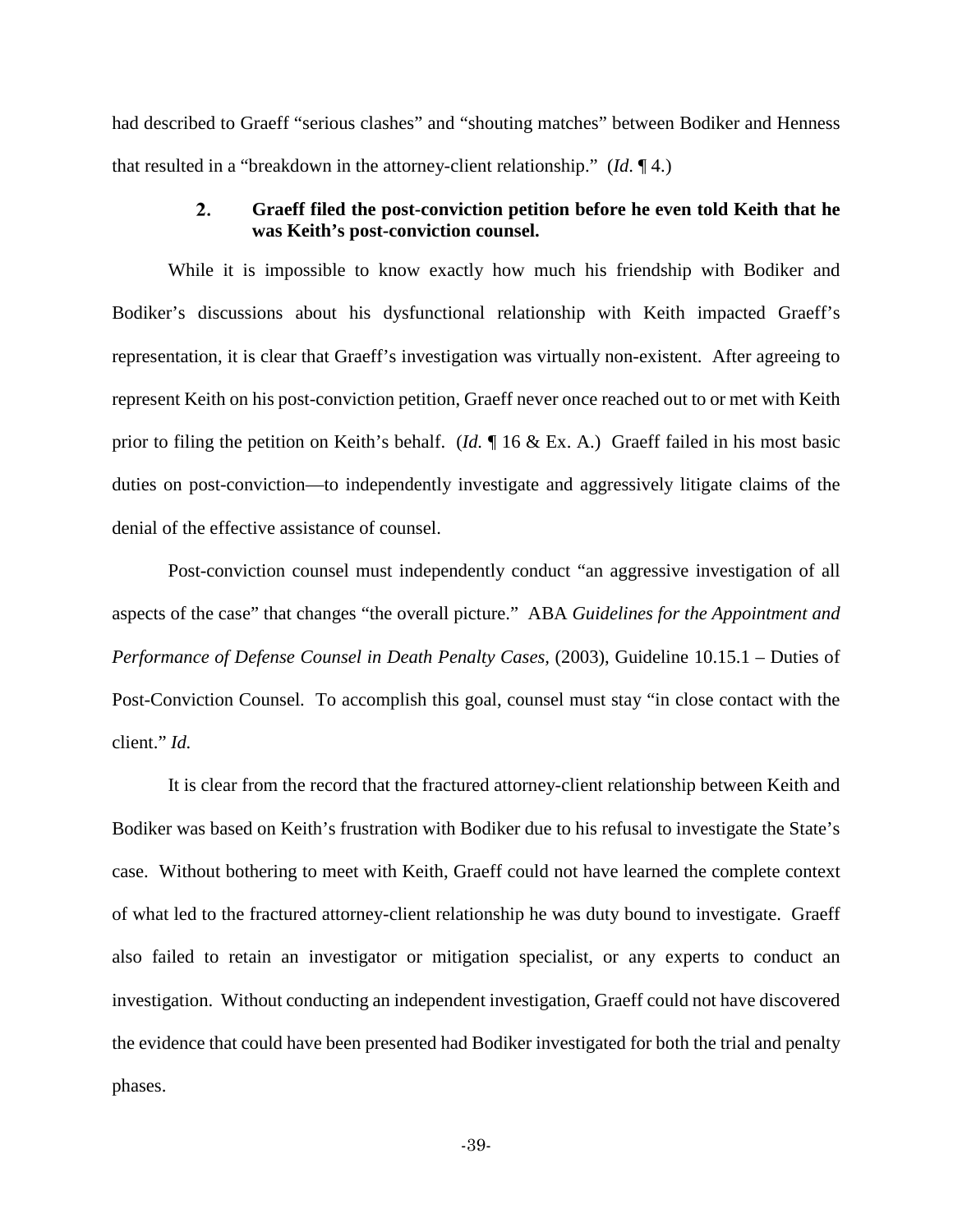Graeff's failure to meet with Keith also foreclosed any possibility of generating leads for records or witnesses that could have illustrated "a more thorough biography of the client than was known at the time of trial." *Id*. Anything Graeff presented in support of Keith, especially at the penalty phase, would have been more than the jury heard at trial. "The State submits to you there has been no mitigation shown, none whatsoever." (Trial Tr. 2781.) Given the clean slate Graeff had to work with, his failure to make the one hour drive to the Mansfield Correctional Institution to interview Keith is especially egregious.

Because Graeff had not told Keith he was representing him in post-conviction proceedings before filing the petition, much less discussed the petition with Keith, Keith was under the impression that no post-conviction counsel had been assigned. At the same time Graeff was submitting Keith's post-conviction petition, Keith—who had no idea Graeff was his postconviction attorney—filed a *pro se* motion for Extension of Time to File for Post-Conviction Relief. (*Pro Se* Motion for Extension of Time, Ex. 26.) In this motion, Keith stated that he is "not even sure if [he] will have counsel for [his] petition." (*Id*. ¶ 3.) Keith asked the court, "[i]n the interests of fairness and justice," to grant him time to "adequately petition" the court for postconviction relief in the first instance. (*Id.* ¶ 6.) Further, Keith asked the court "to appoint new counsel to aid in filing a meaningful petition for relief." (*Id.*) This request turned out to be moot. Keith had no idea that Graeff had filed a petition on his behalf as he had had no communication from Graeff.

### $3.$ **Graeff had neither the time nor resources to conduct an adequate investigation.**

In addition to his divided loyalties and his failure to meet with Keith, Graeff had neither the resources nor the time to investigate and prepare and litigate a petition for post-conviction relief on behalf of Keith.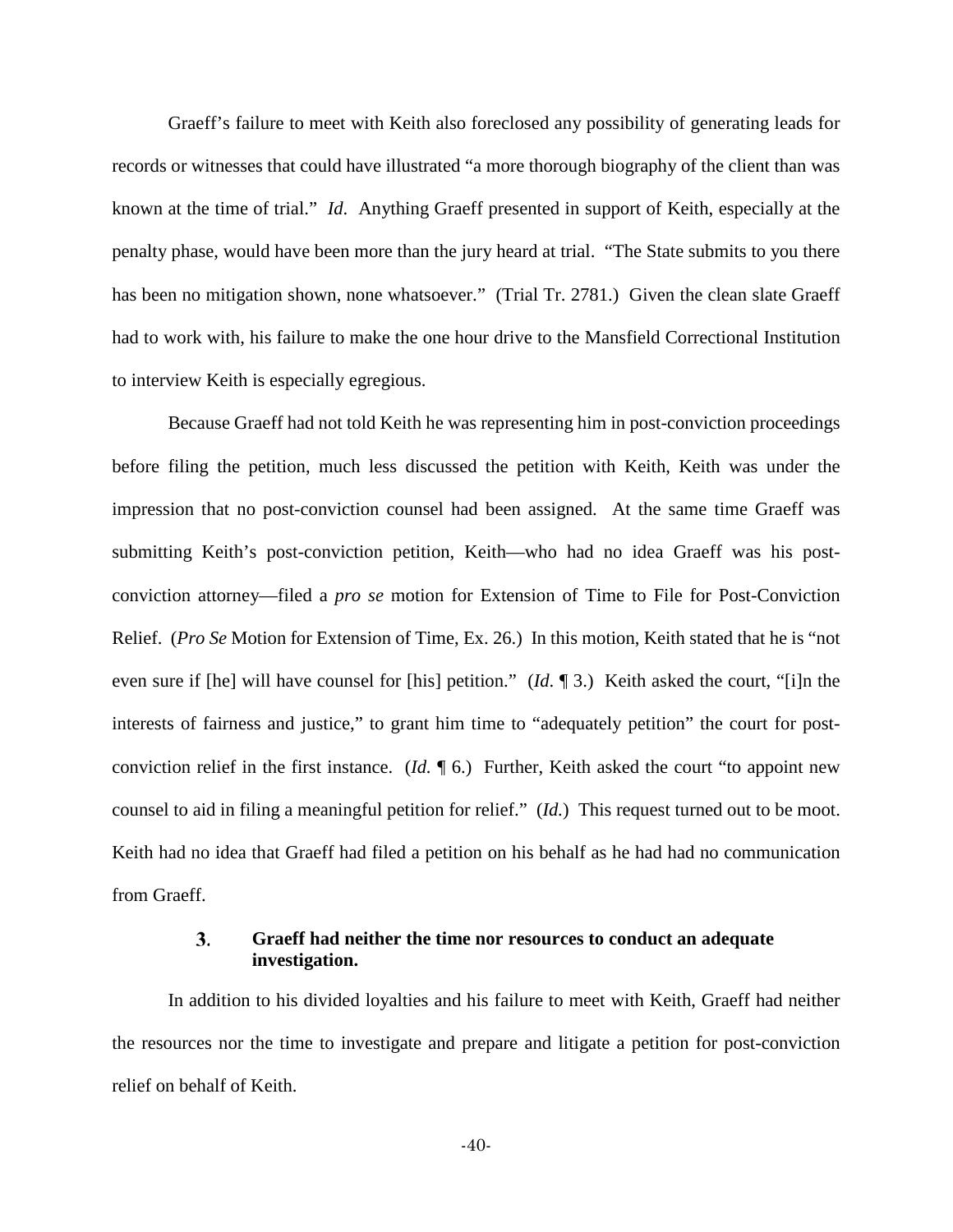Graeff did not have the resources of OPD. In addition to counsel, OPD assigns investigators and paralegals to the post-conviction appeal and also provides funds to retain experts that would otherwise be unavailable. No investigators, paralegals, or expert assistance were available to Graeff. Requests for such assistance are universally denied in the post-conviction trial courts of Ohio, but Graeff did not even make such a request. OPD did not provide any of these resources to Graeff either. As a result, Graeff acknowledged that he was unable to "conduct the type of exhaustive investigation" needed to provide factual support for the claims outlined in Keith's post-conviction petition. (Graeff Aff. ¶ 19(b), Ex. 22.)

Even if Graeff had made requests for funding and resources and those requests had been granted, he would still have been ill prepared to file a post-conviction petition due to time constraints imposed by a newly enacted statute of limitations. By the time Graeff agreed to serve as Keith's post-conviction counsel, only three months remained before the post-conviction petition was due:

> Time was an issue. Because the filing deadline was newly set by legislation there was a time crunch for inmates across the State on getting Post-Conviction Petitions filed before the new deadline. Because there was an absolute deadline imposed by the Ohio legislature, there was no possibility of getting additional time to investigate and prepare the Post-Conviction Petition. In addition, I had a very short time to investigate facts outside the record. I was working on his Petition, and, as noted, was already investigating considerable time and energy on Post-Conviction Petitions for other death row inmates, plus others involved in my private practice.

(*Id*. ¶ 19(a).)

By statute, death row inmates convicted before that legislation was passed had until September 21, 1995 (one year), to file a post-conviction petition. But Graeff was not approached by Bodiker to work on Keith's post-conviction until June 1995. (*Id.* ¶ 13.) Graeff also had no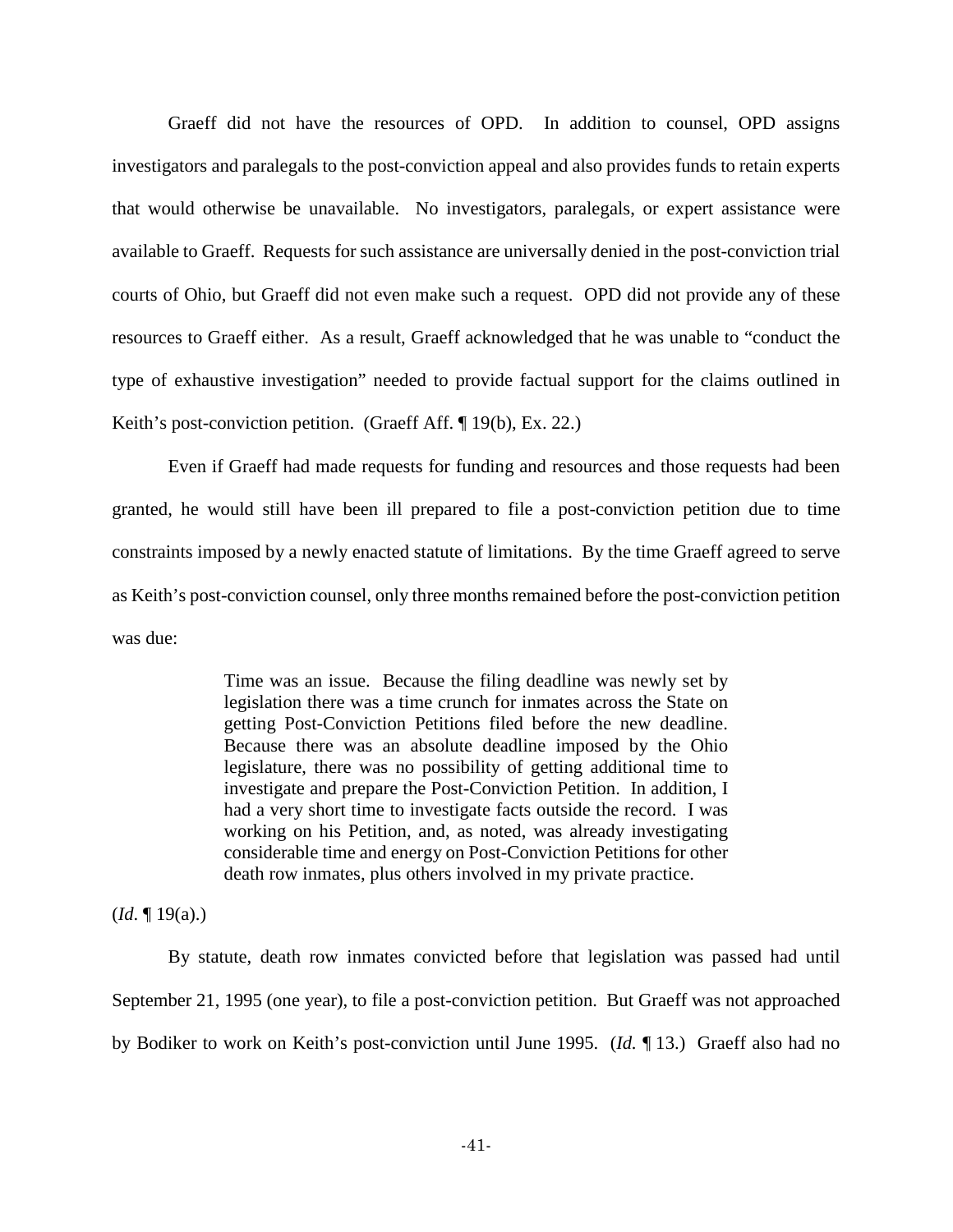resources and had other capital post-conviction petitions to prepare in the "very short time" period. (*Id.* ¶ 19(a).)

This combination of no resources, no assistance, no money, no communication with the client, and no time to investigate and prepare a petition created a disaster, which resulted in the default of Keith's extensive claims related to trial counsel's failure to investigate his case.

## C. **The post-conviction petition filed on Keith's behalf failed to raise or support with evidence the many claims of the denial of the effective assistance of trial counsel.**

As noted earlier, claims of ineffective assistance of trial counsel raised in post-conviction must be supported by the introduction of new evidence separate and distinct from what is contained in the trial record.

The petition Graeff filed on Keith's behalf was bare-boned and not supported by adequate evidence outside the record. (Pet. to Vacate or Set Aside Judgment, Ex. 27.) The petition did not satisfy the requirements to prove the claims or to preserve the claims for later federal court review. All twenty-four claims listed in the petition lacked necessary detail and evidentiary support from outside the trial record. (Henness Judicial Decisions 57.) Many of the claims were simply boilerplate barely over a page in length that were either inapplicable to Keith or not accompanied by any supporting evidence. (Pet. to Vacate or Set Aside Judgment, Ex. 27.)

The petition, as a whole, was untethered to any evidence outside the record and not tailored in any way to the most obvious and pressing concerns from his trial, namely the failure of his counsel to investigate. The claims in the petition were simply not supported by evidence outside the record— which had the same effect as not raising the claim at all. (Henness Judicial Decisions 57.)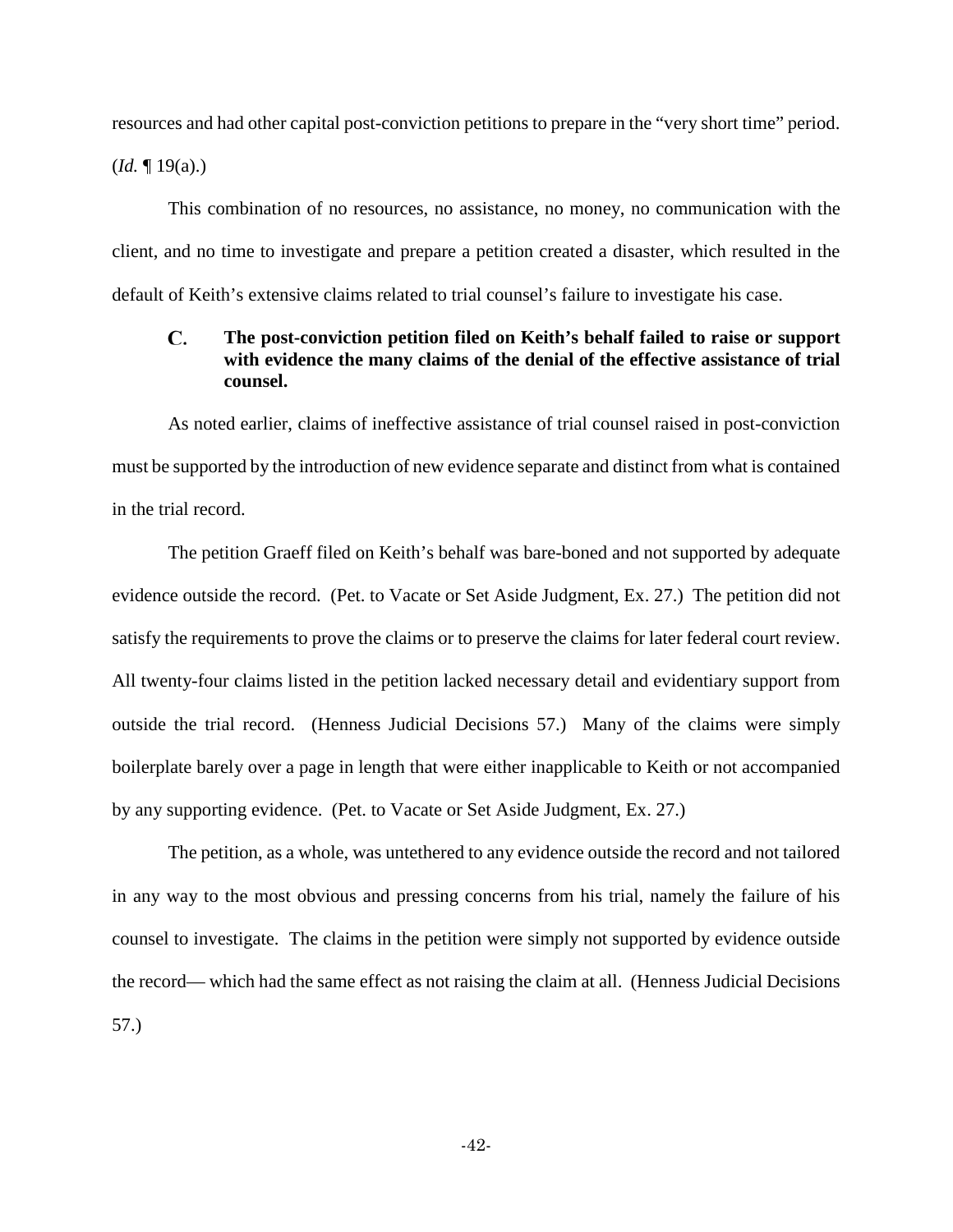The claim of ineffective assistance of counsel in the petition broadly argued that "counsels' [sic] performance was deficient due to omissions and errors during the course of the trial, including pre-trial proceedings." (Pet. to Vacate or Set Aside Judgment ¶ 167, Ex. 27.)

As with the other claims raised, no evidence outside of the trial record was cited in support. (*Id.* ¶¶ 166-76.) The petition merely included the statement that support for the skeletal claim would be "identified and noted at the evidentiary hearing." (*Id*. ¶ 172.) In order to get an evidentiary hearing under Ohio law, sufficient facts outside the record must be submitted *with the petition* to justify an evidentiary hearing. Graeff's bald statement added nothing. The court noted that not even a sworn affidavit from Keith about counsel's failures, or anything else, was attached. (Henness Judicial Decisions 57.) Of course, Graeff did not attach such an easily obtainable affidavit because he had not spoken to Keith once about the petition before it was filed.

# D. **The petition filed on Keith's behalf squandered his only opportunity to litigate his trial counsel's failures in state court. Not only did this make the petition subject to dismissal, without a decision on the merits, it also precluded any opportunity of subsequent appellate review.**

Filing a boilerplate post-conviction petition with promises of factual support at an evidentiary hearing runs counter to the most basic requirements of post-conviction litigation. Even when it *is* presented, "[e]vidence outside the record itself will not guarantee a right to an evidentiary hearing on a petition for postconviction relief." *State v. Combs*, 100 Ohio App. 3d 90 (1994). Therefore, it was especially irresponsible to rely upon a later evidentiary hearing, without first attempting to satisfy the requirements to have a chance at getting an evidentiary hearing.

It took the State only two pages to respond to the entire petition. (State Memo. Contra, Ex. 28.) The claims raised on Keith' behalf were so weak and unsupported by any evidence that the State did not need to respond to the individual claims. The State argued that because the claims raised were not properly supported by evidence, a review on the merits was unnecessary. (*Id*.)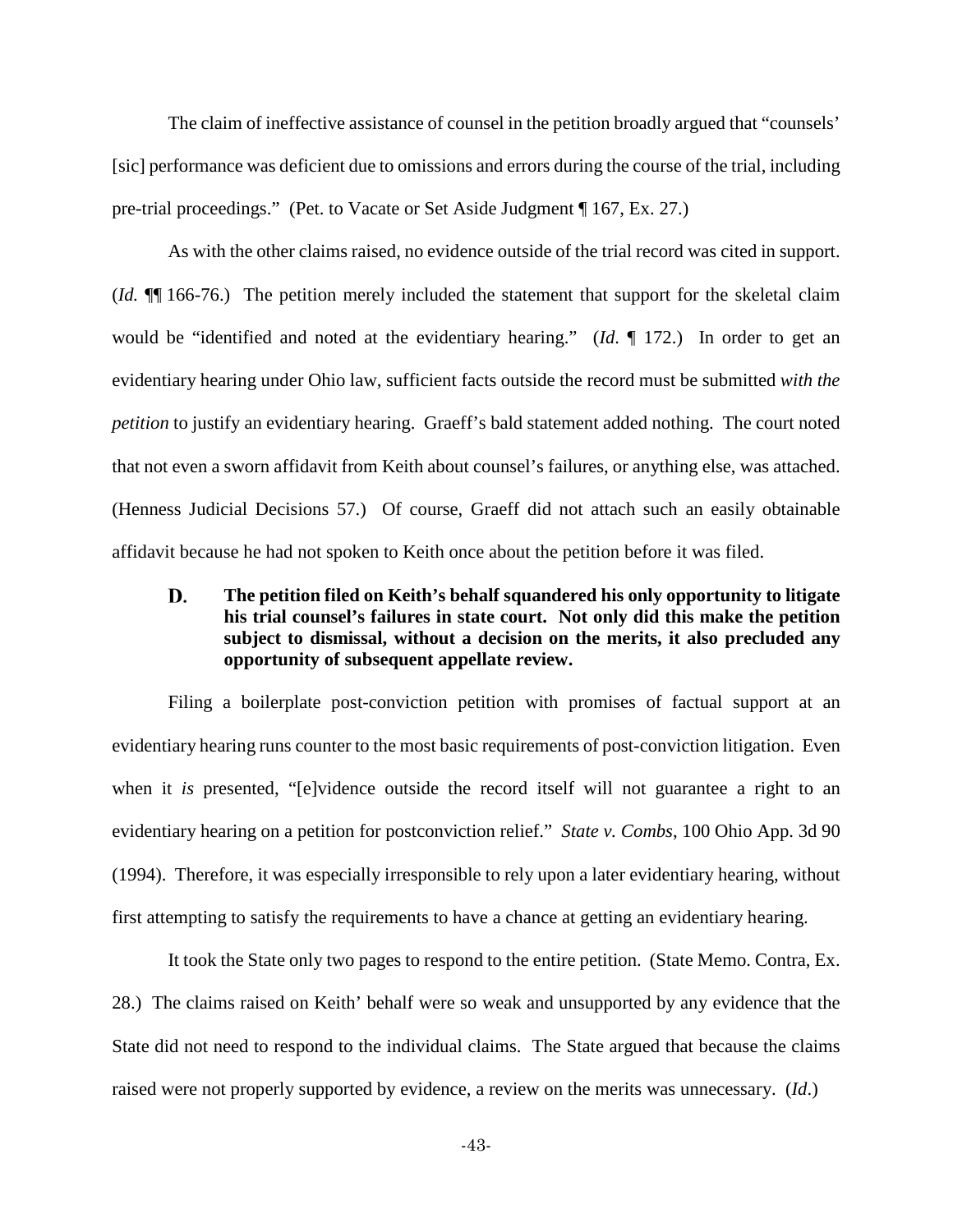The trial court agreed with the State and denied post-conviction relief in a cursory fourpage opinion without a merits review on any of Keith's claims that he was denied the effective assistance of trial counsel. (Henness Judicial Decisions 55-58.) Keith was faulted for not submitting "sufficient evidentiary materials regarding his claims. Defendant-petitioner has not even, at a minimum, submitted his own sworn affidavit." (*Id.* at 57.)

In denying Henness's petition, the trial court concluded that "it is not necessary for the Court to consider the merits of the defendant-petitioner's ineffective assistance claim, because the claim of error is not based on evidence outside the record." (*Id.*) The trial court held that Keith did not present any "evidence outside of the record that should be considered by the Court for a fair determination of the issue." (*Id.*)

Whatever claims of ineffective assistance of trial counsel that Keith wanted to raise were forever lost because his post-conviction counsel—the "good friend" of lead trial counsel—was denied adequate resources to investigate and litigate the petition and thus failed to support his claims with any evidence in violation of the most basic requirements for post-conviction litigation.

## Е. **The long-term consequences of postconviction counsel's failure: no merits review of claims of ineffective assistance of trial counsel in state or federal court.**

#### **State court – no merits review** 1.

Post-conviction counsel are required to "assume that any meritorious issue not contained in the initial application will be waived or procedurally defaulted in subsequent litigation." ABA *Guidelines for the Appointment and Performance of Defense Counsel in Death Penalty Cases,*  (2003), Guideline 10.15.1 – Duties of Post-Conviction Counsel. Therefore, counsel "should make every professionally appropriate effort to present issues in a manner that will preserve them for subsequent review." *Id.* Keith's post-conviction counsel was duty bound to ensure that legal issues were properly raised and safeguarded for future litigation. ("Because of the possibility that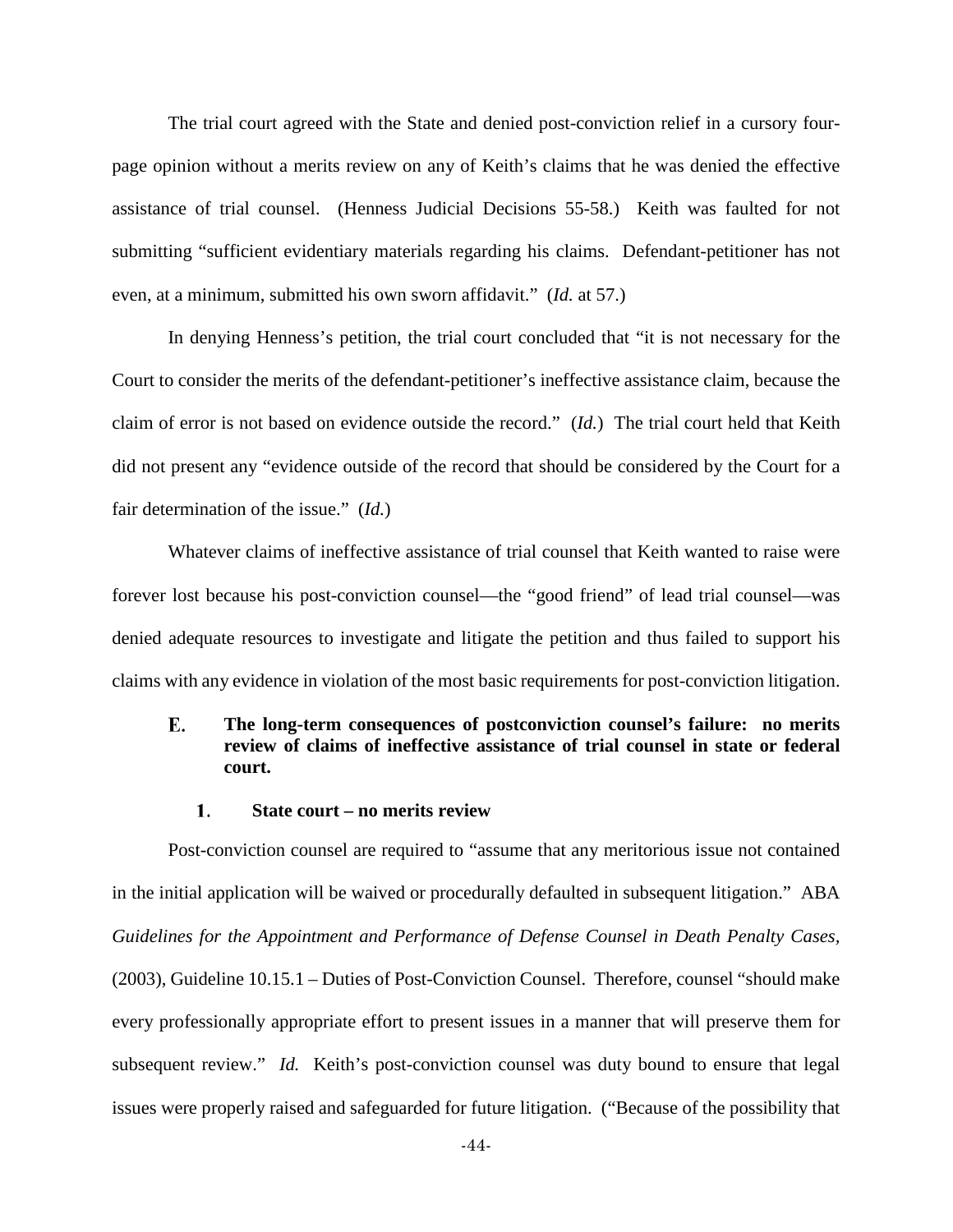the client will be sentenced [or put] to death, counsel must be significantly more vigilant about litigating all potential issues at all levels in a capital case than in any other case." ABA Guideline 10.8, Commentary.) Graeff patently failed to do so, and Keith's ineffective assistance of trial counsel claims were procedurally doomed from that point on.

Keith appealed the curt dismissal of his Petition for Post-conviction Relief to the Tenth District Court of Appeals. In response, the State argued that Keith failed to introduce any "significant new evidence that was unknown" during the trial. (Brief of Plaintiff-Appellee at 4, Ex. 29.) The State also pointed out that a "petitioner may not use a petition as a device to discover something to support the petition." (*Id.* at 5.) The Court of Appeals agreed. Although the appellate court did review several arguments against counsel for failing to object, there was no merits review of their failure to investigate either phase of trial. (Henness Judicial Decisions 64.) In fact, the word "investigate" does not appear in the opinion. (Henness Judicial Decisions 59-65 (10th District Court of Appeals Op.).)

Following the Tenth District Court of Appeals' affirmance of the trial court's dismissal of his petition without a merits review of Keith's ineffective assistance of trial counsel claims, Keith filed a discretionary appeal with the Ohio Supreme Court. Again, the State argued that Keith's claims against his trial counsel were not deserving of a merits review because no new evidence was introduced "that was unknown during trial." (Memo. Opposing Jurisdiction at 5, Ex. 30.) The Ohio Supreme Court declined to accept the appeal, foreclosing Keith's final chance to receive a merits review of his ineffective assistance of trial counsel claims in state court. (Henness Judicial Decisions 66 (Ohio Sup. Ct. Entry).)

### $2.$ **Federal court – no merits review**

Keith then filed a petition for writ of habeas corpus in federal court. The habeas petition included claims that Keith had been denied the effective assistance of trial counsel by trial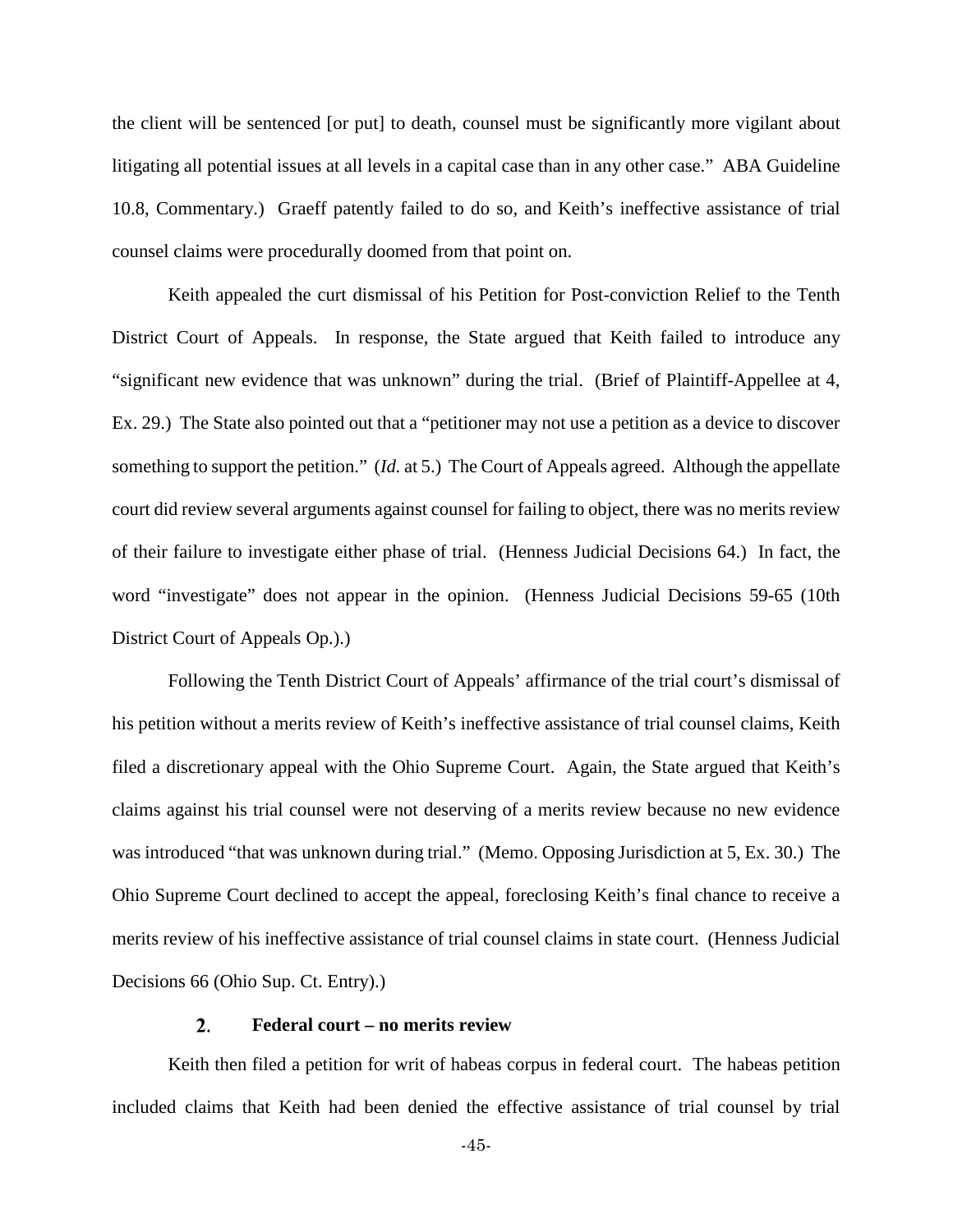counsel's refusal and failure to investigate and challenge the State's case at both the trial and penalty phase. (Pet. for Writ of Habeas Corpus, Ex. 31.) In response, the State argued that Keith's claim of ineffective assistance of trial counsel for failing to investigate at the guilt phase was procedurally defaulted and undeserving of a merits review. (Warden's Am. Return of Writ at 16, 27, 30, 33, Ex. 32.) The district court agreed, concluding that Keith procedurally defaulted his claim of counsel's failure to investigate guilt-phase issues. (Henness Judicial Decisions 84.) Keith's habeas counsel did not appeal that ruling. Therefore, there was no merits review on that claim in the federal appellate court.

The federal courts reviewed a limited ineffective-assistance-of-counsel claim for the failures in preparing, investigating, and presenting mitigation. The federal district court reviewed the state direct-appeal claim based only on evidence in the trial record that a conflict had been created by the rift between trial counsel and Keith. (*Id.* at 91.) That claim was narrower than one that could have been raised in post-conviction with outside evidence of trial counsel's failure to investigate mitigation, such as evidence of mitigation evidence that could have been presented at trial but was not. The federal appeals court faulted Keith for failing to provide such evidence, when it denied this claim. (Henness Judicial Decisions at 144.) The court also faulted Keith for constricting what counsel could present at mitigation (*id.*), but in this limited claim, Keith was not able to present evidence that he did not understand what mitigation was because of his fractured relationship with counsel and was not able to show the courts what mitigation evidence he would have presented, had he understood what mitigation was at trial.

### 3. **No merits review in federal court after** *Martinez v. Ryan.*

Almost twenty years after Keith was convicted and sentenced to death, the Capital Habeas Unit of the Federal Public Defender's Office was appointed. Keith finally had representation that consisted of attorneys, investigators, paralegals, and access to experts to fully investigate Keith's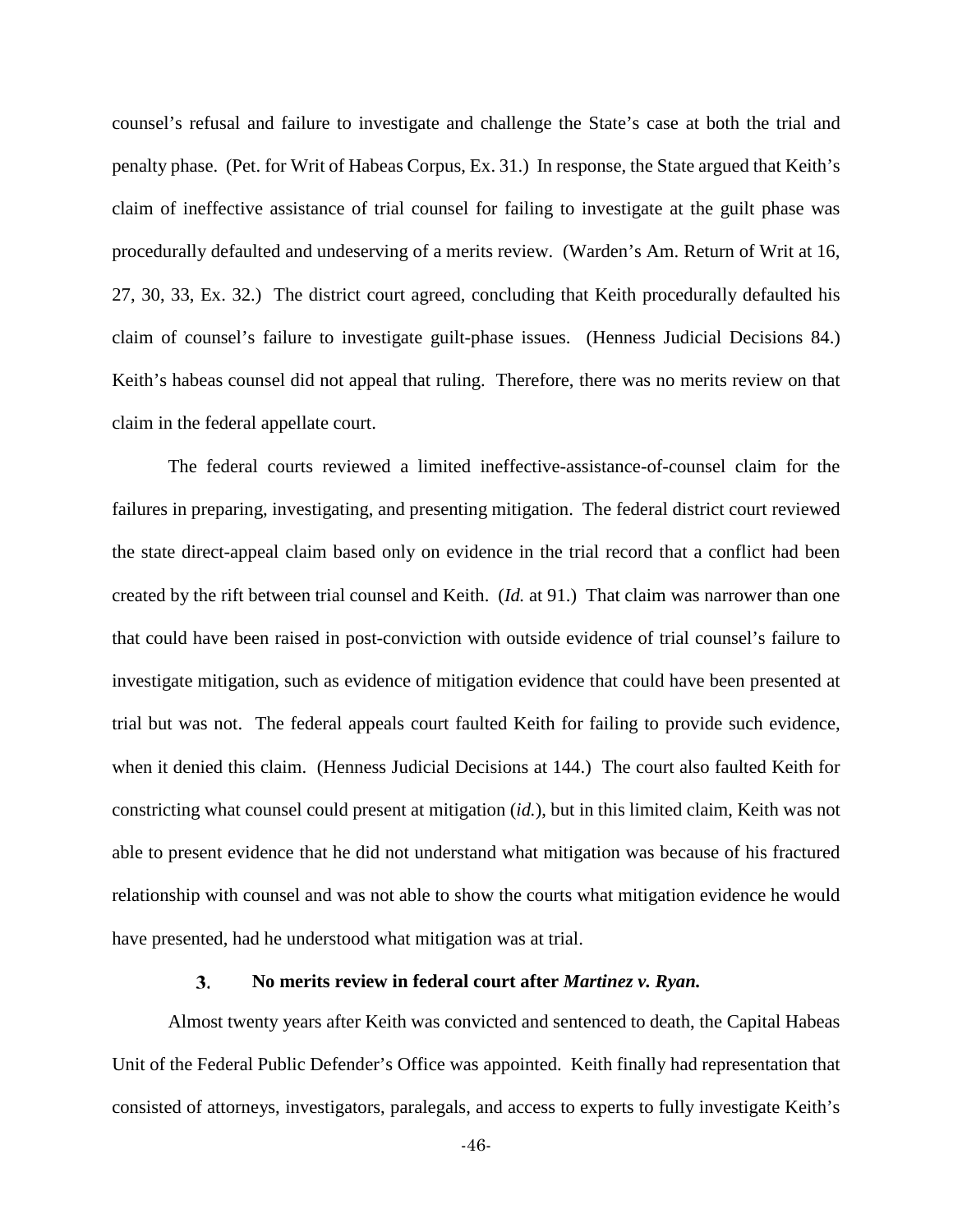case. However, a review of a case after Keith had lost in the federal district court and the Sixth Circuit, presents an assortment of challenges, many that cannot be overcome.

First, conducting a complete investigation twenty years after the crime is very difficult. In this case, several key witnesses were deceased. Roland Fair had died. Sherry Williamson had died. David Bodiker had died. Other witnesses have faded memories. Records had been destroyed. Blood evidence had been destroyed. (Henness Judicial Decisions 100.) Counsel at this stage has no appeal of right in any court, much less any right to discovery.

Second, and even more problematic, all of Keith's issues had either been poorly litigated or defaulted. Federal courts are more interested in finality than substance. Compounding these difficulties was the fact that any new claims brought in court would be subjected to the highest and most restrictive standards under the law.

Nevertheless, in March 2013, Keith filed a motion in the district court to reopen his habeas case. (Motion for Relief from Judgment, Ex. 33.) This motion asked the district court to grant Keith relief from its previous judgment denying his habeas petition seeking a merits review of his claim of ineffective assistance of counsel for failing to investigate guilt-phase issues, one of the claims that the district court had previously dismissed as defaulted. This motion was based on new Supreme Court caselaw that allowed habeas petitioners to have claims heard even though those claims had been defaulted by post-conviction counsel.

From 2012 on, prisoners who filed new habeas petitions have been able to overcome default by demonstrating post-conviction counsel were ineffective. However, because Keith's case had already been decided when this new rule was established, he was required to show "extraordinary circumstances," beyond a change in law, to reopen his case and have the new rule applied. (Henness Judicial Decisions 157-58, 163.)

-47-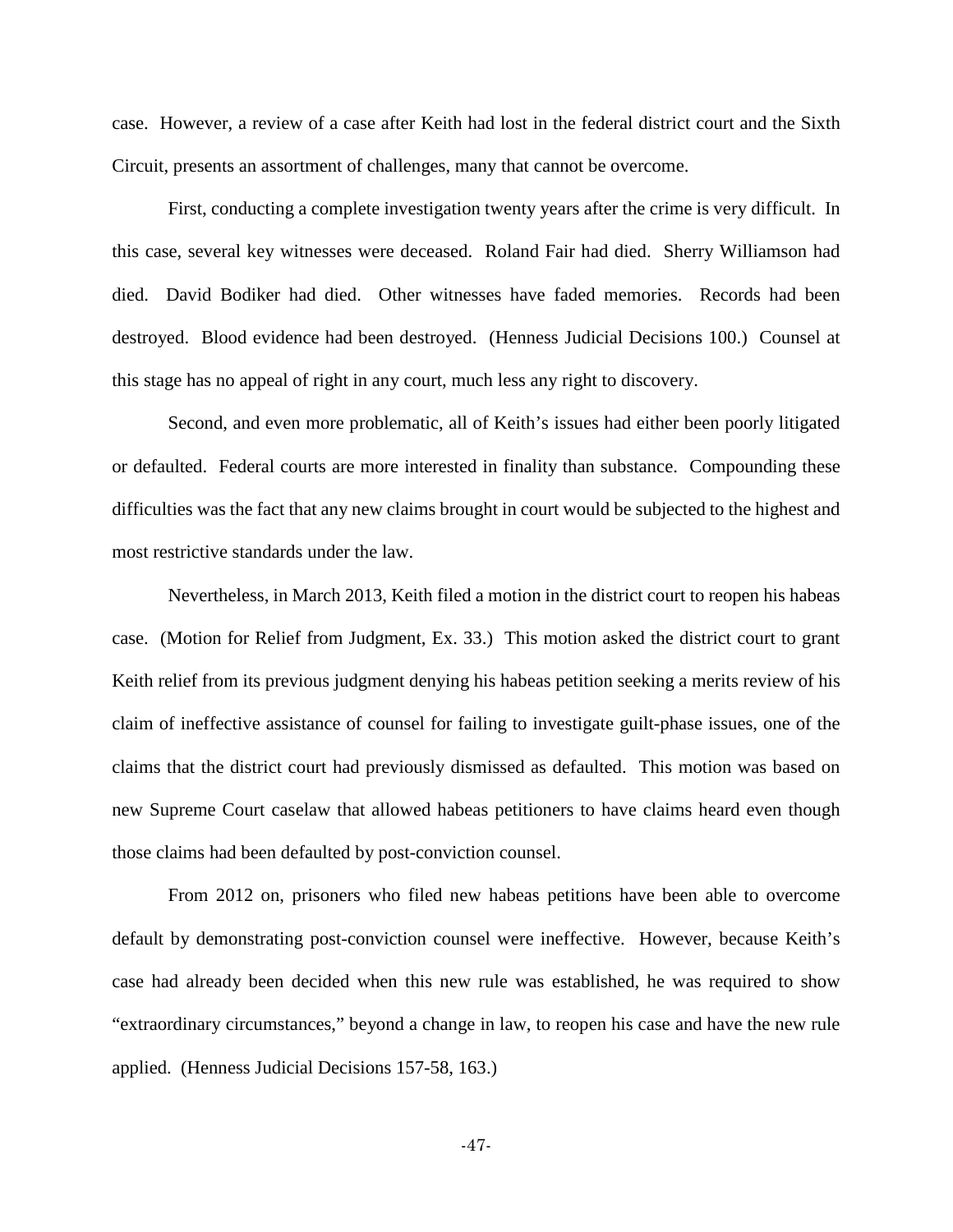Despite finding that Keith indeed had a substantial ineffective-assistance-of-trial-counsel claim, the district court nonetheless denied Keith's motion to reopen his habeas case.

> [T]he Court cannot say that Henness' ineffective assistance of trial counsel claim is insubstantial or has no merit, particularly because Bodiker's lack of investigation and prevention of any investigation by Edwards is documented.

(Henness Judicial Decisions 155.)

The district court nevertheless concluded that the new, investigated, and supported claim was different from the claim previously raised in post-conviction, and therefore was not exhausted and would not be decided on the merits—again declining to consider Keith's ineffectiveassistance-of-trial-counsel claim on the merits. (Henness Judicial Decisions 158.)

On appeal, the federal appellate court declined to reopen the case, determining that Keith did not establish the extraordinary circumstances needed. (*Id.* at 166.) The court, however recognized that

> Henness has presented evidence showing that his counsel conducted a truncated and incomplete investigation into his case. . . . [C]ounsel did little investigation or preparation for his case. Additionally, their relationship with Henness, as well as between themselves, was filled with difficulties. It is undisputed that Bodiker was lead counsel, and Edwards avers that Bodiker prevented him from performing any significant work on the case until shortly before trial. . . . [D]espite Edwards's suggestion, Bodiker refused to hire an investigator for the case.

(*Id.* at 166.)

### F. **The judicial process failed Keith.**

As the storied history of Keith's case demonstrates, failures of counsel and judicial rules of default prevented him from having a full, fair trial and appeals. Because death is the ultimate punishment, it should be carried out only when the defendant is afforded a full and fair opportunity to defend himself. The death penalty should not be carried out when the condemned does not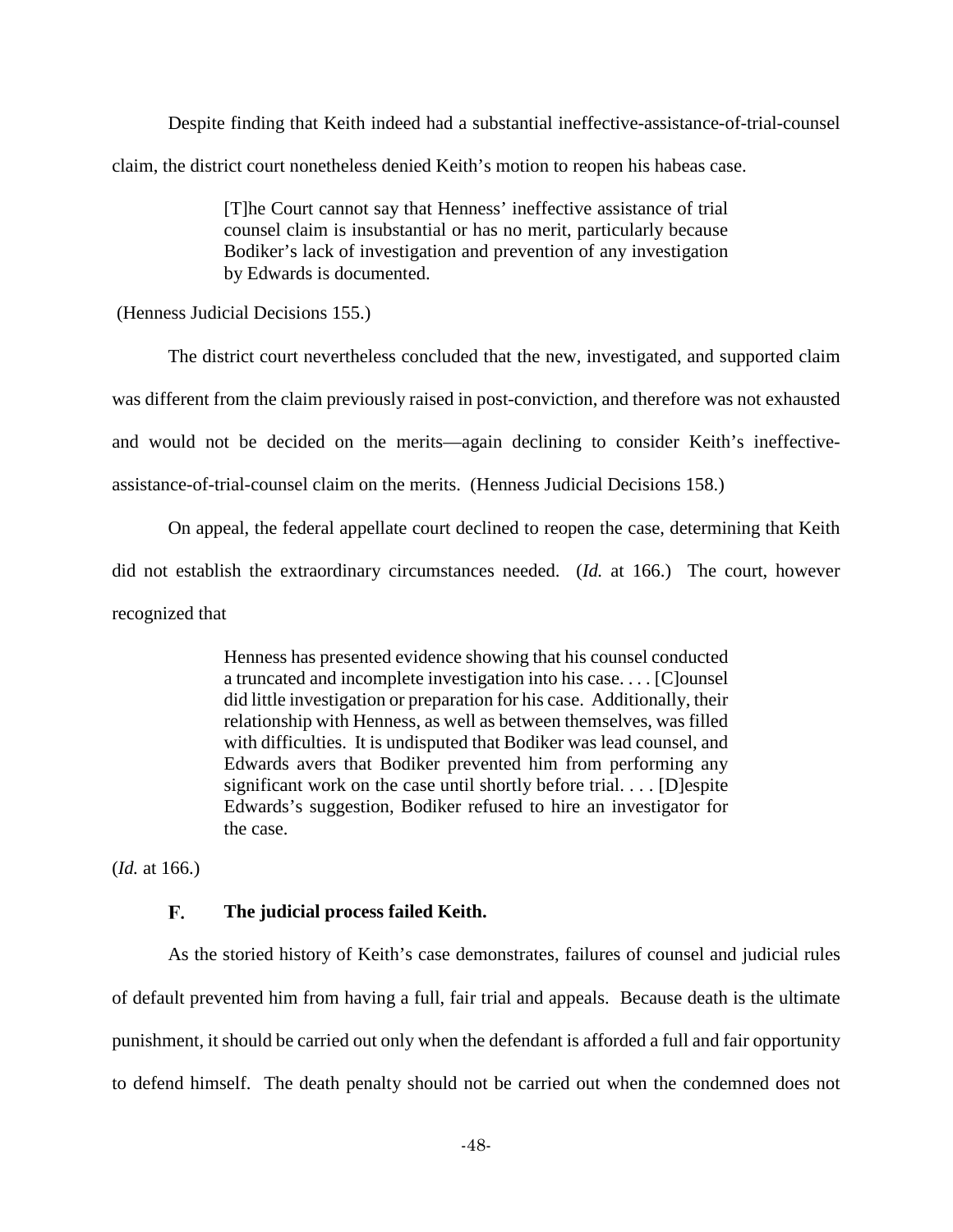receive his due process. Keith never got to fully and fairly present his defense and therefore he should not be executed.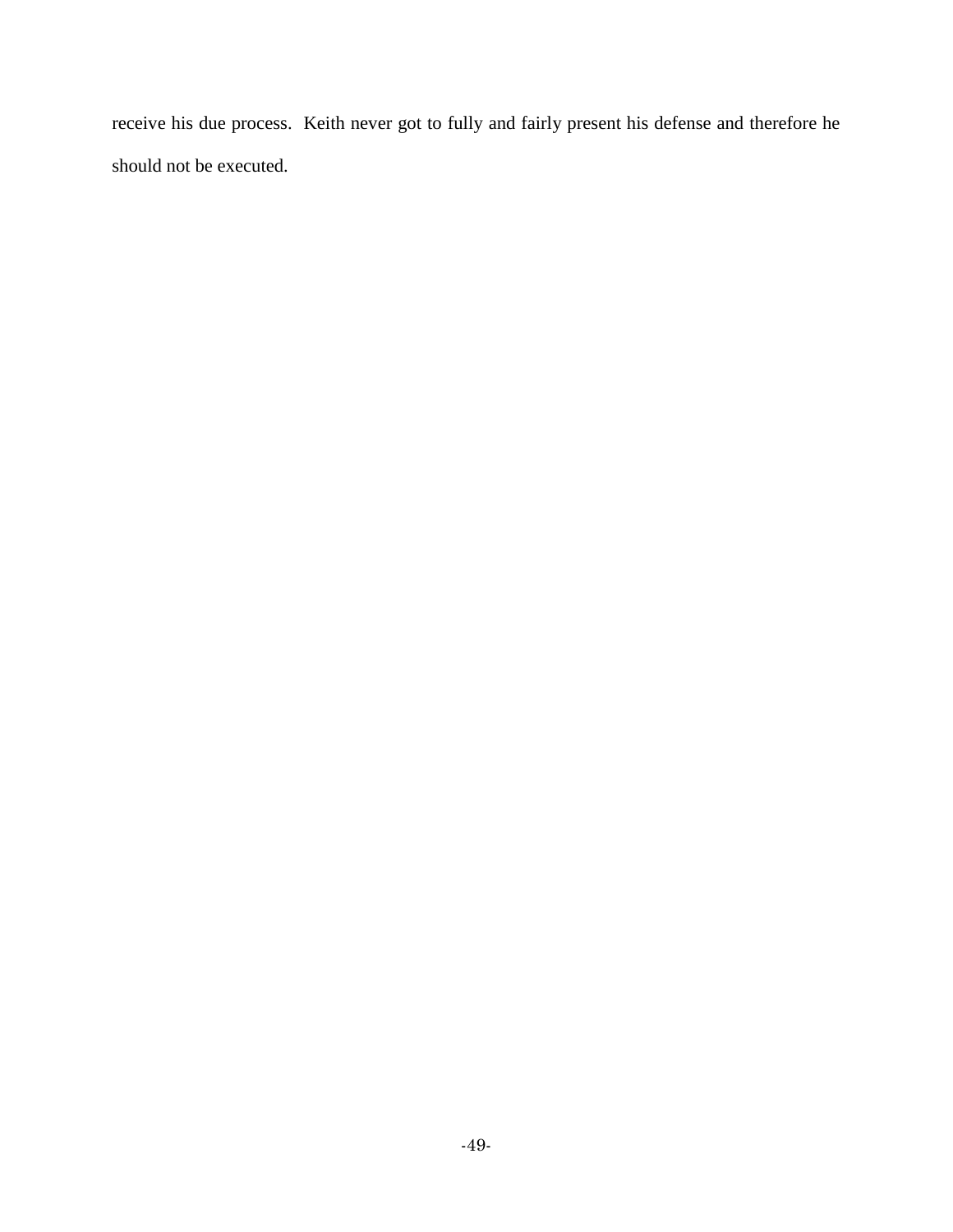## IV. **There is not overwhelming evidence of guilt. Lingering doubt exists as to who killed Richard Myers. Given this lack of absolute certainty, a positive clemency recommendation is warranted.**

There is no excuse for defense counsel's failure to investigate the State's case or Keith's defense or to prepare for trial. Likewise, there is no excuse for ignoring Keith for months at a time with the expectation that Keith would plead guilty when no investigation had been conducted into the State's case. Given Keith's persistent requests that counsel investigate the case and his persistent resolve to go to trial, the failure to conduct any investigation by the defense team is especially egregious. Keith has always maintained that he did not kill or kidnap Richard Myers. Had defense counsel conducted an investigation, they would have obtained evidence undermining the State's star witnesses and also learned that evidence from the crime scene was inconsistent with the State's theory of the case.

Defense counsel's failures were compounded by errors committed by the prosecutors. Prior to trial, the State was in possession of several police reports favorable to Keith's defense that were never turned over to the defense team prior to trial. Then on appeal, evidence from the crime scene that Keith wanted tested was destroyed at the direction of the lead investigator before the defense was able to test that evidence.

Based on these factors, Keith was deprived of his right to a reliable adversarial process. The systemic breakdowns here are especially significant because this is not a case with overwhelming evidence of guilt. Lingering doubt exists as to who shot Richard Myers. The State's evidence against Keith consisted of the word of two drug addicts, Tabatha Henness and Roland Fair, each of whom were implicated in the murders.

Keith, Tabatha, and Fair were all indicted for involvement in Myers's death. All three admitted that they were involved in the theft of Myers's checks and credit cards but all denied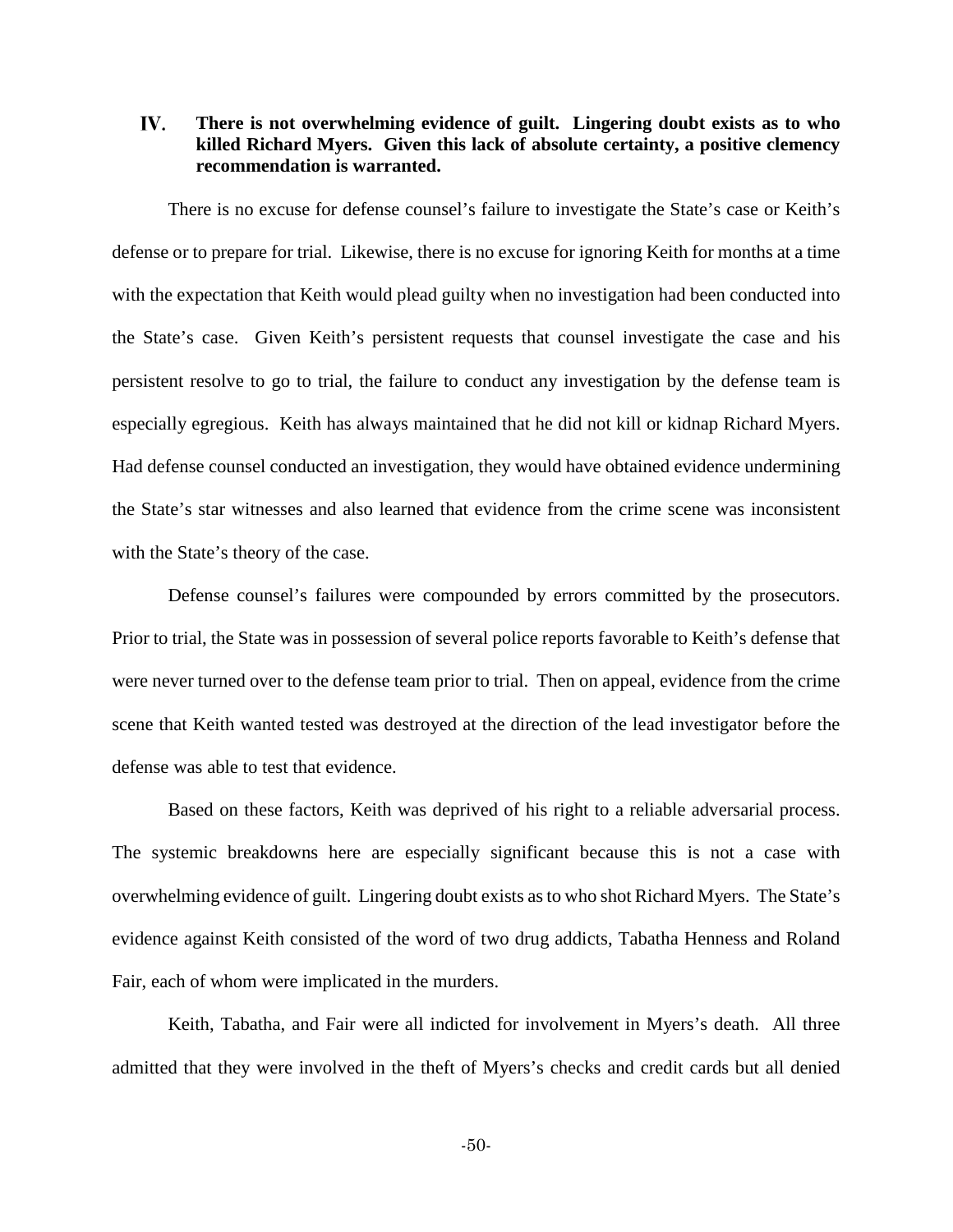committing the murder. Keith was sentenced to death, but Tabatha and Fair received generous plea agreements for their testimony against Keith and served minimal sentences.

Because there exists lingering doubt as to who killed Richard Myers, a positive clemency recommendation is warranted to permit Keith Henness to demonstrate his innocence of the aggravated murder charge.

### $\mathbf{A}$ . **The State's theory of the crime rested heavily on the testimony of Tabatha Henness and Roland Fair.**

After the body of Richard Myers was discovered, the police investigation into his death soon centered on Keith Henness, his wife Tabatha Henness, and Tabatha's longtime friend, Roland Fair. (Trial Tr. 1954-56.) The police had learned that the three had been driving around in Myers's car in the days following his disappearance, forging and cashing Myers's checks at local banks and retail stores, as well as making purchases and cash advances with his credit cards.

When Tabatha and Fair were brought in for questioning about Myers's death, they both admitted that they had been involved in illegally using Myers's checks and credit cards, but they denied being involved in his death. Instead, Tabatha and Fair accused Keith of killing Myers. (*Id*. at 1318-20.) They claimed they were not present for the killing but that Keith told them of his involvement after the fact. (*Id*. at 1542-43.)

Following his arrest, Keith, like Tabatha and Fair, admitted to the police that he was involved in the illegal transactions with Myers's checks and credit cards, but insisted that he had not killed his friend, Richard Myers. (*Id*. at 1329-30.)

Tabatha's testimony was critical to the State's case against Keith. At trial, Tabatha testified that on the day Myers was murdered, she answered a phone call and heard a man on other end ask for Keith. When she asked who was calling, the man said "this is Dick." (*Id*. at 1516.) Shortly after the call, a car driven by a man arrived at their house and Tabatha saw Keith get in the car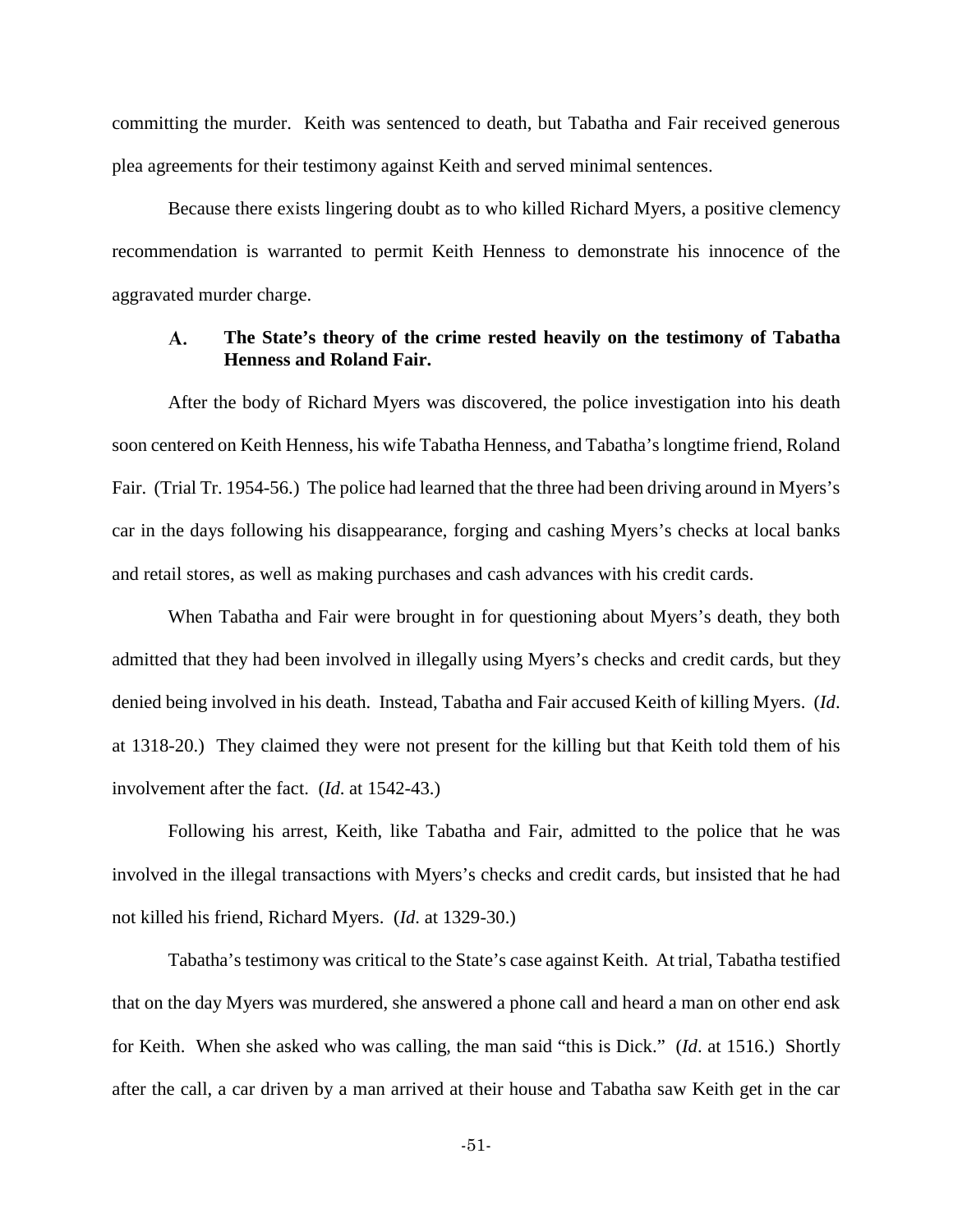with him. Tabatha testified that around two hours after Keith left with Myers, he returned home alone and was in possession of Myers's car, his checks, and his credit cards. (*Id*. at 1524.)

Tabatha further testified that she and Keith were then joined by Fair, and the three of them went to multiple banks to cash checks and get cash advances on Myers's credit cards. Tabatha testified that they also bought merchandise and sold it for drugs. (*Id*. at 1526-32.) Eventually, they also sold Myers's car to a teenage drug dealer. (*Id.* at 1540.)

According to Tabatha, during the time they were driving Myers's car and cashing his checks, Keith claimed Myers was in a hotel room with a prostitute. Eventually Keith's story changed. Tabatha testified that Keith confessed and said he shot Myers in self-defense after a gun was pulled on him. Keith said he dropped the body of Myers in a stone quarry and it would never be found.

In addition to placing Keith with Myers immediately before his death, Tabatha also claimed to have seen Keith in possession of two butterfly knives, a gun, and a wedding band that did not belong to him. Tabatha testified that after returning home in Myers's car, Keith washed a knife in a sink and admitted that the wedding ring came from Myers. According to Tabatha, Keith was very scared and paranoid following the murder. (*Id*. at 1557.)

Following her testimony on direct examination and before she could be cross-examined, Tabatha disappeared for six days. (*Id*. at 1572-73.) She had first gone to visit one friend, and then to "do" four or five bags of heroin with another friend. (*Id*. at 1652-53.) The next day she left for Texas, where she was living with another male companion. (*Id*. at 1621-23.) Her disappearance nearly caused a mistrial, but prosecutors were eventually able to find her and they forced her to come back. (*Id*. at 1624.) Tabatha returned to Ohio, reluctantly. (*Id.*) State officials had to guard her hotel room door to make sure she showed up for court. (*Id*. at 1574.)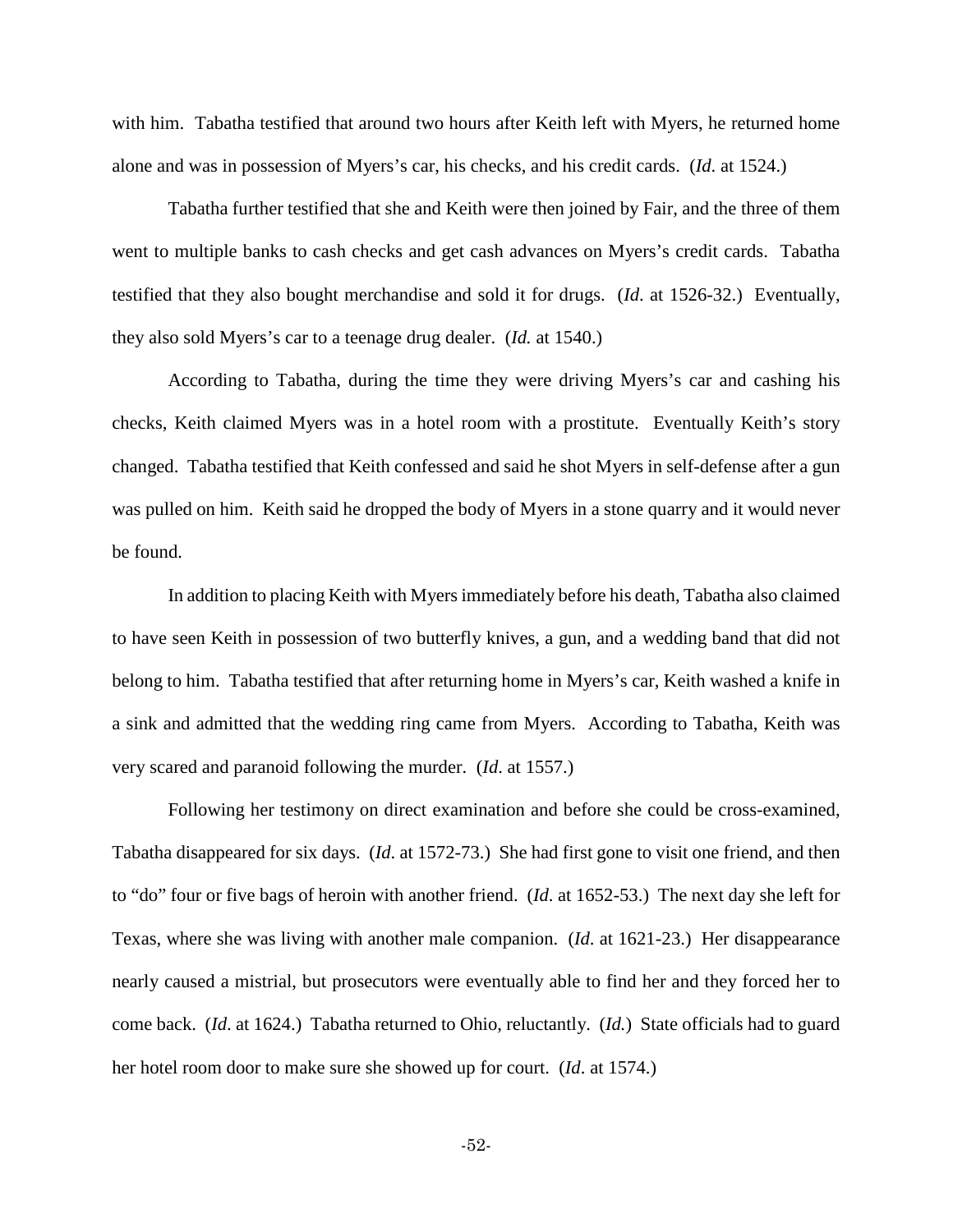The only other evidence linking Keith to the aggravated murder came from Fair. Fair testified that Keith and Tabatha arrived at his apartment driving Myers's car. Fair testified that Keith asked him if he would cash the checks in Keith's possession. Fair testified that Keith told him the owner of the car and credit cards was drunk in a hotel room with prostitutes. Eventually Keith told Fair a different story. According to Fair, Keith never actually said he killed Myers, but did make the remark, "I did not want to do it, he made me do it." (*Id*. at 1715.) Fair also testified that Keith had tried to give him a gold wedding band but he refused it. (*Id*. at 1722.) In addition, Fair said that he saw Keith soaking a knife. (*Id*. at 1700-01.)

The testimony of Tabatha and Fair was critical to the State's case at trial. The key facts the State used to try to show that Keith killed Richard Myers all came from Tabatha or Fair.

It is, however, obvious both witnesses had substantial credibility issues. Both were admitted drug addicts, using crack at the time of the crime; both were closely involved in the crime; and both received substantially reduced sentences for their testimony for the State against Keith.

Around the time of the murder, Tabatha estimated that she was spending \$500 a day on crack, heroin, and cocaine. After she was arrested, one of the first questions that Tabatha asked investigators was "If I tell on my husband can I get out of this?" (*Id*. at 1646.) Fair was another crack addict and was a close friend of Tabatha's. He had a long list of his own felony convictions dating back to 1949. (Fair Accurint Report, Ex. 34; Criminal Report, Ex. 35; FBI Documents, Ex. 36.)

When questioned on redirect by the prosecutors about how much he really knew about the crime, Fair admitted that he was no longer certain of anything: "I don't know anything about any killing. Who killed what, I didn't know anything about it. What was used or anything." (Trial Tr. 1825.)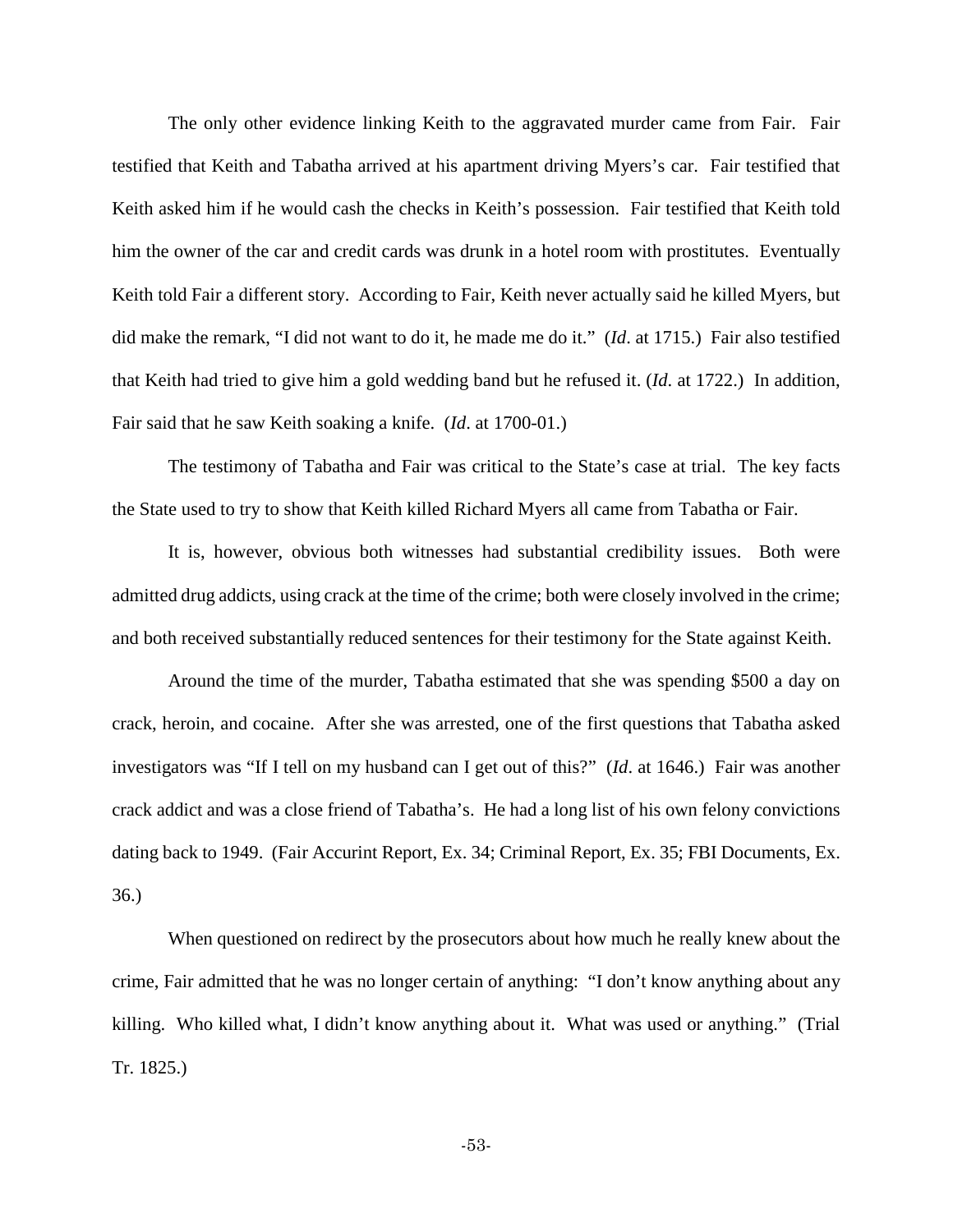No physical evidence tied Keith to the shooting. Fingerprints and blood samples taken from the crime scene did not match Keith. (*Id*. at 1976-78.) The murder weapon was never found. (*Id*. at 2009.) There were no eyewitnesses. Even though he had a record for thefts and other financial crimes, Keith was 30 years old at the time of trial and had no prior convictions for crimes of violence. The only evidence presented that it was Keith, not Tabatha or Fair, who murdered Richard Myers was the testimony of Tabatha and Fair themselves, and they had agreed to testify in exchange for substantial leniency in sentencing. And Tabatha disappeared for a week before she could be cross-examined, and Fair eventually testified that he was uncertain what happened to Myers. Given these factors, an aggravated murder conviction was far from inevitable.

### **Tabatha and Fair received very lenient sentences, receiving sentences with**  B. **little to no incarceration for their participation in the crime.**

Tabatha pleaded guilty to three counts of forgery and one count of receiving stolen property in the Myers case. (Trial Tr. at 1659.) She was sentenced to one year in prison but was released after only serving six months. (*Id*.) In addition, she was facing a sentence of 5 to 10½ years in prison for unrelated crimes, including the theft of two guns, two counts of weapons under disability, and escape from custody. (*Id*. at 1660-65.) She was sentenced on those counts after testifying against Keith and received a sentence of only six months in prison to be served concurrently with the other one-year sentence. (*Id*. at 1666-67.)

Fair was a longtime friend of Tabatha's and knew her through the drug and prostitution circles in which they were both active. Following Fair's arrest, he was held in the county jail until he testified before the grand jury. Despite Keith's efforts to obtain Fair's grand jury testimony prior to trial, the State refused to turn it over. To this date, Keith's counsel has never seen Fair's grand jury testimony.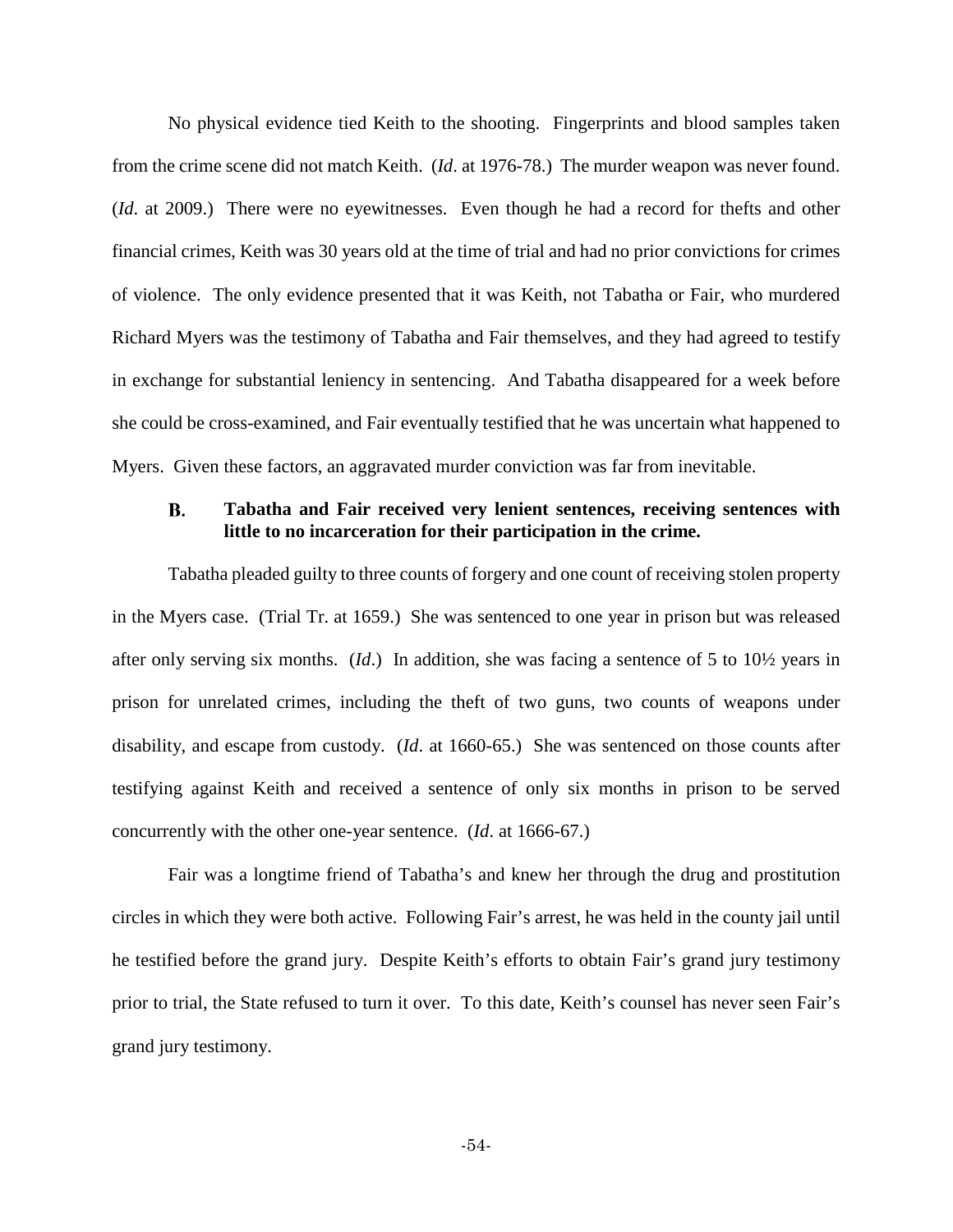Fair had a lengthy criminal record dating back over 40 years to 1949, including a long list of convictions for drug and theft offenses, for which he had been imprisoned. (Fair Accurint Report, Ex. 34; Criminal Report, Ex. 35; FBI Documents, Ex. 36.) Prior to these charges, Fair had also been charged with many other serious and violent felonies such as Robbery (1952), Robbery (1954), Robbery (1959), Robbery (1962), Breaking and Entering (1964), Breaking and Entering (1965), Burglary (1972), Unlawful Possession of a Handgun (1974), Breaking and Entering (1975), Aggravated Assault (1980), and Attempted Murder (1982). (*Id*.) Given his litany of serious prior felonies and his involvement in this crime, as well as his illegal drug use, Fair had a motivation to tell police what they wanted to hear and point his finger at Keith. That way Fair could get leniency and avoid further prison time.

Fair was charged with five counts of forgery for his involvement in Myers's death, but he pleaded guilty to only two and, despite a lengthy criminal record that included convictions for violent acts, received a one-year suspended sentence. (*Id.* at 1320, 1692.)

Keith, on the other hand, was facing a ten-count indictment, including three counts of aggravated murder, with two separate capital specifications, alleging that he committed the aggravated murder during (1) an aggravated robbery and (2) a kidnapping. Keith was also charged with a non-capital firearm specifications, possessing a gun during an aggravated robbery and inflicting (or attempting to inflict) serious physical harm with kidnapping to facilitate the aggravated robbery. (Henness Indictment, Ex. 37.) In addition, Keith was charged with forging three separate checks and a VISA sales slip, and with illegally possessing a firearm as a convicted felon. (*Id.*)

The State entered into discussions with defense counsel concerning a plea of guilty in exchange for a sentence of life in prison with parole eligibility after 23 years or less. (State's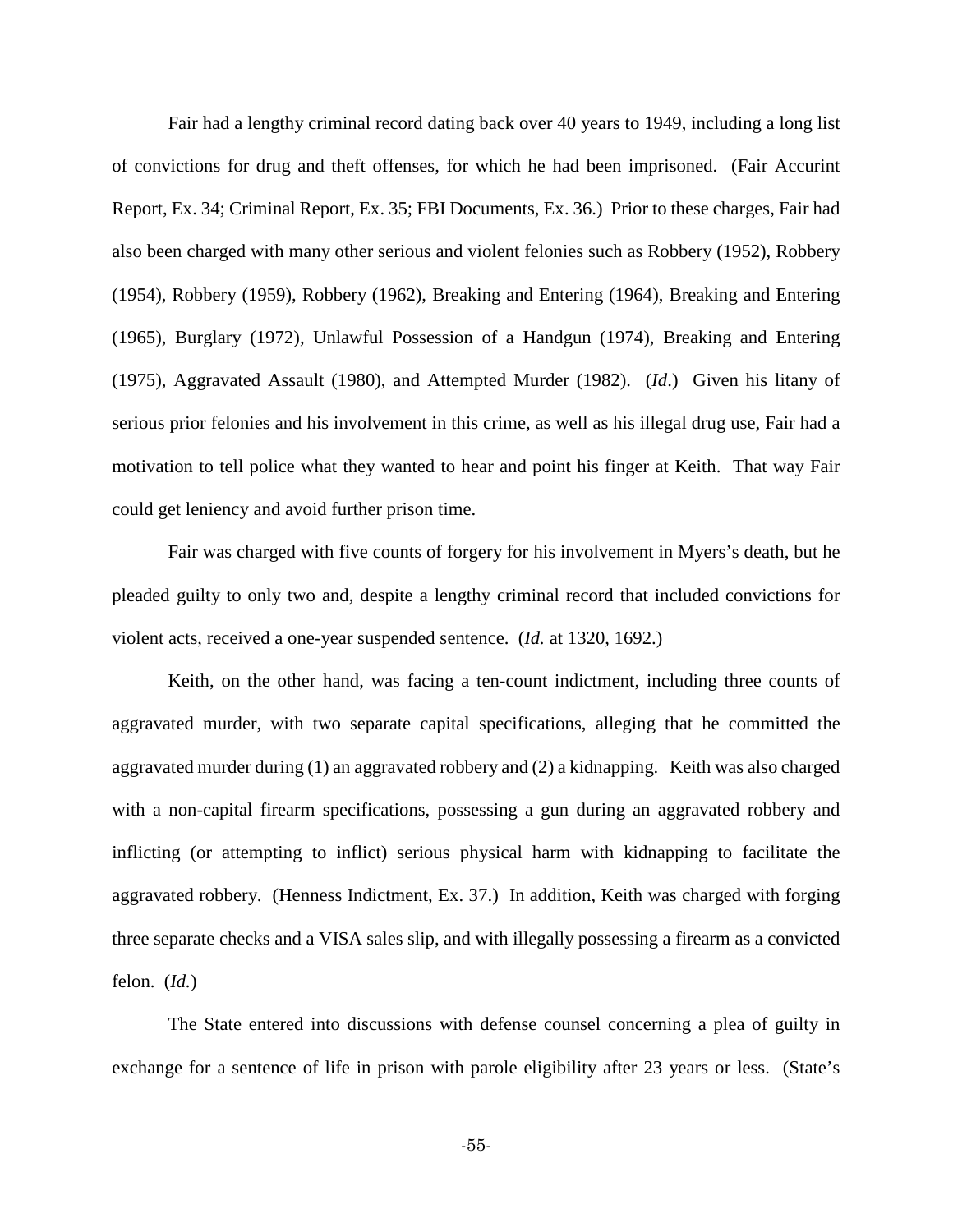Second Submission 43; Edwards Aff. ¶ 14, Ex. 1.) Keith pleaded guilty to the four forgery counts before trial without any agreement for leniency from the State in exchange. (Trial Tr. 2172-73.) Keith waived a jury trial on the charge of illegally possessing a firearm as a convicted felon, and was later tried and convicted by the court on this count. Ultimately, a plea agreement on the other charges never materialized because of the breakdown in the attorney-client relationship that caused Keith to reject any advice from counsel. It was clear at trial that counsel had not done any investigation into the State's case or developed any defenses. Keith was convicted and sentenced to death.

The State's theory at trial was that Keith acted alone in killing Myers and that Tabatha and Fair only participated in the forgeries and credit card theft after the murder. Because of their supposedly lesser roles, the State justified the enormous sentencing disparities between Keith and his two codefendants. However, the State's only evidence in support of its theory that Keith acted alone in kidnapping and killing Myers came from Tabatha and Fair themselves—and they both received substantial sentence reductions in exchange for their testimony.

## C. **Tabatha was a violent, unstable person, with the means and motive to kill Myers, yet was given a deal by the State, and ignored in the defense's investigation.**

Had counsel examined Tabatha's background, they would have discovered that Tabatha was violent and mentally unstable, with little allegiance to Keith. She also had her own reason for wanting Myers dead: Myers was going to help Keith have Tabatha committed in a mental hospital in West Virginia to overcome her addictions. Tabatha was not only a key witness against Keith, she was also the other prime suspect for Myers's murder.

### 1. **Tabatha was often in possession of guns and knives.**

Tabatha was a prostitute and a stripper with a \$400-to-\$500-a-day crack habit. She had a litany of convictions for receiving stolen property and forgery, among other crimes. (Trial Tr.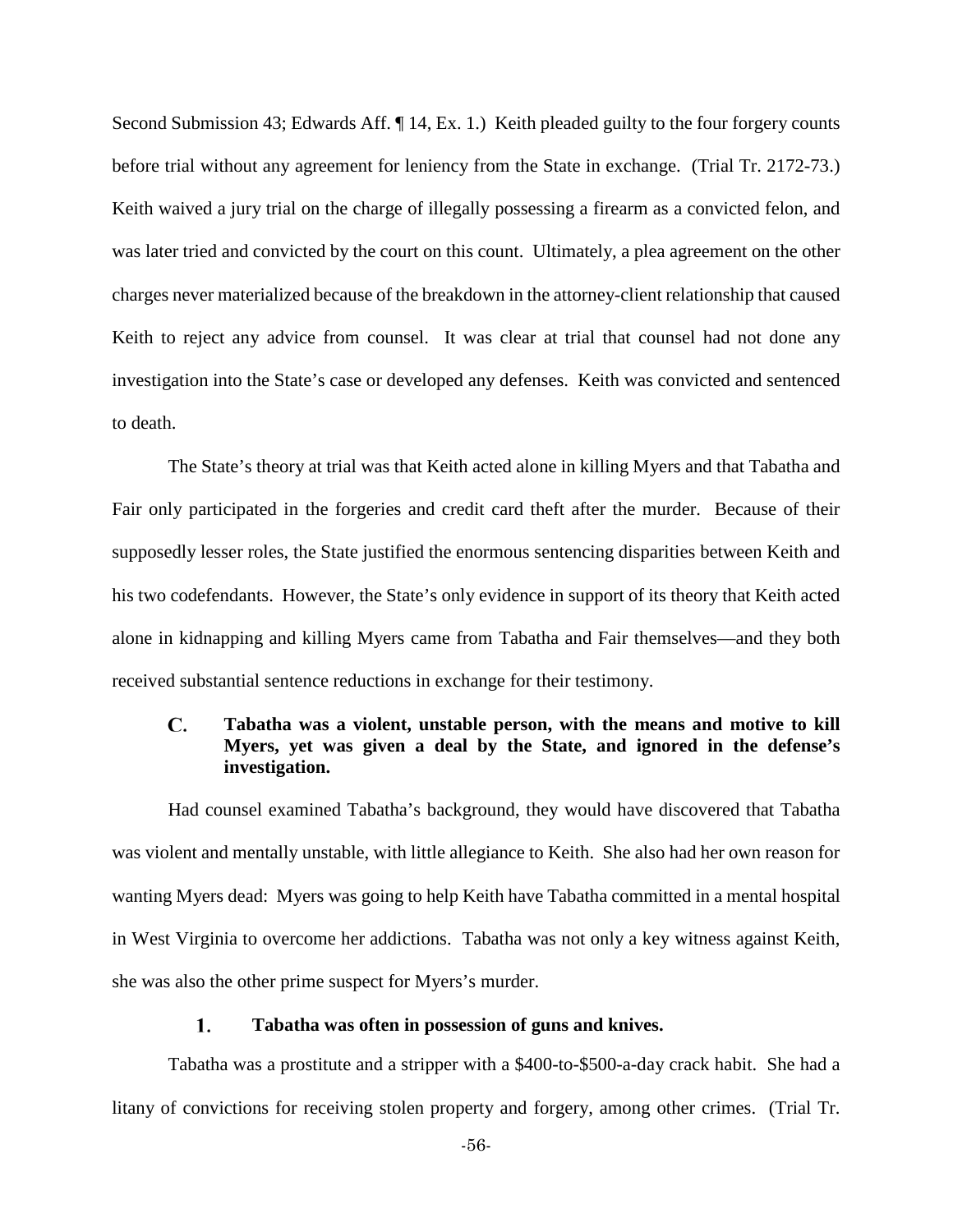1656-66.) Her only source of income was prostitution. (Hilliard Aff. ¶ 3, Ex. 40; Thomas Aff. ¶ 2, Ex. 38.) Tabatha's friend and roommate Theresa Thomas recalled that due to her dangerous lifestyle, Tabatha "regularly carried around a gun." (Thomas Aff. ¶ 3, Ex.38.) Tabatha also carried around a knife and had previously confronted Thomas with it. (*Id.*) Michael Parsons, Keith's stepbrother who had lived with Keith and Tabatha for several months, similarly recalled that "Tabatha always had a gun on her." (M. Parsons Aff. ¶ 9, Ex. 39.) Sherry Williamson, a woman Tabatha had a romantic relationship with, also recalled that Tabatha "always" carried a gun and also regularly carried a butterfly knife. (State's Second Submission 468.)

#### $\overline{2}$ . **Tabatha was violent and mentally unstable.**

Tabatha was described by another acquaintance as "erratic, violent and mentally unstable." (Hilliard Aff. ¶ 4, Ex. 40.) Tabatha's "entire life revolved around crack and heroin and stealing money from people she met on the street." (*Id.* ¶ 3.) "[I]t was not beyond [Tabatha] to get violent and start a fight. Nothing would surprise me about Tabatha given her character." (*Id. ¶* 6.) Theresa Thomas described Tabatha's personality as "violent, unstable, and paranoid." (Thomas Aff. ¶ 3, Ex. 38.) She also recalled Tabatha telling her a story about stabbing another prostitute. (*Id*.) Even Tabatha's son, Sean, recalled seeing his mother display a "violent temper" when intoxicated. (S. Keith Aff. ¶ 8, Ex. 41.)

Sherry Williamson observed firsthand that Tabatha had a fierce and violent temper. (State's Second Submission 464.) Tabatha once lunged over a couch with a knife and tried to cut Williamson's throat. (*Id.*) "She was going to cut me up." (*Id.*) Tabatha "would just become violent when she didn't get her way." (*Id*. at 465.) Williamson said Tabatha would often "talk shit," wave her gun around, and "pistol-whip" the people she had issues with. (*Id.* at 468.)

Tabatha was violent towards her own self too. She had a history of suicide attempts and hospitalizations for mental health issues, beginning at age 15. (State's Second Submission 417-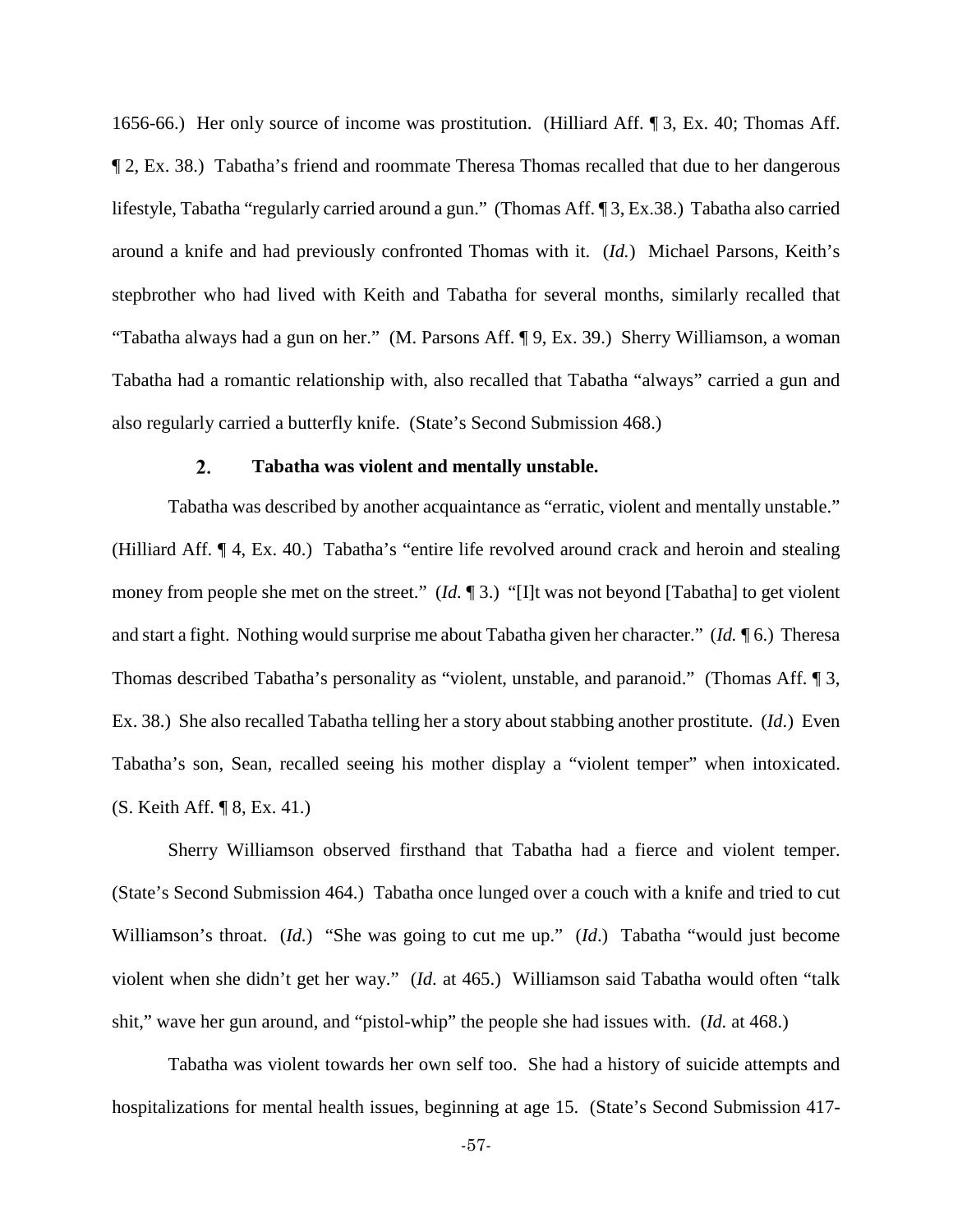19 (Boyd Depo.).) By 1993, she had a half-dozen reported suicide attempts and several hospitalizations at psychiatric treatment centers. (*Id.*)When asked why she attempted suicide, Tabatha stated that she "didn't care anything about living." (*Id.* at 434.)

Tabatha had a motive for killing Richard Myers, and Keith had a reason to want him alive: Myers was going to help Keith have Tabatha committed for mental health treatment and drug rehabilitation—which, according to Fair, Tabatha knew about. (Trial Tr. 1810.) Trial counsel failed to investigate her mental health background before trial, despite the fact that Keith explained his wife's mental and emotional problems to counsel. (State's Second Submission 5.)

Tabatha was an unstable, violent person who had motive to kill Myers. Thus, had this evidence been investigated and had it been presented at trial, it would have countered the picture of Tabatha that the State presented—that she was a troubled young woman who was married to the wrong guy. The jury could have determined that Tabatha was the one who caused the death of Richard Myers death and rejected the aggravated murder charges against Keith.

#### 3. **Tabatha confessed to multiple people that she was involved in the murder.**

Even a full understanding of Tabatha's troubled and violent background does not necessarily demonstrate that Tabatha or Fair played a more significant role in the death of Richard Myers than either of them claims. Tabatha's erratic and unstable personality, possession of deadly weapons, and history of violence becomes relevant to the question of who killed Myers when considered along with her own motive to eliminate Myers, her own actions, and her inculpatory statements about the murder.

Tabatha made multiple incriminating statements to friends and family that differed substantially from her testimony at trial. According to a police report, shortly after Myers's death, Tabatha told her mother that "she had been involved in a homicide" and that she "had witnessed the murder." (State's First Submission 174-78.)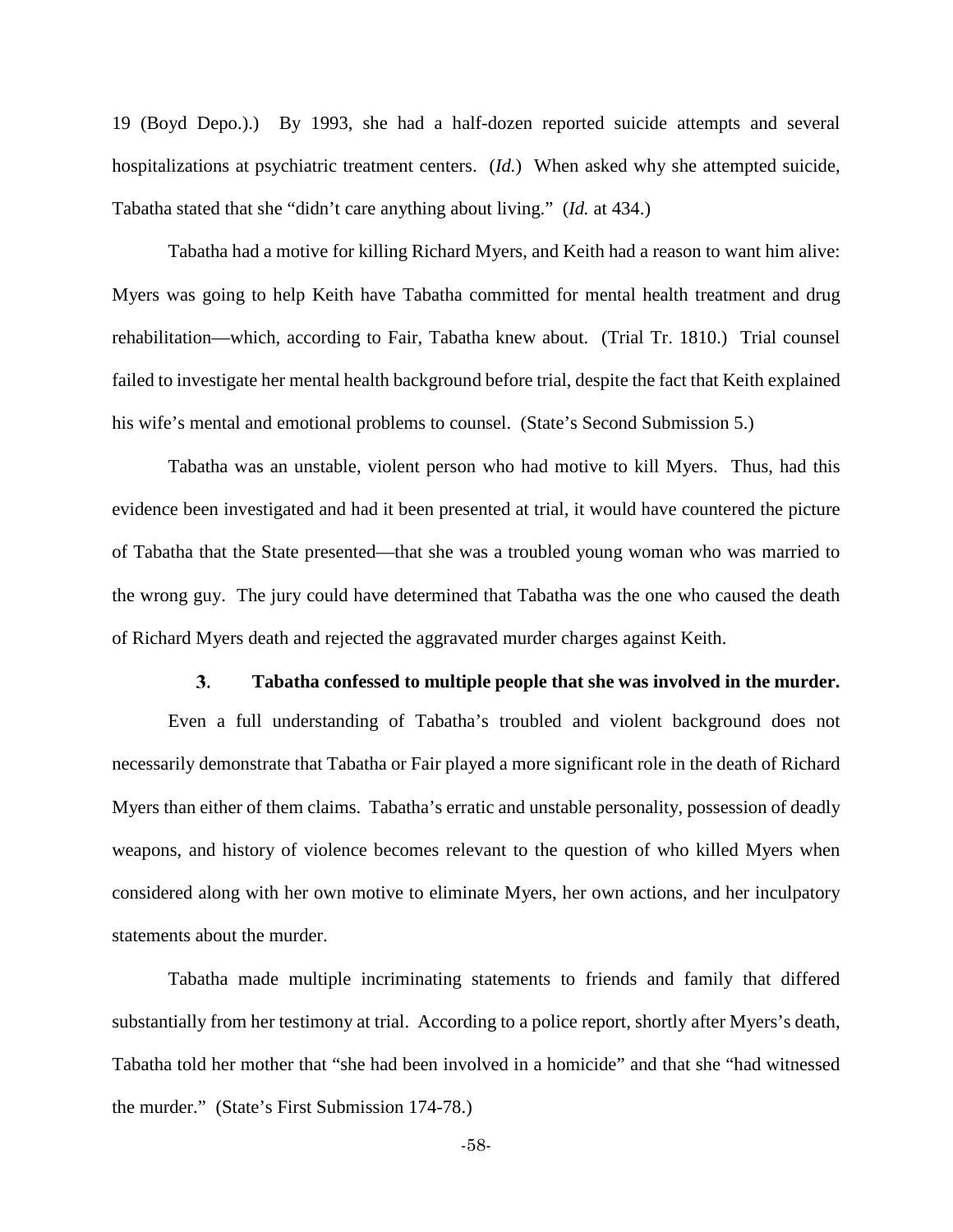Sherry Williamson was interviewed under oath. She explained that she met Tabatha while in prison in 1992 and their romantic relationship lasted less than a year. (State's Second Submission 478, 481-83.) During that year, contrary to Tabatha's testimony at trial, Tabatha admitted to Williamson that she was involved in the killing of Myers and that Keith "was taking the fall." (*Id.* at 469.) According to Williamson, "[Tabatha] told me too many details for her not to be there." (*Id*. at 451-52.) Williamson recalled that "the higher [Tabatha] got, the more she talked about her involvement." (*Id.* at 469.) Tabatha told Williamson that "she knew the person who died. She knew what he had [money and credit cards]" and "bragged about it." (*Id.* at 486- 87.) Tabatha was afraid to go to prison for Myers's murder and asked Williamson to help her come up with an alibi. (*Id.* at 489.)

Williamson also knew about Tabatha's relationship with Robert Curtis, the man who testified at trial to support Tabatha's testimony against Keith. According to Williamson, Curtis would defend Tabatha "on anything, didn't matter how wrong she was. He didn't care what she did. Robert Curtis would walk to hell for her." (*Id.* at 475) Williamson also revealed that in exchange for protection from Curtis, Tabatha would do sexual favors for him. (*Id.*)

Williamson did not know Keith and therefore did not have any strong connection to or motive to help Keith. The absence of any loyalty to or ties of any kind to Keith enhances the credibility of her sworn testimony.

Theresa Thomas also recalled being interviewed by the police following the arrests of Tabatha and Keith. Thomas told the police "that Tabatha Henness was definitely involved in the murder and if anyone did something like this, it would be her." (Thomas Aff. ¶ 14, Ex. 38.) The first time Thomas saw the car that belonged to Richard Myers, "Tabatha was driving it alone." (*Id.* ¶ 10.) Prior to their arrest, Thomas was driving in Richard Myers's car with Tabatha and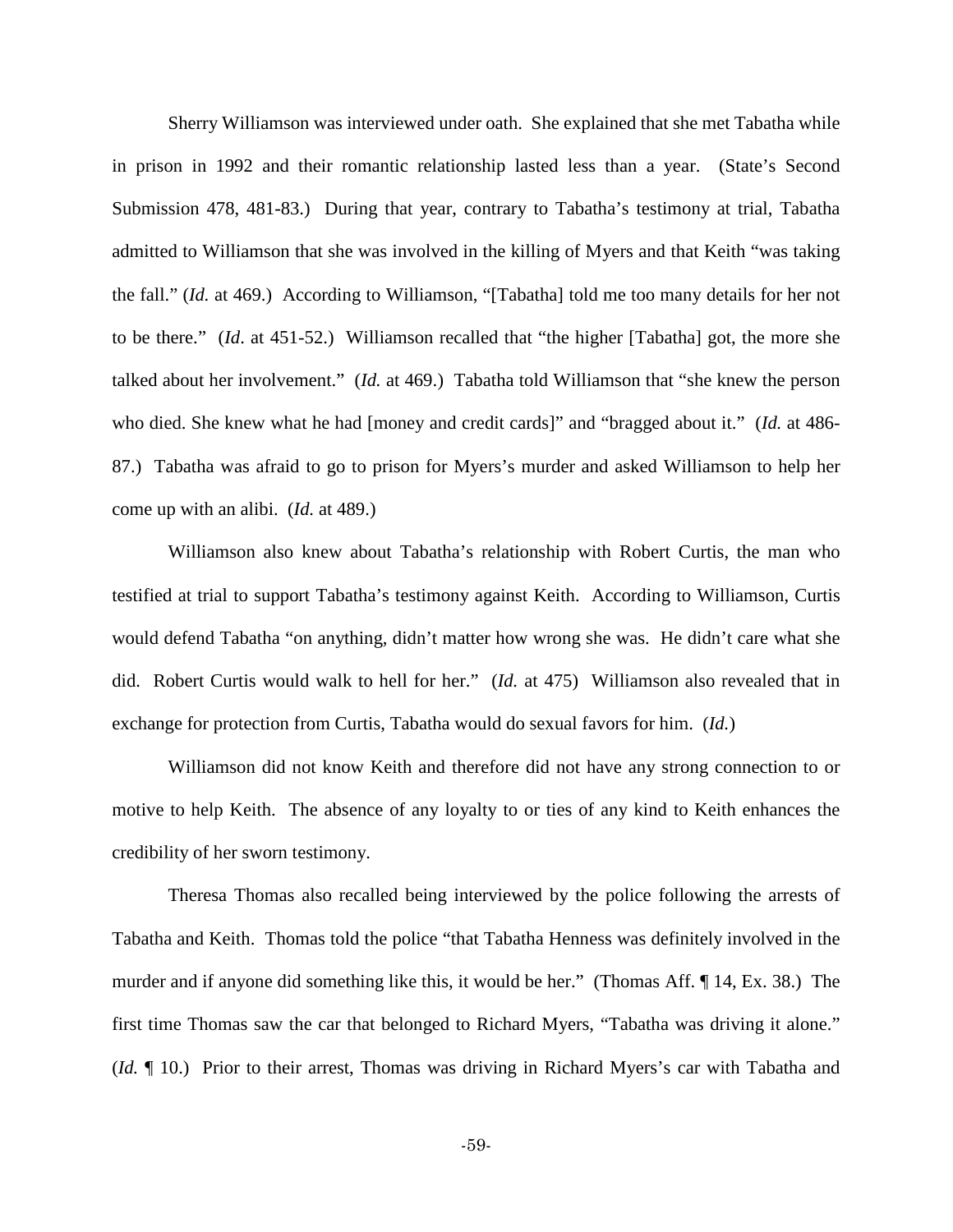remembered that she "stopped at a gas station, took out a bag, and threw the bag and its contents into a dumpster." (*Id.* ¶ 11.) Tabatha also told Thomas that she took "a big chunk" out of Richard Myers. *(Id.* 12.) Thomas had the impression that the police did not like her because she was hurting their case. (*Id.* ¶ 15.)

A few months after Tabatha and Keith were arrested, Theresa Thomas ran into Tabatha in Columbus. Tabatha was out on bond. Tabatha told Thomas that she intended only to rob Richard Myers, but "things went bad." (*Id.* 16.) Thomas never told the police about this conversation because it was clear to her "by this point that the police were only concerned with Keith so I thought it would be a waste of time trying to talk with them about Tabatha again." (*Id*.)

Sean Keith, the son of Tabatha and Keith, also has explained that he believed his mother was involved. A school counselor who had interviewed Sean explained in a letter to Keith: "Sean told me that his birth mother's false testimony resulted in your receiving the death penalty, and he feels a responsibility to get her to change her story. It is hurtful to Sean to be put in this position because he is only eleven years old." (Letter from Marthanne Manion, MA to W.K. Henness, Ex. 42.) Growing up, Sean often asked his uncle, Gary Keith (Tabatha's brother), about why his father was on death row: "When I asked Gary about my father and what had happened, he told me that my mother was not telling the whole truth." (S. Keith Decl. ¶ 4, Ex. 41.) Sean tried to speak directly to Tabatha but it was "frustrating because [his] mother never told [him] the same story twice. [He] always thought that that if her story was always changing, she was probably lying to [him]." (*Id.* 15.) Tabatha explained to Sean that if she had not testified against Keith, she would have been charged with murder herself. (*Id.* ¶ 9.)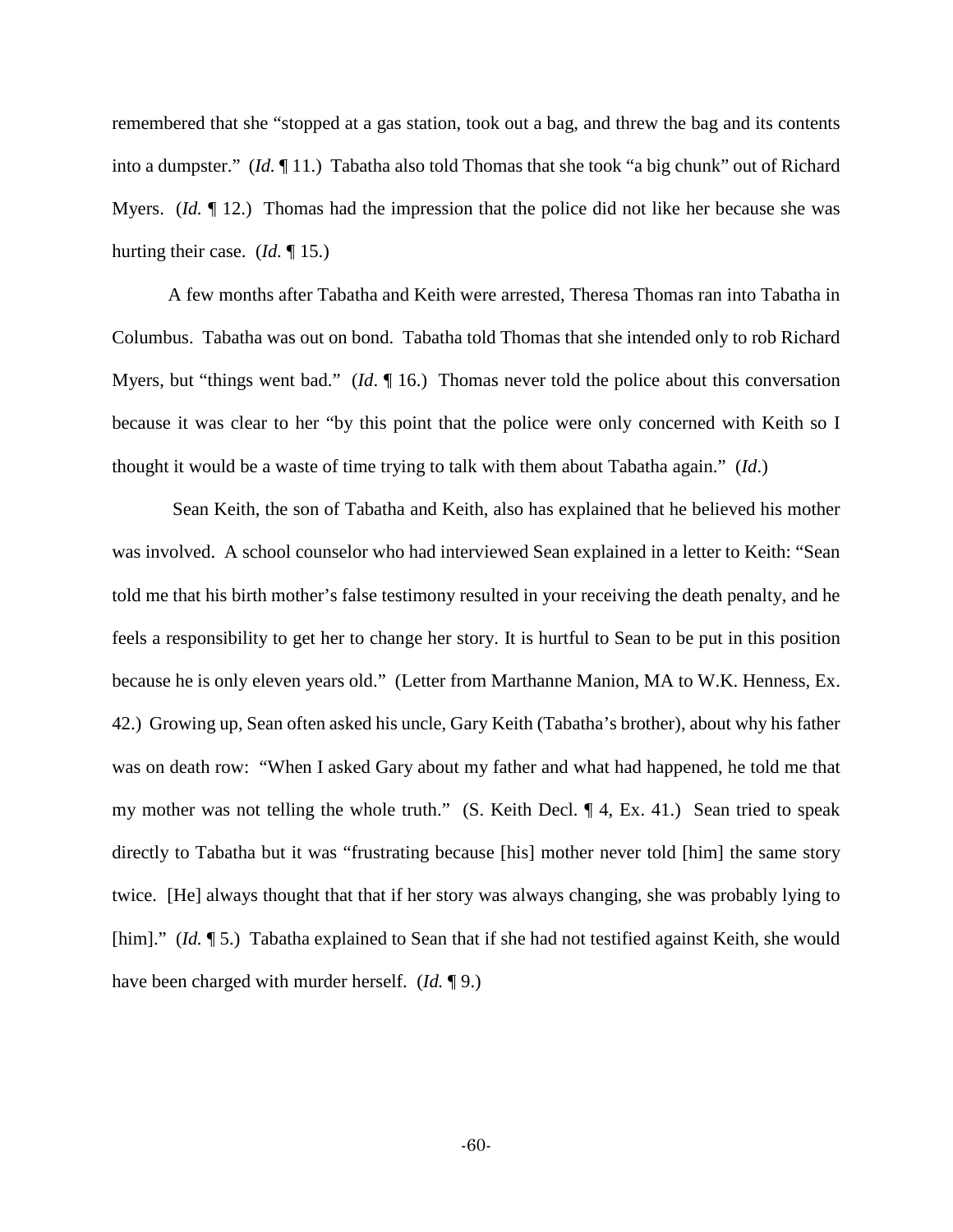### D. **Defense counsel never conducted any investigation into the crime-scene evidence that was inconsistent with the State's theory.**

In addition to raising issues concerning the involvement of Tabatha and Fair in the actual murder, an investigation into the crime scene would have bolstered Keith's defense. As counsel acknowledged in closing argument: "everything in [the State's] case is contingent upon their [(the prosecutors')] assertion that somehow [Myers is] tied up beforehand." (Trial Tr. 2323.) Nonetheless, no one ever investigated the crime-scene evidence.

Had such an investigation been conducted, the defense would have discovered that the crime-scene evidence was inconsistent with the State's theory of the case. Specifically, defense counsel would have been able to explain to the jury that the body of Richard Myers was tied up, and the incision made to the neck, after death. (Rini Aff. ¶¶ 6-7, 9, Ex. 43.) Significantly, Rini concluded that Myers's hands were bound and head gagged *after* death. (*Id.*) This expert evidence would have undermined the prosecution's theory of the murder and supported Keith's version that Myers was dead after Tabatha and the Cubans shot him and that the hands and feet were tied later.

## E. **Police reports compiled during the investigation demonstrate that there is an absence of absolute certainty that Keith Henness murdered Richard Myers.**

Informational summary reports compiled by the Columbus Police Department during their investigation of the murder of Richard Myers contained evidence favorable to Keith and supported his claims that others murdered Myers. As these informational summary reports were never disclosed, defense counsel, the trial judge, and the jury never knew about this information that would have enabled the defense to undermine the State's theory.

These include:

• Informational Summary 21 (State's First Submission 108-09)–Report indicates that Keith was helping Theresa Thomas and her husband move to a different location only about two to three weeks before the murder of Richard Myers. Tabatha Henness was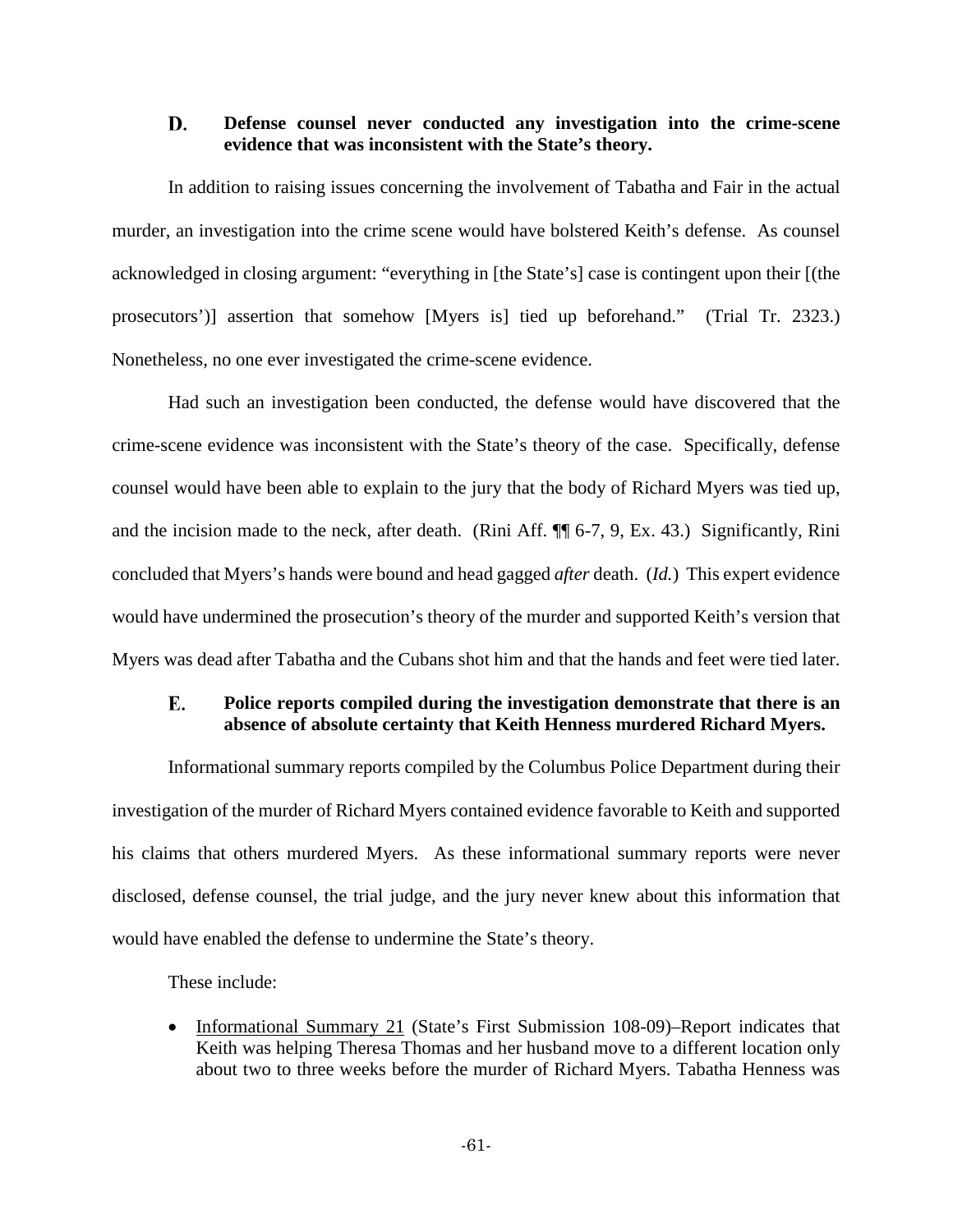not with them at the time. According to the report, Tabatha was either in New York or Detroit, with some people, possibly Cubans, trying to buy large amounts of cocaine.

- Informational Summary 31 (State's First Submission 174-78)–Report indicates that Tabatha Henness told her mother that "she had been involved in a homicide" and that she "had witnessed the murder." Tabatha Henness also told Connie Parsons (Keith's mother) that she "knew someone had been killed because [Tabatha] witnessed the murder." Keith also told his mother in a call that he had information about the murder but was afraid his "family will be hurt" if he provides it.
- Informational Summary 36 (Ex. 44 (Ex. 3 to Bodiker Depo.))–Report indicates that Keith's mother received a threatening letter dated May 16, 1992 from Akron, Ohio, which said "tell your son we are serious."
- Informational Summary 37 (Ex. 45 (Ex. 4 to Bodiker Depo.))–Report indicates that a copy of the letter and envelope discussed in Informational Summary 36 along with a notation that both items had been analyzed and neither Keith's fingerprints or handwriting were present.
- Informational Summary 39 (State's Second Submission 232)–Report indicates that Keith had contacted a narcotics agent on March 7, 1992, to get his help in getting Tabatha Henness away from a man (Ivan Cabera) for whom she was running large quantities of drugs.

In their depositions in federal court, Bodiker and Edwards testified that the defense had never received these Informational Summaries from the State. (State's Second Submission 78-89, 195-97, 205-06.) These Informational Summaries would have provided the defense valuable ammunition to undermine the credibility of the State's witnesses, shift the motive and blame away from Keith, and establish reasonable doubt about who actually killed Richard Myers. Both Edwards and Bodiker explained later that the suppressed evidence would have been helpful in developing their defense. Bodiker noted that the information contained in the summaries provided support for a "possible alternative explanation as to what happened." (State's Second Submission 87.) Edwards explained that Informational Summary 31 "would have been extremely important" because, if it had been provided to the defense, it would have revealed "grounds [for] crossexamining Tabatha" and would have enabled the defense to "probably call[] Connie Parsons as a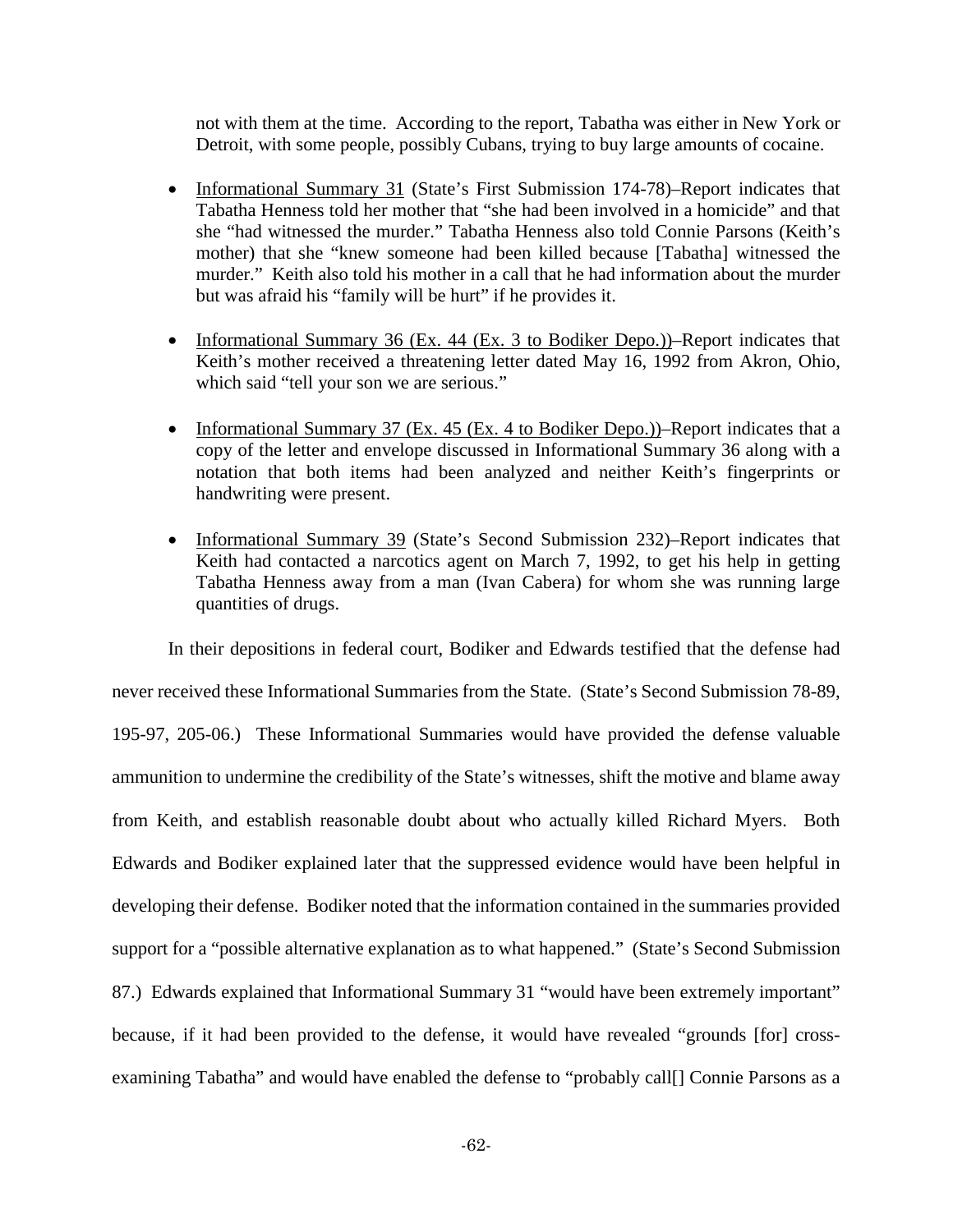witness to impeach [Tabatha]." (State's Second Submission 197.) Bodiker stated that because he and Edwards were never provided these summaries at trial, they "received no information in discovery at all from the prosecutor, police, regarding Cubans or regarding any alternative theories of what happened." (State's Second Submission 87.)

This evidence would have been even more impactful if considered alongside the testimony of Sherry Williamson, who recalled that Tabatha "went where all the big guys were that had drugs." (*Id*. at 457.) This included Cubans. (*Id*.) Consistent with Keith's interview with this Board, Williamson also recalled that Tabatha would "screw [the Cubans] all over and have them all looking for her." (*Id*. at 458.) Theresa Thomas similarly recalled that Tabatha was very involved with "a bunch of Cubans" at a drug house. (Thomas Aff. ¶ 5, Ex. 38.) According to a veteran Columbus Police Officer, in the early 1990s, there was a Cuban gang in Columbus that was "definitely trying to get a piece of the action in the streets." (Davidson Aff. ¶ 7, Ex. 46.)

#### F. **Potentially exonerating evidence was destroyed.**

The State destroyed evidence discovered at the crime scene that, at the very least, would have provided highly relevant information about the events surrounding Richard Myers's death. Blood evidence was recovered at the crime scene but never subjected to DNA analysis. Initially, the police wanted to analyze this evidence because it could show how many people were at the crime scene and whether someone other than Richard Myers had been injured. Despite the potential importance of this evidence, the lead detective (Clarence Sorrell) instructed the crime lab not to conduct the blood grouping analysis necessary to determine its full significance. After Keith's trial, but while state appellate and post-conviction proceedings were still pending, the same evidence was destroyed at the direction of Detective Sorrell.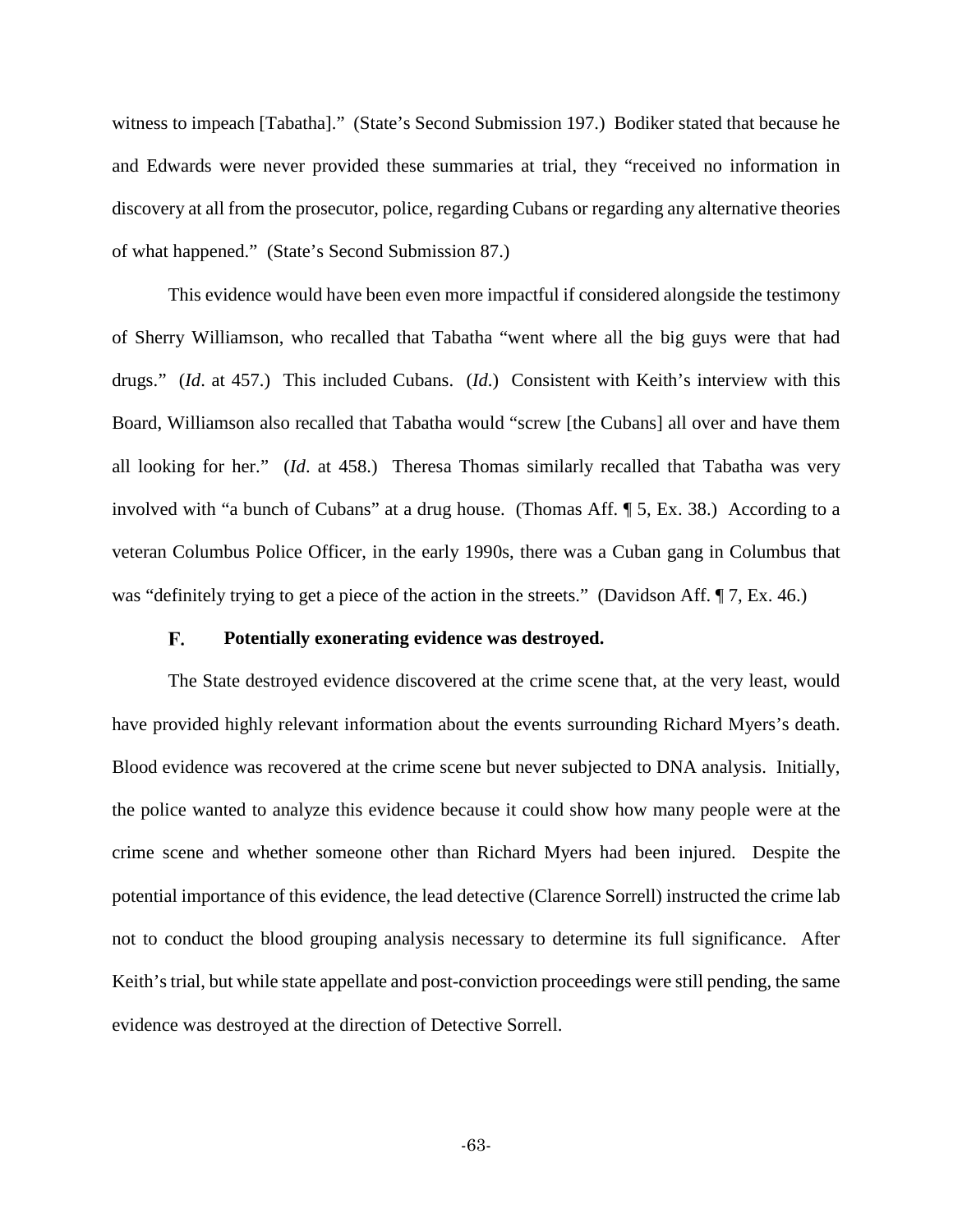Detective Sorrell testified in a deposition that he initially ordered the crime lab to conduct blood group analysis on the sample, but never received the results. (State's Second Submission 745-47, 753.) Detective Sorrell conceded that the evidence was so significant that he could not imagine that he would have done nothing when the lab failed to send him the results as he requested. (*Id*. at 756-57.) Typically, he would have resubmitted the sample for analysis, yet there is no evidence this was ever done. (*Id.* at 758, 763.) Contrary to his testimony, however, the crime lab log notes that Detective Sorrell actually instructed the lab not to conduct the blood group analysis he had previously requested. (*Id.* at 818 (March 31, 1992 Lab Notes) ("No action taken per Sorrell on blood evidence").) Then, two years after Keith's conviction, Detective Sorrell ordered the crime lab to destroy the blood sample. (*Id*. at 796-97, 819; Property Disposition Form (Exhibit to Sorrell Depo.), Ex. 71.) He issued this order despite his clear understanding of the significance of the blood sample and despite having never received the results of the analysis. (*Id.*  at 757.)

These events culminated in the destruction of vital evidence that would have enabled Keith to challenge the State's case at trial or in post-conviction. Detective Sorrell admitted that the evidence was important in determining who was present at the crime scene and whether someone besides Myers was injured that night. (*Id.* at 794, 799.)

Because the evidence was destroyed, there is no way to be certain exactly what the blood group analysis would have revealed, only that it would have been probative of Keith's theory of the case – that he had been shot at the scene as well as Myers. Upon his arrival to death row in 1994, officers did note that Keith had a bullet scar on his left shoulder. (S.O.C.F. Admission Form, Ex. 47.) It could have provided the evidence Keith and defense counsel to demonstrate that Keith's version of events, that Tabatha and her Cuban companions had killed Myers, was indeed accurate.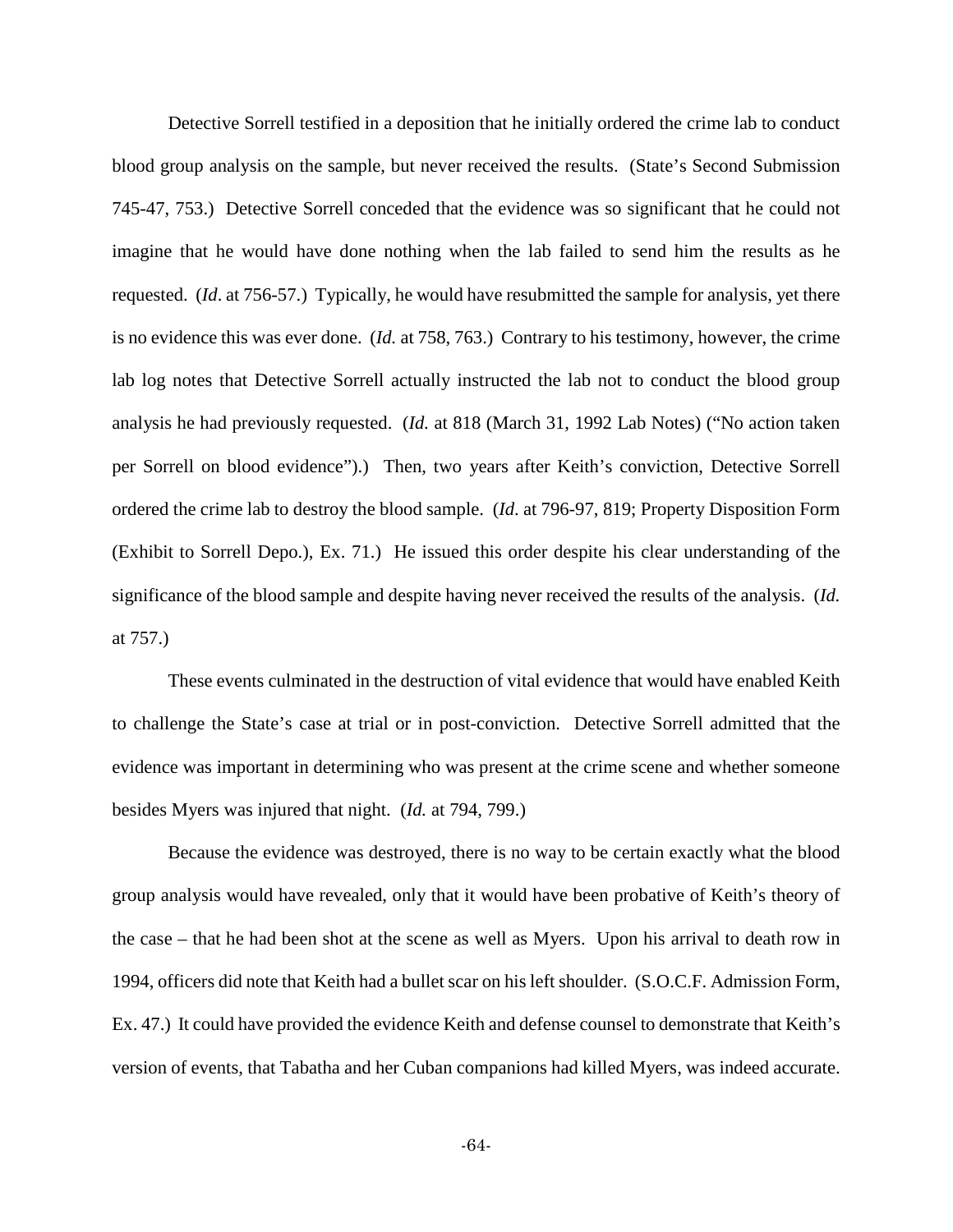By failing to follow through with their initial plan to analyze the blood evidence and later destroying that, the Columbus Police Department significantly impeded Keith's ability to support his defense that Tabatha and the Cubans had killed Myers.

## G. **The cumulative effect of the errors in this case raises grave doubts about the propriety of putting Keith Henness to death.**

Despite defense counsel's failure to investigate, the State's case against Keith Henness was far from airtight. The murder weapon was never found. There were no eyewitnesses. No forensic evidence linked Keith to the murder scene. There is no question that Keith was involved in this crime in some capacity. Keith pled guilty to the theft charges surrounding the stolen car, checks, and credit cards. However, he has always maintained he did not shoot and kill Richard Myers. As he explained to the Board during his interview, Keith was surprised by Tabatha and the Cubans in the water treatment plant, was shot in the shoulder during the melee, and participated in cashing checks and stealing money from Myers's credit card accounts after Myers was shot and killed. (See Statement of Keith Henness, Ex. 72.)

The State's evidence and arguments to the contrary are far from conclusive. There was simply not overwhelming evidence of guilt presented by the State. Instead, testimony from two witnesses who participated in the crimes served as the anchor for the State's case on essentially every key fact needed to convict Keith of murder. These witnesses, Tabatha Henness and Roland Fair, were readily impeachable. Both were admitted drug addicts; both had long histories of violent criminal activity; and both received substantially reduced sentences in exchange for their testimony against Keith. Tabatha also had a motive to kill Myers herself.

If defense counsel had done their job prior to and at trial, there would have been additional issues to explore. Tabatha's version of the events could have been contradicted by her own words and actions.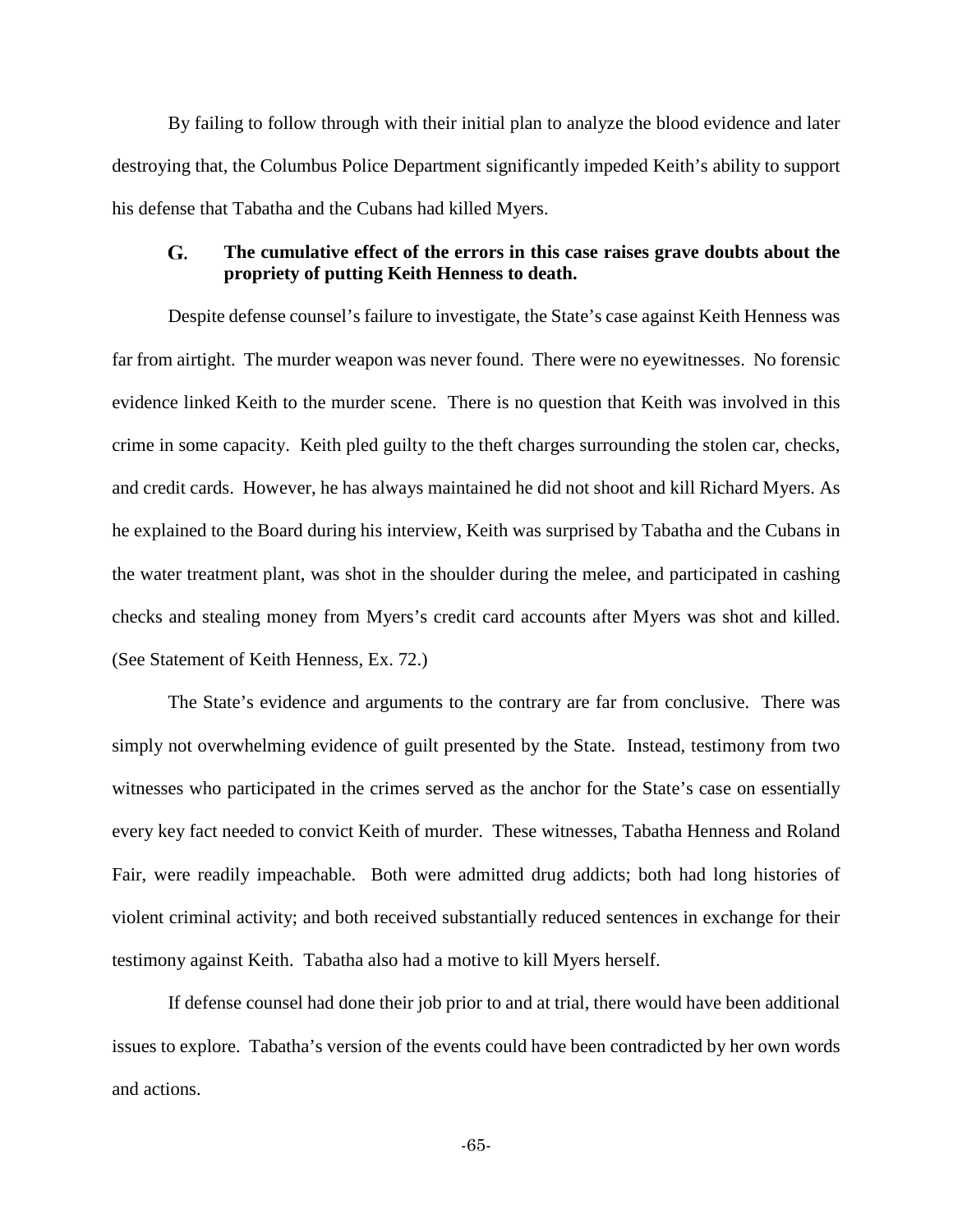The State's failure to disclose multiple police informational summaries and to preserve key evidence is particularly problematic given that defense counsel did not conduct any independent investigation of their own, including following up on suggestions by Keith prior to trial. This suppressed information would have brought potential defenses to counsel's attention and allowed them to develop further evidence undermining the State's narrative regarding Tabatha and who killed Myers.

This collective information likely would have also created doubt about whether Keith was guilty of committing the aggravated murder of Myers. Prior to trial, the State proposed a plea to non-capital murder and a sentence of 23 years to life, or even less. (Edwards Aff. ¶ 14, Ex. 1; State's Second Submission 43, Bodiker Depo.)

If defense counsel had conducted an investigation and learned about the police reports prior to trial, it is possible a plea deal more favorable to Keith could have been reached.

The argument that the jury heard all of this evidence, rejected it, properly convicted Keith of aggravated murder, and sentenced him to death fails to take into account the evidence and information that was not disclosed by the State and not uncovered by trial counsel. This Board is not bound by any previous decision from a jury or court.

## Н. **Keith never had the opportunity to engage in productive plea discussions with counsel and he never made a knowing, informed decision regarding any possible plea agreement.**

Keith consistently implored David Bodiker to investigate the State's case against him. When Bodiker refused to do so, he lost faith in his defense counsel. Keith never truly engaged in discussions with defense counsel about a plea agreement that would have made him eligible for parole in approximately twenty years because, when plea discussions began on the eve of trial, a toxic relationship had developed between Keith and Bodiker causing Keith "to doubt any legal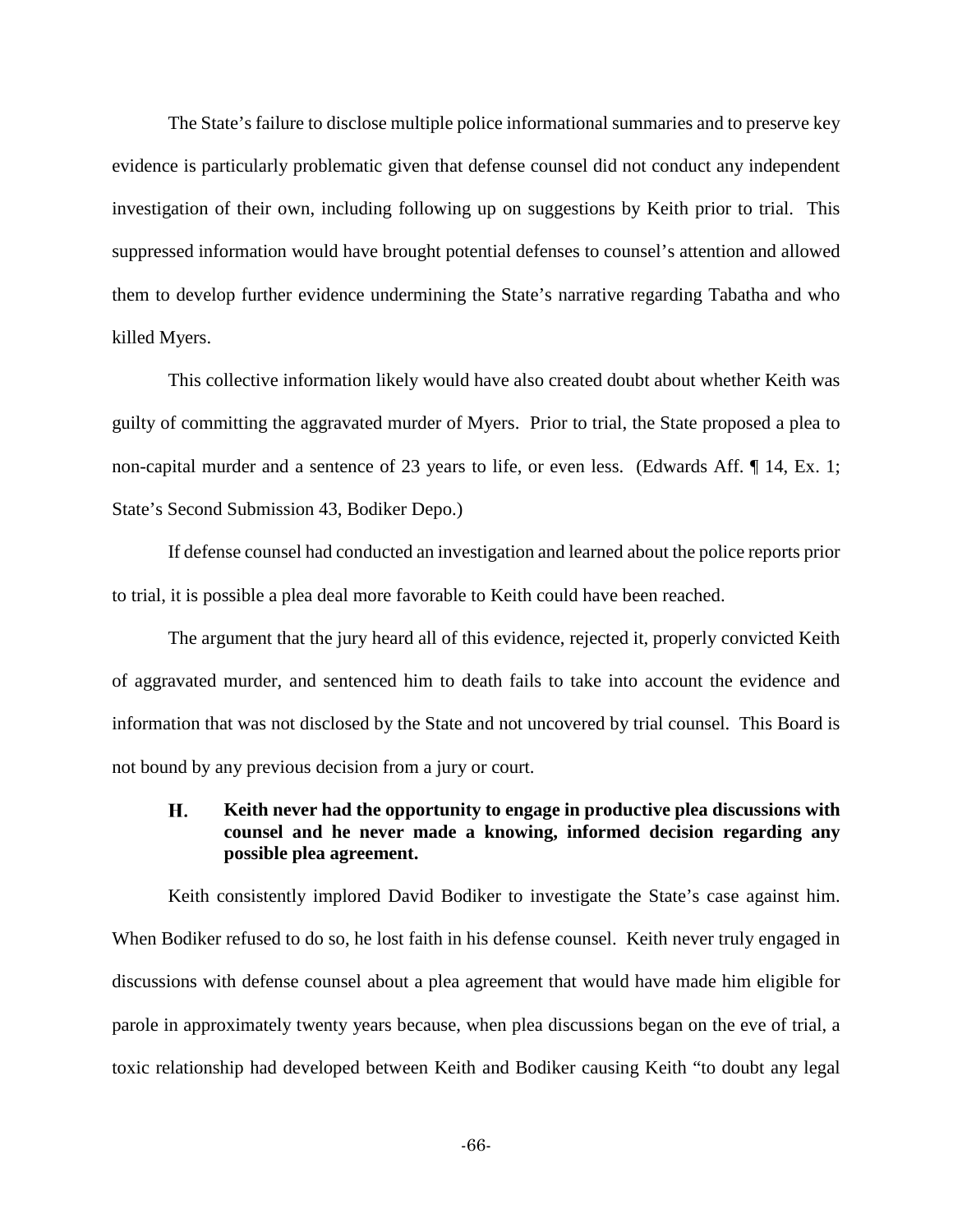advice Bodiker gave." (Edwards Aff. ¶ 13, Ex. 1.) According to Bodiker's co-counsel, Joe Edwards, "[b]y October 1993," when plea negotiations began, "the attorney-client relationship . . . had broken down to the point that Henness appeared to have no trust in Bodiker and as a result, did not want to accept any advice about plea negotiations." (*Id.* ¶¶ 14-15) Edwards himself could not step in to advise Keith because "Bodiker had also given Henness the impression that [Edwards] was not really capable of being Henness's attorney. Henness was told by Bodiker that [Edwards] did not know what [Edwards] was doing. So while [Edwards] got along with Henness, Henness did not think of [Edwards] as his attorney." (*Id.*) Despite advice from Edwards that Bodiker should remove himself from Keith's case, Bodiker refused at the guilt phase because of possible professional embarrassment. (*Id.* ¶ 16.) During the trial, Keith openly and repeatedly expressed his frustration with his attorneys for not challenging the State's case and not conducting any investigation.

Even though Keith has consistently maintained his innocence of the murder of Richard Myers, he would have been eligible for parole already had he agreed to the plea terms the prosecution indicated it was willing to accept. (*Id.* ¶ 14; State's Second Submission 43.)

If Bodiker would have investigated, and then been able to engage in productive, genuine discussions with Keith about the relative weight of the State's evidence and the evidence the defense could present, Keith may have been willing to plead guilty to avoid the death penalty. But because those discussions never occurred, Keith never had the opportunity to make a knowing, informed decision about any possible plea agreement.

#### I. **Conclusion**

Due to defense counsel's failures at both phases of trial, the jury here did not have a complete picture of how the murder was committed during the trial phase or a complete picture of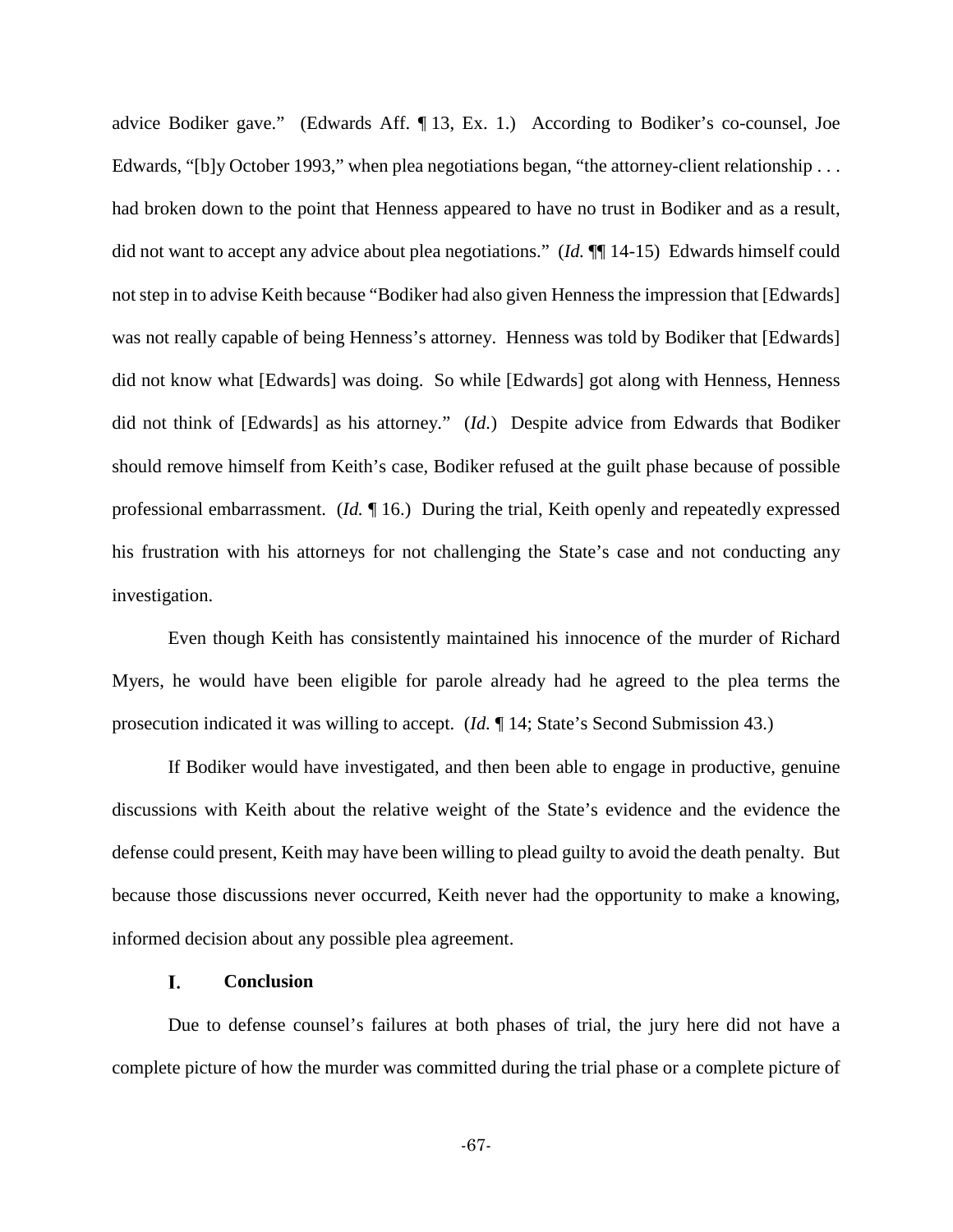Keith's life history, character, and background when it imposed a death sentence. In addition, Keith was unable to give due consideration to the evidence against him and whether to agree to a plea. Keith is asking this Board to recognize that principles of equity and fairness and proportionality call for the commutation of his death sentence due to the extreme sentencing discrepancies between his sentence of death and the very lenient sentences handed out to the two people who also played a role in the murder of Myers. Keith received death, while Tabatha and Fair served less than a year in prison combined, despite their lengthy records and involvement in this crime. Clemency is appropriate to partially remedy these extreme sentencing disparities.

Keith is not asking this Board to vacate his conviction. The question before this Board is what recommendation—life or death—to provide to Governor DeWine. Given the high stakes and the lack of absolute certainty that Keith murdered Richard Myers, a recommendation for clemency and a sentence short of death is warranted.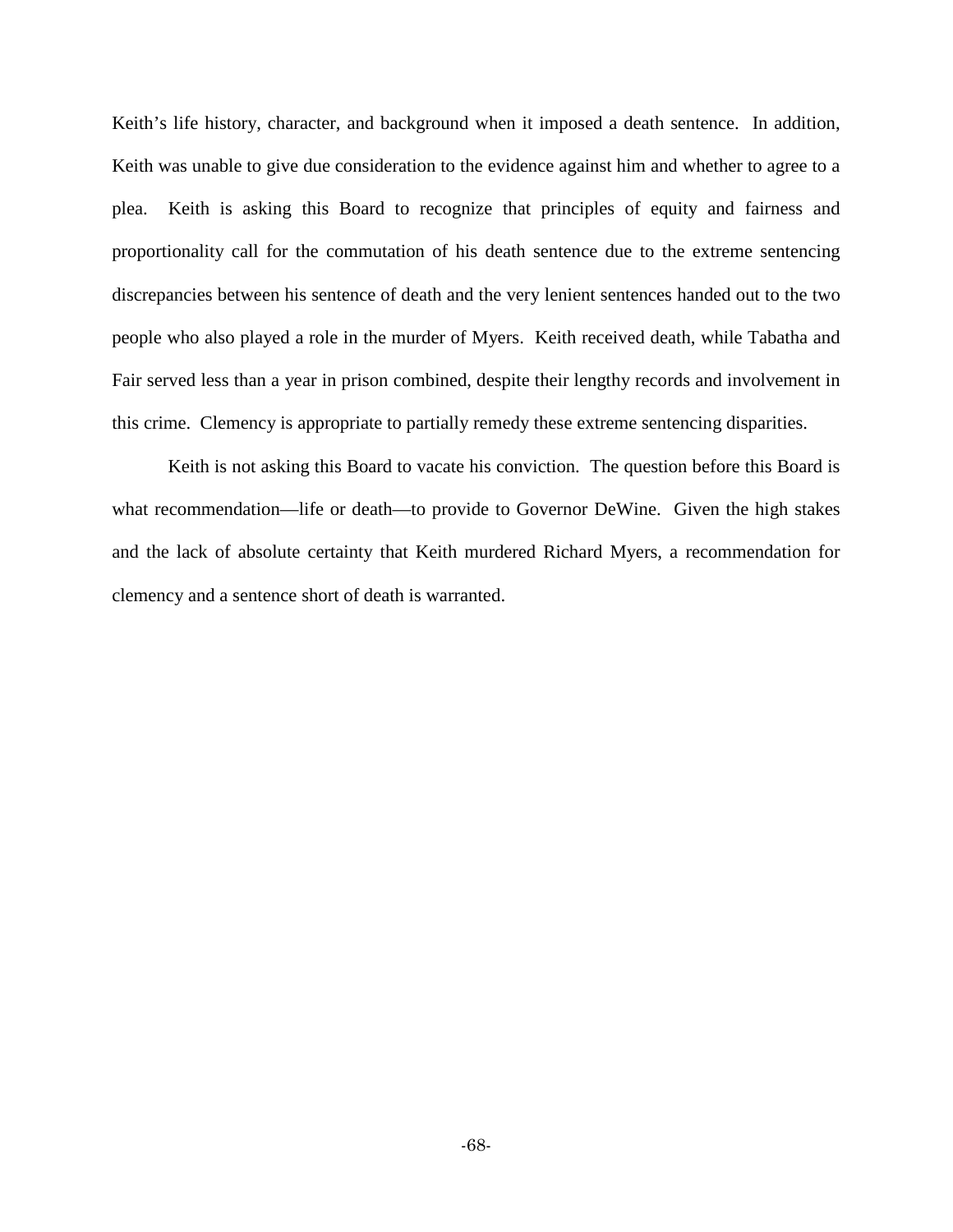V. **Statistics from Franklin County demonstrate that the crime Keith Henness was convicted of was not one of the-worst-of-the-worst murders justifying a sentence of death.**

#### A. **The murder of Richard Myers was not among the-worst-of-the-worst.**

Although every murder causes severe loss to the family of the victim and the community as a whole and is deserving of severe criminal punishment, only the worst of the worst—those most violent, heinous aggravated murders of the most vulnerable victims—should make the perpetrator eligible for the ultimate punishment of death. The murder of Richard Myers, while a senseless tragedy, was not such a murder.

Keith was convicted of the drug-motivated killing of Myers and was sentenced to death in 1994. The murder of Richard Myers when compared to other murders in Franklin County is not among the-worst-of-the-worst. It is, like the vast majority of aggravated murders in Franklin County, deserving of a lengthy prison sentence, but not a sentence of death. Keith was sentenced to death, not because of the heinousness of the crime, but because of the failures of his trial counsel and their failure to investigate and prepare for trial. As is detailed elsewhere in this Application, these failures led Keith to deeply distrust his trial counsel and any legal advice they gave him– especially about negotiating or accepting a plea offer that would have resulted in a life sentence. This section focuses on the fact that this murder simply does not qualify as one of the-worst-ofthe-worst murders in Franklin County that demanded a sentence of death.

The basic facts of the murder of Richard Myers are presented in this Application, in the materials submitted by the State, and by Keith in both his interview with the Board and in his statement.

The statistics below demonstrate that it was not one of the-worst-of-the-worst murders when compared to all the other murders in Franklin County. This single murder does not demand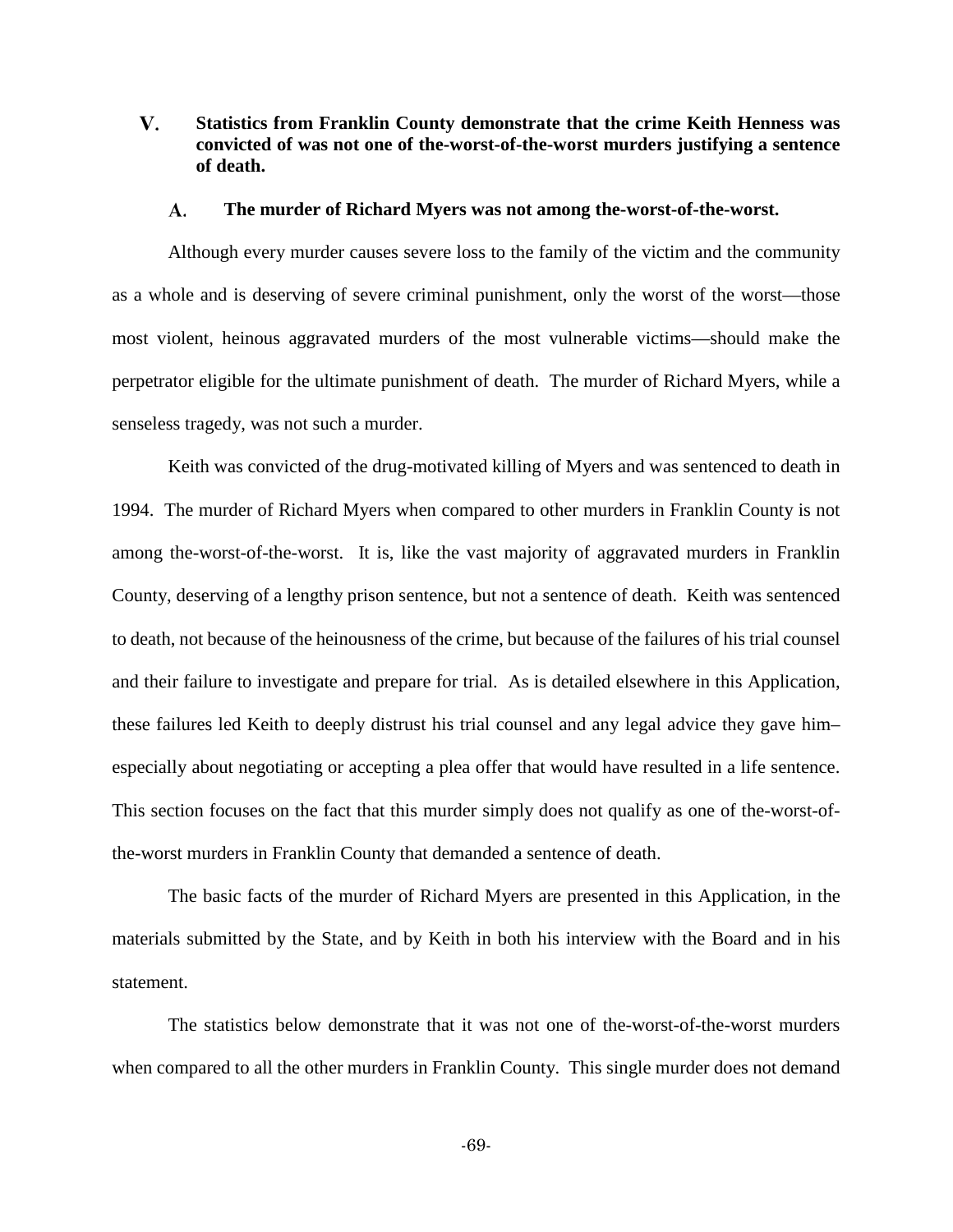a sentence of death. An examination of the other sentences for defendants indicted on aggravated murder charges in Franklin County demonstrates that this murder is in fact less aggravated than many for which a sentence of life sentence was imposed.

None of this analysis absolves Keith of responsibility for this crime, but this analysis puts this crime in perspective and demonstrates that a death sentence is unduly harsh in this instance indeed, it is an anomaly. Keith, like 99% of other defendants convicted of aggravated murder in Franklin County over the same period, was not deserving of a sentence of death.

### **Death sentences in Franklin County are extremely rare.** В.

Since the reinstatement of the death penalty in Ohio in 1981, 18 men have been sentenced to death for aggravated murders committed in Franklin County:

- William Wickline (sent'd 1985)
- John Glenn Roe (sent'd 1985)
- Lee Seiber (sent'd 1986)
- Warren Waddy (sent'd 1987)
- Mark Burke (sent'd 1990)
- Kevin Scudder (sent'd 1990)
- Carl Haight (sent'd 1992)
- W. Keith Henness (sent'd 1994)
- Jerry Hessler (sent'd 1996)
- Alva Campbell (sent'd 1997, re-sent'd 2001)
- Kareem Jackson (sent'd 1998)
- Ulysses Murphy (sent'd 1998)
- David Braden (sent'd 1999)
- Jonathon Monroe (sent'd 2002)
- Michael Turner (sent'd 2003)
- James Conway (sent'd Feb.  $2003 + Oct. 2003$ )
- Robert Bethel, Jr. (sent'd 2003)
- Caron Montgomery (sent'd 2012)

Nine of those sentenced to death in Franklin County were convicted of multiple aggravated

murders. The remaining nine, including Henness, were convicted of a single aggravated murder:

- John Glenn Roe
- Lee Seiber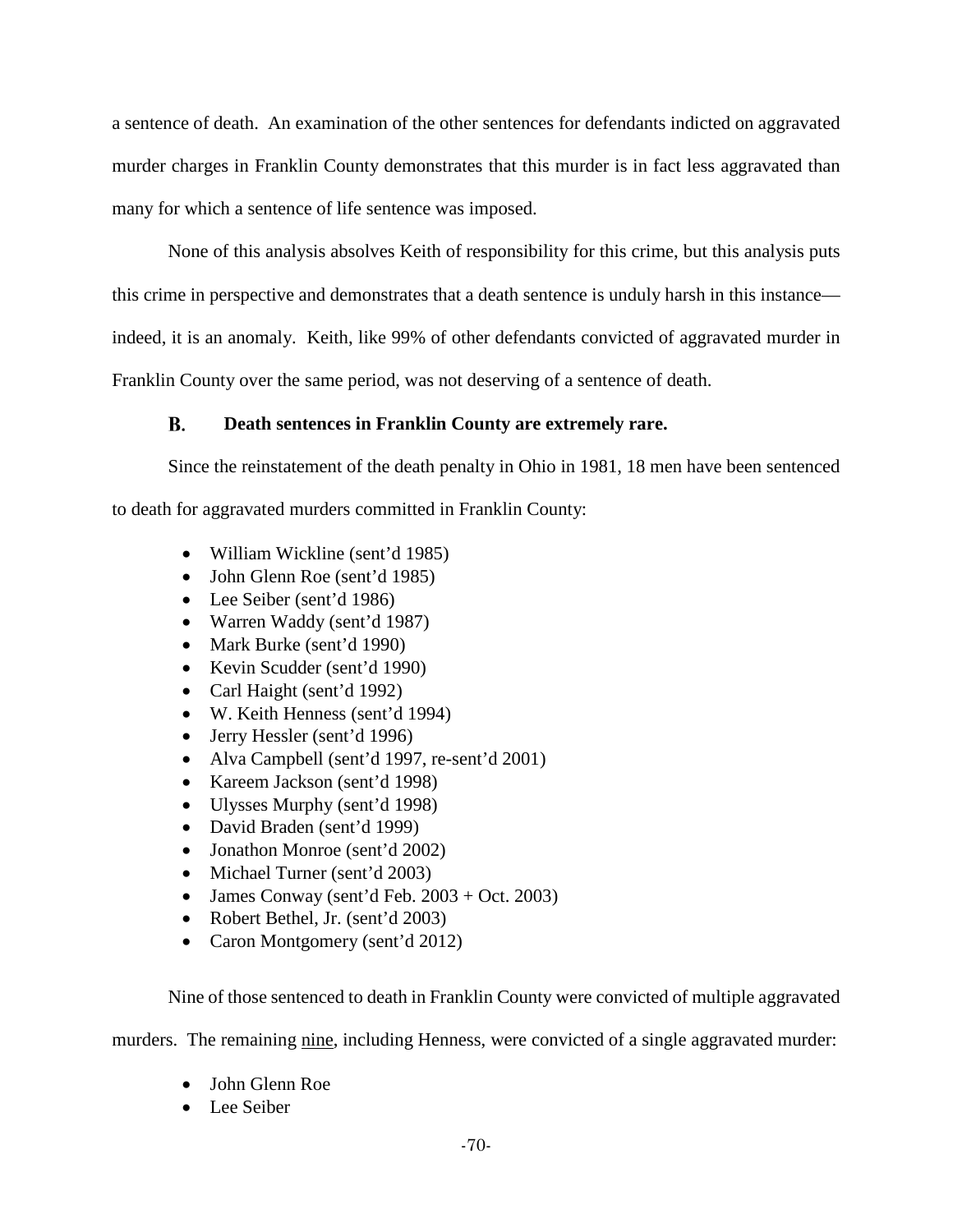- Warren Waddy
- Mark Burke
- Kevin Scudder
- Carl Haight
- W. Keith Henness
- Alva Campbell
- Ulysses Murphy

Four of these nine convicted of a single aggravated murder have already received lesser

sentences:

- Lee Seiber—commuted to life-without-parole in 1991
- Mark Burke—resentenced to 30-years-to-life in 2009
- Carl Haight—resentenced to 20-years-to-life in 1995
- Ulysses Murphy—resentenced to 20-years-to-life in 2008

That leaves five men who were convicted of a single aggravated murder whose death

sentences were not overturned or commuted:

- John Glenn Roe, sentenced 1985, executed in 2004
- Warren Waddy, sentenced 1987, no execution date set yet
- Kevin Scudder, sentenced 1990, no execution date set yet
- W. Keith Henness, sentenced 1994, execution date of February 13, 2019
- Alva Campbell, sentenced 1997, died in prison in March 2018

Even among this limited group, the murder of Richard Myers does not qualify as one of the worst-of-the-worst. The following are brief descriptions of the aggravated murders committed by Roe, Waddy, Scudder, and Campbell:

John Glenn Roe planned to rob a 7-Eleven store, but abandoned his original plan and instead, followed a young mother driving home from the 7-Eleven. Roe drove up next to her, pointed a gun at her, and forced her to pull over. Roe then robbed her and took her to the woods where he choked, possibly sexually assaulted, and then shot and killed the young woman. The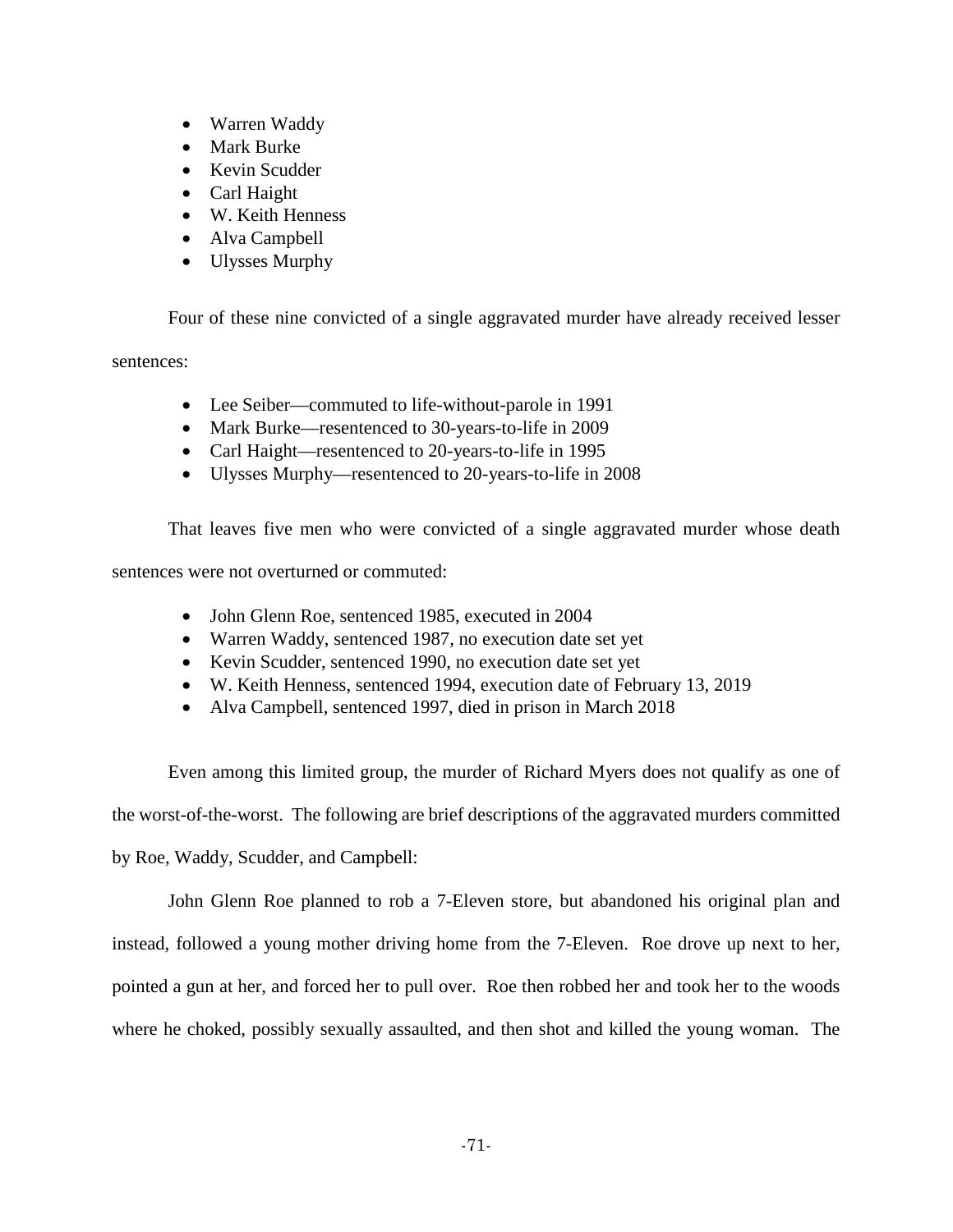body was not found for six weeks. The jury foreman said to newspapers after the trial, that "the randomness of [the crime] makes it gut-wrenching."

Warren Waddy, over the period of several weeks, broke into the homes of three different women, bound them, and ransacked their belongings. One woman was raped, one woman stabbed and choked, and finally he killed the third woman – who was only twenty-two. After binding her hands and legs, Waddy strangled her to death with a jump rope. In addition to the aggravated murder, Waddy was charged with multiple counts of aggravated burglary, kidnapping, rape, attempted rape, aggravated robbery, and felonious assault among other felonies.

Kevin Scudder was asked to drive a 14-year-old female acquaintance home. Instead, he attempted to rape her, stabbed her over 40 times, and then dumped her body in a secluded field. Scudder also had a lengthy criminal history of violence, including a charge of rape of a 17-yearold girl.

Alva Campbell had a lengthy record of violent criminal offenses including attempted murder and murder. Prior to committing his capital crime, Campbell served over twenty years before being paroled. Following that incarceration, he was arrested in Franklin County for a series of armed robberies and burglaries in 1996. He faked paralysis and while being transported grabbed a deputy's gun, beat the deputy, escaped, kidnapped a 19-year-old man in his truck outside the courthouse, drove around with the man in his truck for over two hours, before shooting him and killing him.

Comparing the crimes of these five offenders, the murder of Richard Myers, while inexcusable, is not an aggravated murder of the same degree of maliciousness or randomness as the other four. The crimes committed by Waddy and Scudder involved a great degree of violence and pain, as well as sexual assault. In addition, Roe, Waddy, and Scudder murdered young women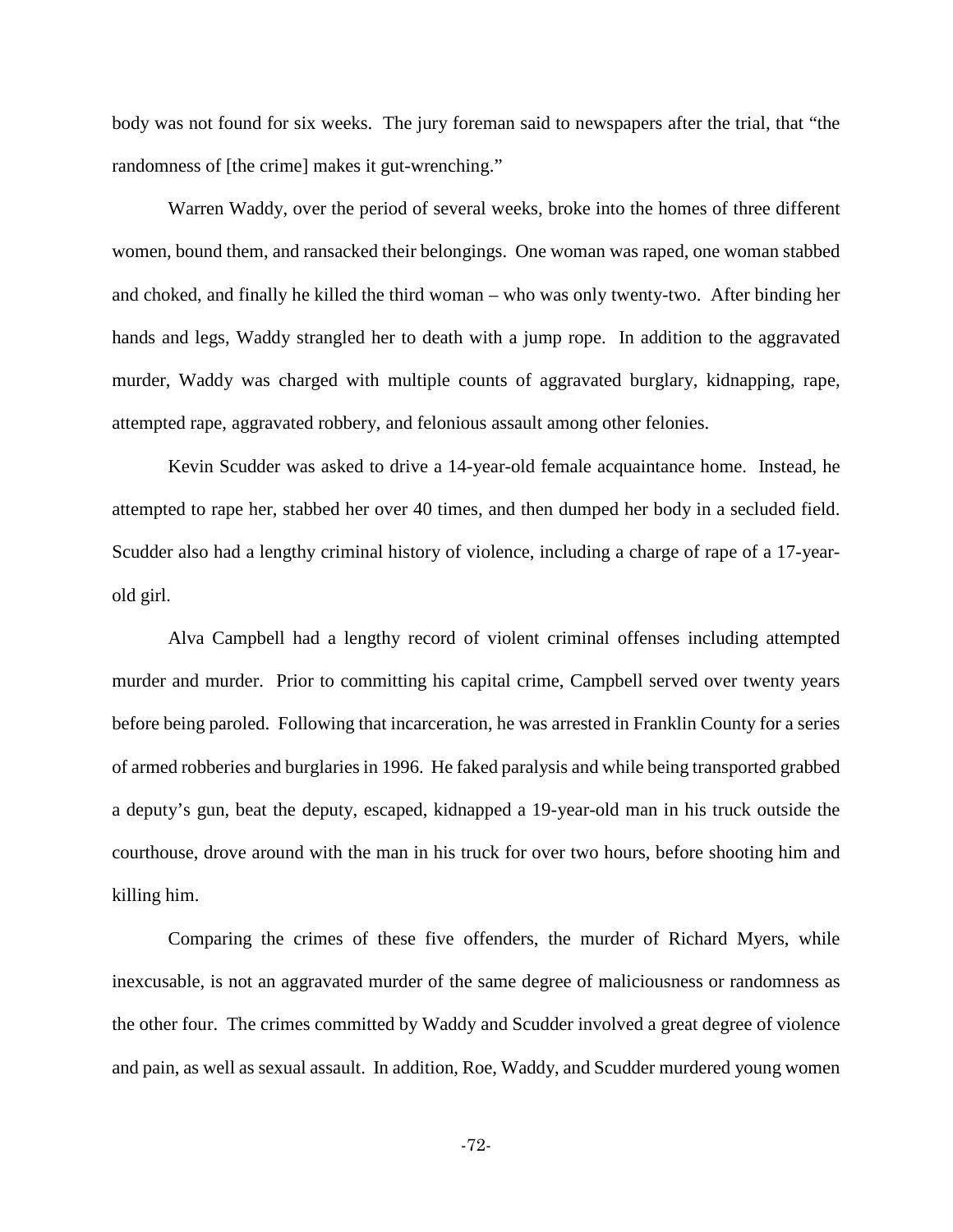or girls. Furthermore, Waddy, Roe, and Campbell killed strangers, chosen at random. Scudder, Waddy, and especially Campbell, had extensive records involving violence. Finally, according to the State's theory, only the murder in this case was motivated by drug addiction—specifically, the State alleged that Keith committed this crime to feed his crack addiction.

Keith was therefore sentenced to death for a single aggravated murder that was not of the same degree of severity or aggravation as the four others sentenced to death in Franklin County for a single aggravated murder. In this way, the crime Keith was convicted of does not qualify as one of the-worst-of-the-worst and should not have made him eligible for a sentence of death.

## $\mathbf{C}$ . **194 of 196 defendants indicted for aggravated murder from 1990 to 1995 in Franklin County received a sentence less than death.**

The crime Keith was convicted of is not one of the-worst-of-the-worst when compared to the other contemporaneous aggravated murders in Franklin County for which the defendants did not receive a sentence of death. Consideration of the life sentences imposed on similarly situated defendants is "an essential part of any meaningful proportionality review." *Walker v. Georgia,* 129 S. Ct. 453, 454 (2008) (Mem.) (Stevens, J., Statement Regarding Denial of Certiorari).

Keith was indicted for this murder in 1992. From 1990 to 1995, there were 196 indictments for aggravated murder in Franklin County, including 109 with capital specifications. Of those, only two received sentences of death: Jerry Hessler, who killed four people in a mass shooting spree that included the death of a five-year-old and severe injuries to several others; and Keith.

Thus during the relevant period, 98% of those indicted for aggravated murder in Franklin County with capital specifications (hereinafter Capital Defendants) did not receive the death penalty; 99% of those indicted for aggravated murder with or without capital specifications during this period did not receive the death penalty (hereinafter Aggravated-Murder Defendants). The tables below demonstrate, of those indicted from 1990-1995, 33% of convicted Capital Defendants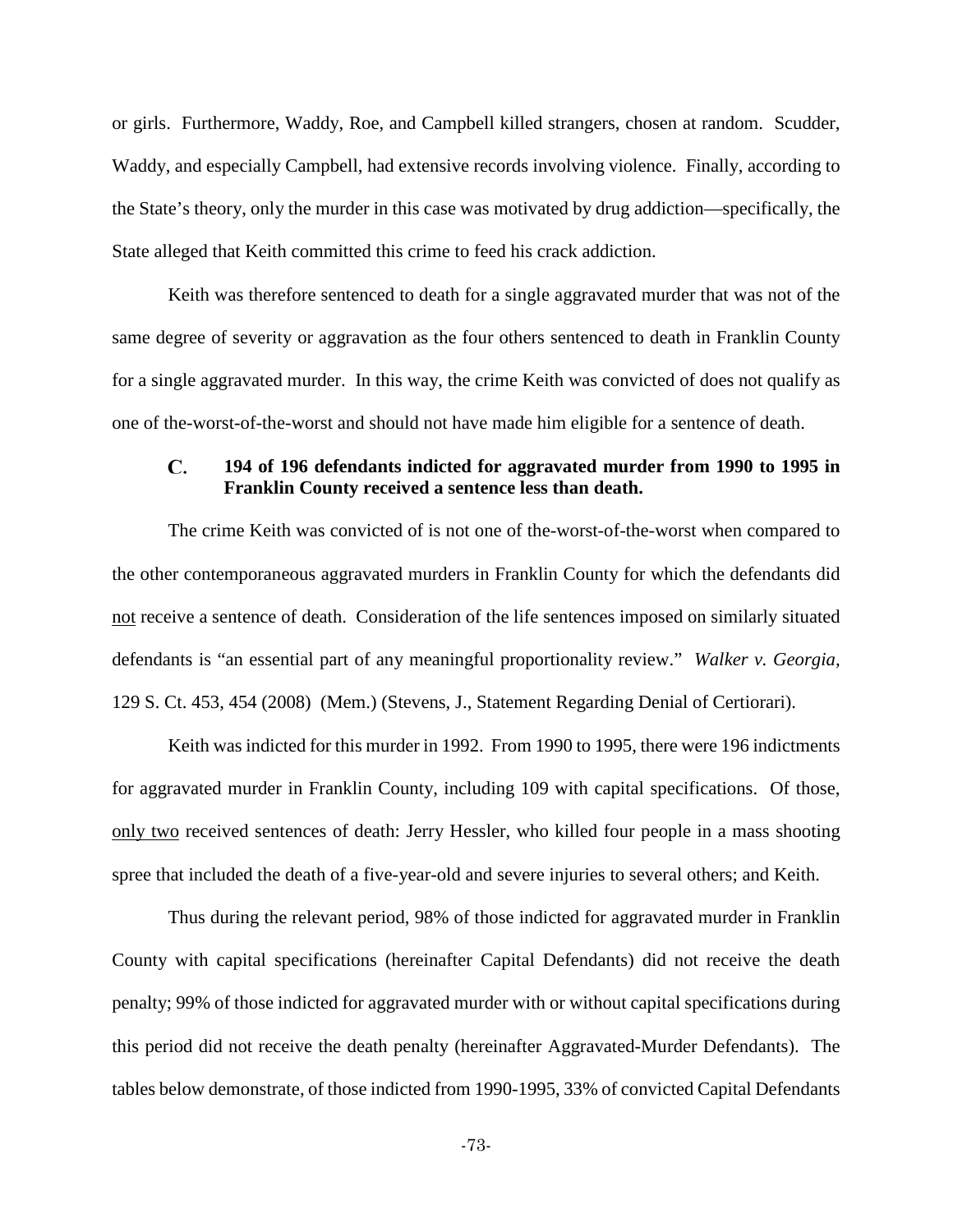will have already been released by Keith's execution date, while 72% will have been eligible for parole by then. And by 2025, 87% of convicted Capital Defendants from Franklin County will have been eligible for parole.

For all defendants indicted from 1990 to 1995 on aggravated-murder charges, not just those with capital specifications, the percentage released and eligible for parole increases: 44% of convicted Aggravated-Murder Defendants have been or will be released by Keith's execution date, while 83% will have been eligible for parole by that date; by 2025, 91% will have been eligible for parole.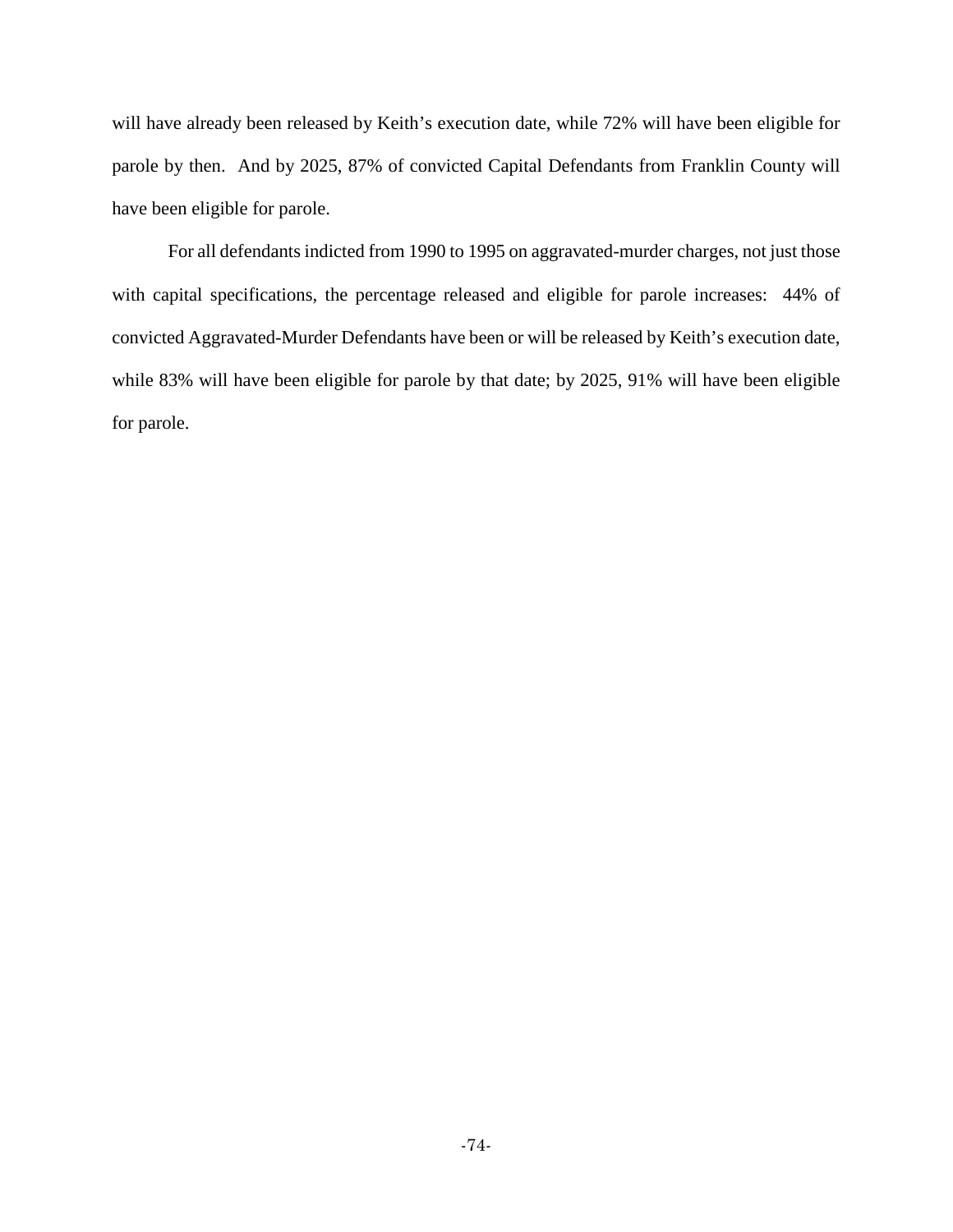# Table 1. **Parole Eligibility for Convicted Capital Defendants in Franklin County (1990-1995)**

|              |                           |            |              |             |           |          |                | Eligible | <b>Percent</b> | Eligible |                |
|--------------|---------------------------|------------|--------------|-------------|-----------|----------|----------------|----------|----------------|----------|----------------|
|              |                           |            |              |             |           | Released | <b>Percent</b> | for      | released/      | for      | <b>Percent</b> |
|              |                           |            |              |             |           | (as of   | released       | parole   | eligible for   | parole   | released/      |
|              | Capital                   | No.        | Died while   | Data Set of | Death     | Feb      | (as of Feb     | by Feb   | parole by Feb  | by       | eligible for   |
| Year         | Indictments <sup>*¥</sup> | conviction | incarcerated | Convicted** | Sentences | 2019)    | 2019           | 2019     | 2019           | 2025     | parole by 2025 |
| 1990         | 15 <sub>1</sub>           |            |              | 14          |           |          | 7%             |          | 64%            |          | 93%            |
| 1991         | 22                        |            |              | 14          |           |          | 50%            |          | 71%            |          | 79%            |
| 1992         | 22                        | 3          |              | 18          |           | 6        | 33%            |          | 67%            |          | 89%            |
| 1993         | 13                        | C          |              | 10          |           | 5        | 50%            |          | 80%            |          | 90%            |
| 1994         | 24                        |            |              | 16          |           |          | <b>19%</b>     |          | 69%            |          | 75%            |
| 1995         | 13                        |            |              | 11          | $0***$    | 5        | 45%            | 5        | 91%            |          | 100%           |
| <b>Total</b> | 109                       | 21         |              | 83          |           | 27       | 33%            | 33       | 72%            | 12       | 87%            |

# Table 2. **Parole Eligibility for Convicted Aggravated-Murder Defendants in Franklin County (1990-1995)**

|              |              |            |              |             |           |          |                | Eligible | <b>Percent</b> | Eligible |                |
|--------------|--------------|------------|--------------|-------------|-----------|----------|----------------|----------|----------------|----------|----------------|
|              |              |            |              |             |           | Released | <b>Percent</b> | for      | released/      | for      | <b>Percent</b> |
|              | Aggravated   |            |              |             |           | (as of   | released       | parole   | eligible for   | parole   | released/      |
|              | Murder       | <b>No</b>  | Died while   | Data Set of | Death     | Feb      | (as of Febl    | by Feb   | parole by Feb  | by       | eligible for   |
| Year         | Indictments* | conviction | incarcerated | Convicted** | Sentences | 2019)    | 2019           | 2019     | 2019           | 2025     | parole by 2025 |
| 1990         | 29           |            |              | 25          |           |          | 36%            | 11       | 80%            | 4        | 96%            |
| 1991         | 44           |            | 3            | 32          |           | 18       | 56%            | 10       | 88%            |          | 91%            |
| 1992         | 41           | 12         |              | 28          |           | 12       | 43%            | 10       | 79%            | 4        | 93%            |
| 1993         | 20           |            |              | 15          |           |          | 40%            |          | 87%            | ົ        | 93%            |
| 1994         | 35           | 11         | ົ            | 22          |           |          | 36%            | 8        | <b>73%</b>     |          | 77%            |
| 1995         | 27           |            | ົ            | 18          | $0***$    |          | 44%            | 9        | 94%            |          | 100%           |
| <b>Total</b> | 196          | 45         | 11           | 140         |           | 61       | 44%            | 55       | 83%            | $12 \,$  | 91%            |

\*Excludes indictments of Lucasville Riots cases because those crimes were not committed in Franklin County.

¥Excludes minors who were indicted with capital specifications but were ineligible for the death penalty because of their age.

\*\*Excludes those not convicted on any charge (e.g., found not guilty, nolle prosequi) or who died while incarcerated. Those who died before

release were excluded because it cannot be fairly determined if they would have been released when eligible for parole.

\*\*\*Jerry Hessler was sentenced to death but died while his appeals were pending, before his conviction was final, so he is excluded.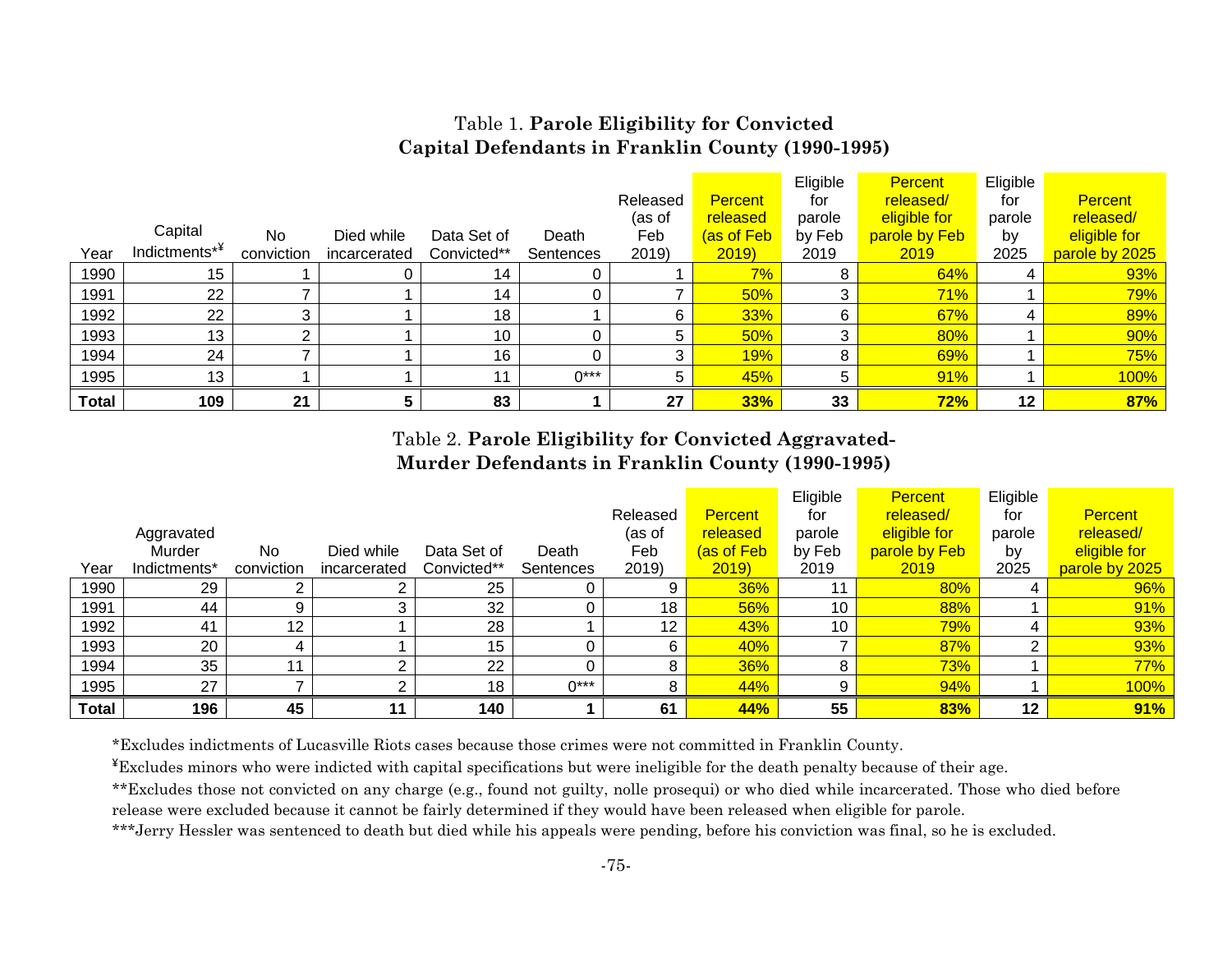These statistics demonstrate that from 1990 to 1995, both Capital and Aggravated-Murder Defendants, who were convicted of crimes similar to or more aggravated than Henness, not only received sentences less than death, but for the most part were given sentences making them eligible for parole within 20-25 years. Brief descriptions of many of these contemporaneous crimes demonstrate that the murder in this case is comparable to other murders committed by perpetrators who have already been released, or who are, or will soon be, eligible for parole.

# 1. **Capital Defendants convicted of killing multiple victims who received a sentence less than death.**

First, of Capital Defendants indicted between 1990 and 1995 who were convicted of killing multiple victims, only Jerry Hessler received a sentence of death. The following are examples of those multiple-victim Capital Defendants who received a sentence less than death.

- In 1990, Capital Defendant Craig Breeze killed Michael and Judith Casserly and attempted to kill Patricia Casserly while committing an aggravated burglary of their home. Breeze, admitted that he embezzled \$33,000 as Treasurer of Local 62 of GCI, but denied involvement in the killing. Michael Casserly, the Secretary of Local 62, had confronted Breeze about the embezzlement hours before he and his wife were shot several times in the head in their home. Their daughter, Patricia Casserly, 23, was shot in the head and chest while she was lying in bed. Breeze was tried and convicted on four counts of aggravated murder with three deathpenalty specifications (escaping detection, felony murder, and multiple murders) and a firearm specification for each count. He was also convicted of two counts of attempted aggravated murder and one count of aggravated burglary. The jury declined to impose the death penalty and the judge sentenced Breeze to 30-years-to-life on each of the two merged counts of aggravated murder, as well as additional years for the other convictions. Breeze will be eligible for parole in 2065.
- In 1992, Capital Defendant Michael Pendergrass entered a home where three people were watching television and began shooting at them. Two of them were killed, Sylvester Blackwell and Marcine Mulligan, and the third, Lloyd Ross, was wounded. Motive was unclear, but it may have been that Mulligan, who worked at OSU Hospitals with Ross and Pendergrass, owed Pendergrass \$30-50. Pendergrass will be eligible for parole in 2023.
- In 1992, Capital Defendant Green Rogers shot and killed his ex-girlfriend, Dorothy Owens, and her new boyfriend, Harold Ferrell. Rogers also wounded Owens's 13-year-old son. Rogers saw Ferrell's truck outside of Owens's house, and stormed into the bedroom shooting Ferrell in the nose and the neck as Ferrell was putting on pants. Rogers then fired at Owens as she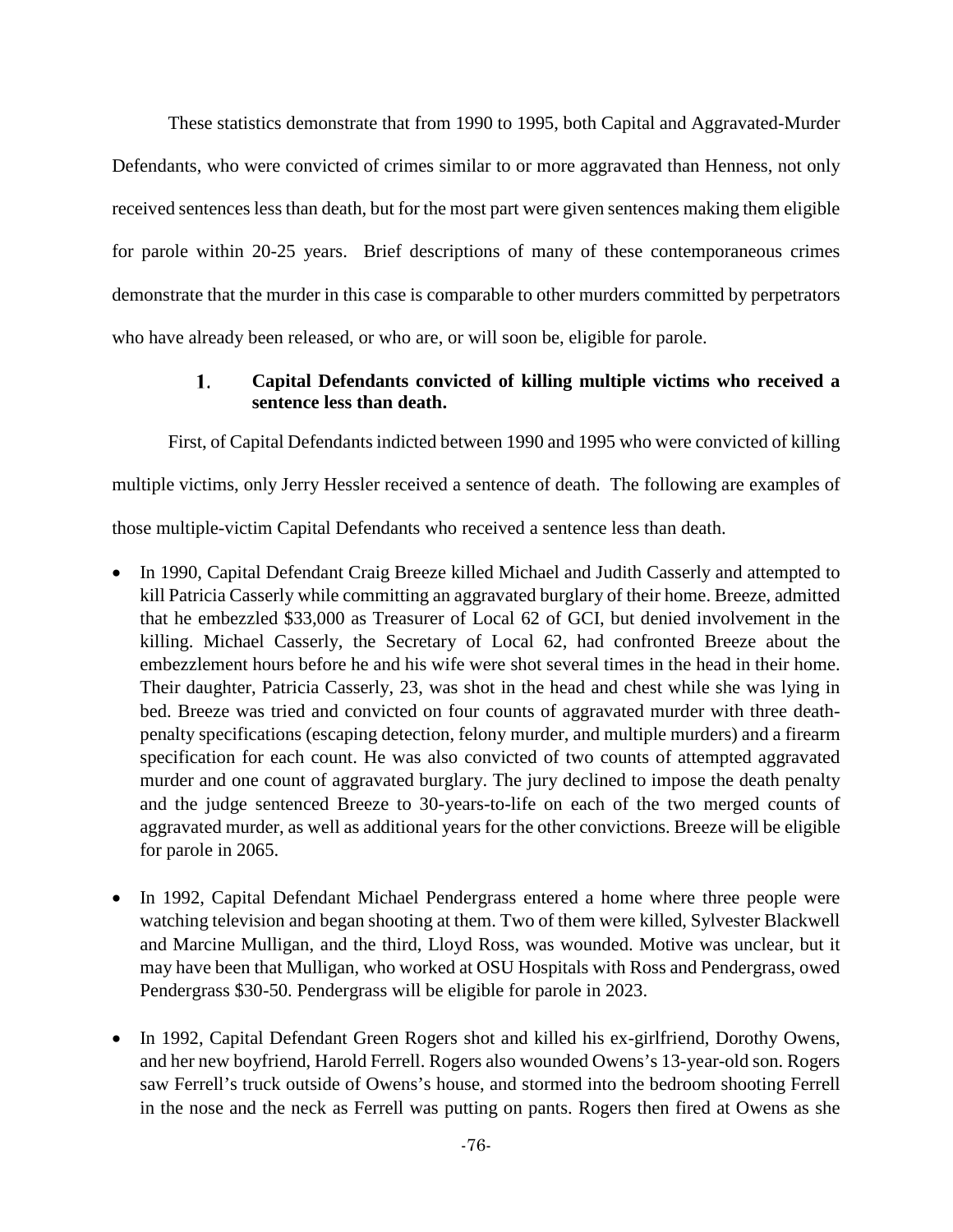scrambled for the door, wounding her son and shooting her in the back, killing her. Rogers had served four years for manslaughter when he was younger for shooting his stepfather and was on probation at the time of the 1992 crime. Rogers received two 15-years-to-life sentences for the murders, plus 8-15 years for felonious assault and 3 years for a firearm specification. Rogers died in prison.

- In 1992, Capital Defendant Daniel Houser beat to death two female acquaintances, Stephanie Tussey and Lori Charles, with a baseball bat and/or hammer. Tussey's body was found nude on the living room floor, and Charles's body was found partially clad on the stairwell. Houser attempted to rape at least one of the women. He will be eligible for parole in 2024.
- In 1993, Capital Defendants Joseph McCarthy and Anthony Acquista met the son of David and Carolyn Fogle in prison. The Fogles agreed to give McCarthy a job and a place to live. At the time, Acquista was on probation for a previous aggravated burglary. However, McCarthy and Acquista decided to rob and kill them. First they attacked Mrs. Fogle; Acquista held her down while McCarthy strangled her with a dog leash. When she did not die, McCarthy stabbed her in the back. They attacked Mr. Fogle in his garage, bound him with ropes and metal stays, struck him in the head with a wrench, and put duct tape over his mouth torturing him to give them his ATM code. But he gave them the wrong one. They tried unsuccessfully to use Mr. Fogle's ATM card and when they came back, McCarthy stabbed Mr. Fogle three times and then Acquista stabbed him once in the chest. McCarthy entered a plea. Under the plea agreement, McCarthy would have been eligible for parole in 2030.<sup>[6](#page-76-0)</sup> Acquista went to trial and was found guilty of six counts of aggravated murder including two death-penalty specifications (escaping detection and multiple murders), as well as two counts of both aggravated robbery and kidnapping. He was sentenced to concurrent terms of 20-years-to-life for the aggravated murders plus 10-to-25 years for the remaining convictions. Acquista's next parole hearing is in 2028.

# 2. **Aggravated-Murder and Capital Defendants convicted of killing one juvenile victim who received a sentence less than death.**

Another category of aggravated murders that generally receives the most severe sentences and are considered the most aggravated are those involving the murder of a child. However, not one defendant indicted from 1990 to 1995 convicted solely of killing a child received a death sentence. In fact, the longest prison term for any Aggravated-Murder or Capital Defendant who murdered one child was that of George Willis Jones, who will be eligible for parole in 2027.

 $\overline{\phantom{a}}$ 

<span id="page-76-0"></span><sup>6</sup> McCarthy was subsequently found guilty of possession of a deadly weapon while incarcerated. He was sentenced to another 13 years for that offense and will now be eligible for parole in 2043.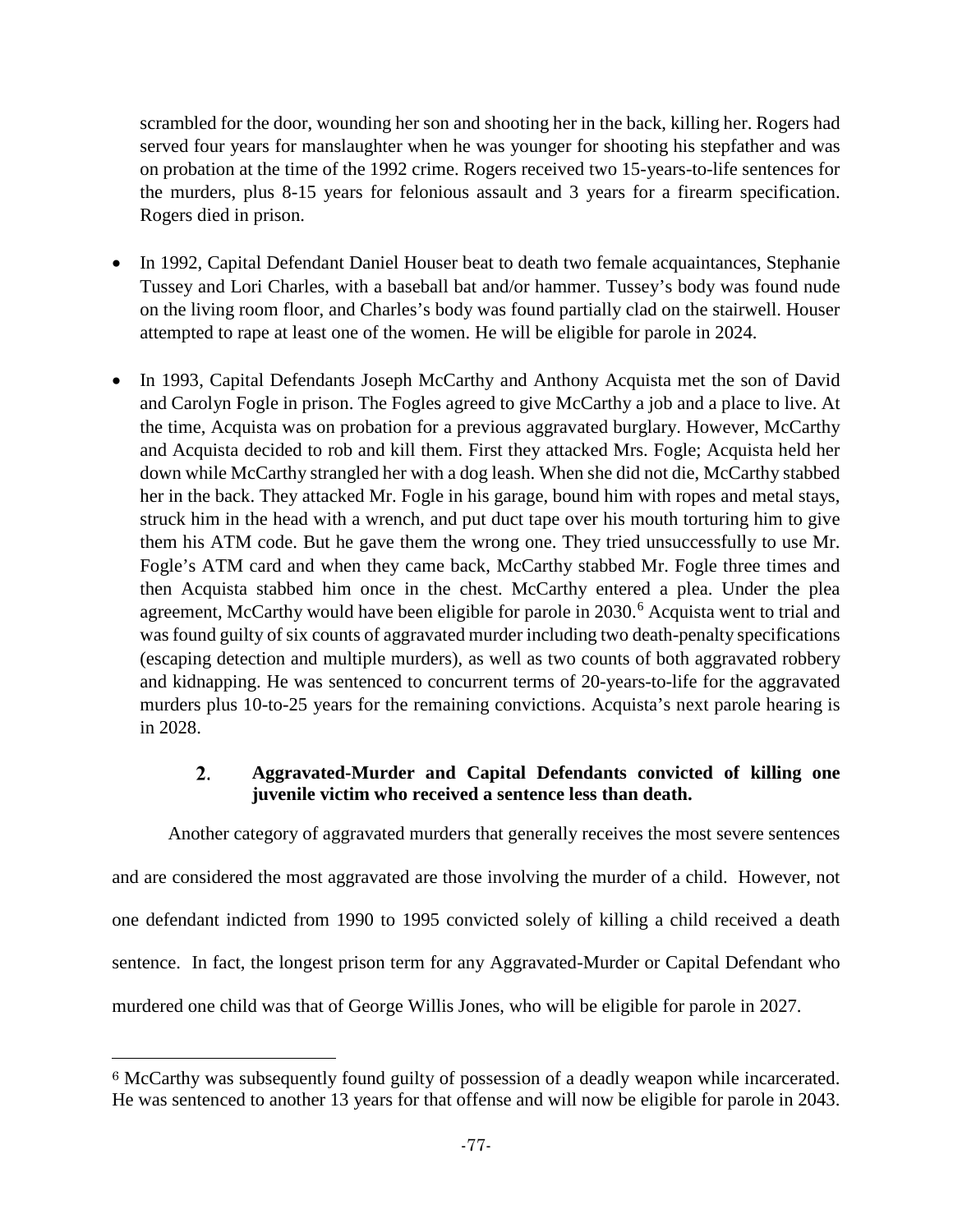- In 1991, Capital Defendant Joseph Lumpkin shot and killed an 18-month-old girl, Keiaria King, and injured two others. Lumpkin came to a woman's apartment demanding money. When a person at the apartment slammed the door in his face, Lumpkin started shooting through a wall and a door and hit King and two others. He was also convicted of shooting a 2 year-old in a car in a separate incident, but that child survived. Lumpkin's next parole hearing is in 2023.
- In 1991, Aggravated-Murder Defendant Tommy Elliot Clyburn, 28, shot and killed 14-yearold Charles Allen after Allen and a couple of friends confronted Clyburn for throwing a brick through the window of a house. Clyburn threw one of Allen's friends down the stairs so Allen proceeded to run away, but Clyburn shot Allen in the back before he could escape, killing him. Clyburn pled guilty to voluntary manslaughter and was sentenced to 10-to-25 years in prison plus an additional 3 years for a gun specification. Clyburn has already been released from prison.
- In 1991, Capital Defendant George Willis Jones held up a man with a gun outside a convenient store, obtaining only a few dollars. Seventeen-year-old Travis Williams then approached Jones and attempted to buy drugs from him but when Williams could not pay, Jones shot and killed him. Concurrently, Jones was convicted of aggravated robbery in another case. Jones went to trial and was convicted on all counts, including aggravated murder with the felony-murder death-penalty specification for aggravated robbery. He was sentenced to 30-years-to-life for the aggravated murder, in addition to other 10-to-25 years for two counts of aggravated robbery and two 3-year-terms for firearm specifications. He will be eligible for parole in 2027.

# $3.$ **Aggravated-Murder and Capital Defendants convicted of killing one adult victim who received a sentence less than death.**

In all the indictments for aggravated murder between 1990 and 1995, with the exception

of Keith Henness, no defendant received the death penalty for cases involving the death of one adult. In fact, most defendants in these types of cases will have been eligible for parole by the time of Keith's scheduled execution. The following examples of these one-adult-victim cases demonstrate that the crime for which Keith was convicted was certainly not the most violent or most aggravated of these killings even though Keith received the most severe sentence.

• In 1990, Capital Defendant Mark Nyros bludgeoned an elderly man, William Johns, in his home. Nyros beat and stabbed Johns 26 times before embarking on a shopping spree with Johns's credit card. He was caught when security guards at a jewelry store noticed blood on his hands. Nyros will be eligible for parole in 2023.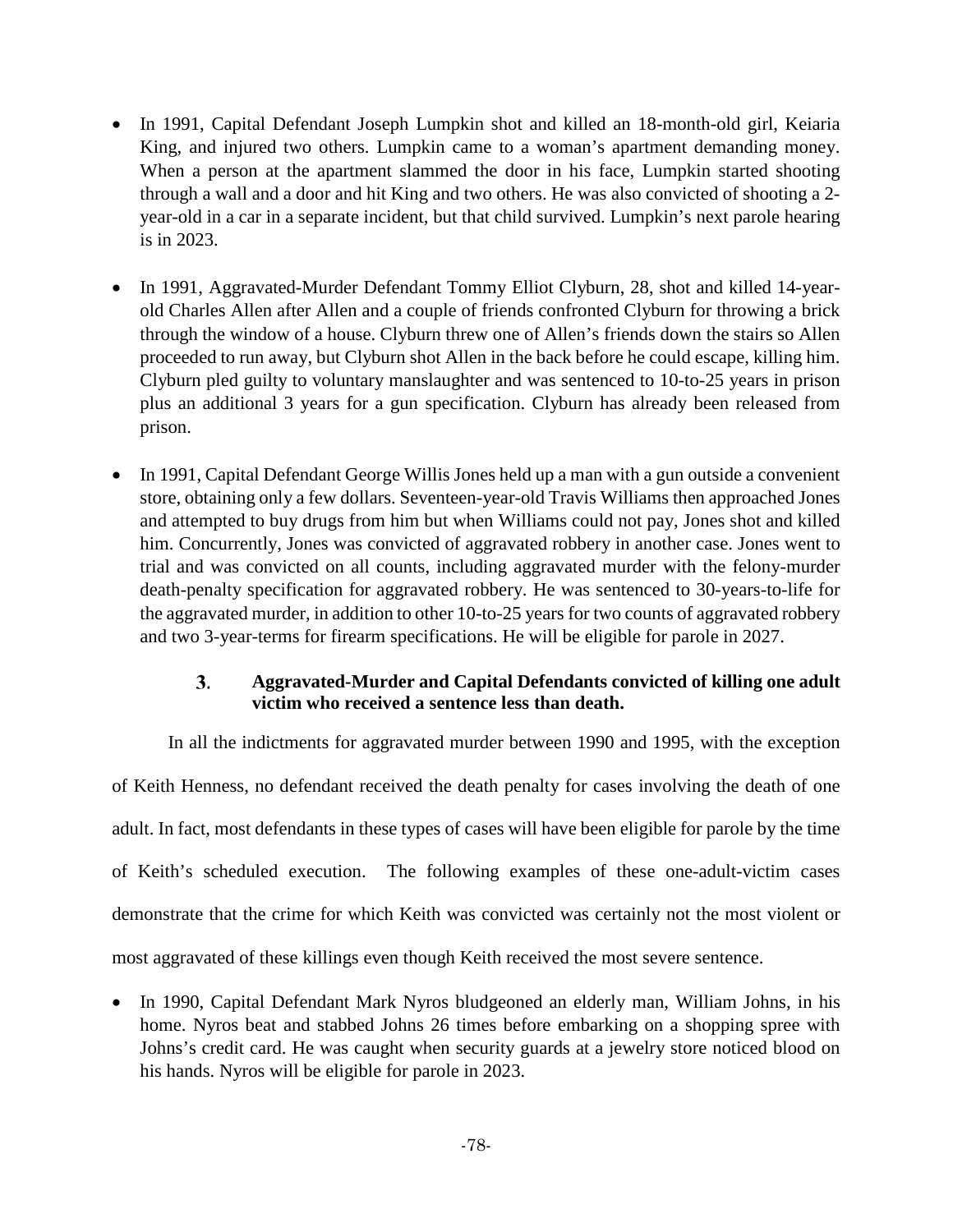- In 1990, Capital Defendant Daniel Spitler, discovered that there was \$17,000 in a medical building when his friend, the janitor, took him into one of the offices. Some days after, Spitler returned to steal the \$17,000 when he was surprised by Norman Brofford. He shot Brofford in the neck and face. When arrested Spitler had \$12,000 in cash in his apartment and he had recently bought a motorcycle and car. Spitler went to trial and was found guilty of two counts of aggravated murder—including the capital specifications of escaping-detection and felony murder for both aggravated robbery and burglary—along with one count each of aggravated robbery and aggravated burglary. The jury declined to impose the death penalty, and the court sentenced him to 30-years-to-life for the merged count of aggravated murder concurrently with 10-to-25 years for the other two counts, plus a 3-year-term for the firearm specification. He will be eligible for parole in 2022.
- In 1990, Capital Defendant James Sparks was given a ride to his father's apartment by his acquaintance, Yolanda Seward. Once there, Sparks and Seward smoked crack. Sparks pulled a knife on Seward and ordered her to take off her clothes. When she refused, he stabbed and killed her. Sparks then slashed the leg of a witness to the murder. While fleeing, he robbed a cab driver at knifepoint. Sparks pled guilty to aggravated murder and the capital specifications. He was sentenced to 20-years-to-life plus a concurrent sentence of 8-to-15 years. He was also sentenced for aggravated robbery on a man at an ATM in Bexley. Sparks's next parole hearing is in 2023.
- In 1990, Capital Defendant Robert Moore and his cousin Gary Moore robbed a convenience store. They entered at closing, forced owner Adel Batlouni, an acquaintance of Robert, to crawl into a walk-in cooler on his hands and knees, where Robert shot him in the back of the head. Gary turned himself in and told police that his cousin was the shooter. Robert was convicted of aggravated murder with a capital specification, aggravated robbery, and a gun specification and sentenced to 30-years-to-life. Robert will be eligible for parole in 2020.
- In 1990, Capital Defendants Brent Toles and Dean Jordan, Jr. broke into and committed burglary at 62-year-old Frank Jones's home then hours later robbed and beat Jones, who died a few weeks later. Both Toles, who was tried and convicted of murder and sentenced to 15 years-to-life, and Jordan, who received a sentence of 7-to-25 years as part of a plea agreement, have already been released from prison.
- In 1991, Capital Defendant Louie Pace went to Ronald Wingo's apartment and stabbed him to death. Pace then wrapped Wingo in a carpet and stuffed him in the closet. Pace stole Wingo's car and television. Pace, who received a sentence of 15-years-to-life for murder and 5-to-25 years for aggravated robbery, has already been released from prison.
- In 1992, Capital Defendant Joseph D. Reynolds III, who was homeless, beat to death Stanley Webb Jr. after Webb refused to give him money. Police found Webb's van with Reynolds's personal belongings in it. Reynolds pled guilty to involuntary manslaughter and aggravated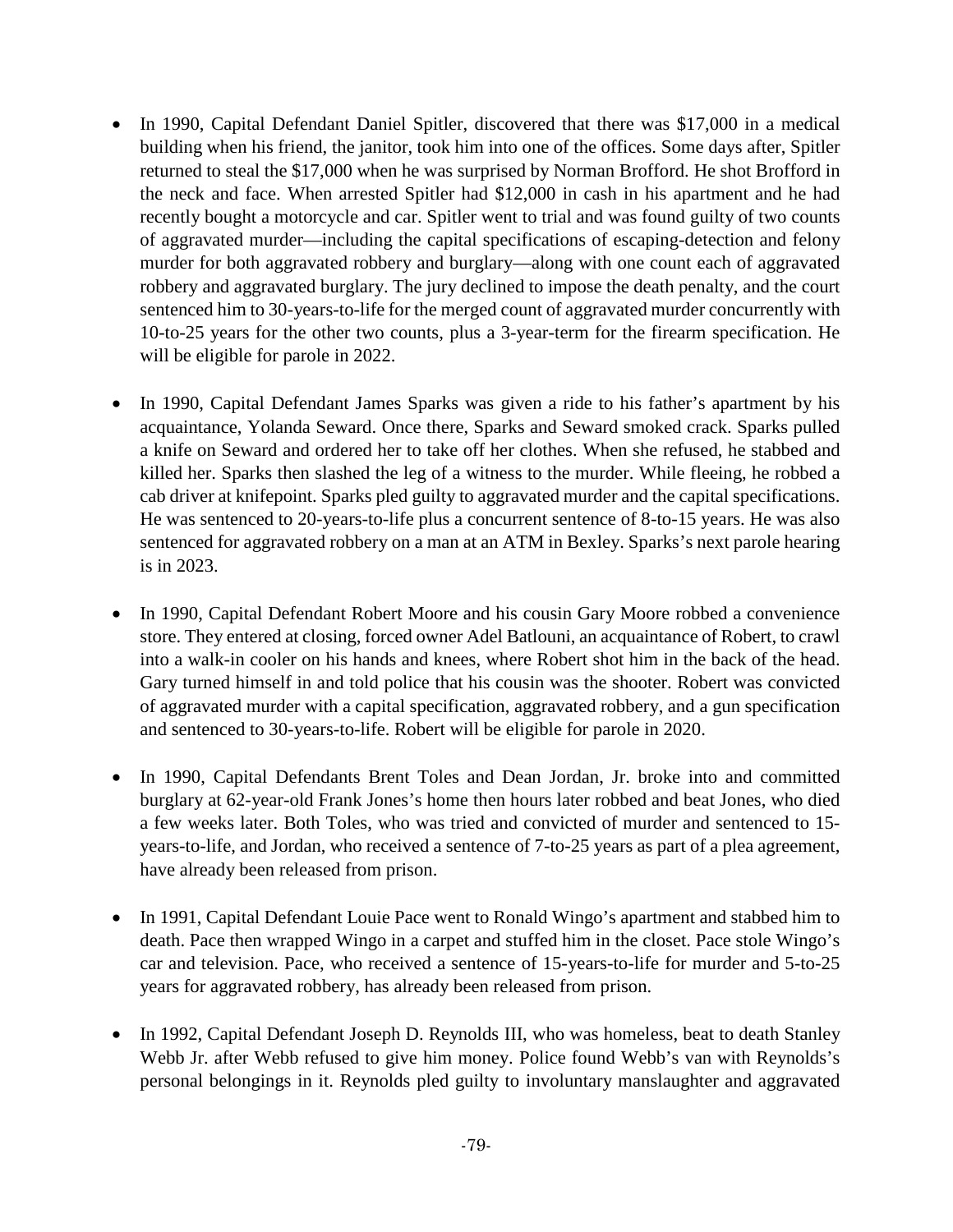robbery and was sentenced to 10-to-25 years plus 5-to-25 years. He has already been released from prison.

- In 1992, Capital Defendant Paul M. Monroe shot Robert Shannon in the head and then set his car on fire (with Shannon in it). Shannon was still alive when the fire was set. Monroe, who was sentenced to 15-years-to-life plus 3 years as part of a plea agreement, has his next parole hearing in 2022.
- In 1992, Aggravated-Murder Defendants Ernest Hillmon and Kevin Gunnell entered an apartment looking for Emanuel Beman. When they found him, Hillmon pointed his 9 mm pistol at Beman and ordered Beman to surrender his watch. After getting the watch, Hillmon shot Beman in the head, killing him. Hillmon is currently engaged in parole proceedings. Gunnell is out of prison.
- In 1992, Capital Defendant Terrell Shanklin was stealing a microwave and television from his mother, Diann Shanklin, likely to get money for crack. She caught her son in the act and Terrell beat her with a table leg, killing her. Shanklin pleaded guilty to the lesser included offense of murder. Terrell Shanklin has been released from prison.
- In 1992, Capital Defendant David Scott Harmon said he picked up Lisa Luke who was hitchhiking. Harmon said that they had consensual sex. Afterward Harmon threw her shorts out the window and Luke slapped him. He slapped back, pushed her out of the car and rammed her with the vehicle, pushing her up against an embankment, then dragged her back onto the road and ran her over 4 or 5 times. Harmon was convicted of aggravated murder and capital specifications and sentenced to 30-years-to-life. Harmon will be eligible for parole in 2020.
- In 1992, Capital Defendant Robert Harris and two teenage friends were walking together when they noticed Sharon Smeltzly's minivan parked outside her family store. When the three knocked on the store's front door, Smeltzy answered. Harris then forced his way inside at knifepoint and he and his friends robbed her. They took a VHS machine, guns, and antique swords, and loaded the goods into Smeltzy's minivan. The three then ordered Smeltzy to drive them in the van. Eventually, the three ordered Smeltzy to stop and get out of the van. When she did, Harris shot her in the back with a shotgun. Harris was convicted of aggravated murder and capital specifications and sentenced 30-years-to-life, plus 3 years for a firearm specification. Harris will be eligible for parole in 2025.
- In 1992, Capital Defendant Robert Allen McClellan was asked to drive Octavia Ray, his cousin's girlfriend, home from a party. Her body was found two hours later with three gunshot wounds in the head. McClellan had robbed her of her jewelry and her leather coat and raped her. McClellan was on probation for attempted rape at the time. McClellan was convicted of murder and a gun specification for a sentence of 15-years-to-life plus 3 years. His next parole hearing is in 2021.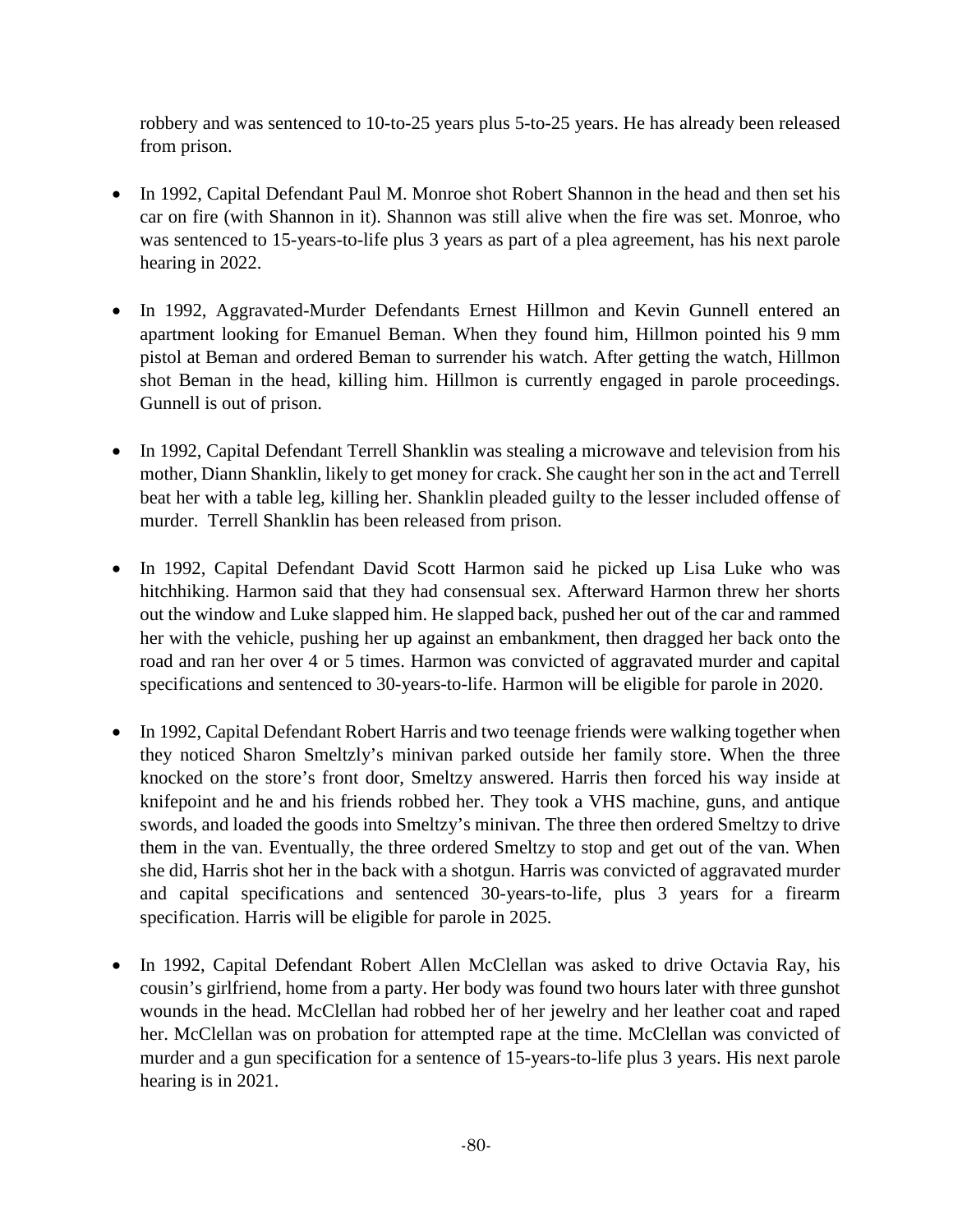- In 1992, Tim Yeager, an assistant manager of Red Lobster, was completing paperwork at 1:00 a.m. when Capital Defendant Mark Johnson and another man smashed a window in the restaurant, then reached in and unlocked the restaurant's door. After entering the restaurant, Johnson shot Yeager in the head and the chest, killing him. Johnson was convicted of aggravated murder, aggravated burglary, and aggravated robbery plus a gun specification. Johnson's next parole hearing is in 2021.
- In 1992, Capital Defendant James Robert Morris and an accomplice saw Joseph Larger on the street and invited him in their car. After Larger entered the car, the two beat him, demanding he give them money. Morris started driving off with Larger and his accomplice in the back of the car. Then Morris switched places with his accomplice so that Morris could get in the back seat and beat Larger while his accomplice drove. Eventually they stopped the van, and Larger was forced outside the car, where he was repeatedly kicked in the head. Larger's body was then dumped elsewhere. The deputy coroner described the attack as "the most severe he has ever seen." Morris, who was not indicted until 1995, went to trial and was convicted of involuntary manslaughter and has already been released from prison.
- In 1993, Capital Defendant Luster Morrison paid \$7,000 for what turned out to be candle wax in a drug deal set up by DeJuan Taylor. In retaliation, Morrison, with his brother, Lamar, and their 17-year-old friend, abducted Taylor at gunpoint. They then tortured him for hours stripping him, blindfolding him, beating him, urinating on him, and parading him in front of his sister's home for ransom—before beating him to death. Luster Morrison went to trial and was convicted of murder. Luster and Lamar Morrison both have their next parole hearings in March 2019.
- In 1993, Aggravated-Murder Defendant Solomon Sheridan stabbed his wife 11 times with a foot-long metal rod just hours before her life insurance policy expired. He drove her body to a parking lot of a nearby shopping center and left the car with her in it. Sheridan went to trial and was convicted of aggravated murder. Sheridan's next parole hearing is in 2027.
- In 1993, Capital Defendant Joseph Nabinger and an accomplice went to a crack house, bound and blindfolded five people inside with duct tape, and robbed them of jewelry. This was likely an act of retaliation for something done to Nabinger a week earlier. Nabinger and his accomplice walked two of the captured, James Wilson and his girlfriend, Rochelle Richardson, out of the house to a car. As they led the couple out, blindfolded and hands were bound with duct tape, they shot Wilson five times in the back and arms, killing him. They also shot Richardson five times, but she survived. The owner of the crack house, Clifton Bell, was killed the day he was to testify before the grand jury. Nabinger was implicated in five other murders in Detroit but not convicted—several witnesses had been killed or had disappeared. Nabinger went to trial and was convicted of two counts of aggravated murder, with two capital specifications—felony murder and multiple murders—as well as two counts of aggravated murder without capital specifications, three counts of kidnapping, and two counts of aggravated robbery. The jury declined to sentence Nabinger to death, and the court imposed a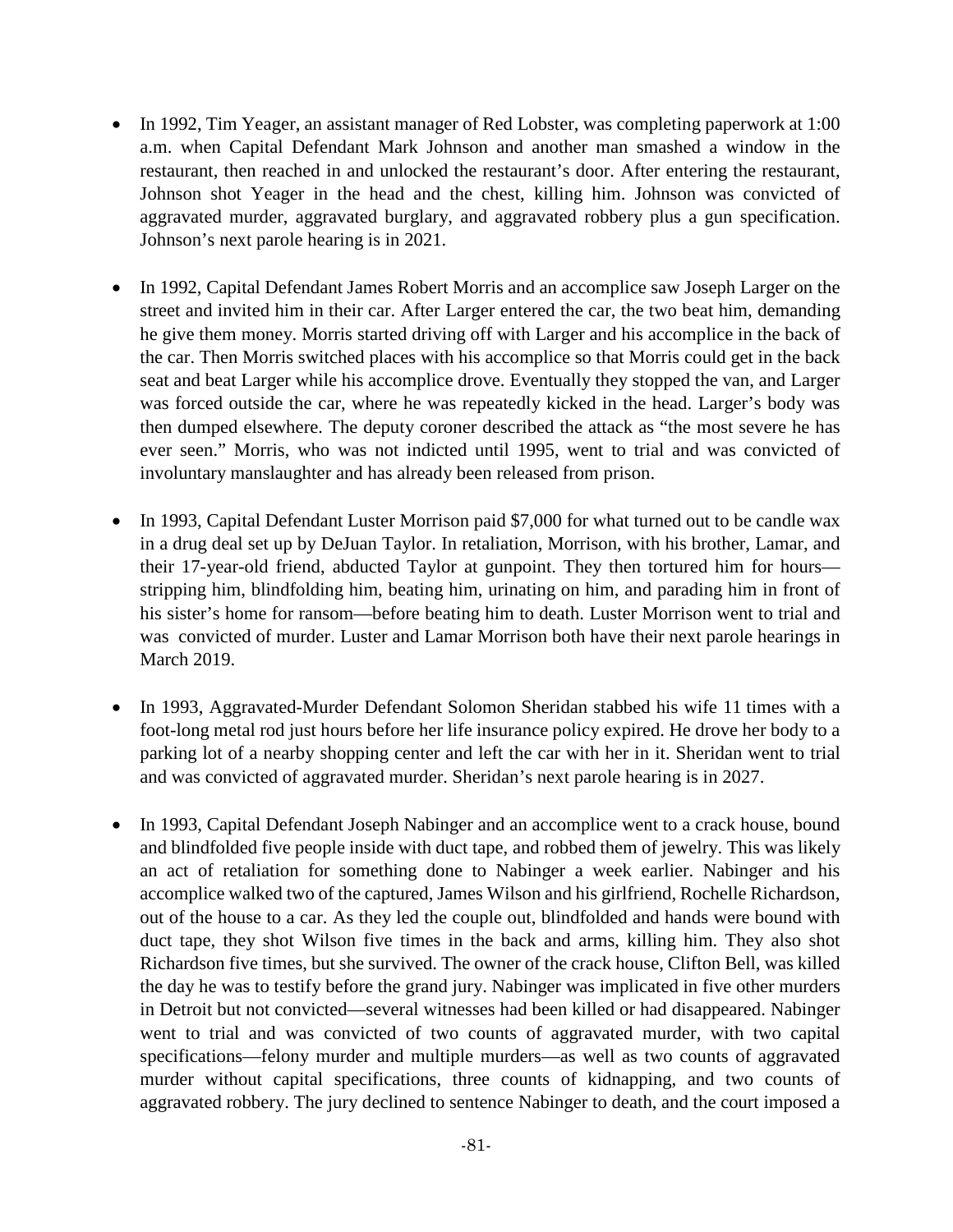sentence of 30-years-to-life for aggravated murder with capital specifications consecutive to 10-to-25 years for the other aggravated murder, in addition to shorter consecutive sentences for the other convictions. He will be eligible for parole in 2054.

- In 1994, Capital Defendant William Madry had been given a job by business owner Tom Robinson. Madry went to the shop to rob Robinson for crack money. He then beat him to death and stuffed his body in a freezer. Madry stole Robinson's truck and checkbook, and forged a \$425 check. He was convicted of aggravated murder. He will be eligible for parole in 2024.
- In 1994, Capital Defendant Wayne M. Knotts broke into his neighbor's apartment to steal money to buy crack. The neighbor, Ronald Fultz, surprised Knotts during the burglary and the two fought. Knotts stabbed Fultz repeatedly with a knife. Knotts was convicted of aggravated murder, aggravated robbery, and aggravated burglary. Knotts will be eligible for parole in 2031.
- In 1994, Capital Defendant Tyrone Martin, wearing a ski-mask, approached local high school coach Vincent Smith, who was painting the outside of his rental property, and demanded money. They struggled and Martin shot Smith twice, killing him. Martin was convicted of aggravated murder with capital specifications and sentenced to 30 years-to-life. Martin will be eligible for parole in 2024.
- In 1995, Capital Defendant Gregory Allen Dawson had drinks with his neighbor Mary Jones, then Dawson stabbed her to death and stole her stereo equipment. Dawson was convicted of murder and burglary. Dawson's next parole hearing is in 2022.
- In 1995, Capital Defendant Thomas C. Harris, Jr. owed retired Columbus police Sgt. Mount Vernon Johnson more than \$1000 in gambling debts. After Johnson let Harris in his house, Harris shot Johnson in the back of the head. Then Harris took \$900 from Johnson's pockets to use to buy crack. Harris pled guilty to aggravated murder with a gun specification and capital specifications and was sentenced to 20-years-to-life plus 3 years. Harris's next parole hearing is in 2027.
- In 1995, Aggravated-Murder Defendant James Robert Farley had a dispute with a friend, Clint Farley (no relation), over a \$50 debt. James attacked Clint from behind, stabbing him twice with a Swiss Army knife. Farley went to trial and was found guilty of aggravated murder. Farley's next parole hearing is in 2021.
- In 1995, Richard Hayes beat and killed 69-year-old Donald Pierce in Pierce's apartment as he robbed him for money to buy crack cocaine. Hayes was also accused in another robbery that occurred around the same time in which he struck the victim in the head. Hayes has already been released from prison.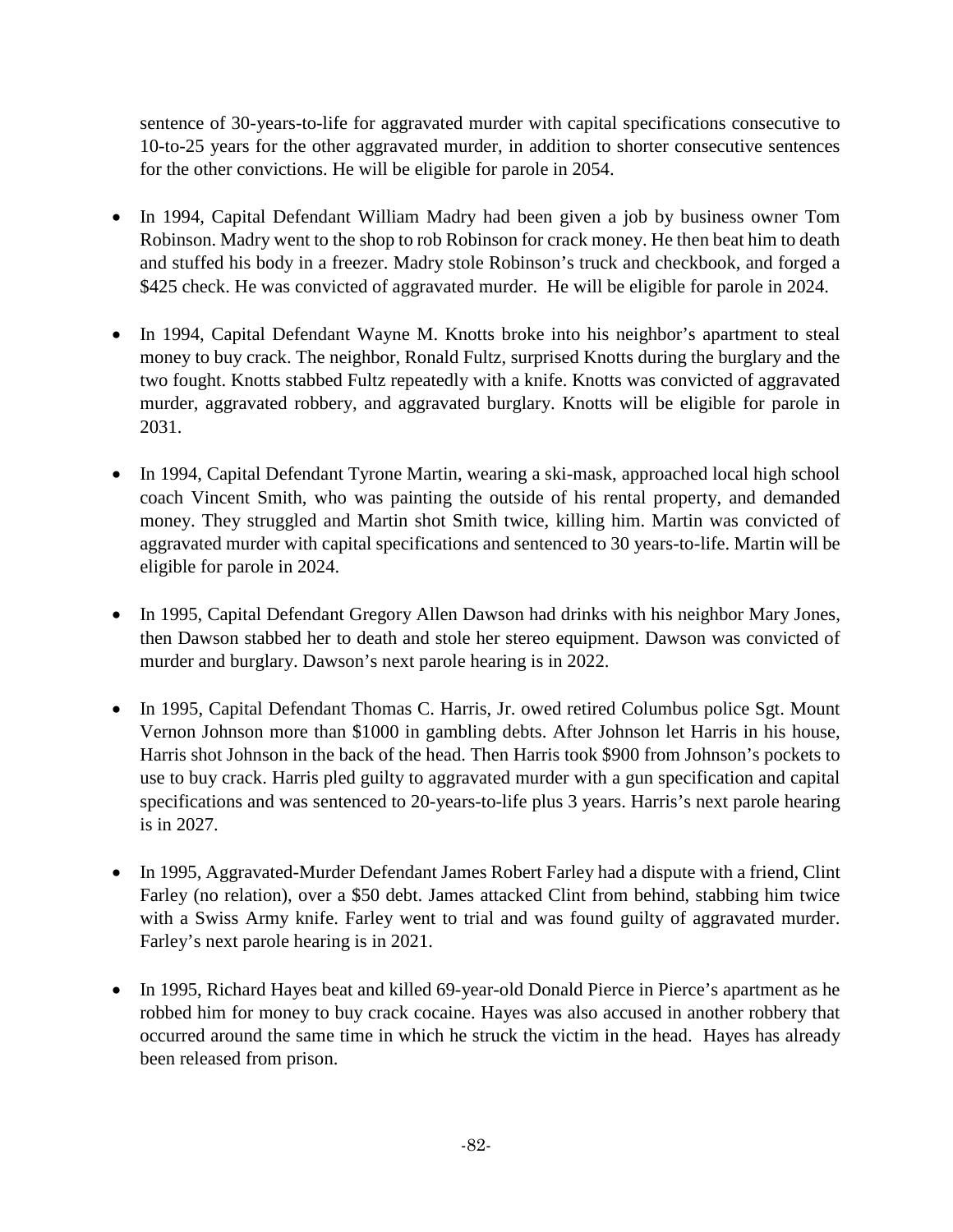# D. **Franklin County defendants indicted in other years who committed particularly heinous crimes but were not sentenced to death.**

Apart from the contemporaneous examples of Aggravated-Murder and Capital Defendants receiving sentences less than death, there are those in periods before and after 1990-1995 who committed violent killings of multiple people, of young women or children, and/or involving sexual assaults, who did not receive the death penalty. These serve as more examples that the aggravated murder of which Keith Henness was convicted does not qualify as the rare worst-ofthe-worst murder demanding or necessarily deserving of the death penalty.

- In 1985, Capital Defendant Larry Joe Powers was in the basement of Charlotte Golden's home late at night, drinking with Charlotte, her ex-husband Gary Golden, and their friend Thomas Kicas. Charlotte noticed there was a gun next to Powers and that he had his hand on it. Charlotte asked Powers why he had a gun, and he said "Maybe I'm a hit man." Gary then asked Powers to put the gun away, but instead, Powers jumped up and shot and killed Gary Golden and Thomas Kicas. Charlotte ran upstairs and escaped before Powers could shoot her. Powers went to trial and was found guilty of aggravated murder. Powers was sentenced to a total of 53 years-to-life, and died while incarcerated.
- In 1986, Capital Defendant James Rattler, while being placed under arrest for past traffic violations, seized Columbus Police Officer Gordon Rich's service weapon and shot him three times, twice in the head. Rattler fled the scene, but car trouble soon left him stranded. After Rattler's flight, Officer Rich struggled back to his cruiser to report the shooting. He died 90 minutes later. Rattler was sentenced to 30-years-to-life plus 3 years for a gun specification. He will be eligible for parole in February 2019, the same month Keith Henness is scheduled to be executed.
- In 1988, Capital Defendants and brothers Mark and Robert Lawwell were hired by Nancy Flaherty to kill her husband Patrick. They broke into the Flahertys' home while Mr. Flaherty was home alone; they then beat Mr. Flaherty in the face and stabbed him repeatedly. They also robbed him. The brothers pleaded guilty and were both sentenced to 30-years-to-life. As part of their plea agreement, they agreed to testify against Mrs. Flaherty, but they refused when called at her trial. Their next parole hearings are scheduled for 2023.
- In 1989, the naked body of John Johnson, a nine-year-old boy, was found in a pool of blood in a Columbus alley. He had been stabbed eight times. Capital Defendant William Hartley lured the boy away from his neighbor's house with the promise of a bike. Hartley then kidnapped and raped Johnson. Johnson's blood was found on a pair of Hartley's jeans.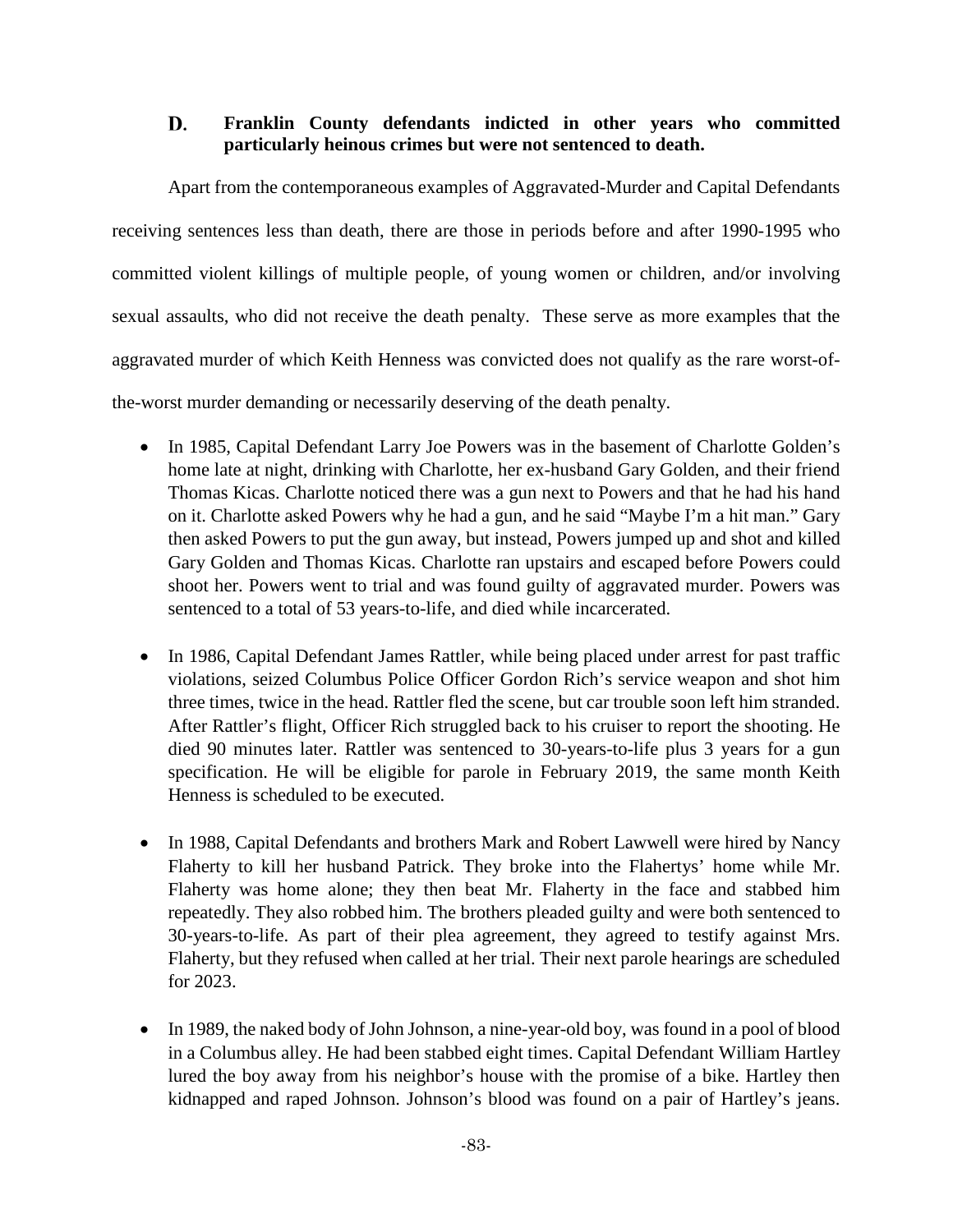Hartley had previously been convicted of felonious assault and attempted rape. Johnson went to trial and was found guilty of aggravated murder and the death penalty specifications of felony murder rape and kidnapping. The jury declined to impose death. He was sentenced to 30-years-to-life for the aggravated murder and 15-to-25 years on the separate rape and kidnapping charges. Hartley died while incarcerated.

- In 1989, Capital Defendant Eddie Fair, a part-time janitor at Friendly's Ice Cream restaurant, went in the restaurant while fellow employee, 21-year-old Elizabeth Nunamaker, was closing up. In an apparent robbery, Fair bludgeoned Nunamaker then dragged her body into the cooler where he sodomized her and stabbed her 28 times, then finally slit her throat. Fair went to trial and was convicted of aggravated murder with death specifications, of aggravated robbery and kidnapping and the separate crimes of aggravated robbery and kidnapping. Judge David L. Johnson called the crime "one of the most vicious, brutal killings I know about," but the jury declined to impose the death penalty. Fair was sentenced to a total of 50-years-to-life and died while in prison.
- In 2003, Capital Defendant Vernon Spence planned to rob a house near OSU's campus because he knew one of the residents was a small-time marijuana dealer. Spence and two accomplices forced their way into the residence brandishing guns, and demanding marijuana and cash. Upon obtaining five pounds of marijuana and \$70 in cash, Spence and his two accomplices used stereo wire to tie up the three individuals who had been in the home: two male residents, Arron Grexa (23) and Eric Hlass (22), and Grexa's girlfriend, OSU student Kayla Hurst (21). After the three were tied up, Spence's accomplices left with the drugs. Spence stayed behind and shot the three captives in the back of their heads, killing them. Spence went to trial and was convicted of three counts of aggravated murder plus capital specifications. The jury returned a sentence of life without the possibility of parole.
- In 2003, Capital Defendant Joseph Bowers robbed, raped, and beat to death Toni Miller while her 10-year-old daughter was in the next room. The case was unsolved for years until Bowers's DNA was collected by law enforcement during his incarceration for drug offenses, and it matched DNA found at the scene of Miller's murder. Bowers was sentenced to life without the possibility of parole.
- In 2004, five-year-old Emily Rimel disappeared. Capital Defendant Lindsey Bruce was living with Rimel's mother at the time. When Rimel's mother woke up one day, she found both Bruce and her daughter gone. Bruce was first convicted of kidnapping of Rimel because her remains could not be found. When Rimel's skull was found in a creek over a year later, Bruce was charged with and convicted of Rimel's aggravated murder, as well as tampering with evidence. Bruce went to trial and was convicted of aggravated murder plus capital specifications. He was sentenced to life without the possibility of parole by the jury.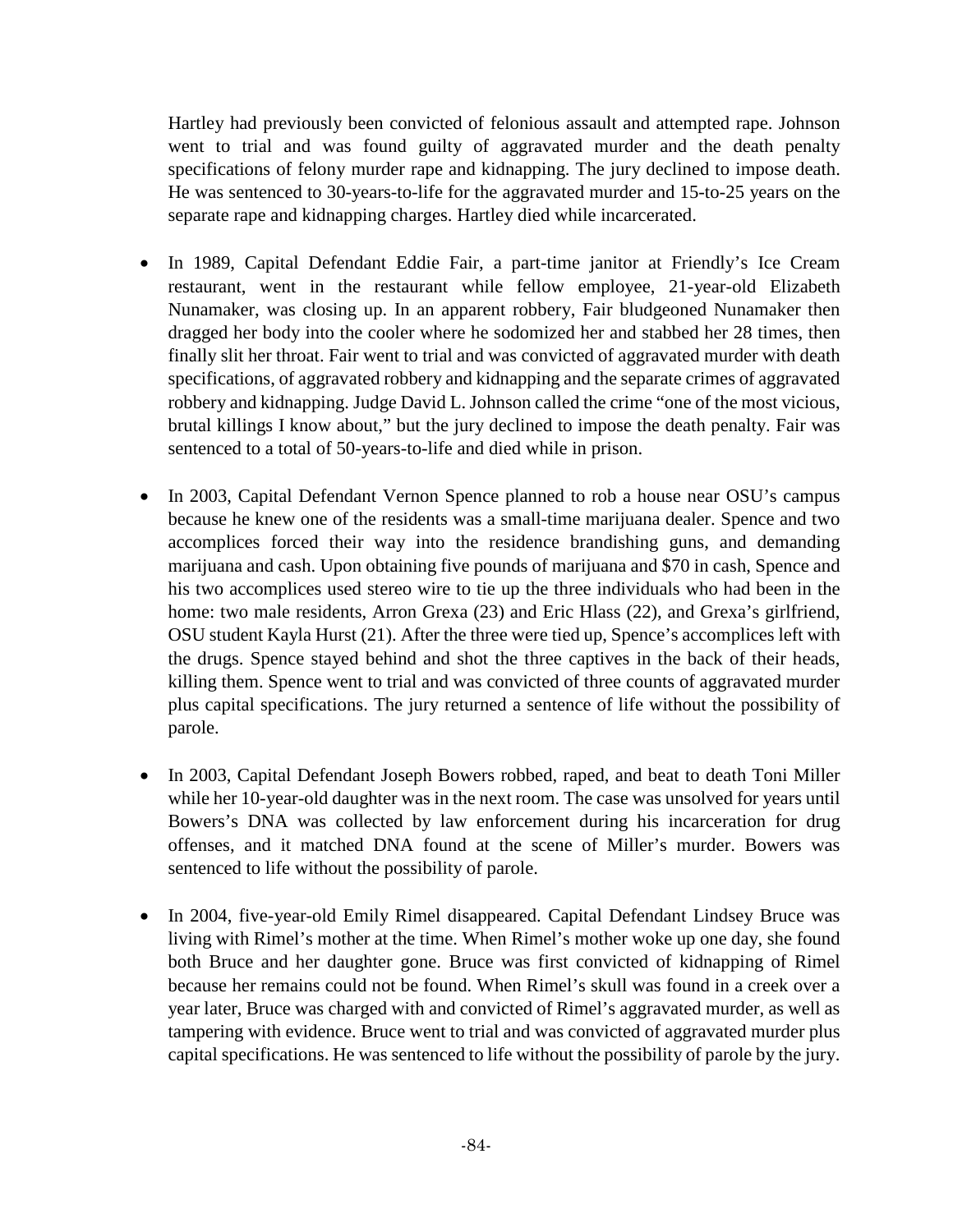- In 2016, Columbus police officers descended upon Capital Defendant Lincoln Rutledge's apartment to serve a felony warrant. Rutledge opened fire on the SWAT team trying to arrest him killing Officer Steven Smith. During a standoff, Rutledge continued to shoot at officers in their armored vehicle and also shot through the floorboards at officers in his basement who were trying to turn off utilities. In addition to the aggravated murder conviction with specifications, Rutledge was also convicted on two counts of attempted murder of other police officers, four counts of felonious assault against police officers, and one count of aggravated arson. Rutledge went to trial and was convicted of aggravated murder plus capital specifications. He was sentenced to life without the possibility of parole by the jury.
- In 2017, Capital Defendant Brian Golsby kidnapped Reagan Tokes, an Ohio State University student. Tokes was walking to her car after getting off work when Golsby approached her with a gun. He forced Tokes to withdraw money from an ATM machine. Golsby then drove Tokes to a secluded park where he first raped and terrorized her before shooting her dead. At the time of the Tokes murder, Golsby was on parole for convictions from a previous attempted rape and robbery; he had also committed six violent armed robberies before the murder of Tokes against six other female victims after stalking them. Golsby was found guilty of aggravated murder with six specifications, including repeat violent offender. Golsby was also convicted of rape, kidnapping, aggravated robbery, tampering with evidence, and having a weapon under disability. He was sentenced to life without the possibility of parole by the jury.

#### E. **Conclusion**

Keith Henness was convicted of the senseless murder of Richard Myers. To the Myers family this murder was undoubtedly the most painful and the worst-of-the-worst. But in the greater context of the community of Franklin County and Ohio, the murder that Keith was convicted of is not one of the-worst-of-the-worst murders for which the death penalty must be reserved.

Most Franklin County defendants who committed murders of a similar degree of aggravation, i.e. a single murder, were sentenced to life imprisonment. Many of those have already been released from prison, and most of the remaining defendants have already become eligible for parole or are eligible for parole in the near future.

Many Franklin County defendants convicted of committing far more brutal and heinous aggravated murders—including multiple murders and murders of children—were sentenced to life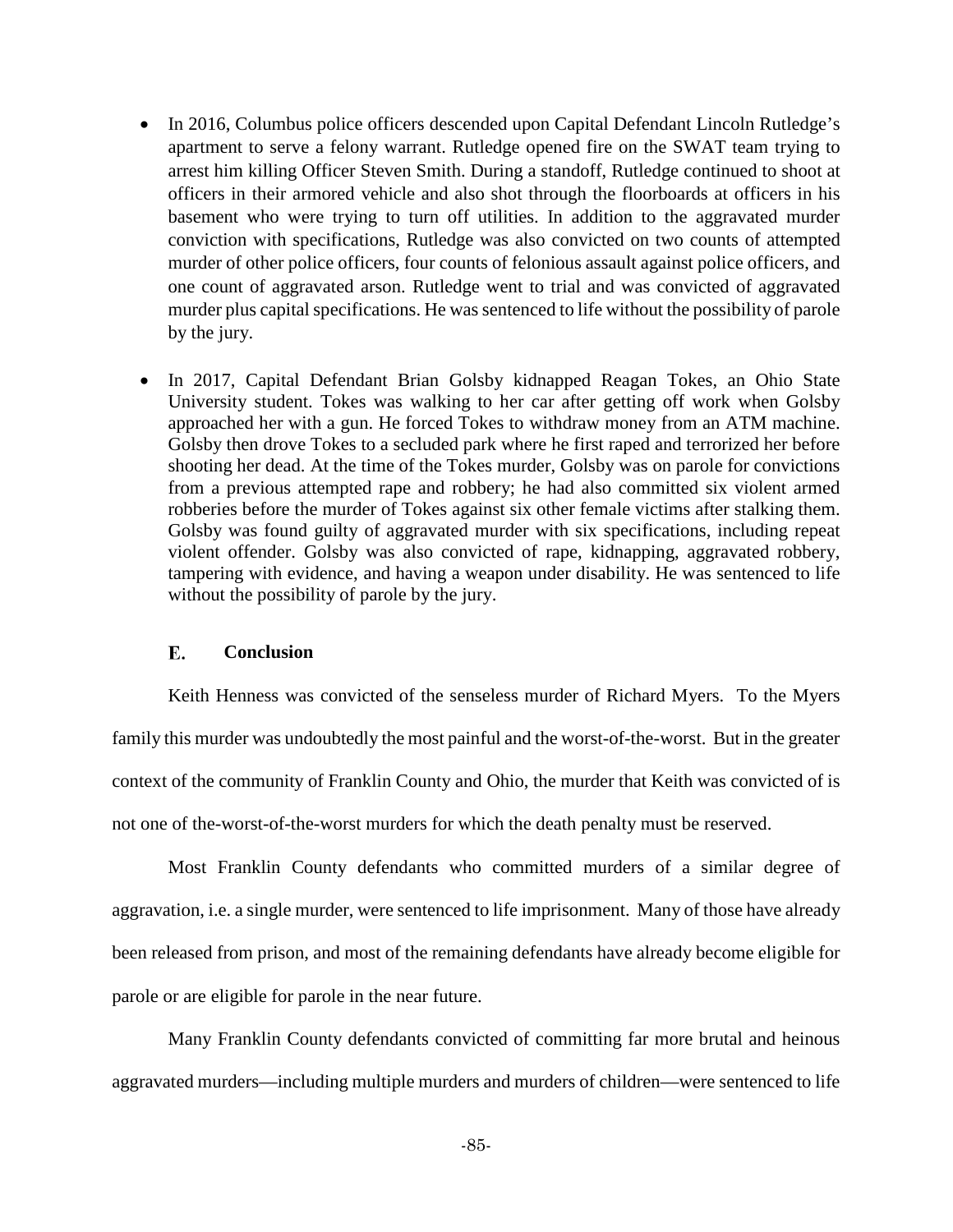in prison. In many cases, those defendants have become eligible for parole or have been released from prison.

Because sentencing—especially death sentencing—must be proportional, the above analysis demonstrates that the death sentence imposed on Keith is an anomaly. It is far more severe of a sentence than sentences imposed on defendants committing similar or more severe murders. The death sentence imposed on Keith is disproportional to the sentences imposed for similar or even far more aggravated murders in Franklin County and indeed Ohio.

To insure that this disproportionate sentence of death is not carried out, Keith asks this Board to recommend clemency because his sentence of death is an anomaly compared to the sentences imposed for similar and far more aggravated murders in Franklin County.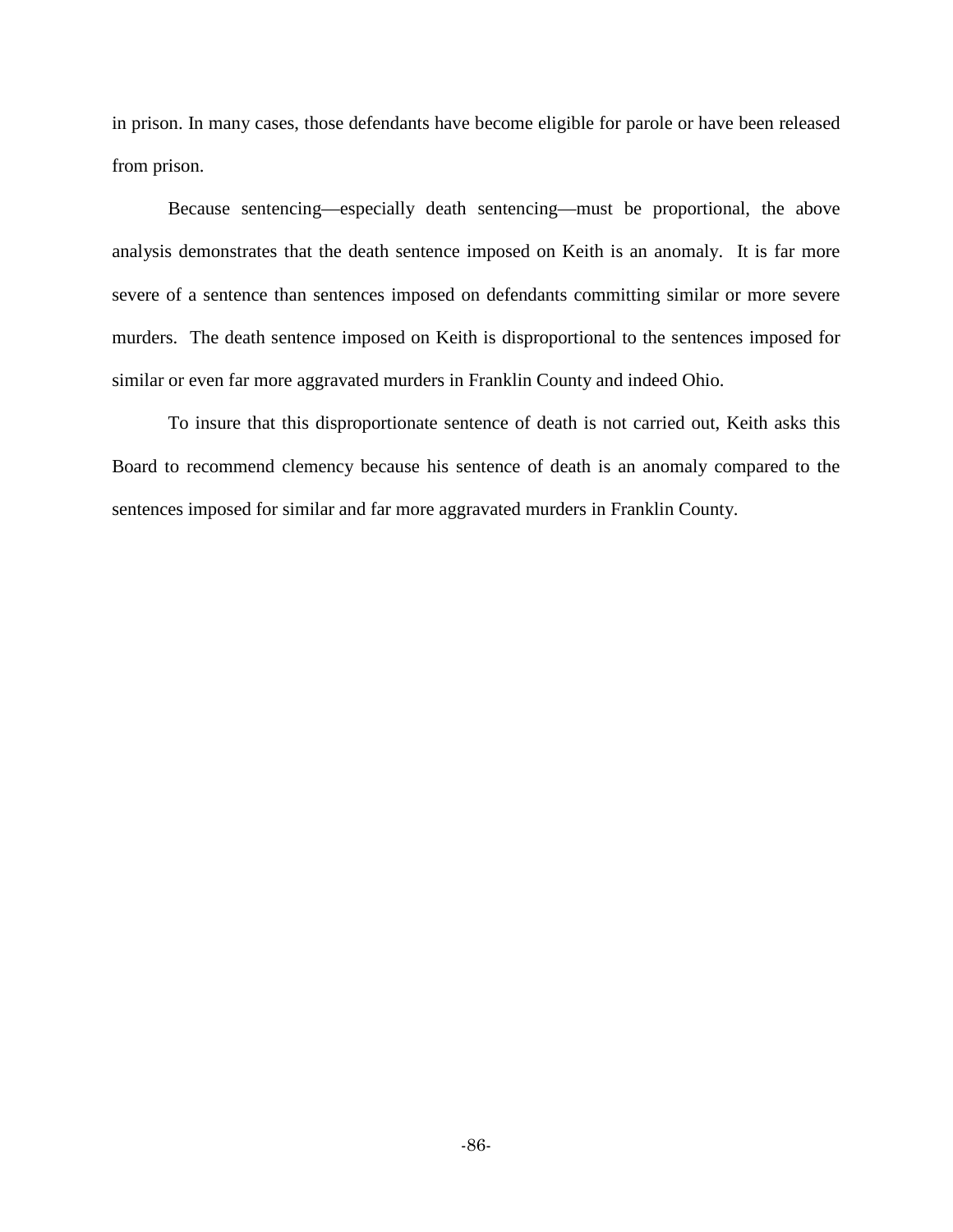#### VI. **Keith Henness is not among society's worst of the worst.**

Under long held American law and values, the penalty of death must be reserved for "the worst of worst" and should not be an available punishment for all murderers. The worst-of-theworst characterization not only applies to the most shocking and horrific crimes, it also applies to the criminal defendants who are deemed the most culpable and morally reprehensible and least deserving of society's mercy. This latter determination can be made only after looking at the complete history, character, and background of the offender.

As explained in the previous section of this Application, the murder of Myers, while inexcusable, was not in the category of the-worst-of-the-worst murders, requiring the death penalty. After reviewing Keith's life history, it is also clear that he is not such a depraved human as to be deserving of society's most severe punishment. Psychologist James P. Reardon, Ph.D., who has over forty years of experience, including three years with the Adult Parole Authority, concludes that Keith has redeeming value and would continue to contribute to society if not executed. (Reardon Rpt. 9-10, Ex. 49.)

Keith did not endure the extreme violence, neglect, and abuse that many on death row endured. Throughout his childhood and adolescence, however, Keith was ignored and neglected by both of his parents. (*Id.* at 4-5.) Keith has borne the scars of being ignored and neglected throughout his adulthood. (*Id.*) Keith struggled in life and found himself on the wrong side of the law on multiple occasions. Keith has served time in prison for nonviolent offenses prior to being convicted and sentenced to death for the aggravated murder of Richard Myers.

Despite these shortcomings, there are marked differences between Keith and the many of those on death row who have received negative recommendations from this Board. Keith does not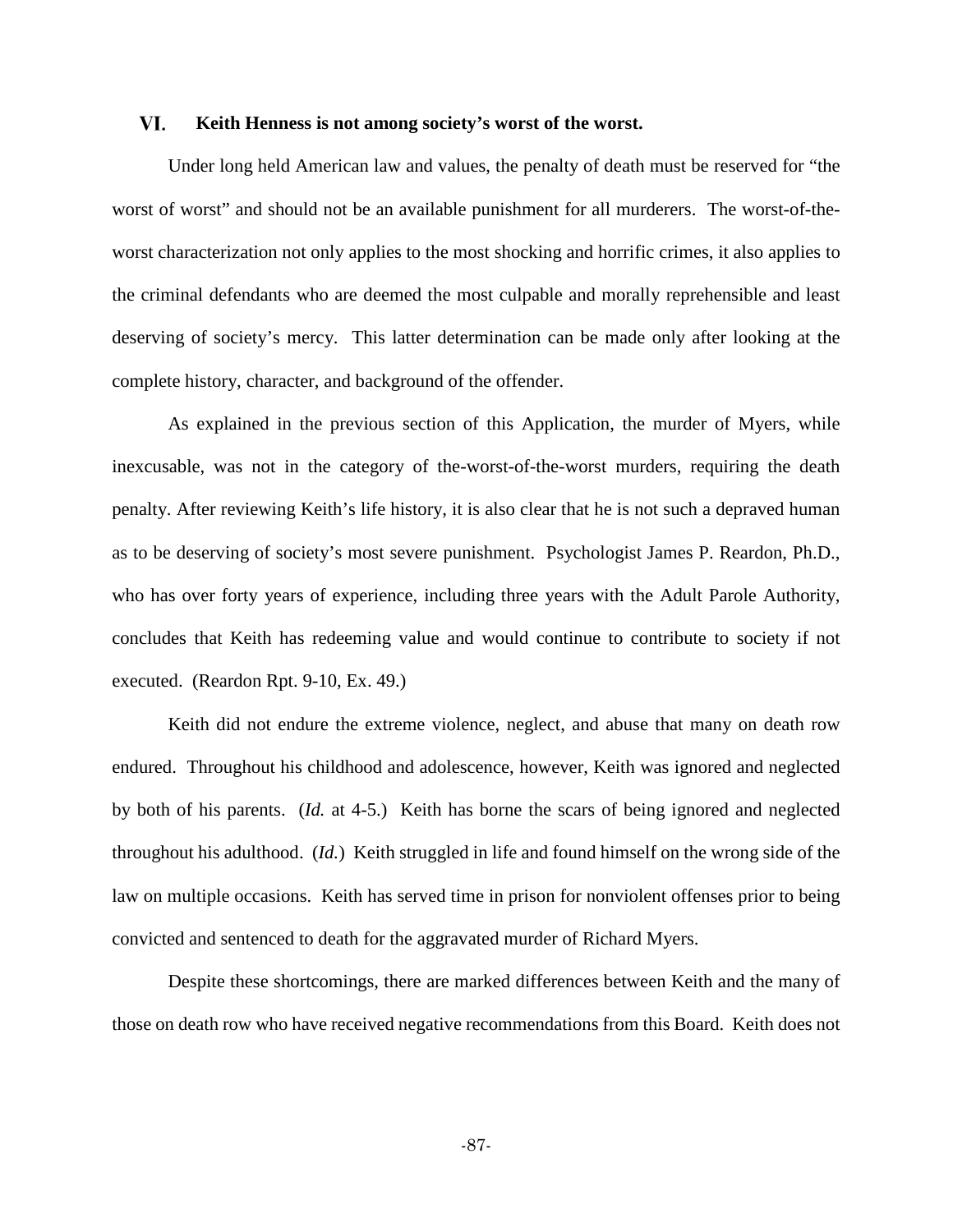present a life of escalating and ongoing violence. Just the opposite is true. For the most part, he was described as caring, peaceful, hardworking, insightful, intelligent, and funny.

Keith is by no means perfect, but he has exhibited many traits of a decent and good man throughout his life and continues to do so today. Based on Keith's complete life history, he should not be counted among society's worst of the worst. (Reardon Rpt. at 9-10.)

#### A. **Keith's life before death row**

#### $1.$ **Keith was a neglected child raised in poverty in rural Ohio.**

Keith was the third child born in four years to Alfred and Connie Henness. When Keith was an infant, his parents separated, and they divorced by the time he was two. (C. Parsons Aff. ¶ 3, Ex. 13.) Connie retained custody of Keith and his two older sisters, Tina and Jaina. (C. Parsons Aff. ¶ 5, Ex. 13.) A home visit report before Keith started school described their house as "very small and compact." (Head Start Home Visit Report, Ex. 70.) Connie was described as a single mother of three with wages from her job and child support of less than \$100 a week. (*Id*.)

Keith's mother was a troubled woman who, according to her own family, "believe[d] her own lies" and "lived in a world of her own." (Ashcraft Decl. ¶¶ 10, 24, 35, Ex. 50.) Whatever Connie "imagined became her truth" and "nothing was ever her fault." (*Id.* ¶ 24.) She was also described as an "extremely nervous individual who smoked cigarettes constantly." (Head Start Home visit report, Ex. 70.) A social worker for Head Start who visited the home suggested that anyone who interview Connie "be careful because some of her facts seem rather fantastic." (*Id*.) Connie suffered two "major nervous breakdowns" while raising Keith. (DRC Family History Report, Ex. 51.)

Connie always put herself first, even above Keith and her other children. (Ashcraft Decl. ¶ 9, Ex. 50.) She was "chronically neglectful," often leaving Keith and his siblings to fend for themselves for long stretches while she was partying with friends. (*Id.* ¶¶ 21-23, 37.) Connie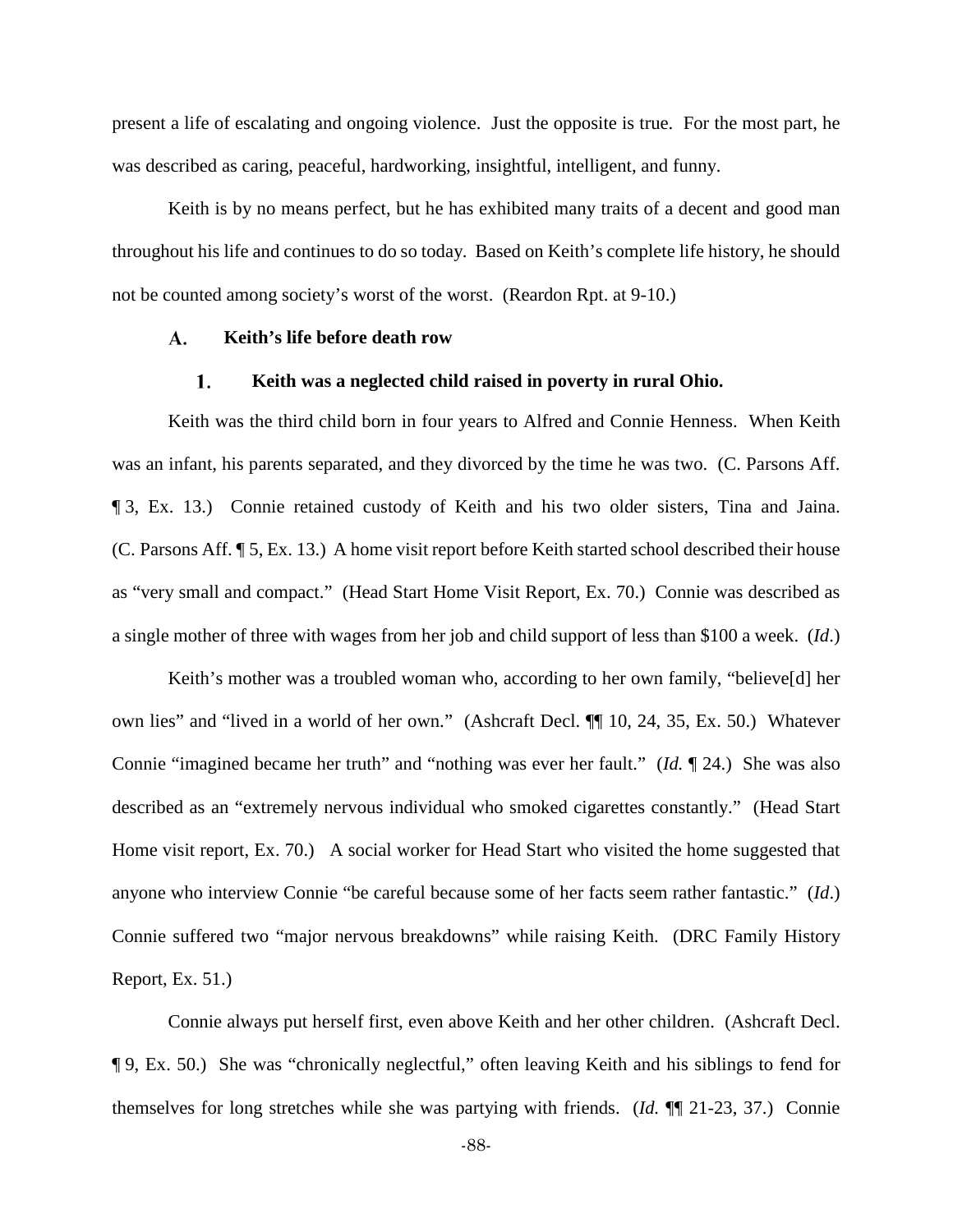"abandoned her kids for her own selfish lifestyle." (*Id.* ¶ 23.) Often, when Alfred would go to pick Keith up for the weekend, Connie was unable to find Keith and had no idea where he was.  $$ 

Keith was constantly being uprooted and Connie moved the kids between Frankfort, Chillicothe, and Columbus. (*Id.* ¶¶ 36-37.) He was also shuffled back and forth between his mother and father, who ran households at two extremes: Connie provided no structure or discipline and Alfred was very strict. (*Id.* ¶ 36.)

Connie's sister, Susie, babysat the children for Connie frequently, starting when Susie was only eight years old. (*Id.* ¶ 21.) According to Susie, Connie would sometimes sleep with three to four different men a week. (*Id.* ¶ 20.) Connie would regularly have sex with the men in front of Keith. (Reardon Rpt. 4, Ex. 49.)

Connie has been married a total of five times. (Ashcraft Decl. ¶ 38, Ex. 50.) Shortly after she divorced Alfred Henness, Connie married Larry Clarkson with whom she had two more children. (*Id.* ¶ 38.) Clarkson was a severe alcoholic. (*Id.* ¶ 38.) Connie and he spent their time together in bars while the children stayed home alone. (*Id.* ¶¶ 22, 38.) They often became intoxicated and fought in front of the children. (*Id.* ¶ 38.)

Before Keith was of school age, Connie moved the family to a high-crime area in Columbus so that Keith's younger half-sister could be treated for a heart condition at the children's hospital. (Reardon Rpt. 4, Ex. 49.) Connie lied to Susie and said that she had a new babysitter for the kids in Columbus. When Susie decided to check in on the kids, she found Keith and his sisters alone at night, while Connie was nowhere to be found. (Ashcraft Decl. ¶ 22, Ex. 50.)

Keith's other stepfathers either ignored Keith, or treated him poorly. (C. Parsons Aff. 13, Ex. 13.) Keith recalls how he would regularly go camping overnight alone when he was a child.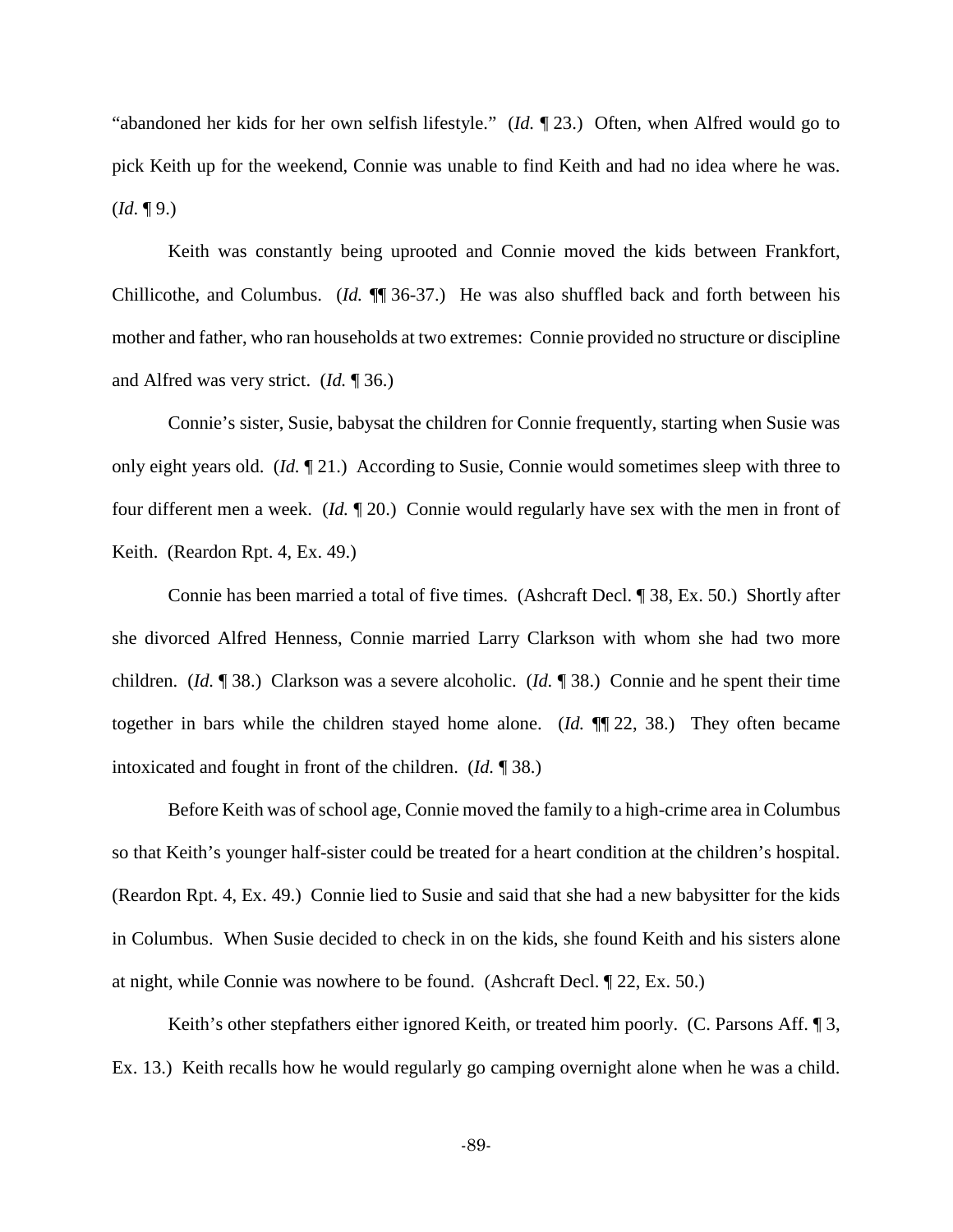(Biller Decl. ¶ 15, Ex. 11.) Even when Keith was very young, he would leave home for a few days by himself; no one was involved enough in Keith's life to even notice he was missing from the house. (*Id*.)

This neglect and abandonment that permeated Keith's childhood and adolescence. (Reardon Rpt. 4-5, Ex. 49.)

Intermittently, Alfred Henness took the children to his home where he and his new wife attempted to provide structure and stability. (Ashcraft Decl. ¶¶ 34, 36-37, Ex. 50.) This worked out well for Keith's sisters, but Alfred treated Keith badly. (C. Parsons Aff. ¶ 6, Ex. 13.) Alfred even told Keith that he was not Keith's biological father. (*Id*. ¶ 5; Reardon Rpt. 5, Ex. 49.)

Children such as Keith, whose primary parent goes through multiple divorces face many developmental hurdles. "They must come to terms with not only the breakdown and breakup of their parents' first marriage, but also the loss of newly acquired stepparents and stepsiblings with whom they may have developed emotional attachments." *Multiple Divorces Strain Kids*, DivorceSource.com (Sept. 9, 2015).<sup>[7](#page-89-0)</sup> These problems are compounded because the new relationships often require moving to new homes and cities, uprooting the children even further. Sociologist Virginia Rutter recognized, "As children grow up under these circumstances, they are more likely to lose the opportunity to develop secure social networks and skills that kids from more financially secure families – and less disrupted families – find easier to gain." (*Id.*)

In many ways, Keith was essentially raising himself at a very young age. He grew up without guidance or affection from his father and was thrown to the side and rejected when his mother found other men to occupy her time. (Ashcraft Decl. ¶ 20, Ex. 50; C. Parsons Aff. ¶ 6, Ex. 13.) Despite the troubling circumstances of his upbringing, elementary school records indicated

l

<span id="page-89-0"></span><sup>7</sup> *Available at* https://www.divorcesource.com/blog/multiple-divorces-strain-kids/.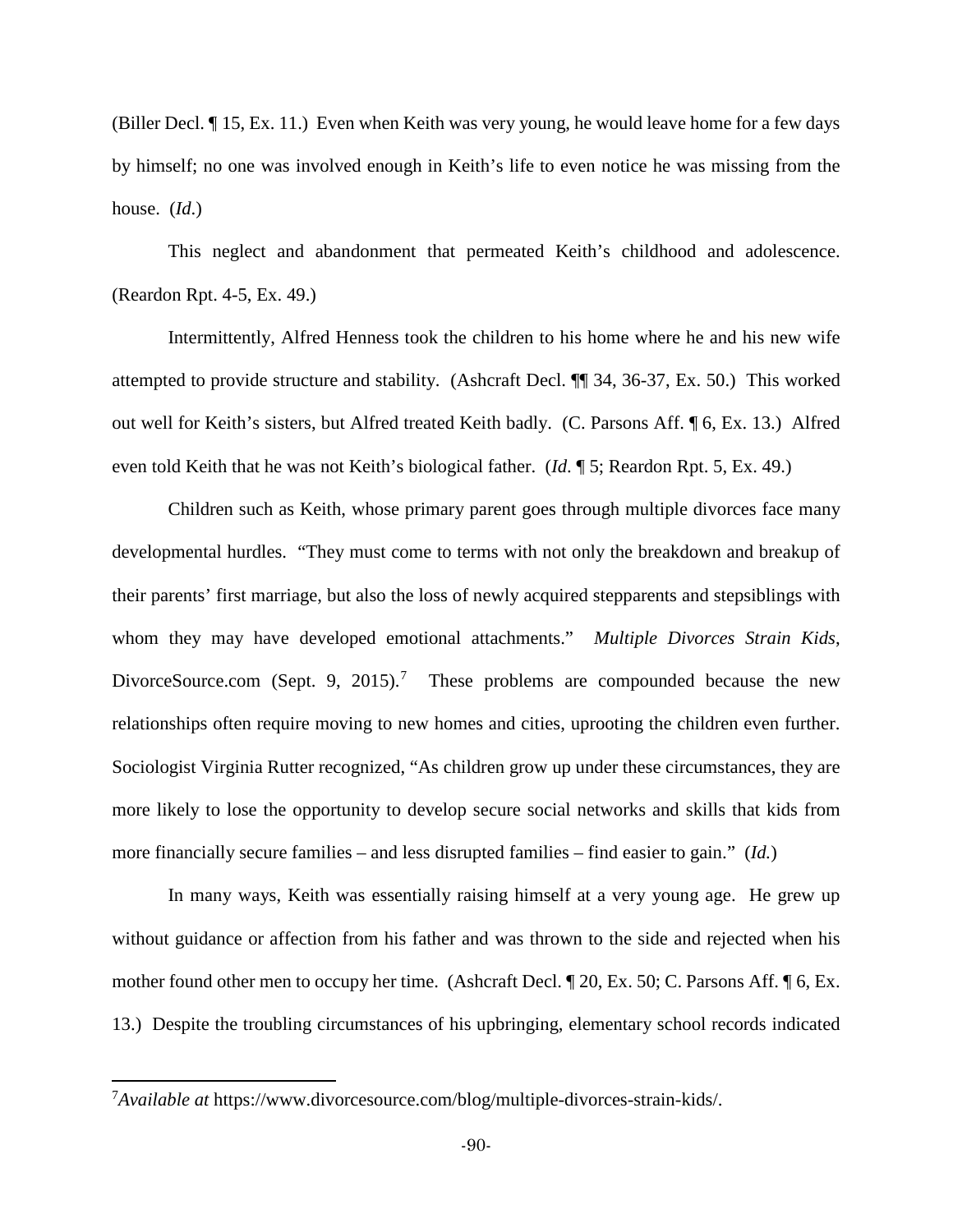that Keith was "very intelligent for his age" and "extremely likable" and had "a nice personality." (Adena Elementary Records 11, Ex. 52.) He was a very loving and often wanted hugs. (Ashcraft Decl. ¶ 27, Ex. 50.)

Because he suffered from hyperactivity, "[m]ultiple records, including school records, indicate that Keith had significant difficulty in school despite being intellectually fairly bright. He was sent to a specialist who put him on both Ritalin and Librium for periods to help with his ADHD." (Reardon Rpt. 4, Ex. 49; *see also* 1983 DRC Classification Work Sheet at 2, Ex. 53.)

In addition to struggling with hyperactivity at school, Keith was desperate for attention at home and acted out to get atatention. Keith began using alcohol and smoking marijuana before he was ten. (Health Recovery Services Records, Ex. 54.) His father believes that this and all of Keith's other childhood mischief was for one purpose: to get attention. (Ashcraft Decl. ¶ 8, Ex. 50.) "Keith was a bright child but did not receive any of the guidance and support from either parent that would have permitted him to become a successful functioning adult." (Reardon Rpt. 5, Ex. 49.)

### $\overline{2}$ . **Following this disruptive childhood, Keith struggled to get on the right track as a teenager and young adult.**

The chaos of his mother's home, the neglect and abandonment, and the instability, all led to his desperate search for attention, and all had a lasting effect on Keith. (Aschraft Decl. ¶¶ 20, 23, Ex. 50.) As a teenager, Keith made many bad choices that had him at odds with both his father and the law. As with many troubled children, Keith's struggles led him to abuse drugs and alcohol. As a teenager living with his father, Keith began to do drugs with kids in the neighborhood. (Ashcraft Decl. ¶¶ 13-14, Ex. 50.) Eventually Keith dropped out of high school in the 11th grade. (Health Recovery Services Records 5, Ex. 54.)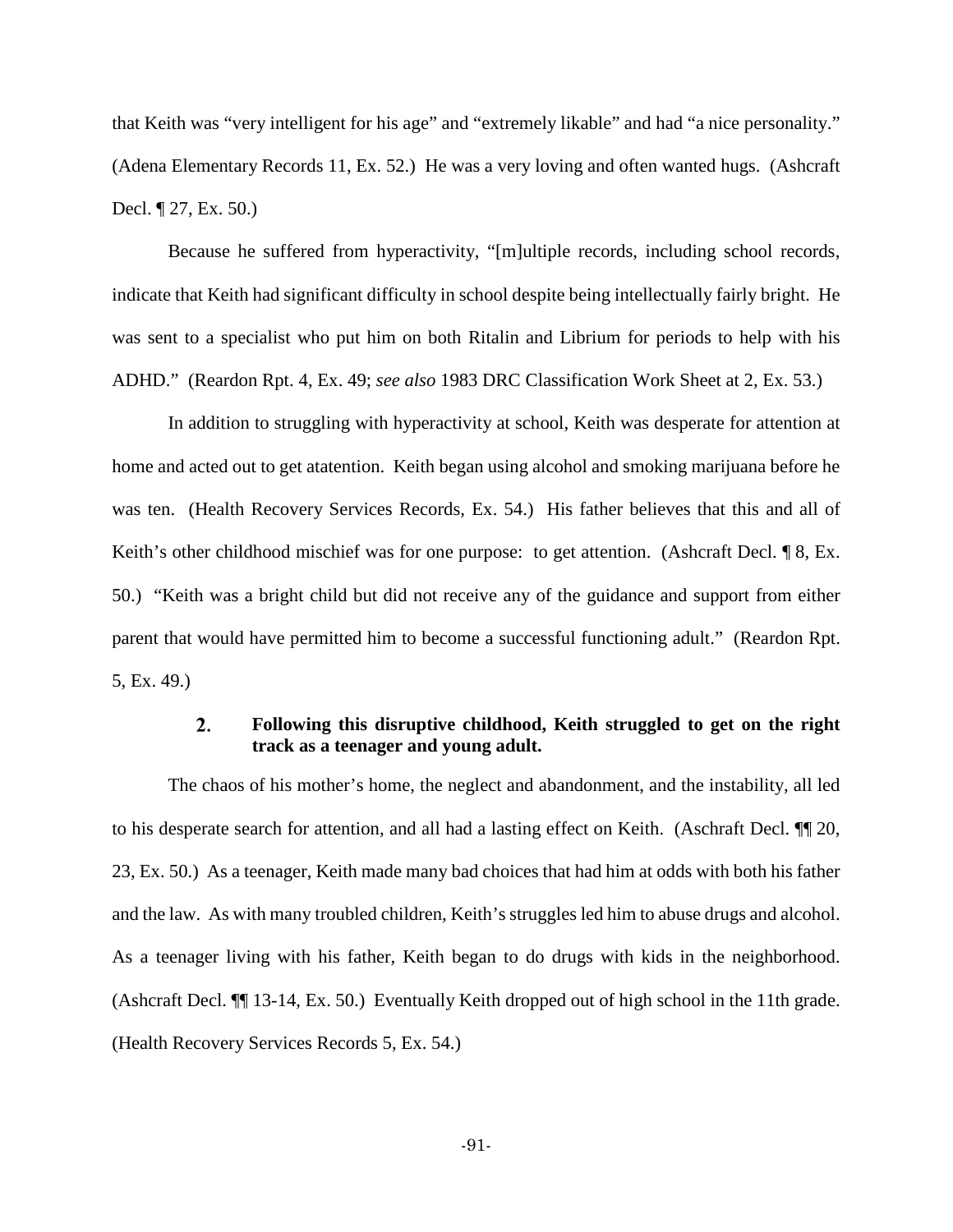Keith would misbehave to get attention, knowing he would be caught. Once, Keith's stepmother bought a hunting gun and Keith took it. When Alfred asked for it, Keith simply went up in the woods where he had it hidden and gave it back. (Ashcraft Decl. ¶ 11, Ex. 50.) Keith stole things just to steal them. When he was a juvenile, he took his father's car and drove to Virginia before being caught and returned to Ohio. (1983 DRC Classification Work Sheet, Ex. 53.) He was also charged with being an unruly child for running away from home which placed him in the juvenile court system. (*Id*.) Being put in the juvenile justice system made Keith believe that no one in his family—especially his father—cared about him. (Ashcraft Decl. ¶ 25, Ex. 50.)

Keith was placed on probation. (1983 DRC Classification Work Sheet, Ex. 53.) He was soon caught using illegal drugs in a violation of the terms of his probation. (*Id*.) Keith was ordered into a residential drug treatment program. (*Id*.) During the month he spent at Bassett House, a drug treatment and counseling program, in 1981, Keith told counselors "about the fact that he couldn't understand why he couldn't control his drug use." (Health Recovery Services Records 9, Ex. 54.) Keith was frustrated at his inability to quit using drugs on "will power alone." (*Id*.)

At the time of his admission, Keith was drinking heavily and abusing numerous illegal drugs as well as over-the-counter drugs such as valium and Percodan; his drug and alcohol abuse had started before he was ten years old. (*Id*. at 17.) Leading up to this treatment, Keith had been arrested three times in two years—all while Keith was under the influence of drugs and/or alcohol. (*Id*. at 5.)

As a teenager, Keith acknowledged in counseling sessions that family turmoil "triggered his desire to get high." (*Id*. at 8.) Keith admitted to being depressed. (*Id*.) Keith talked about his parents' divorce and stated that he felt as if he "didn't belong" with his family, because his father denied paternity and his mother was never around. (*Id*. at 12.) Keith avoided a counseling session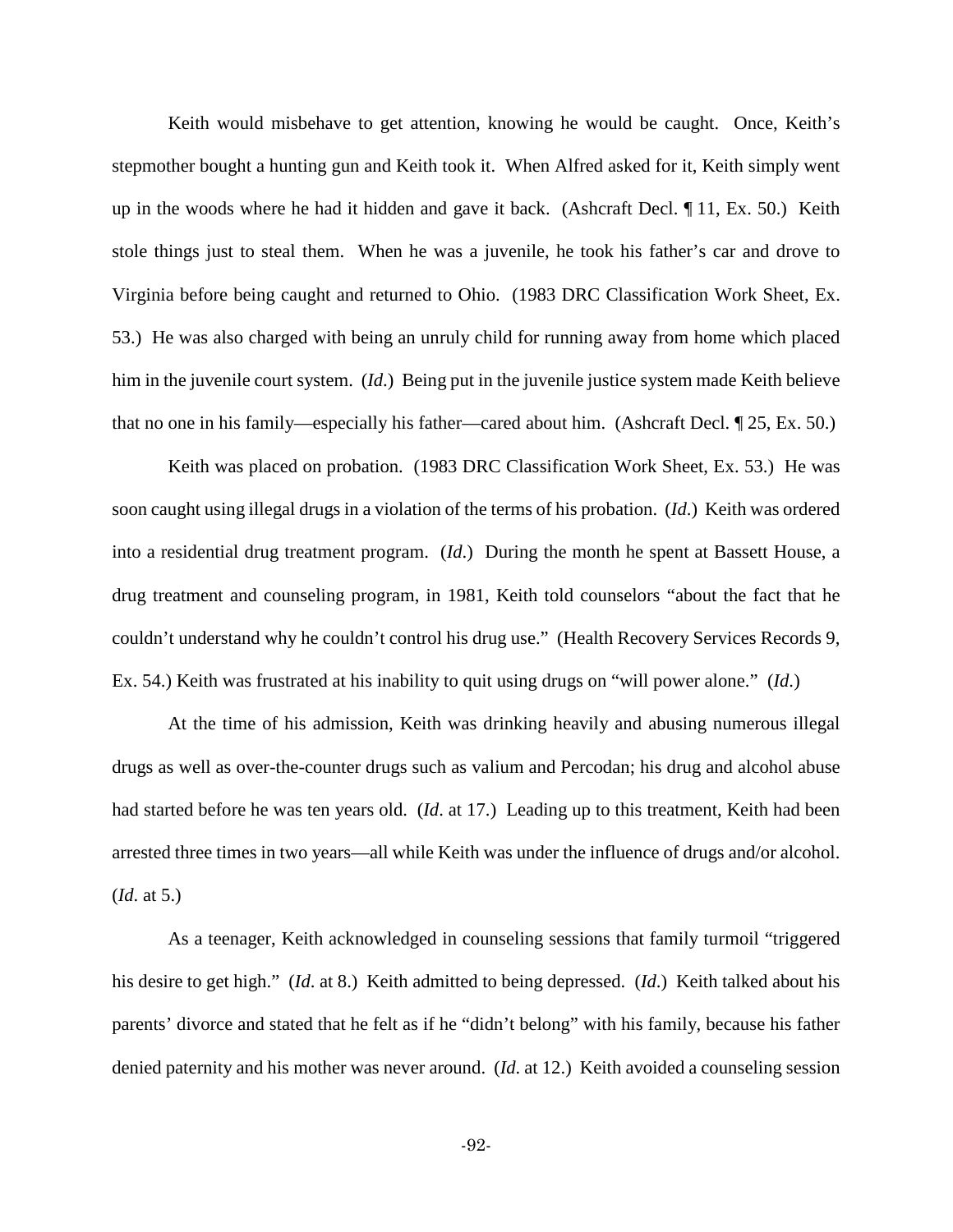designed to explore the origins of his drug use because of the "painful feelings that accompany this exploration." (*Id.* at 14.)

Keith started this program "with a positive attitude" but soon began to resist treatment, which led to his removal from the program, when he engaged in a fight in which both juveniles "were equally responsible for provoking." (*Id.* at 22, 25.) Because Keith left drug treatment program without permission from the juvenile court, he was placed in the Buckeye Youth Center for six months. (1983 DRC Classification Worksheet, Ex. 53.)

### **Keith's struggles with drugs, alcohol, and the law continued as an adult,**   $3.$ **leading to three relatively short incarcerations.**

In 1982, Keith was indicted on felony charges of burglary and grand theft, which resulted in his first prison sentence. (Ross Cty. Indictment, Ex. 55.) These are obviously serious charges on their face, but this crime was rooted in family dysfunction.

Keith was accused of burglarizing his father's home, where Keith had been living, and stealing a .22 caliber rifle he had frequently used to go hunting. (Oct. 26, 1982, Motion to Reduce Bond, Ex. 56; Bill of Particulars, Ex. 57.) Keith believed these charges would be quickly resolved. As his attorney noted in the motion to reduce bond, "this is not hard-core theft." (Motion to Reduce Bond, Ex. 56.) Keith's actions, it was argued, "may be no more than a misunderstanding or an interfamilial squabble." (*Id*.) However, Keith's father insisted on pressing charges and was prepared to testify against his son. (Praecipe for Subpoena, Ex. 58.) As a result, the prosecutor would not drop the charges. Only nineteen years old and unable to afford bond, Keith spent over six months in the Ross County Jail awaiting the completion of proceedings against him. (Judgment Entry of Sentence, Ex. 59.)

Keith pleaded guilty to both felonies, burglary and grand theft. (Plea of Guilty, Ex. 60.) The prosecution agreed not to object to minimum concurrent sentences. (*Id.* at 3.)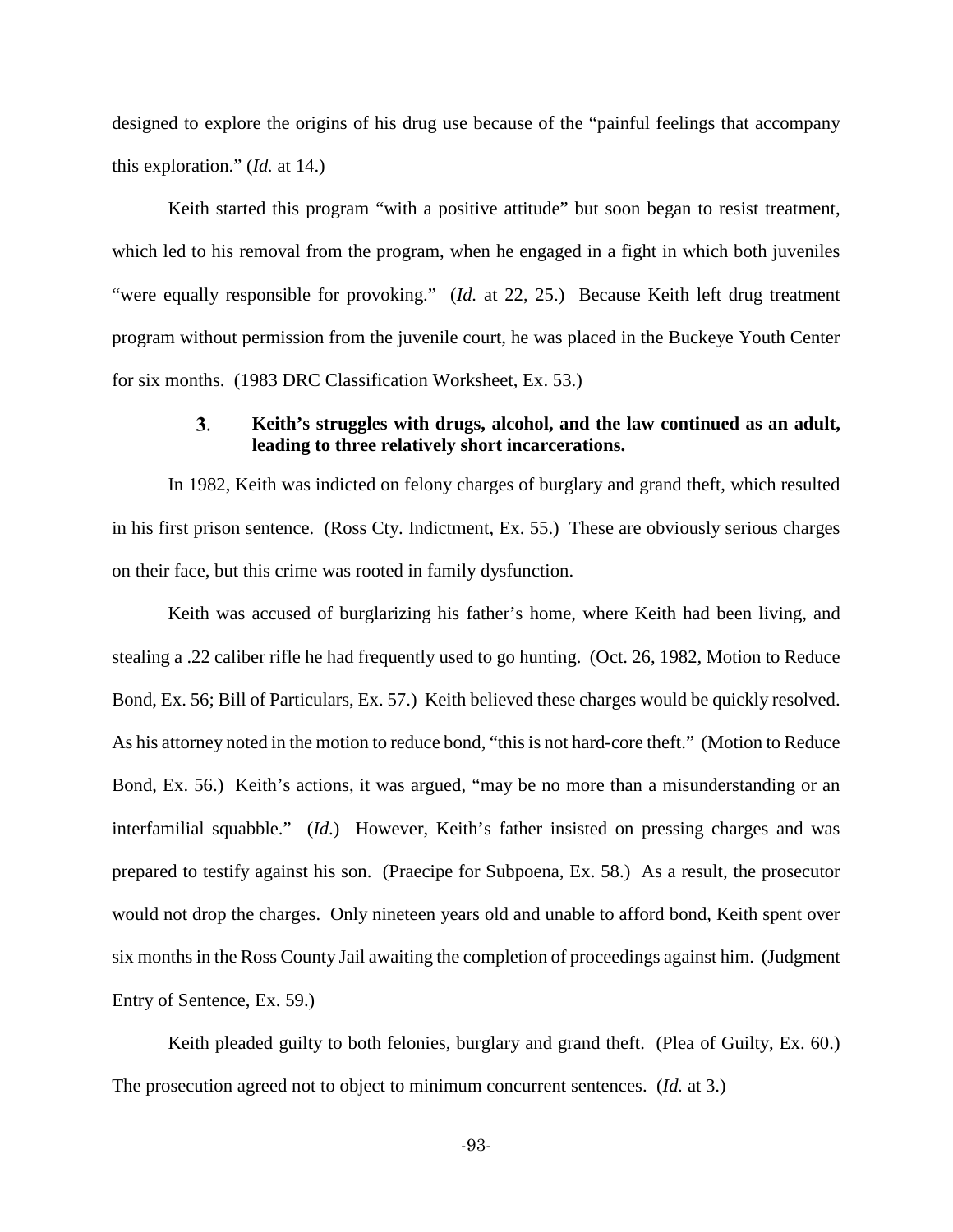A pre-sentence psychological evaluation of Keith recognized that "it would appear that he has been maladjusted most of his life." (Ross Cty. Psych. Eval., Ex. 61.) During the evaluation, Keith "put a lot of emphasis upon the poor relationships between his parents and himself." (*Id*.) The evaluator also determined that Keith was "clearly hyperkinetic." (*Id.*) Hyperkinesia is similar to ADHD and is characterized as a state of excessive restlessness, impulsivity, and a short attention span.<sup>[8](#page-93-0)</sup>

Keith was sentenced to two years in prison for the burglary conviction and one year for the grand theft conviction, and was transferred to the Ohio State Reformatory on April 6, 1983. (Judgment Entry of Sentence, Ex. 59.) While awaiting sentencing, Keith also pleaded guilty in Pickaway County to passing bad checks. (2.17.1983 Journal Entry Changing Plea, Ex. 62.) He received a sentence of one year to run concurrent with his Ross County conviction. (3.31.1983 Entry, Ex. 63.) He was paroled in November 1983, shortly after turning twenty.

### 4. **In his twenties, Keith struggled to get his life in order. He was arrested multiple times for nonviolent theft offenses.**

When Keith was released from prison, he was a twenty-year-old high school dropout, a convicted felon, with a serious untreated addiction to drugs and alcohol. He struggled with hyperactivity, a condition that made everyday life situations more challenging than they were for others, and with substance abuse. As a convicted felon, Keith also faced a host of sanctions and disqualifications that placed additional burdens on him as he attempted to readjust to society.

Given these circumstances, Keith's chances of leading a normal, productive life decreased dramatically. Keith's father "noticed a huge difference" in Keith after he returned home from prison, and Alfred attributed that to sobriety. (Aschraft Decl. ¶ 17, Ex. 50.) But things went

l

<span id="page-93-0"></span><sup>8</sup> *Available at* www.nimh.mih.gov/health/topics/attention-deficit-hyperactivity-disorderadhd/index.shtml.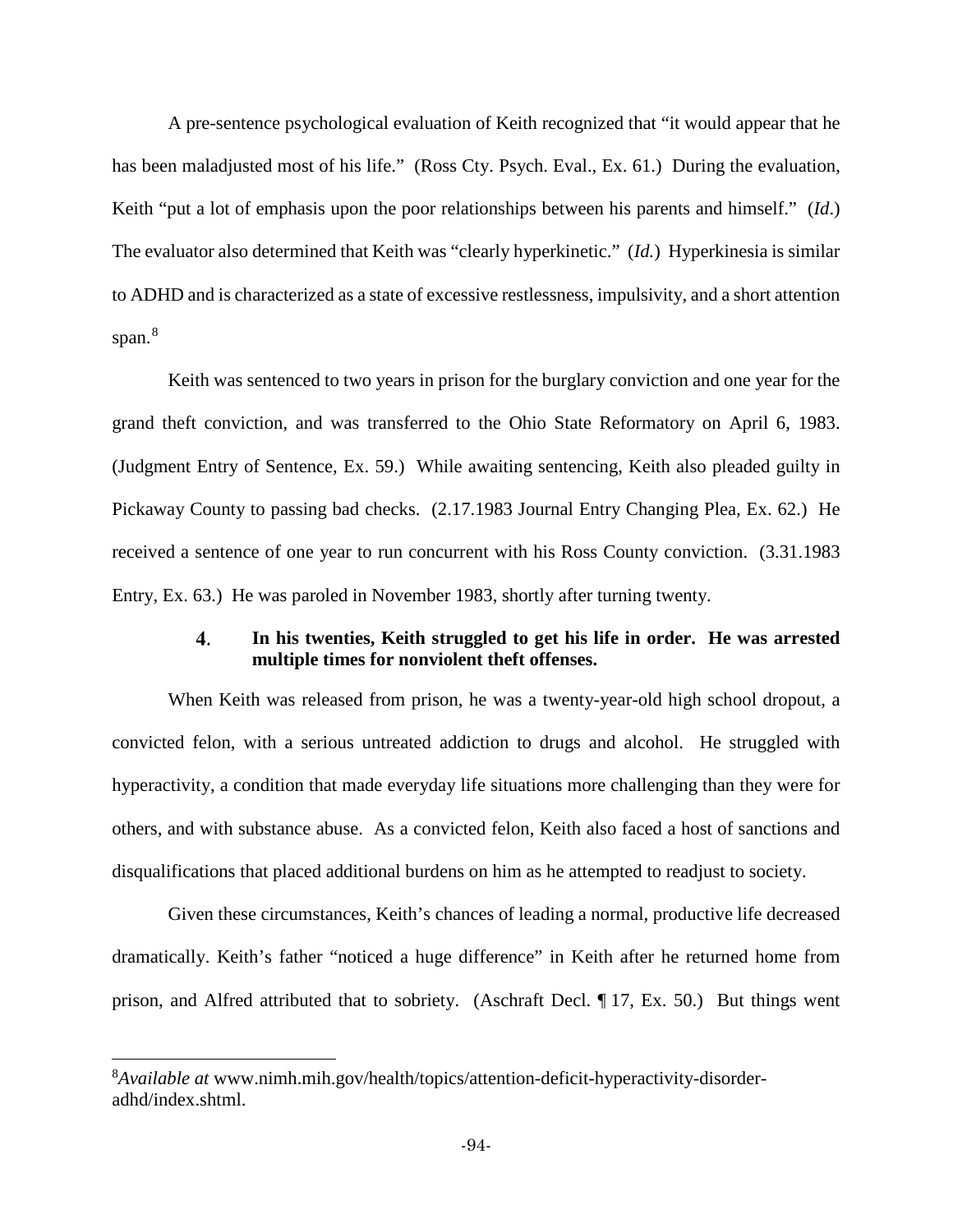downhill when Keith started abusing substances again. (*Id.*)Within five months of his release, Keith was "drinking frequently and heavily" and soon found himself in trouble with the law again. (6.28.1984 Forensic Evaluation, Ex. 64.) On May 17, 1984, Keith was arraigned in Pike County, Ohio on charges of Breaking and Entering, Receiving Stolen Property, and Grand Theft arising out of theft of nine chainsaws. (*Id*.) Keith admitted to drinking on April 12, 1984, the day the crime occurred. (*Id.*)

Several months after being arrested, Keith attempted suicide by slitting his wrist with a razor blade. (Pike Cty. Offense Report at 4, Ex. 65.) There were five cuts on Keith's forearm approximately 1½ to 2 inches long. (*Id*.) Sixty-five stitches were required to close the wounds. (*Id*.) Keith received no counseling or psychological treatment following this attempt.

This suicide attempt prompted multiple evaluations to determine Keith's competence and sanity. An evaluation conducted on August 15, 1984, noted that Keith "explained that he felt that he would have no life left that he could resume following a long prison term." (8.15.1984 Forensic Evaluation Ex. 66.) Keith eventually pled guilty to Receiving Stolen Property. (10.19.1984 Entry, Ex. 67.) On October 19, 1984, Keith was sentenced to six months in prison. (*Id*.)

All of these convictions were for nonviolent monetary crimes, all of which Keith has stated he has no excuse for and deeply regrets.

Keith was furloughed in April 1985, but he violated by leaving without permission and failed to return. Another poor decision Keith entirely regrets. "When Keith talks about his earlier convictions, he refers to himself as stupid and expresses sadness and regret." (McCready Decl.  $\P$  12, Ex. 10.)

### 5. **Following his release from prison in 1990, Keith was motivated and determined to get his life on the right track.**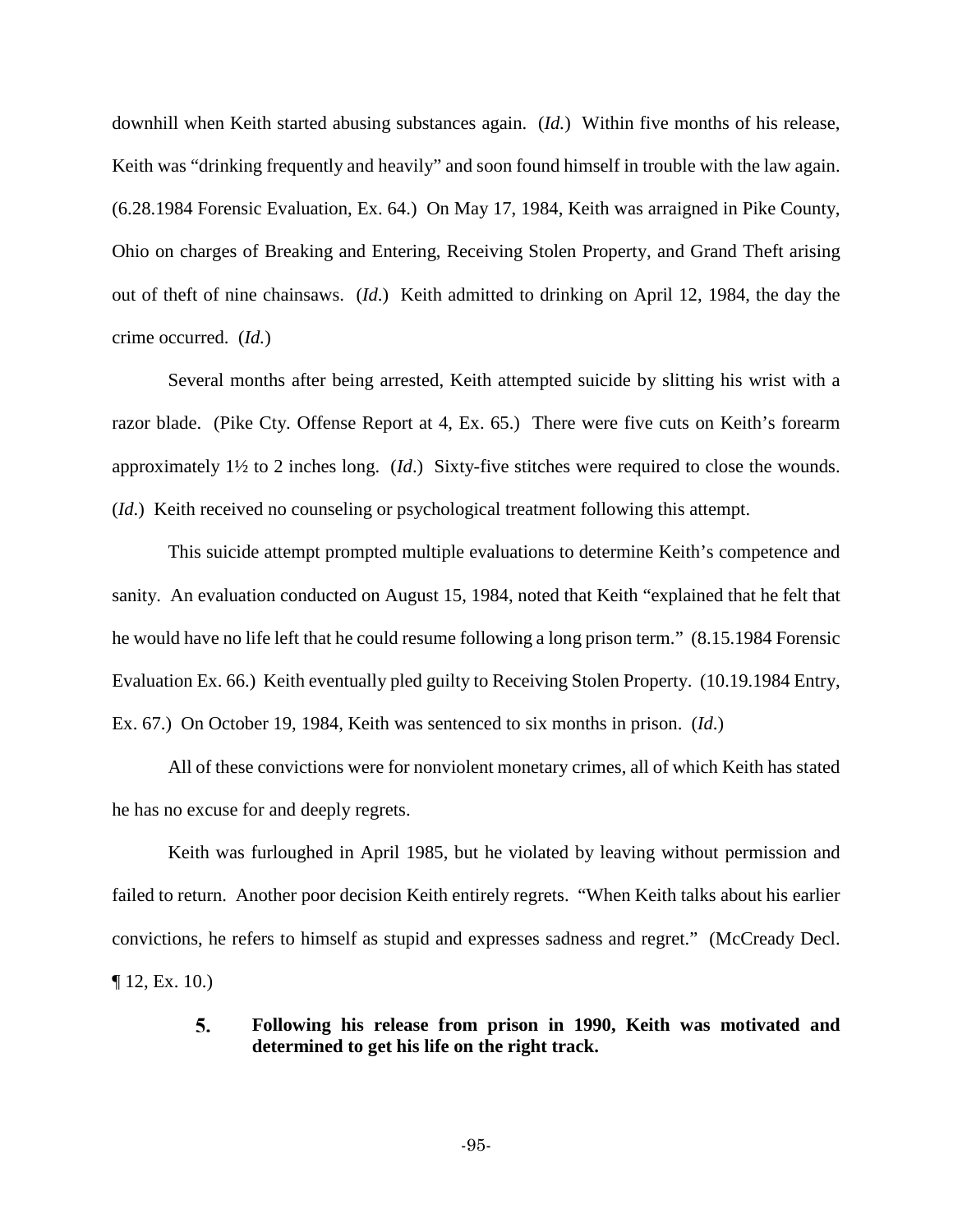Between 1985 and 1987, Keith met and fell in love with Tabatha Keith, a troubled woman who was escaping abusive relationships, and who also had a troubled relationship with her family. In 1987, Keith was sentenced to prison for three years because he absconded from furlough in 1985. He was arrested in February 1987 just days after their oldest son Sean was born. While incarcerated, Keith had deep with regret for leaving his family. While Keith was incarcerated, Tabatha became addicted to crack and heroin, lost custody of their son, and resorted to prostitution for income. (Hilliard Aff. ¶ 3, Ex. 40; Thomas Aff. ¶ 2, Ex. 38.)

In 1990, when he got out of prison he was determined to get his life in order and his son back. (Hilliard Aff. ¶ 2, Ex. 40.) He married Tabatha, and they lived in their own apartment, and he owned a new truck. (*Id.*) Keith was "motivated." (*Id.*) Keith drove all over the Columbus area applying and interviewing for jobs. (*Id.*) He came home and talked to friends and family about how his interviews went. (*Id.*) He was ultimately successful in obtaining full-time employment. Keith was very excited in the direction his life was going. (*Id.*)

Those who knew Keith had positive things to say about him. Keith helped Theresa Thomas and her husband move into their new apartment. (Thomas Aff. ¶ 7, Ex. 38.) Another friend, Kim Hilliard, recalled that if Kim ever had any problems with his car, "Keith was willing to help in any way he could." (Hilliard Aff. ¶ 1, Ex. 40.) Keith also helped Kim find his dog when it was stolen out of his backyard. (*Id.*)

Tabatha's family "thought highly of Keith." (G. Keith Decl. ¶ 2, Ex. 68.) He was respectful of Tabatha and helped around the house on their visits to West Virginia. (*Id.*) On one such trip, Keith spent two days helping her parents put in a new driveway. (*Id.* ¶ 7.) "The only payment Keith received was a balony [sic] sandwich." (*Id.*)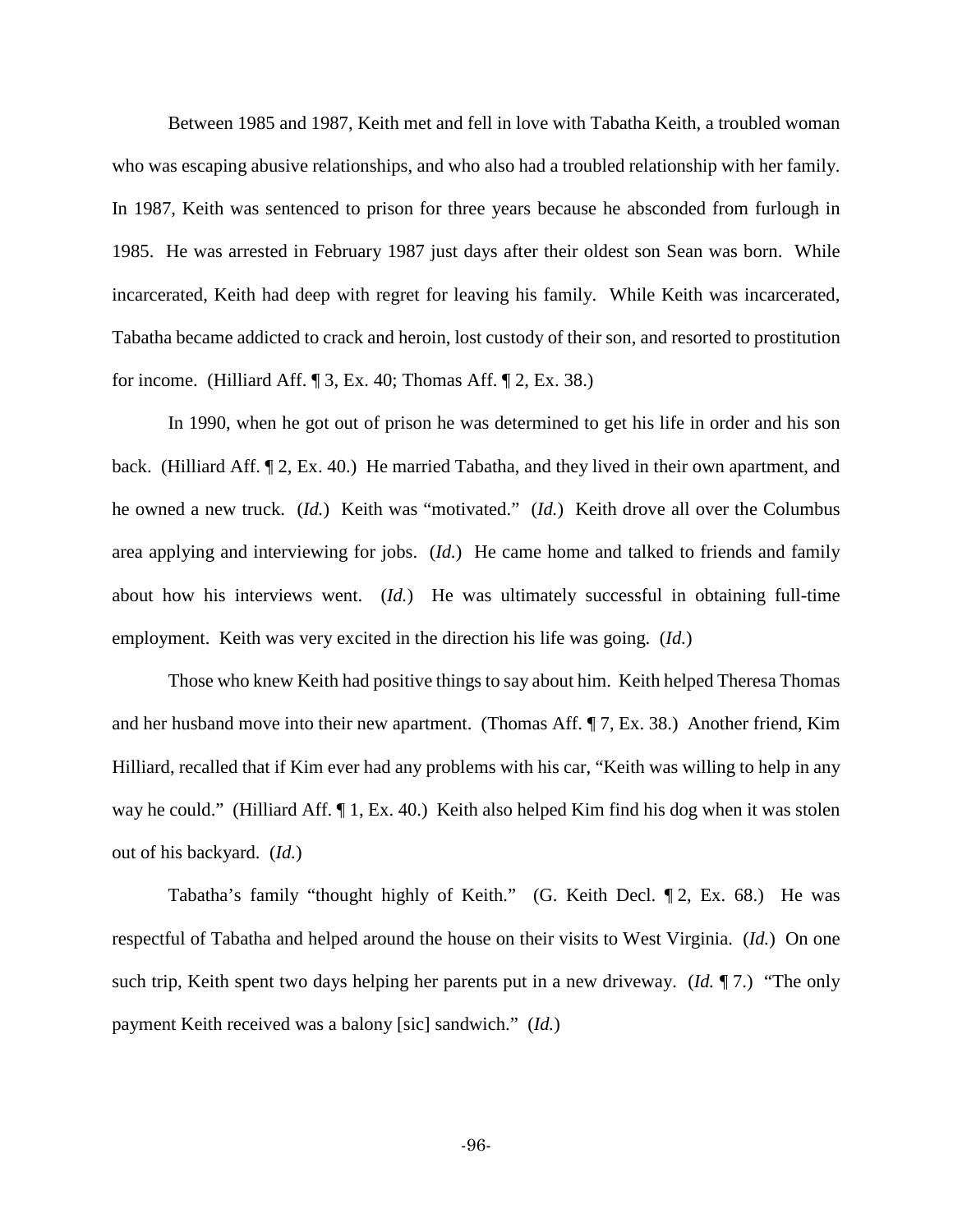During this period, Tabatha's brother, Gary Keith, moved to Columbus to live with Keith and Tabatha. (*Id.* ¶ 3.) Keith got Gary a job at the factory where he worked. (*Id.*) Keith was a supervisor and Gary's boss. (*Id.* ¶ 4.) Gary said that Keith "was a very hard worker and led by example." *(Id.* 14.) When Keith's truck broke down and they had no way to get to work, Keith woke Gary up two hours early and they walked several miles to the factory together. (*Id.* ¶ 5.) During the time Gary lived with Keith, Keith was committed to working, paying bills, and treating Tabatha well, despite Tabatha's drug abuse. (*Id.* ¶ 6.) Gary recalled Keith had a great sense of humor, but "at the same time [Keith was] serious about helping out the people in his life." (*Id.*  $\P(8.)$ 

Keith lent a hand to his stepbrother, Michael Parsons, during this time as well. Keith invited Michael to live with Keith and Tabatha for a few months. (M. Parsons Aff. ¶ 6, Ex. 39.) When Michael needed a job, Keith got Michael a job working at the company where Keith worked; Keith was a supervisor with at least 20 people working under him. (*Id.* ¶ 4.) Keith always made sure the employees worked well together. (*Id.*) If there were arguments between coworkers, Keith was "very good at resolving those disputes." (*Id.*) Keith was also generous with others, helping colleagues whenever he could. (*Id.* ¶ 5.) He loaned people money and gave people rides. (*Id.*  ¶ 2.) Keith was "considerate," "kind," "loving," had "a great sense of humor," and went "out of his way to help anyone in need." (*Id.*  $\P$ [2, 5.) Michael got to know Keith well, understood his personality, and saw someone with "a good heart and a good mind." (*Id.* ¶ 10.)

"At the same time Keith was getting his own life back in order, he was also trying to motivate his wife, Tabatha, to do the same." (Hilliard Aff. ¶ 3, Ex. 40.) Keith loved Tabatha and wanted her to get sober. (M. Parsons Aff. ¶ 7, Ex. 39.) But "[a]ll Tabatha cared about were drugs." (Id. ¶ 7.) Tabatha was "the wild one" (G. Keith Decl. ¶ 9, Ex. 68), "the dominant personality" of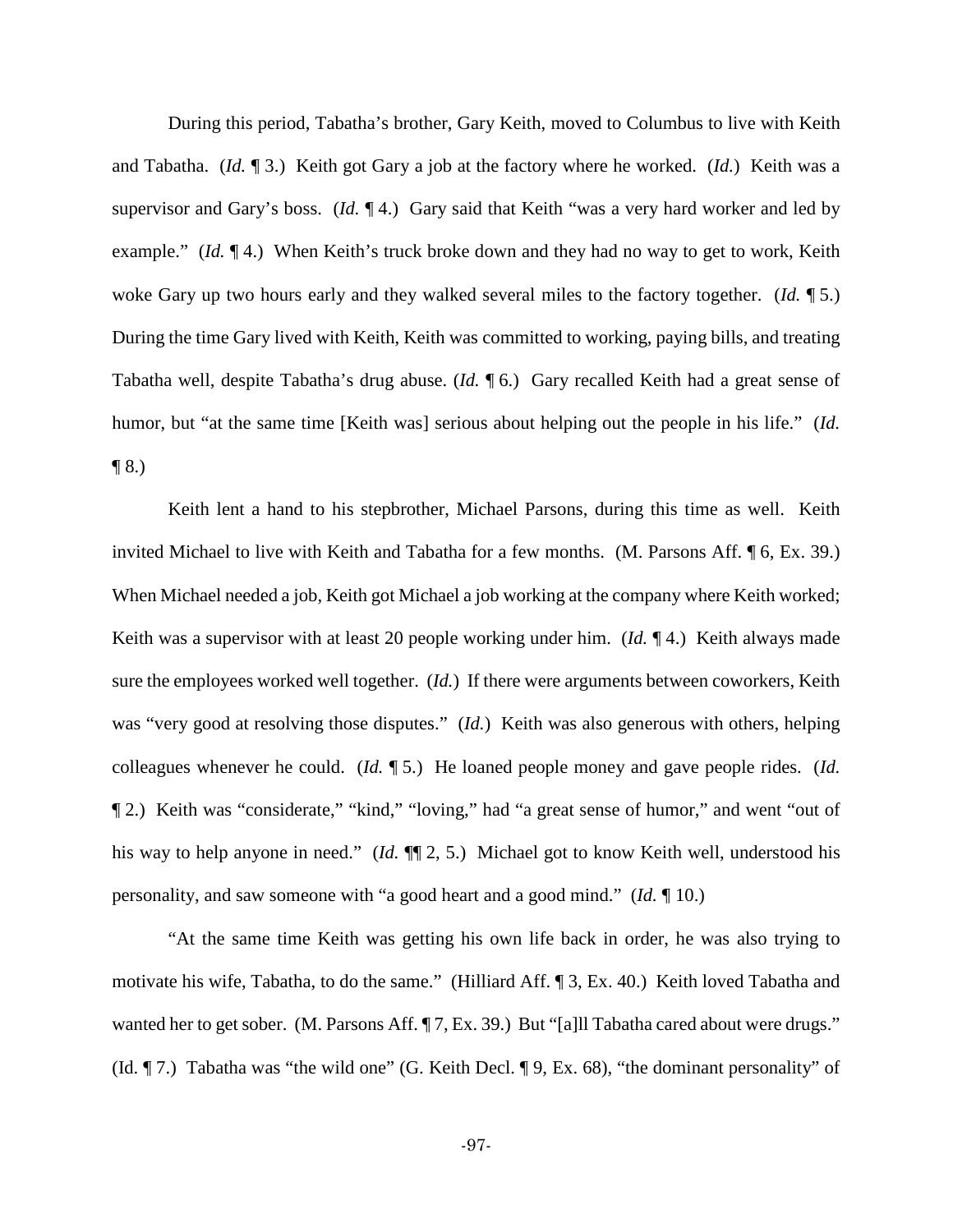the couple, and manipulative. (Hilliard Aff. ¶ 5, Ex. 40.) She would scream at Keith for drug money and "get violent" if she did not get money. (M. Parsons Aff. ¶ 8, Ex. 39; Thomas Aff. ¶ 4, Ex. 38.) Tabatha "was always strung out on drugs," and she "resisted Keith's efforts to [help her] stay clean." (Hilliard Aff. ¶ 3, Ex. 40.) She would "disappear[] for days at a time" on "drug binges" and steal the money Keith had saved from working. (M. Parsons Aff. [6, Ex. 39.) Tabatha's "entire life revolved around crack and heroin and stealing money from people she met on the street," mainly prostitution. (Hilliard Aff. ¶¶ 3-4, Ex. 40; *see also* Thomas Aff. ¶ 2, Ex. 38.) Looking back at their relationship, their friend noticed that "Keith loved Tabatha very much but all she loved was drugs." (Hilliard Aff. ¶ 3, Ex. 40.) That same friend described Tabatha as "erratic, violent, and mentally unstable" (*Id.* ¶ 4), while another said she was "very violent, unstable, and paranoid," even once threating that friend with a knife (Thomas Aff. ¶ 3, Ex. 38).

Tabatha was involved in a lot of illegal activity, but she would get protection from the Columbus police. (Thomas Aff. ¶ 6, Ex. 38; Hilliard Aff. ¶ 7, Ex. 40.) Both Keith and Tabatha had purchased drugs from Cubans in the neighborhood who ran a drug house, but Tabatha was "a lot more involved" than Keith. (Thomas Aff. ¶ 5, Ex. 38.)

At the time of Richard Myers murder, Keith was trying to raise money to get Tabatha to West Virginia for rehab, while Tabatha continued to steal money for drugs. Trying to help Tabatha proved too much for Keith: he ultimately succumbed to drug use too, and to committing forgery, theft, breaking and entering, and receiving stolen property as well as participating in this crime. (1991 Arrest Record, Ex. 69.)

When Gary Keith, Tabatha's brother, heard Keith had been arrested for murder he was "blown away." (G. Keith Decl. ¶ 10, Ex. 68.) He "could never imagine Keith being capable of a violent crime towards anyone." (*Id.* ¶ 10.) Michael Parsons was also "stunned" and "assumed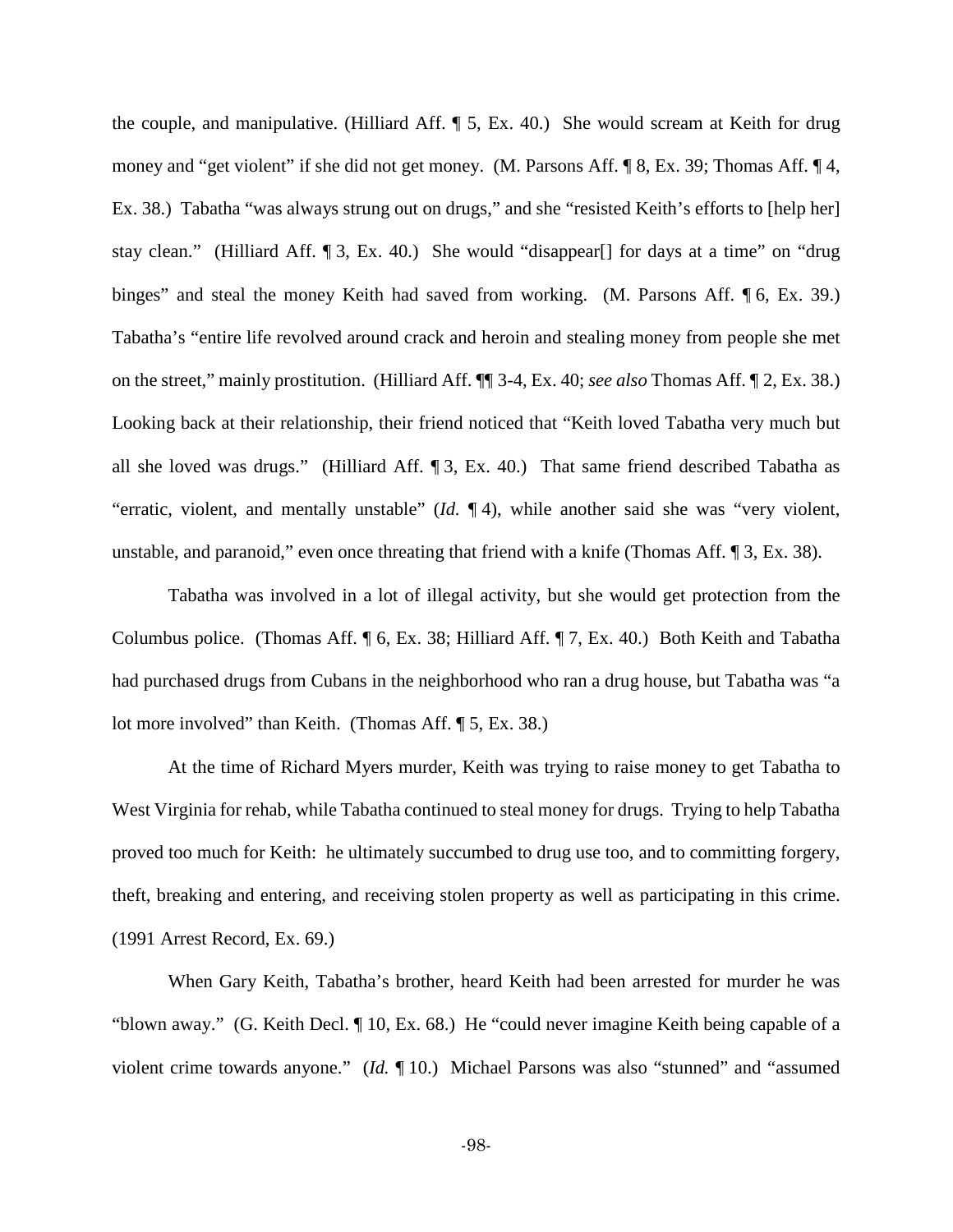there had to be a mistake." (M. Parsons Aff. ¶ 10, Ex. 39.) He "could not imagine Keith killing someone." *(Id.* 10.) "From working and living with Keith," Michael knew Keith as someone who "was all about resolving disputes, making things work out, and helping people." (*Id.* ¶ 10.)

### B. **Keith's life as a death row prisoner has been positive, productive, and nonviolent.**

Over the last twenty-six years, Keith has been a positive, productive, and nonviolent inmate. Keith's institutional record is addressed extensively in Section I of this Application. That section shows that Keith's institutional record constitutes an independent ground for a positive clemency recommendation. It is also relevant to demonstrate that Keith is not among society's worst of the worst.

Keith's positive behavior in prison is consistent with how he was remembered by those who knew him best when he was free. As he was trying to get his life together on the outside, he was always willing to help those in need: his friends, coworkers, and family. In prison, Keith has consistently shown empathetic behavior and worked hard to make life easier for his fellow inmates on death row, but also for correction officers and prison staff. Though the opportunities to help are limited when confined to death row, Keith has made a positive impact on others while incarcerated and will continue to do so if he is not executed.

Of everyone in Keith's family, he has always been closest with his mother, Connie. Despite the circumstances of his childhood, Keith has forgiven his mother and loves her very much. She is in poor health and struggles because she cannot see Keith as much as she would like. When Keith was moved to Chillicothe Correctional Institution, visiting became easier for his mother because she lives nearby in Frankfort, Ohio. (C. Parsons Aff. ¶ 18, Ex. 13.) Connie's health has deteriorated, however, and she is now unable to visit the prison. Keith, however, calls regularly to check on her and he sends her cards and artwork that he has created. (*Id.* ¶¶ 18-19.) Keith "goes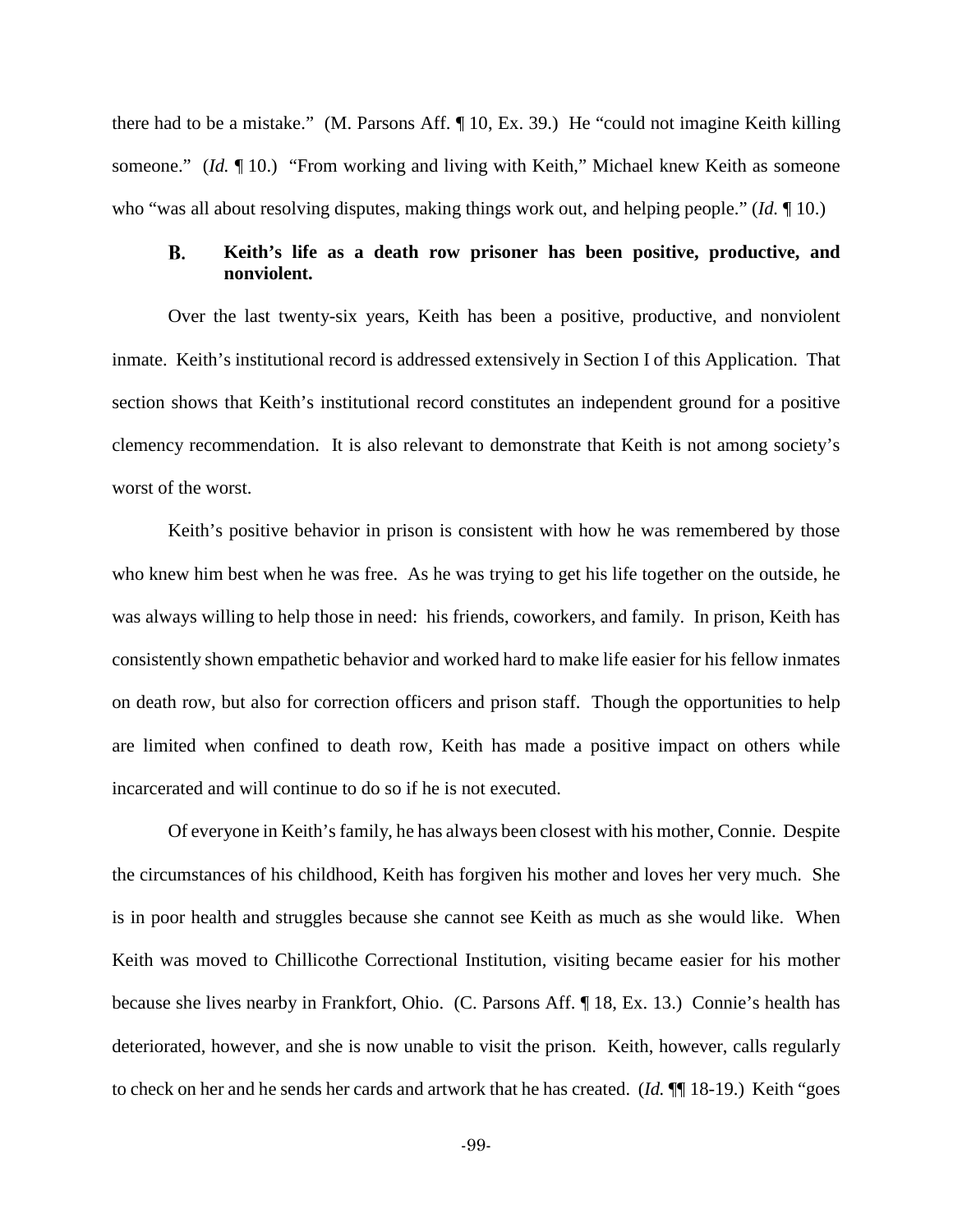out of his way to make [his mother] happy," even from prison. (*Id.* ¶ 18.) Connie says he Keith has had a hard life but "has a good heart." (*Id.* ¶ 18.) Connie loves her son, wishes for him to be granted clemency, and will continue to support him if he is. (*Id.* ¶ 19.) If her son were to be executed, she feels as though part of her would die with him. (*Id*. ¶ 19.)

Keith's son, Sean Keith, has never had the opportunity to get to know his father very well. (S. Keith Decl. ¶ 10, Ex. 41.) They do write and Keith tries to be a part of his son's life the best he can from death row. (*Id.*) Sean wishes that his father be granted clemency so that he could visit him and stay a part of his life. (*Id.*)

Keith also stays in touch with his stepbrother, Michael Parsons. "Even though we are not related by blood, Keith is still close to me and looks at me like I am his little brother. And I continue to look at Keith as my older brother." (M. Parsons Aff. ¶ 12, Ex. 39.)

Keith remains a positive force in the lives of other friends and acquaintances. Doug McCready began visiting Keith on a regular basis through an initiative at his church called "Ministry of Presence." (McCready Decl. ¶ 2, Ex. 10.) The program was designed not to be religious, but to create an opportunity for men on death row to connect with men from the outside to have everyday conversations and help the condemned man "feel like a human being for a short period of time." (*Id.* ¶ 4.)

Doug has spent over 175 hours visiting with Keith and they "have developed a strong relationship." (*Id.* ¶ 10.) Keith always asks about Doug's family and has mailed Doug some of his paintings and an incredible cross. (*Id.* ¶ 7.) And at Keith's request, Doug has sent flowers to Connie for Mother's Day. (*Id.* ¶ 7.) During their visits, Doug finds Keith to be "engaging, genuine, thoughtful, and compassionate." (*Id.* ¶ 8.) Keith is often reflective about his troubled childhood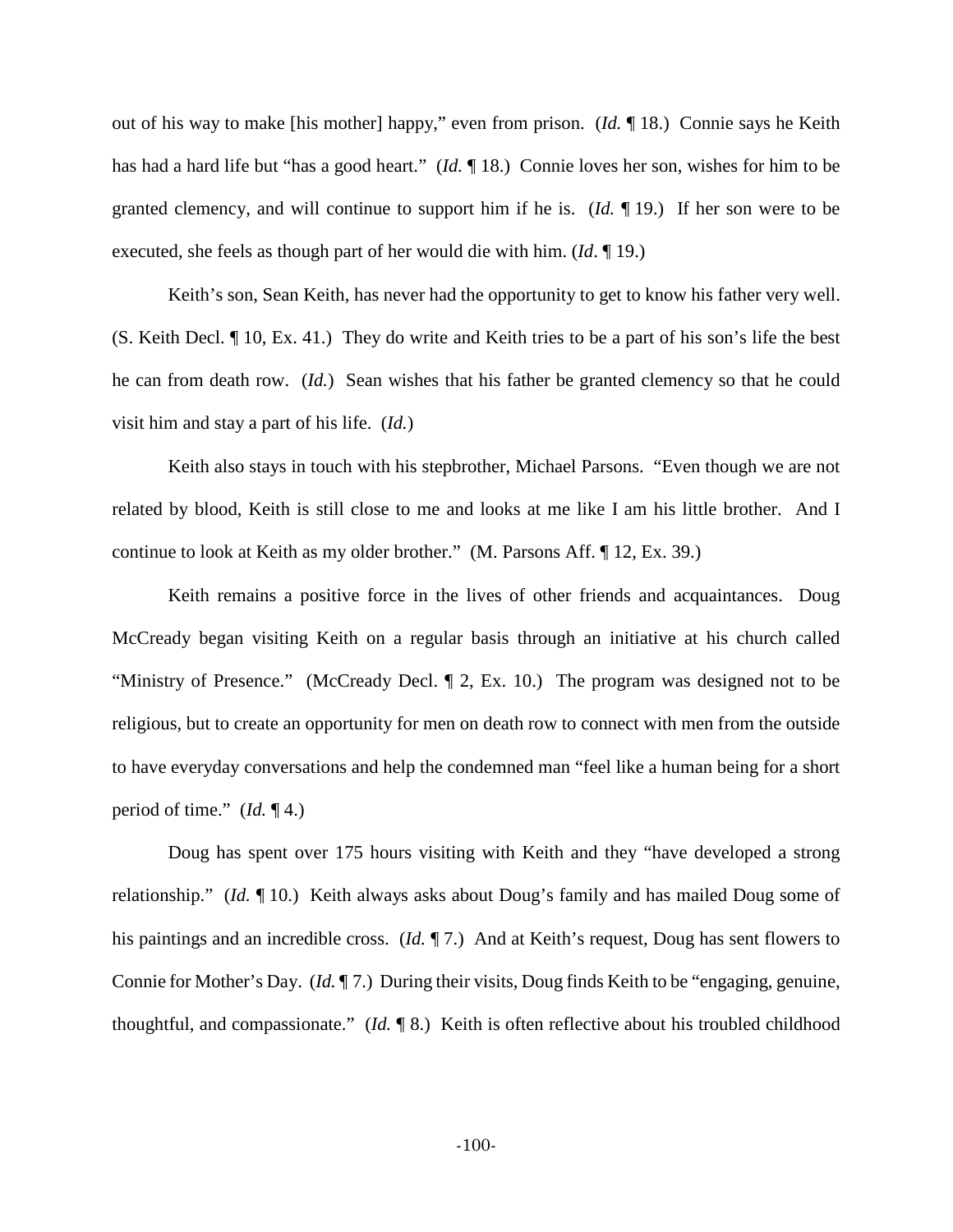and becomes very emotional when he talks about what an impact his upbringing had on him. (*Id.*   $\P$  8.)

Doug also knows that "Keith is very sincere about working to become a better human being." (*Id.* 10.) For example, the four-day Kairos religious program had a profound effect on Keith. *(Id.*  $\P$  10.) The program's mission is to inspire incarcerated men to become impactful and productive citizens. (*Id.* ¶ 10.) Keith talks about how the program has made him think more clearly and become more productive in his own life. (*Id.* ¶ 10.)

Despite moving to Colorado for work, Doug has continued to visit Keith and maintain contact with him. (*Id.* ¶ 3.) When Doug visits, Keith "is always smiling, cordial, and polite" with everyone inside the prison. (*Id.* ¶ 5.) Doug has observed that Keith's relationship with the guards seems "easy and respectful." (*Id.*)

Doug and Keith "talk about everything you can imagine," including reading, technology, fishing, and current events. (*Id.* ¶ 6.) Doug appreciates how open and direct his conversations with Keith are. (*Id.* 11.) His conversations with Keith have made Doug reflect on the finality of all our lives and now he strives to be more open and direct with his own friends and family. (*Id.*  ¶ 11.) Doug is a well-educated, successful, religious, family man and has enough life experience to say he truly believes that Keith, as the man he is today, is deserving of clemency. (*Id.* ¶ 15.) Doug is "proud to call [Keith] a friend." (*Id.*)

Another successful and devoted family man, Kevin Biller, regularly emails and visits Keith. (Biller Decl.  $\P$ , 1, 6, Ex. 11.) Kevin lives in Columbus and visits once or more a month depending on his schedule. (*Id.*) Although they met because of an ad in a church newsletter, their visits are not religious. (*Id.* ¶ 7.) Instead, they "focus on [their] common humanity." (*Id.* ¶ 9.)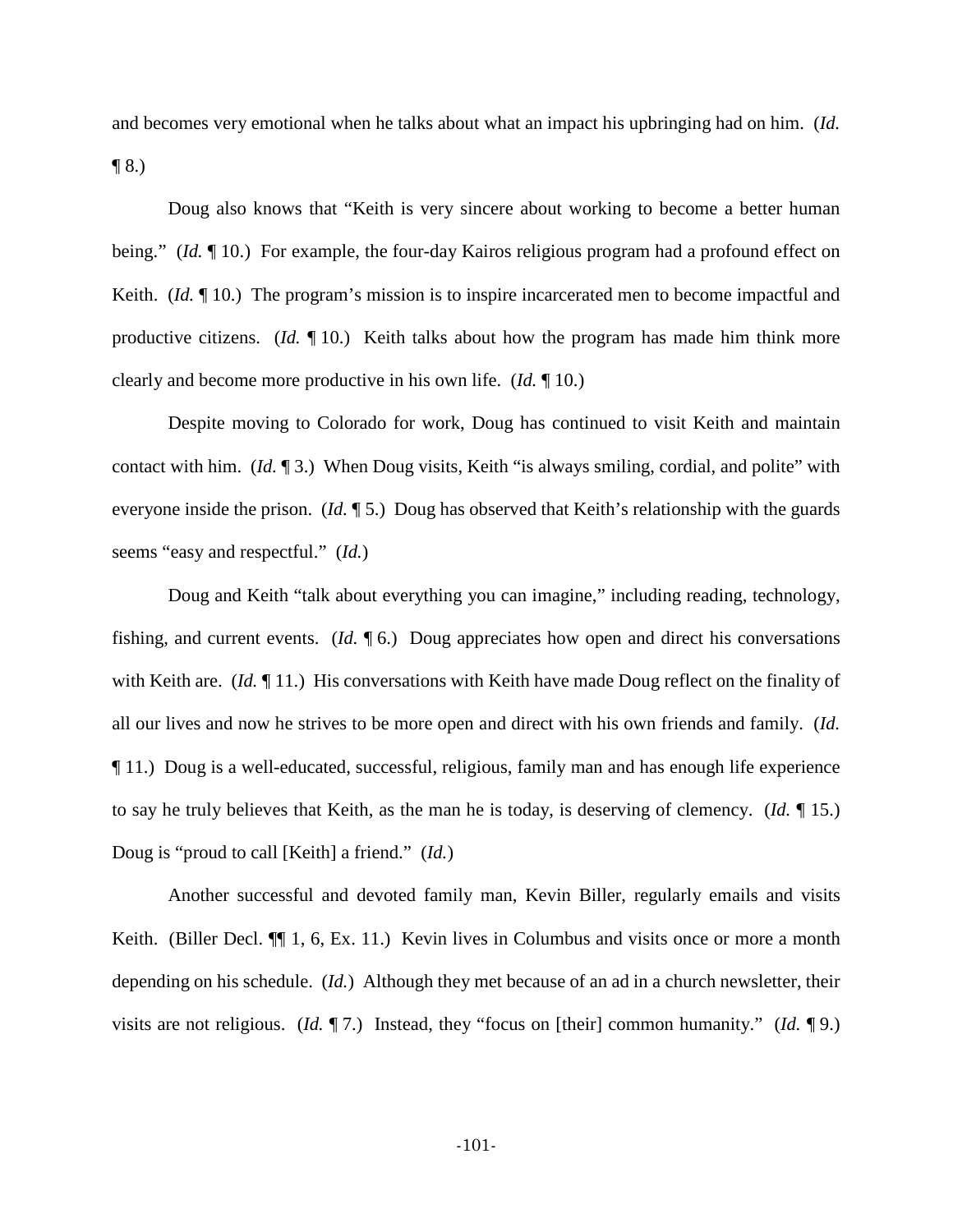They discuss deep feeling about life and existence, their childhoods, cars, building things, music, and TV. (*Id.* ¶ 9.)

The two share a comfortable familiarity that lets them speak with no pretension. Kevin shares personal things with Keith, and Keith gives him good advice. (*Id.* ¶ 19.) He always feels better on his drive home than he did on his drive there. (*Id.* ¶ 19.) Keith has strong insights into human nature. (*Id.* ¶ 20.) Keith has met Kevin's wife, who is a pilot, and they really clicked. (*Id.*  ¶ 13.) Kevin believes his 40-year marriage is actually stronger because of his talks with Keith.  $$ 

Correction officers have told Kevin that Keith is "one of the good guys" and a "mellow inmate who never causes any serious trouble." (*Id.* ¶ 22.) Based on what Kevin has seen firsthand, he "can tell [that Keith] likes serving as a mentor to younger inmates." (*Id.* ¶ 24.) Kevin's life experience of running a business and raising four children with his wife of forty years has taught him about charcter. (*Id.* 197.) Kevin knows Keith "is a very genuine human being" and "very compassionate." (*Id.*) "[I]t is obvious to" Kevin that Keith "works very hard to be a good citizen" while in prison." (*Id.*) Kevin is willing to speak on Keith's behalf at the clemency hearing because he believes so strongly in his request for clemency. (*Id.*)

Keith also has a very close relationship with a priest, Father Neil Kookoothe who states that:

> I have now known Keith for almost twenty years. He continues to introduce me to many other death row inmates in the cells around him. On a number of occasions, I have told Keith that he is probably the best spiritual director I have ever had. I don't think he understands what I mean by that, and I don't expect him to. But visiting Keith on death row and writing to the other inmates he introduces me to always leads to more personal reflection.

(Fr. Kookoothe Decl. ¶ 15, Ex. 12.)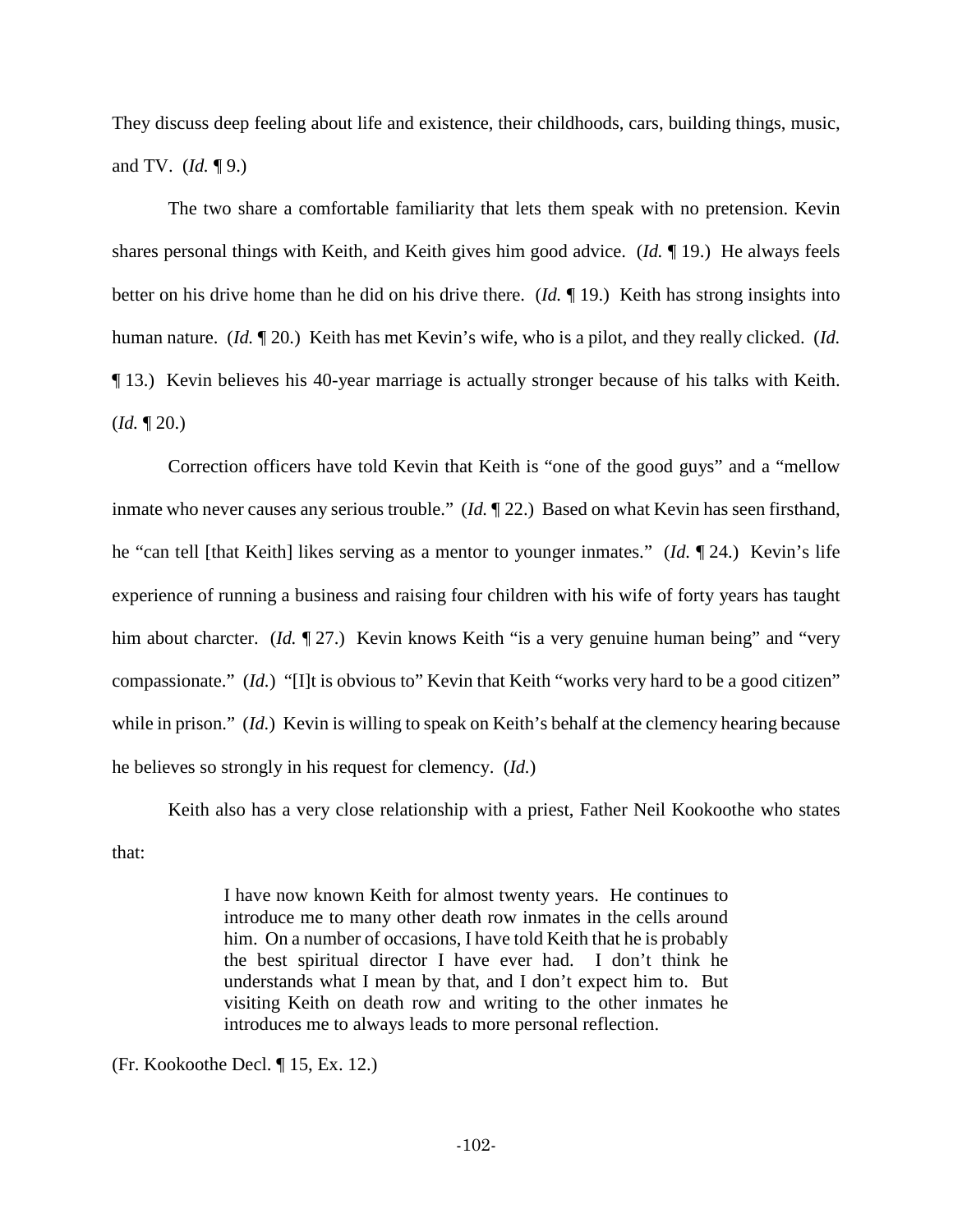Father Neil describes his friendship with Keith as a blessing thanks to the comfort Keith has provided to him in tough times. When Father Neil's mother died, "Keith was bothered very much by her death and the grief and sorrow I felt over that. Keith did his best to provide condolences to a friend from behind prison walls." (*Id.* ¶ 17.) Father Neil was "very touched" by sorrow and empathy. (*Id.*)

Based on what Father Neil has seen over the last twenty years, he believes Keith is an ideal candidate for clemency. Keith has shown "compassion and empathy that drives him to give back to others." (*Id.* ¶ 18.) At the conclusion of their visits, Father Neil always prays with Keith. "When I leave, I always place my hands over Keith's head and pray for him. Keith always says that is the highlight of his visit because he feels the power of God through my blessing." (*Id.* ¶ 16.)

If Keith is granted clemency, Father Neil believes "he will continue to reach out to others and help in any way he can." (*Id.*) This positive assessment from a priest who has counseled with Keith for over twenty years and who has worked with other death row inmates for whom he has not come forward with such an assessment or appeared before this Board should carry a substantial weight.

#### C. **Keith is deserving of clemency.**

Keith's life history is replete with the type of evidence that courts have repeatedly said is relevant to the jury's assessment of a defendant's moral culpability. Shuffled back and forth between a mother who married five different men and a father who denied paternity, Keith's development was stunted. He displayed signs of extreme anxiety at a very young age. This upbringing undoubtedly led to depression, mental health struggles, and poor coping mechanisms, which in turn led to his drug and alcohol abuse. These collective factors considered with the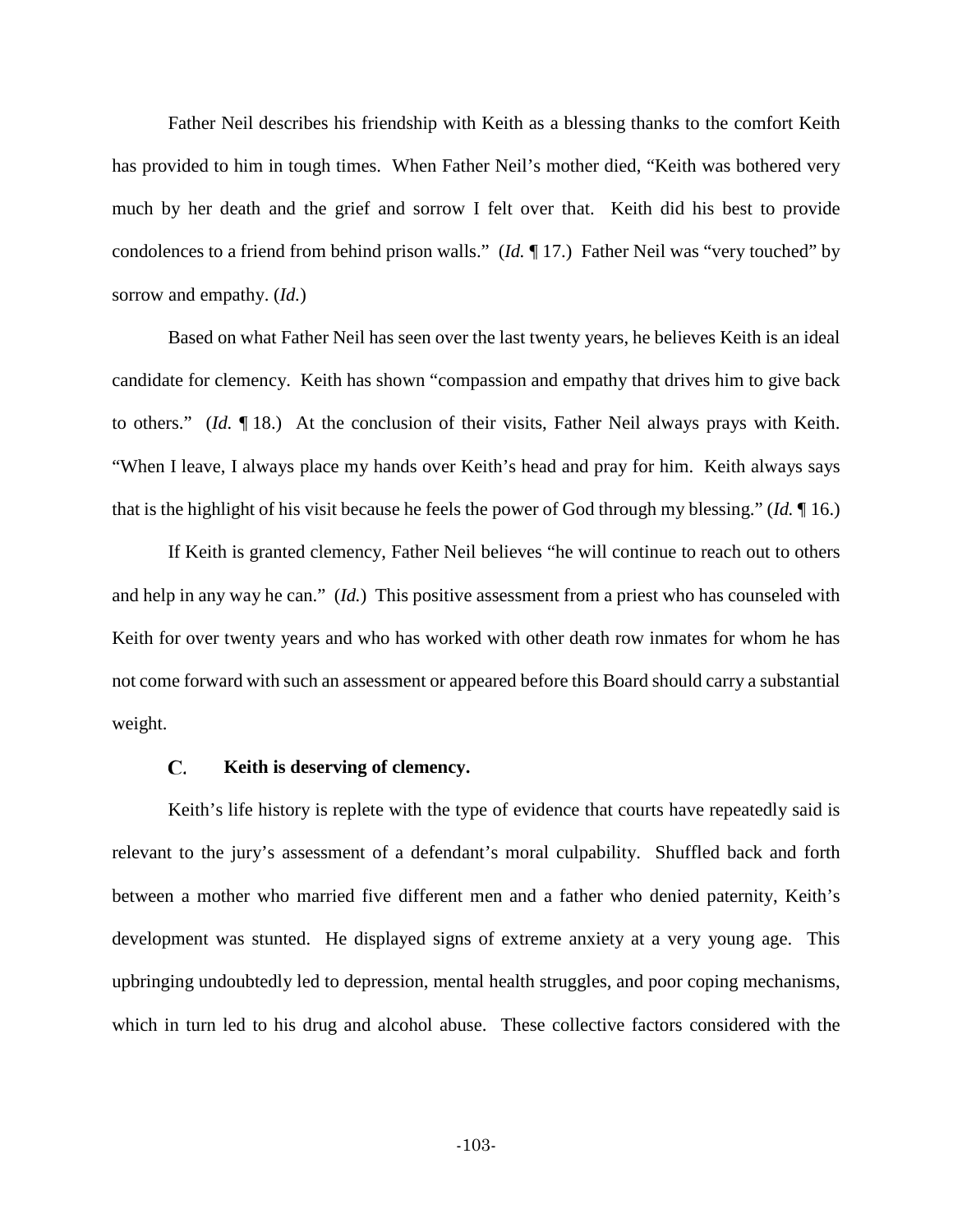serious suicide attempt while still a teenager demonstrate the long-term effects of the neglect and abandonment of his childhood.

Keith did not have as violently traumatic or dysfunctional a childhood as other applicants who have come before this Board. Nevertheless, Keith suffered the long-term effects of the chaotic and neglectful childhood throughout his adult life and his adult relationships—especially his devotion and dependence on his wife Tabatha. (Reardon Rpt. 5, Ex. 49.)

It is also important to recognize that the jury in this case heard none of this evidence. As evidenced by the prosecutor's closing remarks, Keith's history and background is not cumulative to anything the jury heard and weighed. "As the there is no mitigation in this case. It is not there. So the weighing process becomes very simple." (Trial Tr. 2782-83.)

It would have taken only one juror to see that Keith was a human being with a long history of issues and struggles and was deserving of mercy, to prevent Keith from being sentenced to death. Had a complete picture of Keith been presented, it is more likely than not that he would not have received a death sentence. The sentence of death in this case is more a product of an uninformed jury than a determination that Keith is among society's worst of the worst.

Putting aside the crime for which he was sentenced to death, Keith's behavior throughout his adult life has been consistently nonviolent, as opposed to others who have come before this Board and have displayed "a disturbing propensity to engage in extreme and senseless violence."<sup>[9](#page-103-0)</sup> Regardless of what level of culpability the Board places on Keith for this crime, it is clear based on Keith's behavior as a free man and as an incarcerated inmate, that this murder represents an aberration in an otherwise nonviolent life. (Reardon Rpt. 9, Ex. 49.) Keith's history of nonviolent

l

<span id="page-103-0"></span><sup>&</sup>lt;sup>9</sup> Alva Campbell Jr. Death Penalty Clemency Report at 19-20.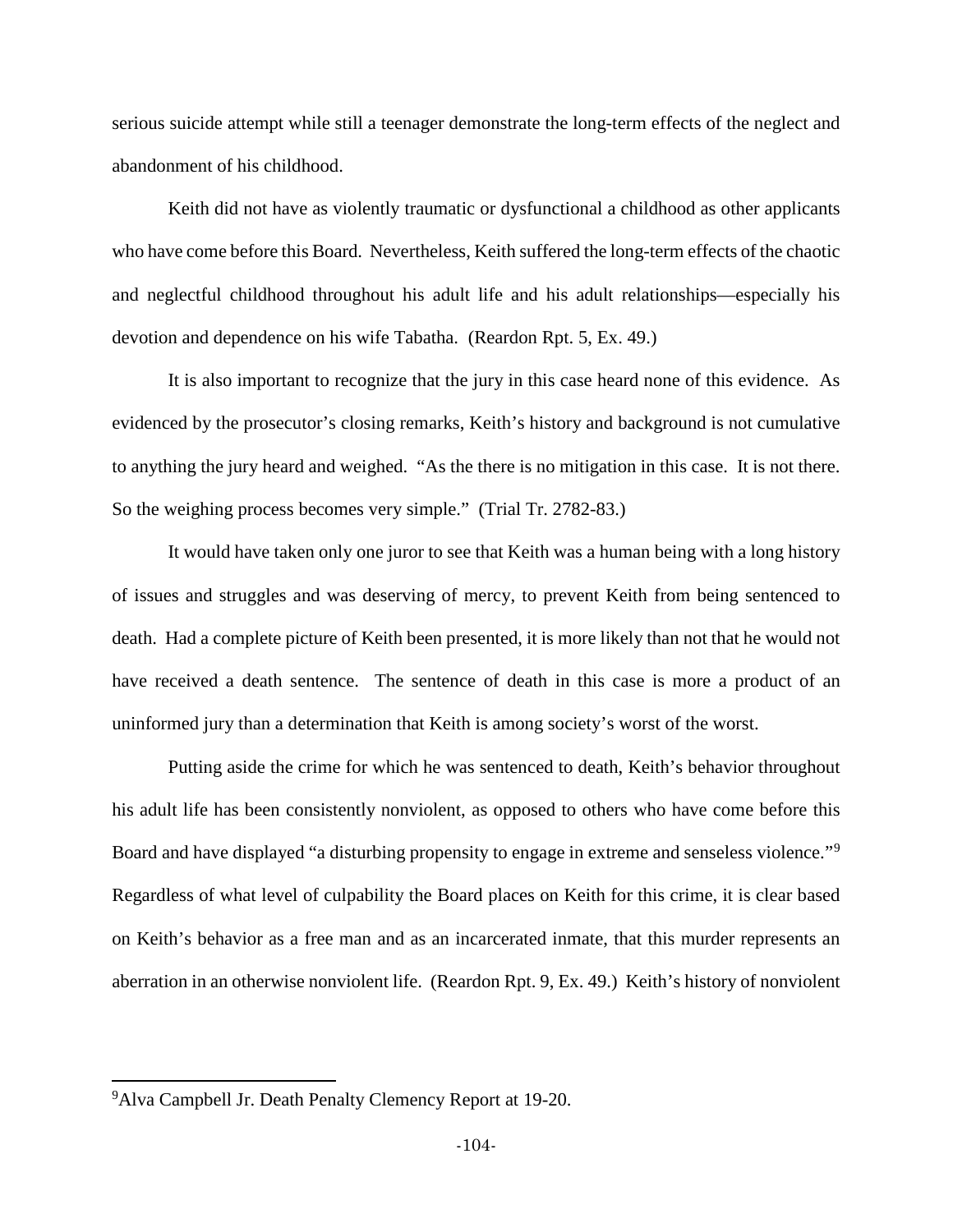behavior before and after this crime should weigh in favor of clemency—the same as a lifetime of escalating violence weighs against a recommendation for clemency.

Dr. Reardon examined previous personality tests and administered his own, and found no specific basis for diagnosing Henness with antisocial personality disorder. Keith is not a coldblooded, hardened criminal with a long history of escalating violence. There is no question that Keith has made mistakes in his life. But it is also clear, as Dr. Reardon concludes, that Keith is not among the worst of the worst deserving of society's ultimate punishment. (*Id*. at 9.) Keith's life has redeeming value and can make positive contributions to society, even behind bars. (*Id.* at 10.) Keith Henness is deserving of mercy and a sentence less than death is appropriate.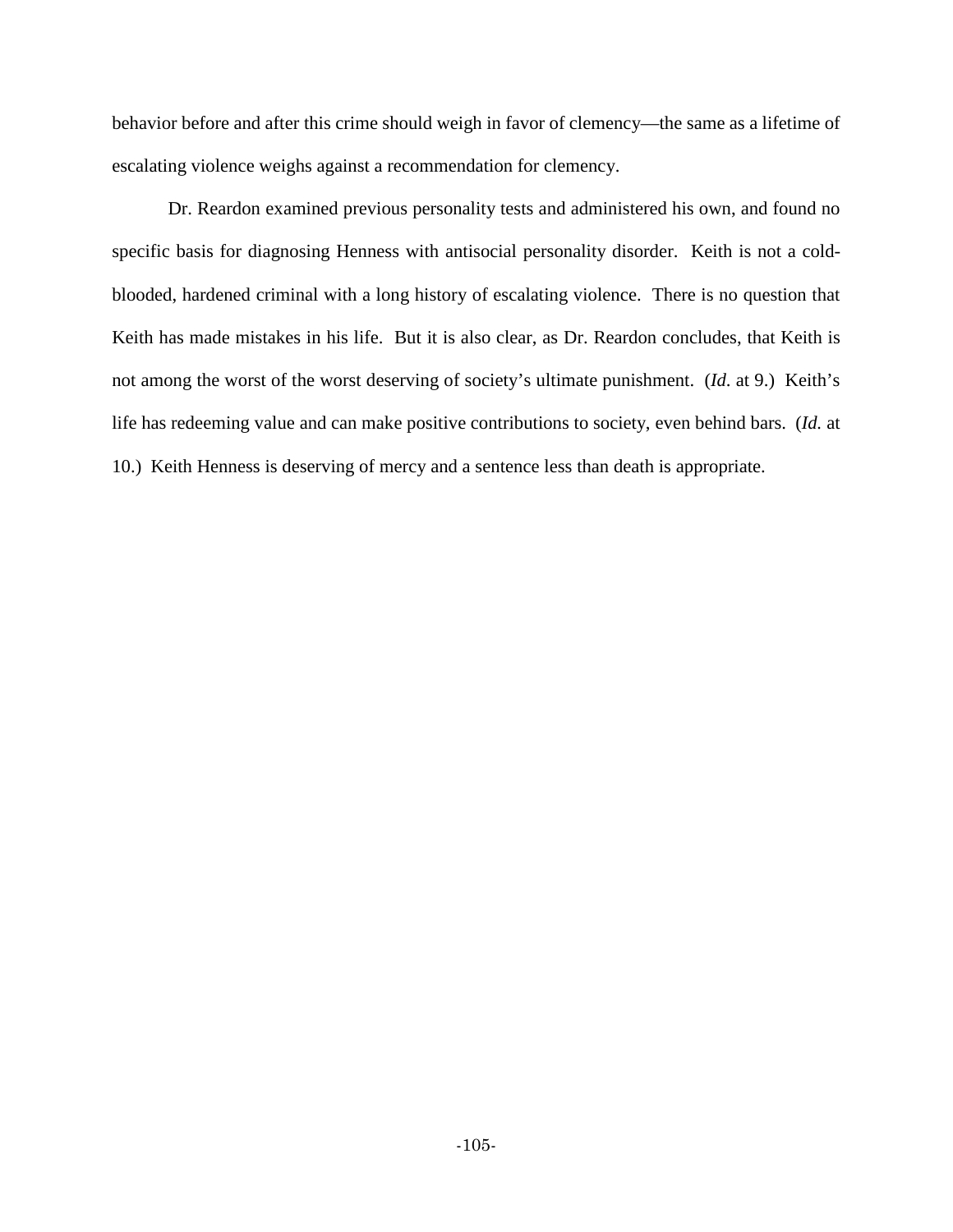VII. **The State's willingness to accept a plea and a proper proportionality review demonstrate that neither the crime in this case nor Keith are one of "the worst of the worst" demanding a sentence of death.**

The murder of Richard Myers was a tragic and senseless crime—especially for his family.

As explained in Sections V and VI above, however, neither the murder nor Keith himself fall

within the narrow category of the most heinous and reprehensible murders or defendants for which

the death penalty is reserved:

[W]ithin the category of capital crimes, the death penalty must be reserved for "the worst of the worst." *See, e.g.*, *Roper v. Simmons,*  543 U.S. 551, 568. ("Capital punishment must be limited to those offenders who commit 'a narrow category of the most serious crimes' and whose extreme culpability makes them 'the most deserving of execution'" (*quoting Atkins v. Virginia*, 536 U.S. 304, 319, (2002))). One object of the structured sentencing proceeding required in the aftermath of *Furman* [*v. Georgia*] is to eliminate the risk that a death sentence will be imposed in spite of facts calling for a lesser penalty, and **the essence of the sentencing authority's responsibility is to determine whether the response to the crime and defendant "must be death."**

*Kansas v. Marsh*, 548 U.S. 163, 204 (2006) (Souter, Stevens, Ginsburg, and Breyer, JJ., dissenting)

(emphasis added) (citation omitted).

This case, while falling within the category of crimes where a sentence of death *may* be imposed under Ohio law, is not within the "narrow category of the most serious crimes" demanding that a sentence of death *must* be imposed. The sentence of death imposed on Keith is more the result of arbitrary factors than the an evaluation that the murder in this case is the exceptional few that demands a sentence of death or that Keith is one of the worst-of-the-worst offenders for whom a sentence of death is the only appropriate sanction.

Of the 196 persons indicted for aggravated murder in Franklin County from 1990 to 1995, 194 of them received sentences less than death. Only Keith and Jerry Hessler (who killed four people and wounded several others) were sentenced to death. (*See* Section V of this Application.)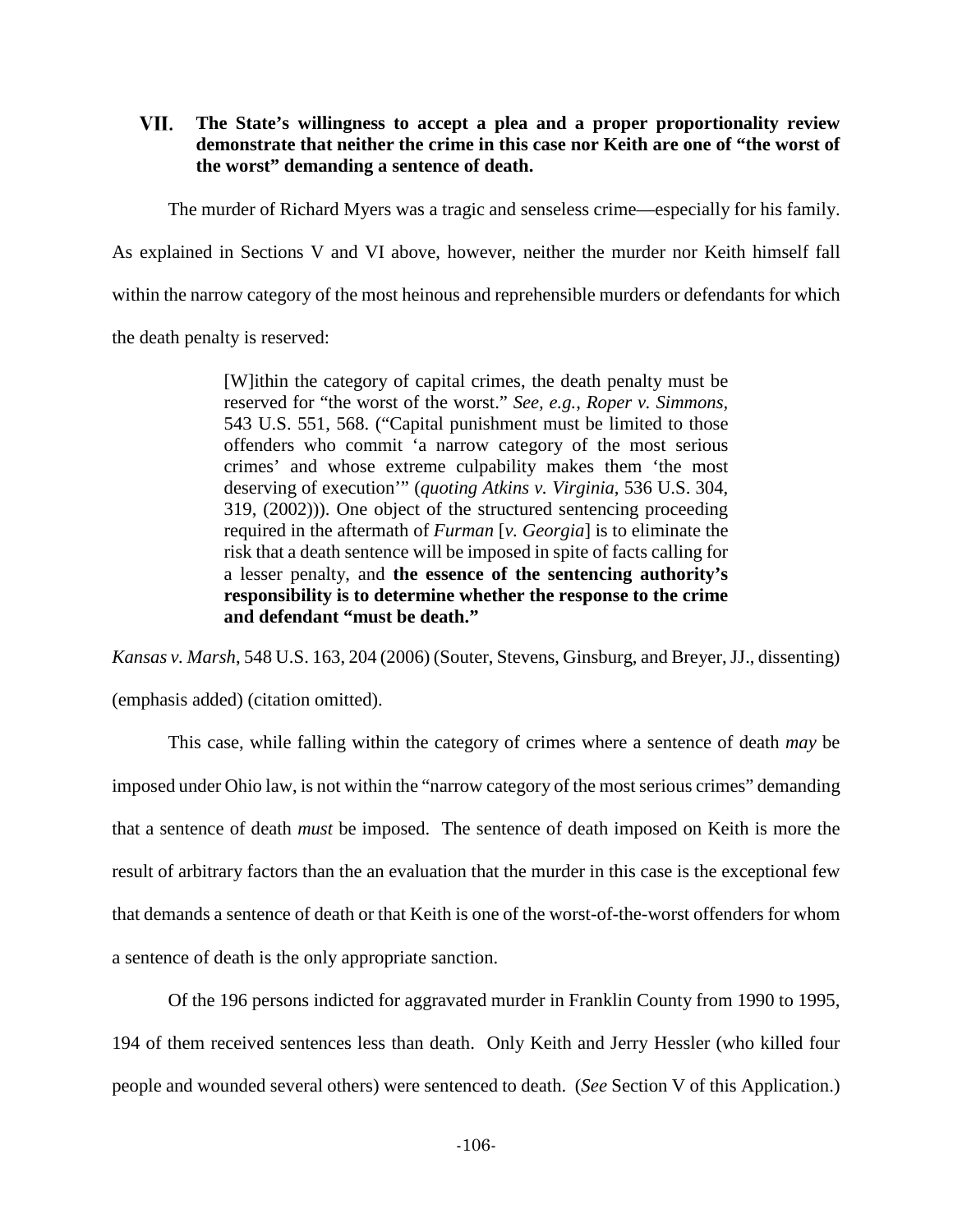Yet the facts of this crime do not suggest that this murder was more aggravated than the 194 cases during the same period where life sentences were imposed. While all murders shock the conscience to some degree, this murder—in the greater context of all murders in Franklin County or Ohio—does not shock the conscience to the degree that demands a sentence of death, when compared to the other 195 aggravated murders from the same time period.

In addition to having ineffective counsel, some arbitrary factors contributed to Keith receiving this disproportionate sentence. For one, Keith was sentenced to death under the felonymurder capital specifications. Legal experts in Ohio have recognized that the felony-murder capital specifications that made Keith eligible for the death penalty are applied to many cases in which a death sentence may not be warranted. The felony-murder specifications fail to narrow the category of murders eligible for death penalty as required by the United States Constitution. Another factor that resulted in the arbitrary application of the death penalty here is that the Supreme Court of Ohio has failed in its statutory duty to conduct a meaningful proportionality review by comparing cases in which death was imposed to similar cases in which a life sentence was imposed to ensure the death sentence is applied only in the worst-of-the-worst cases. That failure has permitted Keith to be sentenced to death where hundreds of other similar cases in the same county resulted in a sentence less than death.

Proof that a sentence of death is not demanded here is demonstrated by the fact that the State offered to resolve the case with a sentence of life with parole eligibility after twenty years. The deterioration of the attorney-client relationship caused by counsel's failure to investigate prevented Keith from receiving the legal advice he was entitled to in order to make a knowing and informed decision whether to accept a plea agreement. Because neither the crime here nor Keith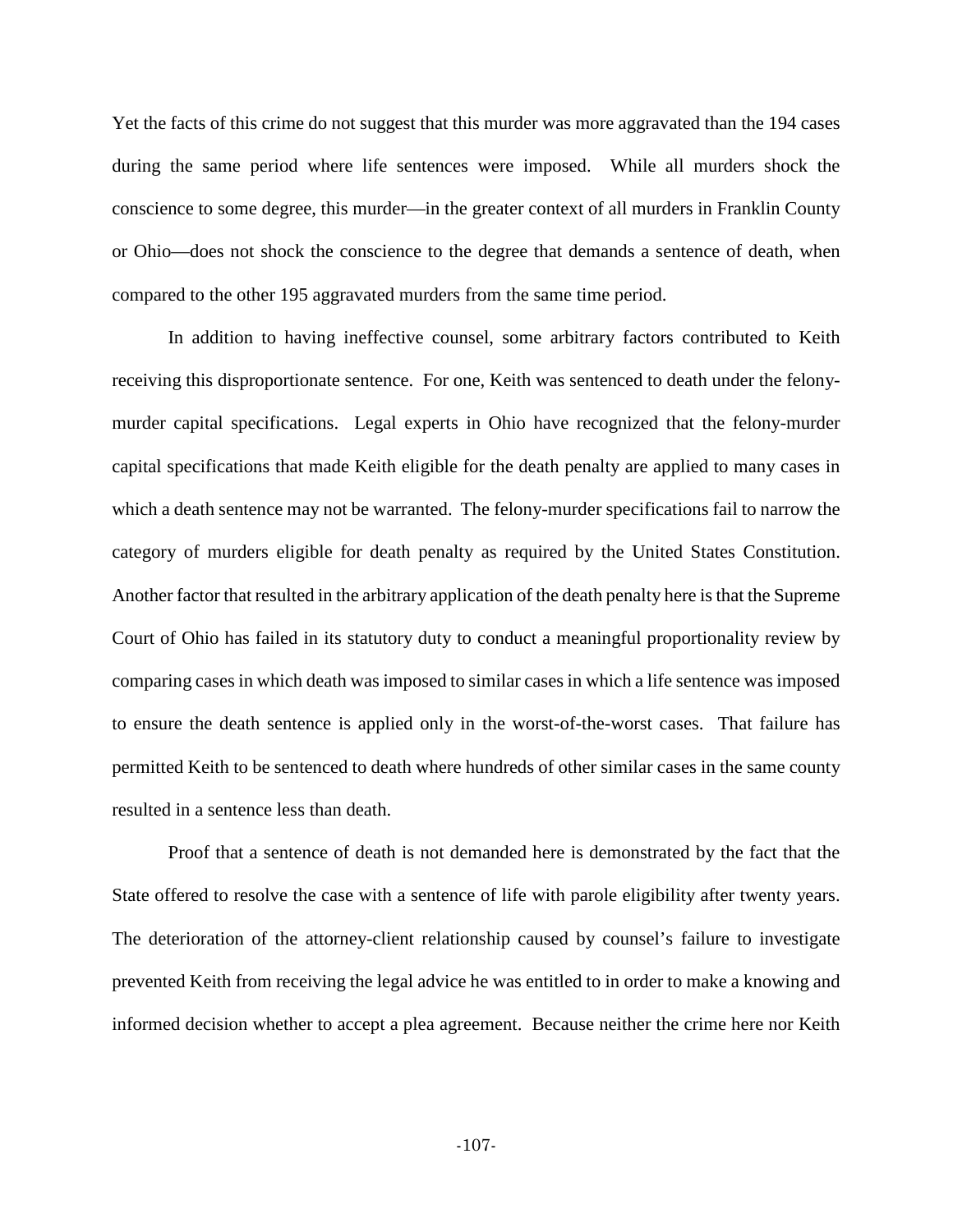are the worst of the worst for which the death penalty is reserved, Keith's sentence should be commuted to a life sentence.

# $\mathbf{A}$ . **The capital specifications of felony murder that made Keith eligible for death sentence are over applied and do not genuinely narrow death-penalty cases to the worst of the worst.**

The Supreme Court has recognized that not all murders are created equal. There is no question that all murders, including that of Richard Myers, are shocking and senseless. This particular killing was not of that small percentage of murders that so shocks the conscience that imposition of a sentence of death is the only appropriate sentence. Here, there was a single victim rather than multiple victims; this did not involve the murder of a law enforcement officer or prison guard; this did not involve the murder of a witness to silence the witness; this did not involve the murder of a child; this was not a murder for hire; Keith is not a serial killer; and this did not involve a sexual motivation or assault. This was an apparently drug-motivated murder that was elevated to a capital offense by application of Ohio's overly broad felony-murder capital specifications.

The Supreme Court recognized the need for statutorily narrowing the group of defendants who could receive the death penalty: "*Furman* mandates that where discretion is afforded a sentencing body on a matter so grave as the determination of whether a human life should be taken or spared, that discretion must be suitably directed and limited so as to minimize the risk of wholly arbitrary and capricious action." *Gregg v. Georgia*, 428 U.S. 153, 189 (1976). The Court later explained: "To avoid this constitutional flaw" of an arbitrary and capricious death sentence "an aggravating circumstance *must genuinely narrow* the class of persons eligible for the death penalty and must reasonably justify the imposition of a more severe sentence on the defendant compared to others found guilty of murder." *Zant v. Stephens*, 462 U.S. 862, 875 (1983) (emphasis added).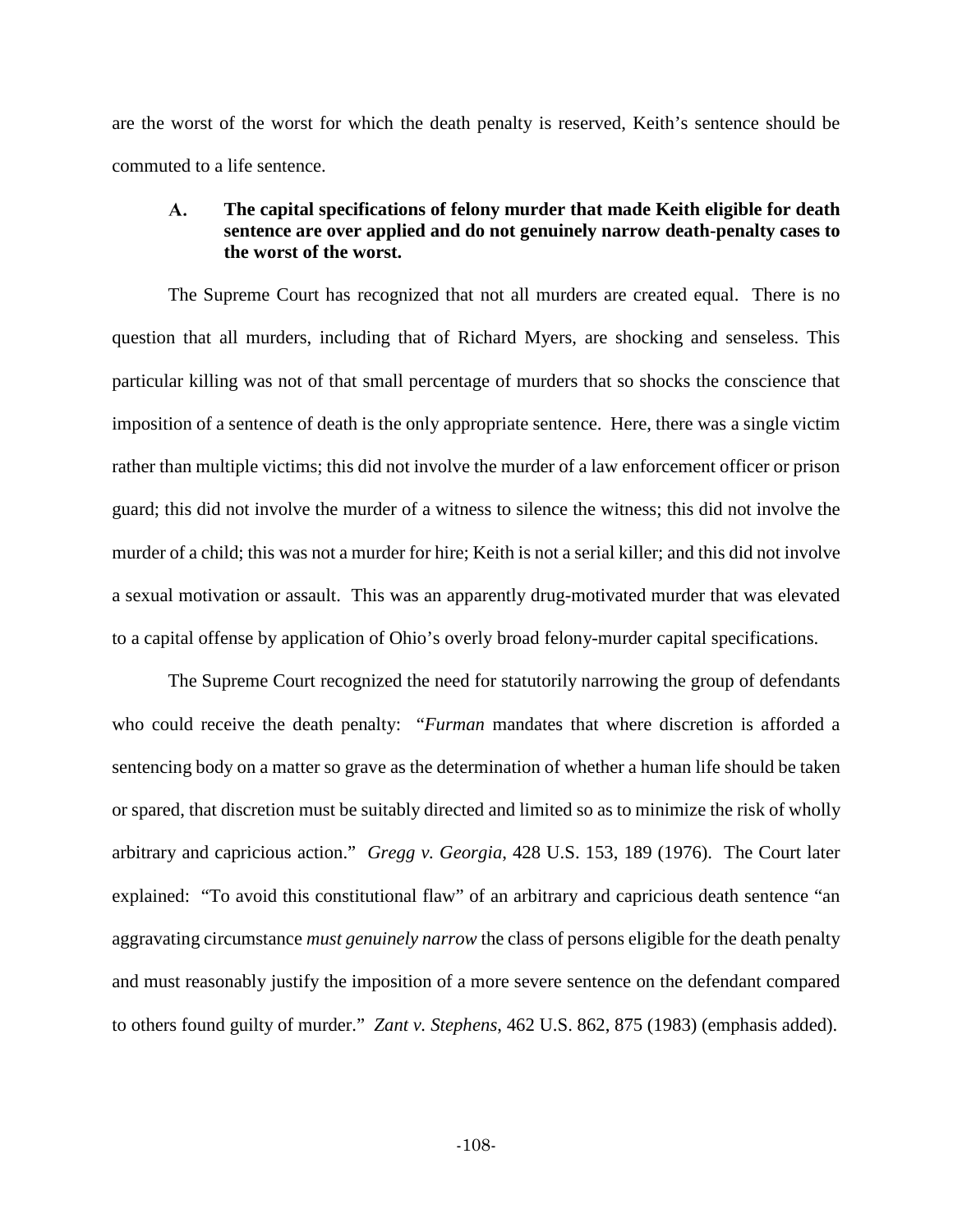Keith was eligible for the death penalty because the jury found him guilty of two felonymurder capital specifications: that the murder occurred during the course of an aggravated robbery and during the course of a kidnapping. The purpose of capital specifications in Ohio's sentencing scheme is to provide statutorily defined criteria that separate the "worst of the worst" from all other crimes, thus narrowing the class of defendants eligible for a sentence of death. However, the widespread use of felony murder as an aggravating circumstance used to elevate ordinary murder cases to aggravated murders eligible for the death penalty has been widely criticized because they encompass an overly broad category of murders, failing to narrow those death-eligible cases to the worst-of-the-worst murders, involving the worst-of-the-worst class of defendants.

Justices of the Supreme Court of Ohio as well as the Joint Task Force have called for the elimination of the felony-murder specification. When the Ohio General Assembly redrafted the current capital punishment scheme in 1981, statutory capital specifications in Ohio Rev. Code § 2929.04(A) were included in order to limit the discretion of the sentencing jury and prevent arbitrary and capricious death sentences, as required by the United States Constitution. Former Ohio Supreme Court Justice Paul Pfeifer was one of the primary authors of the revised death penalty law in 1981 when he was a state senator: "We set out to enact a law that would give prosecutors the capability to seek capital punishment for the absolute worst offenders." Paul E. Pfeifer, Opinion, *Retire Ohio's Death Penalty*, Cleveland Plain Dealer, Jan. 26, 2011.<sup>[10](#page-108-0)</sup>

Since then, however, Justice Pfeifer and other justices of the Supreme Court of Ohio have frequently been critical of the overuse of the felony-murder capital specification by prosecutors across the state to obtain death sentence for murders that were **not** the worst of the worst. *See State v. Brinkley*, 105 Ohio St. 3d 231 (2005) (Pfeifer, J., dissenting); *State v. Twyford*, 94 Ohio St. 3d

l

<span id="page-108-0"></span><sup>10</sup>*Available at* https://www.cleveland.com/opinion/index.ssf/2011/01/retire\_ohios\_death\_penalty\_pau.html.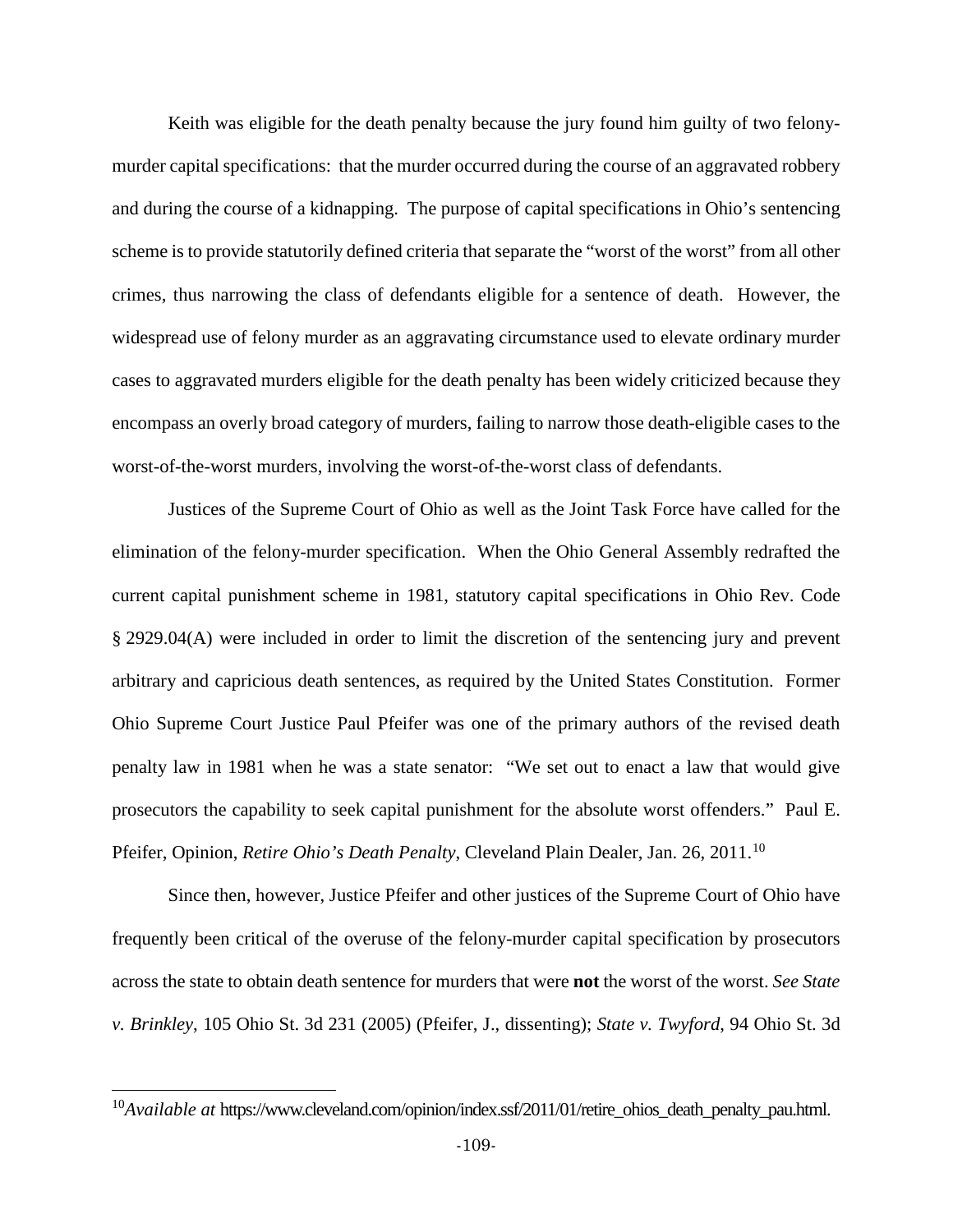340, 372 (2002) (Pfeifer, J., dissenting); *State v. Nields*, 93 Ohio St.3d 6 (2001) (Pfeifer, J., dissenting). The late Justice Craig Wright concluded that Ohio's felony-murder specification does not sufficiently narrow the class of murderers eligible for the death penalty sufficiently to pass constitutional muster. *State v. Sneed*, 63 Ohio St.3d 3, 20 (1992) (Wright, J., dissenting).

The felony-murder specification provides little guidance to sentencing juries who must distinguish between those who deserve death and those who do not. *State v. Murphy*, 91 Ohio St. 3d 516, 561 (2001) (Pfeifer, J., dissenting). The specification fails to sufficiently limit the number of offenders who are eligible for the death penalty. *Id*. Justice Pfeifer held that the felony-murder specification was inappropriate in Murphy's case because, Murphy was not the "hard-core criminal" envisioned by the General Assembly when it created the death penalty statute and was death eligible because he stole a gold chain as an afterthought. *Id*. In other words, neither Murphy nor his crime were the worst of the worst.<sup>[11](#page-109-0)</sup> The same is true for Keith and the murder in this case. (*See also* Sections V and VI of this Application.)

Recently the Joint Task Force to Review the Administration of Ohio's Death Penalty<sup>[12](#page-109-1)</sup> in its Final Report and Recommendation of April 2014[13](#page-109-2) concluded that felony murders did not narrow the application of death penalty to the worst of the worst and recommended that the felonymurder specification be eliminated:

> Based upon data showing that prosecutors and juries overwhelmingly do not find felony murder to be the worst of the worst murders, further finding that such specifications result in death verdicts 7% of the time or less when charged as a death penalty

l

<span id="page-109-0"></span> $11$ On September 15, 2011m this board unanimously recommended clemency for Joseph Murphy. On September 26, 2011, Governor John Kasich commuted Murphy's sentence to life without parole.

<span id="page-109-1"></span> $12$ The Joint Task Force was a joint project of the Supreme Court of Ohio and the Ohio State Bar Association to address issues raised by the 2007 American Bar Association Ohio Death Penalty Assessment Report.

<span id="page-109-2"></span><sup>&</sup>lt;sup>13</sup>Available at https://www.supremecourt.ohio.gov/Boards/deathPenalty/resources/finalReport.pdf.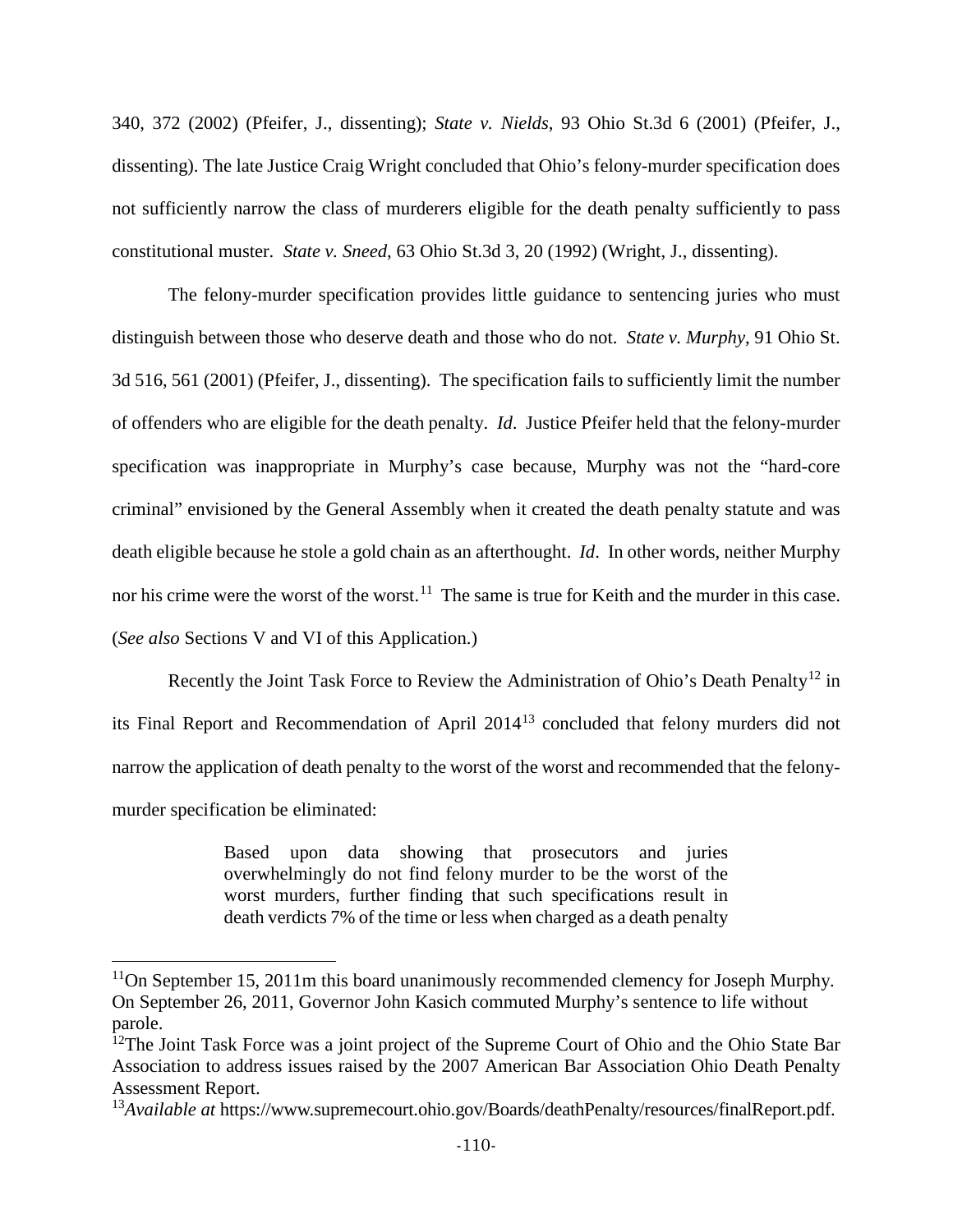case, and further finding that removal of these specifications will reduce the race disparity of the death penalty, **it should be recommended to the legislature that the following specifications be removed from the statutes: Kidnapping, Rape, Aggravated Arson, Aggravated Robbery, and Aggravated Burglary**.

Joint Task Force to Review the Admin. of Ohio's Death Penalty, *Final Report and Recommendation* 14 (2014) (emphasis added). If that recommendation were followed, Keith would no longer be eligible for the death penalty.

### **B. Keith Henness is not one of the worst of the worst.**

Just as not all murders are created equal, not all persons convicted of murder are equal.

The Supreme Court has recognized that even within the narrowed class of those murders eligible

for the death penalty, there must be virtually unlimited discretion granted to the jury to decline to

impose a sentence of death:

We are now faced with those questions and we conclude that the Eighth and Fourteenth Amendments require that the sentencer, in all but the rarest kind of capital case, not be precluded from considering, as a mitigating factor, any aspect of a defendant's character or record and any of the circumstances of the offense that the defendant proffers as a basis for a sentence less than death. . . . The need for treating each defendant in a capital case with that degree of respect due the uniqueness of the individual is far more important than in noncapital cases.

. . . . But a statute that prevents the sentencer in all capital cases from giving independent mitigating weight to aspects of the defendant's character and record and to circumstances of the offense proffered in mitigation creates the risk that the death penalty will be imposed in spite of factors which may call for a less severe penalty. When the choice is between life and death, that risk is unacceptable and incompatible with the commands of the Eighth and Fourteenth Amendments.

*Lockett v. Ohio*, 438 U.S. 586, 604–06 (1978).

There are legitimate questions in this case that remain unanswered. No one can say with

absolute certainty that Keith Henness killed Richard Myers. (*See* Section IV of this Application.)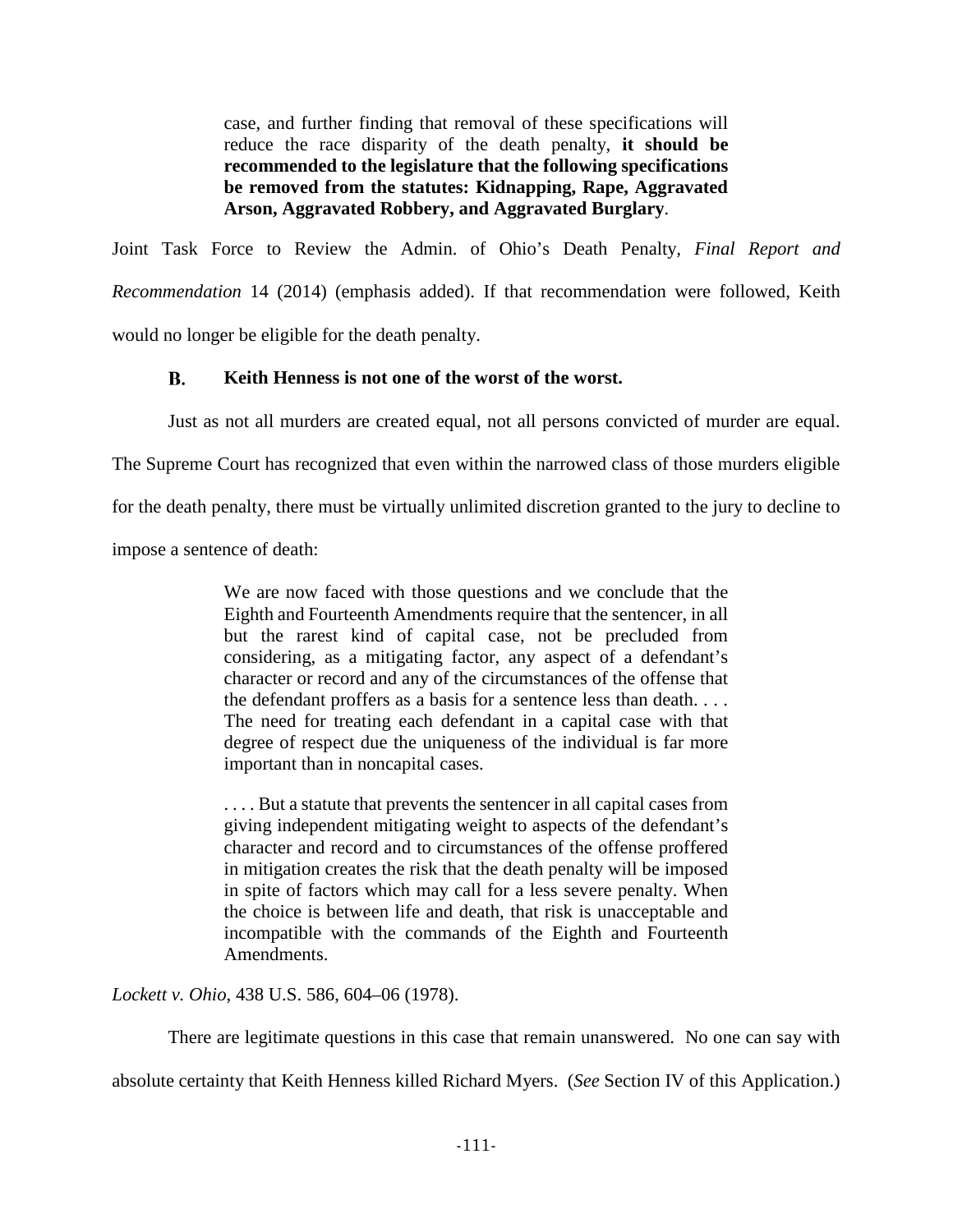Lingering doubt exists as to whether Keith or Tabatha Henness and her drug dealing acquaintances killed Myers.

However, even if this Board believes that Keith committed this crime, he is still not one of the worst of the worst for which a sentence of death is the **only appropriate** punishment. He did not previously commit or attempt to commit murder; he did not kill or attempt to kill more than one person; he has no record of crimes of violence (his prior record involved financial crimes not crimes of violence); he was a model and helpful prisoner in the Franklin County Jail prior to trial; and he has been a model and helpful prisoner for twenty-five years on death row. (*See*  Section I of this Application.)

#### $\mathbf{C}$ . **The State was willing to offer Keith a plea agreement prior to trial.**

Prior to trial, the State entered into discussions with Keith's counsel to resolve the case with a plea agreement, contemplating that Keith would plead guilty in exchange for a sentence of life imprisonment with parole eligibility after approximately twenty years. (State's Second Submission 43, 122-23, 178-79 ("My understanding was that the state was offering what I would call diminished ag murder with a gun spec, which would have been pre-July 1st, 1996 law, which means that it would have been a 23 to life. And based on the good time and everything, he would have gone to the board in 14 plus three years. So he would have gone to the board in 17 years."); Edwards Aff. ¶ 14, Ex. 1.) By offering a sentence of life imprisonment with parole eligibility after serving twenty or so years, the State recognized that neither Keith nor this murder were the worst of the worst that demanded a sentence of death.

Under Ohio law at that time and based upon the amount of time he had spent in jail prior to trial, Keith would have been eligible for parole in approximately seventeen years. (State's Second Submission 178-79.) Such a significant reduction of the potential sentence from death to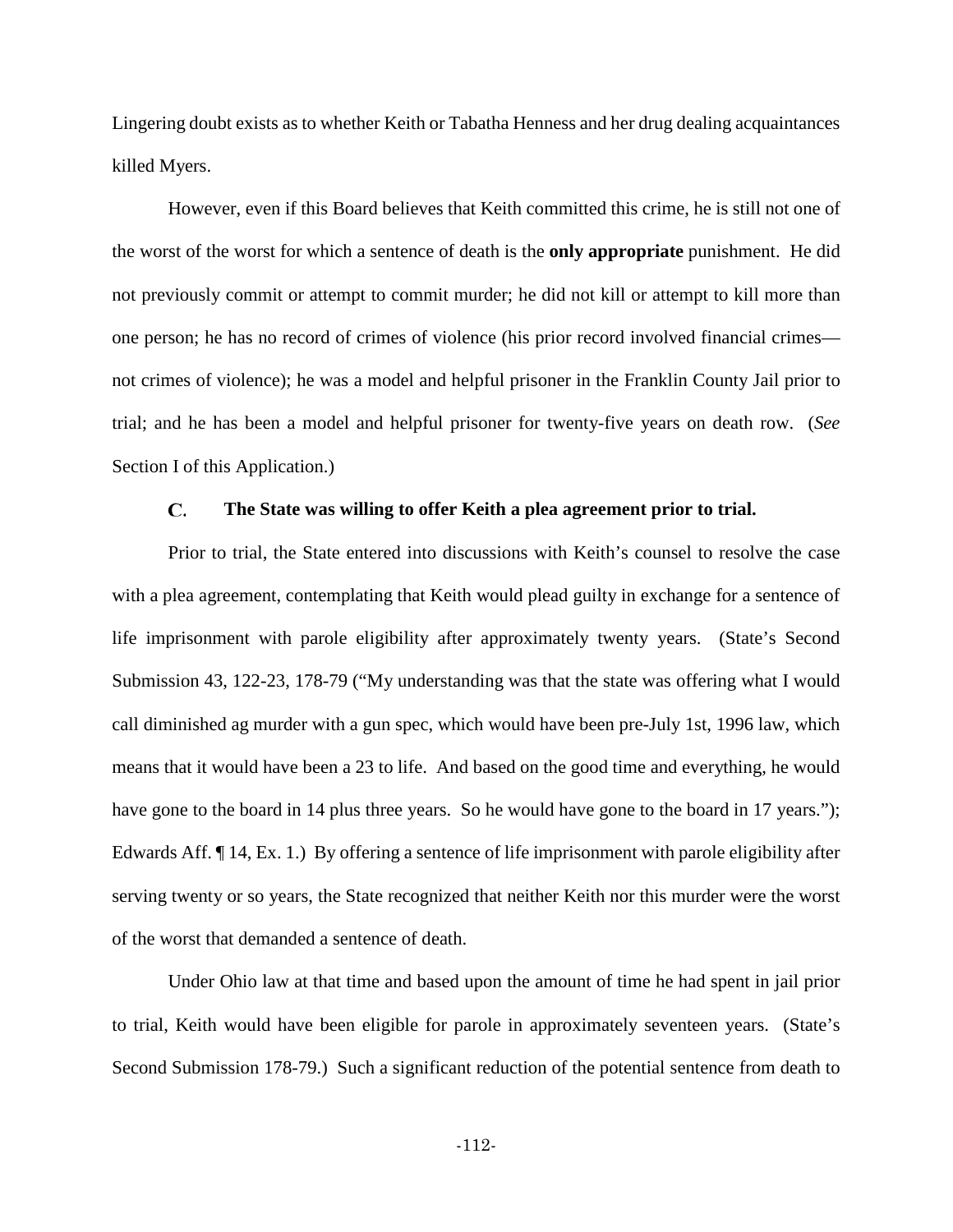parole eligibility in seventeen years demonstrates that this case and this defendant simply do not fall within that category that demands a sentence of death.

This was not a factor that either the jury or the courts were aware of when assessing whether a sentence of death was appropriate here. Plea discussions cannot be presented to the jury for its consideration. Because of that, the possibility of a plea agreement to a life-with-parole sentence was not a part of the record before the jury, or any of the courts that reviewed the case. In addition, in conducting its statutorily mandated proportionality review, the Supreme Court of Ohio does not consider whether the State had indicated it would have accepted a plea for a life sentence.

Members of this Board have recognized that the State's willingness to enter a plea agreement with a life sentence weighs in favor of a positive recommendation for clemency. In the clemency report on John Eley, #A198-441, dated June 19, 2012, three members cited the State's offer of a life sentence as one inter-related factor in favor of a recommendation of clemency: "Eley failed to cooperate at any level with his attorneys, which led him to reject a plea deal that was in his best interest." (Eley Clemency Report 16, Ex. 48.) Those three members of the Board further concluded, "The prosecution was willing to accept a punishment of less than death. The retributive needs of the state to condemn this very serious crime can be met with a punishment of life imprisonment without parole." (*Id.* at 17.) John Eley's death sentence was commuted to life without parole by Governor John Kasich on July 10, 2012.

As is explained in more detail elsewhere in this Application, similar to John Eley, Keith Henness had lost all faith in his trial counsel prior to trial because of their refusal to conduct any investigation and because they failed to meet with him for months at a time. Because defense counsel was not communicating with him and not doing anything to advocate on his behalf, Keith lost trust in them and rejected any advice that came from them about a plea agreement. (*See*,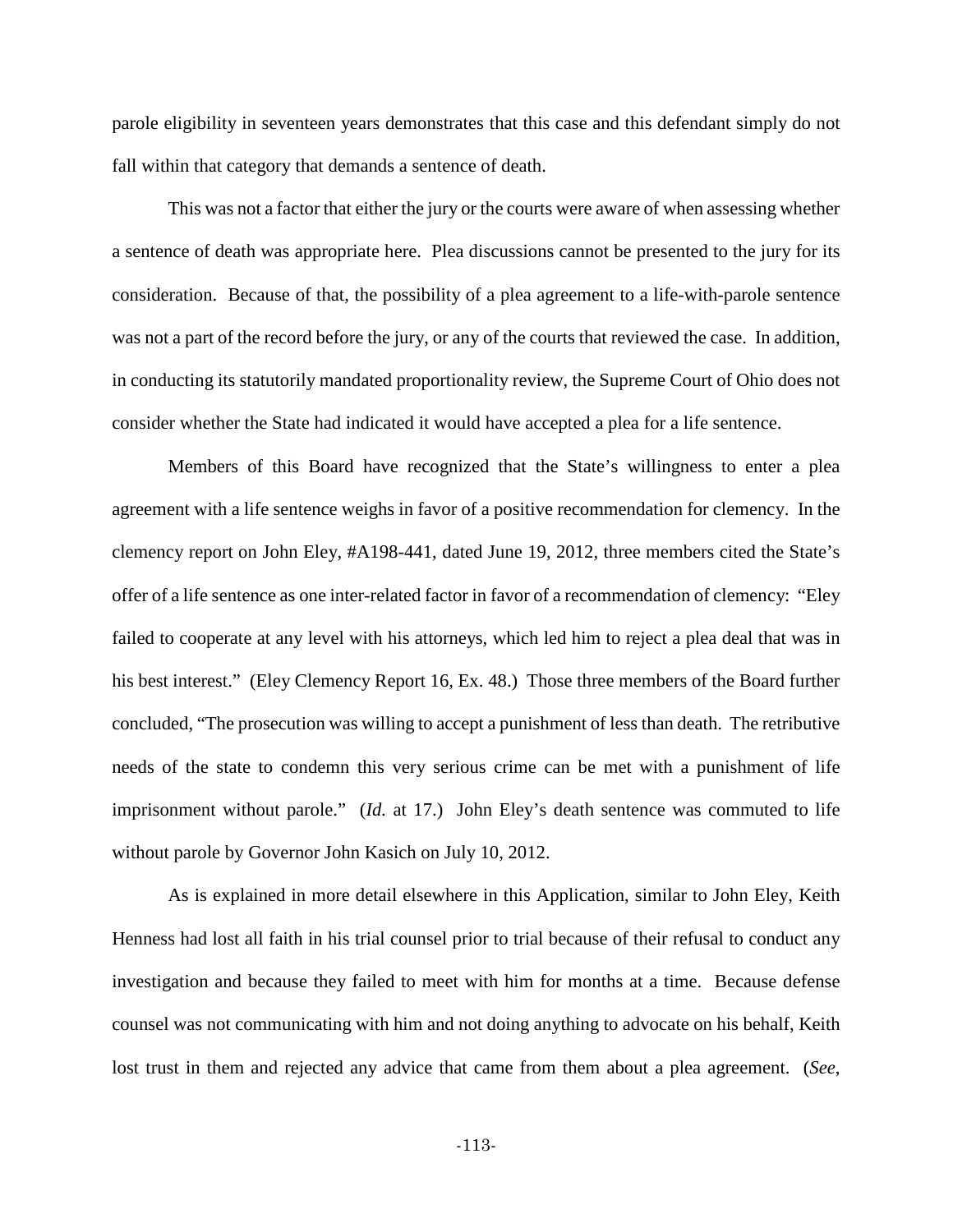Edwards Aff. ¶¶ 14-15, Ex. 1.) Had Keith accepted the plea agreement, the question before this Board today would be whether Keith should be paroled—not whether he should be executed. As with Eley, this Board should recognize that there were factors present that prevented Keith making an informed and knowing decision regarding a plea agreement.

#### D. **Proportionality**

When the Ohio General Assembly reinstated the current capital punishment scheme in 1981, it enacted a system of proportionality review that mandated the Supreme Court of Ohio compare the sentences of all cases involving similar crimes, which meant the court should compare those cases in which death was imposed with those in which *life* sentences were imposed if the crimes in those cases were similar. The court, however, has long ignored its duty to perform proportionality review and compares cases in which death was imposed exclusively with other cases in which death was imposed—ignoring similar cases in which a sentence less than death was given.

The General Assembly envisioned that the role of the court was to determine whether the death penalty in a particular case was appropriate and proportional given the death penalty's role in our "overall system of justice." *State v. Simko*, 71 Ohio St.3d 483, 502 (1994) (Pfeifer, P., dissenting). However, the court has failed to engage in any actual proportionality review of deathsentence cases that encompasses similar cases in which a life sentence was imposed to ensure that only the most heinous of crimes are being punished by death. *Id*. at 500-01.

Here, the Supreme Court of Ohio limited its proportionality review of Keith's death sentence to listing three other cases where the capital specifications of aggravated robbery and/or kidnapping resulted in a death sentence. (Henness Judicial Decisions 34.) This unbalanced review provided no credible insight into whether the death sentence imposed in this case, with the specific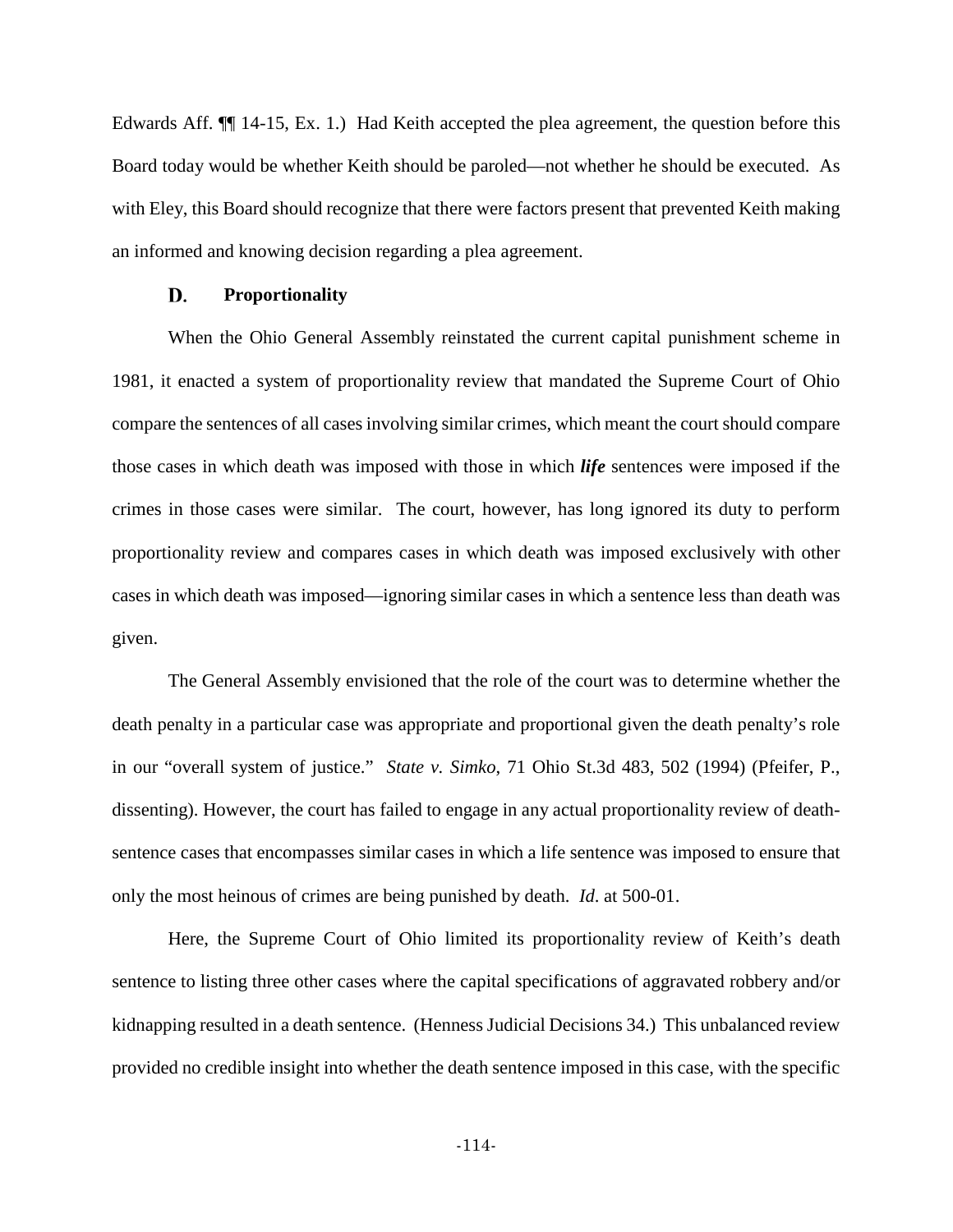facts and circumstances present, was excessive or disproportionate to the penalty imposed in similar cases.

Comparing similar crimes is the best way to determine whether a sentence is proportional. The appropriate inquiry for the courts to consider proportionality is for it to determine "whether there were 'similarly situated defendants' who had *not* been put to death because that inquiry is an essential part of any meaningful proportionality review." *Walker v. Georgia,* 129 S. Ct. 453, 454 (2008) (Mem.) (Stevens, J., Statement Regarding Denial of Certiorari). "That approach" was appropriate because "quite obviously, a significant number of similar cases in which death was not imposed might well provide the most relevant evidence of arbitrariness in the sentence before the court." *Id.* at 454-55.

Because the Supreme Court of Ohio has failed to conduct a meaningful proportionality review, this Board is in a unique position to view the facts of this crime from a fundamentally different perspective than what the jury and appellate courts had before them. This Board will be the first government body to engage in a proportionality review that considers defendants similarly situated to Keith who received a sentence less than death, something the authors of the death penalty law in 1981 envisioned the Supreme Court of Ohio doing.

In *State v. Green*, 66 Ohio St.3d 141 (1993), Justice Pfeifer noted that "[t]he obvious purpose of the statute's proportionality language is to ensure that a death sentence is fair *in comparison to the penalty received by other persons committing like crimes*." *Id.* at 156 (Pfeifer, J., dissenting); *see also State v. Simko*, 71 Ohio St. 3d 483, 501 (1994) (Pfeifer, J., and Moyer, C.J., dissenting) ("To rely completely on the crimes of others [sentenced to death] in determining whether the death penalty is proportionate in a given case demeans our responsibility to review each case individually.").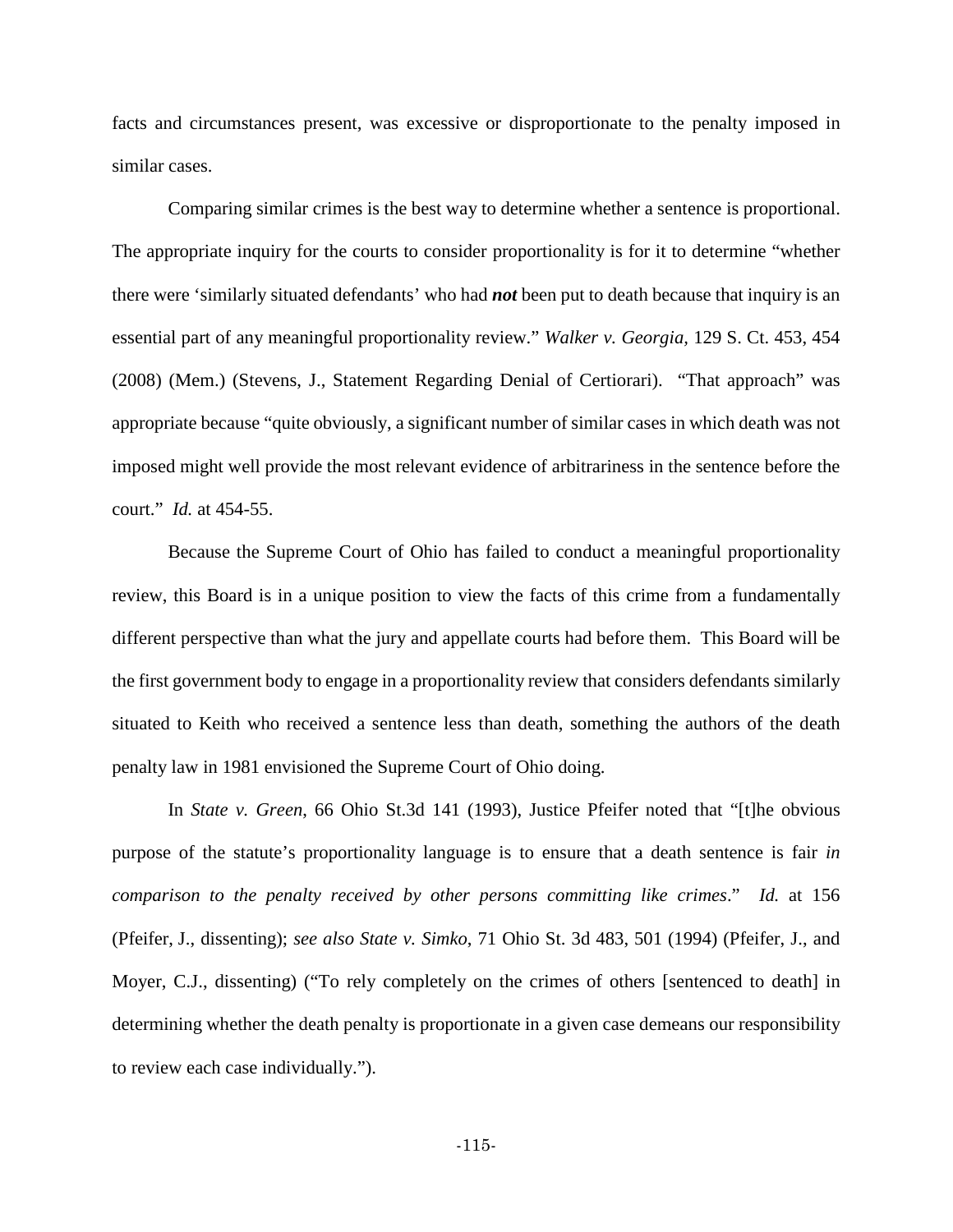Keith's sentence of death is disproportional to the sentences imposed on those who committed similar crimes—or in many instances, those who committed far more heinous aggravated murders—across the State and in particular in Franklin County. (*See* Section V of this Application.)

A favorable recommendation for clemency would rectify the disproportionality of the sentence imposed on Keith Henness.

#### Е. **Conclusion**

The collective circumstances here weigh in favor of clemency for Keith Henness. Under any assessment, this murder, while tragic for the family of Richard Myers and the community as a whole, is not among the worst of the worst murders that so shocks the conscience that a sentence of death is demanded. Nor is Keith one of the worst-of-the-worst for whom a sentence of death is the only appropriate punishment. Keith has no record of crimes of violence; he was a model and helpful prisoner in the Franklin County Jail; and he has been a model and helpful prisoner for twenty-five years on death row.

The State recognized that neither this crime nor Keith was one of the-worst-of-the-worst because the State proposed a plea agreement that would have resulted in a life sentence with parole eligibility. Had Keith had effective counsel and taken that agreement, he already would have been eligible for parole. Offers of life sentences do no occur in the worst-of-the-worst cases. Keith's deteriorating relationship with his counsel prevented him from discussing or accepting a plea agreement that would have been in his best interest.

Finally, Keith's sentence of death is disproportionate to the many life sentences imposed in similar or far more aggravated cases. This case is not the most aggravated case in the 194 of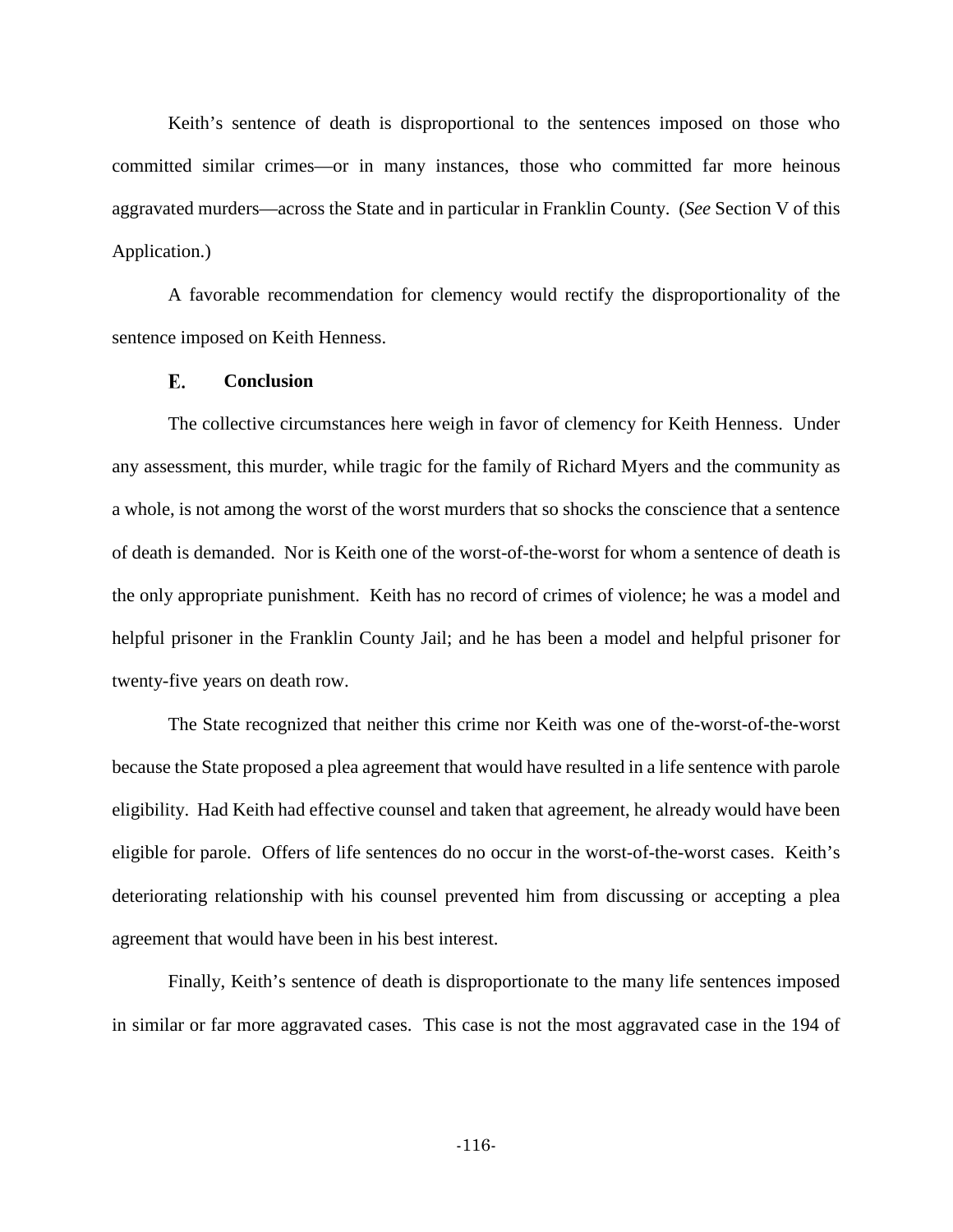196 aggravated murder cases in Franklin County from 1990 to 1995 that received sentences less than death. A commutation of Keith's death sentence will help to rectify this disproportionality.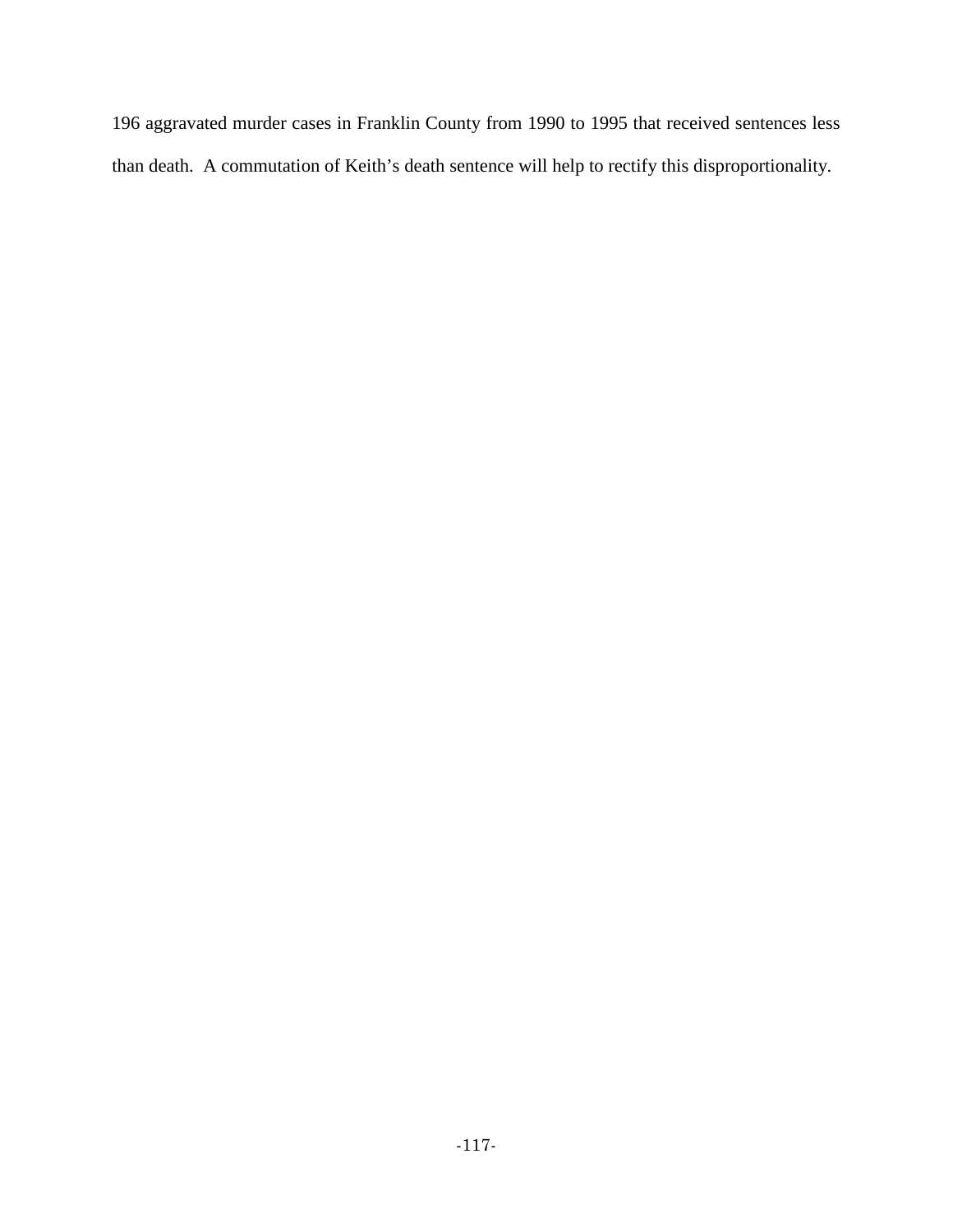## **THE GOVERNOR SHOULD GRANT CLEMENCY**

Keith recognizes that the commutation of a death sentence is an extraordinary act by the governor. But it is clearly within the power of this Board to recommend this relief in exceptional circumstances. For the reasons stated in this application, Keith respectfully requests that this

Board issue a favorable recommendation for clemency to the Honorable Mike DeWine.